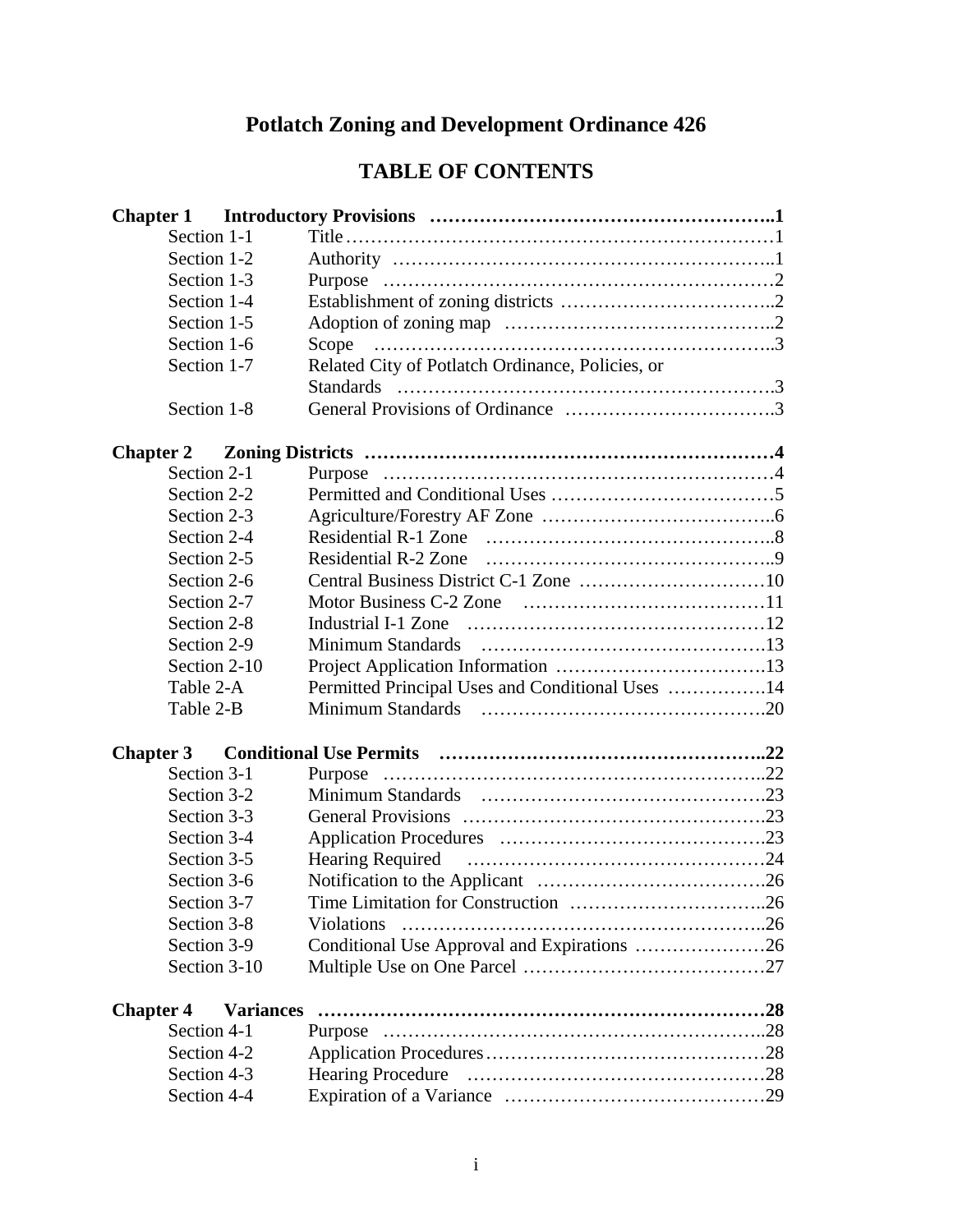| Section 5-1      |              |                                                |  |
|------------------|--------------|------------------------------------------------|--|
| Section 5-2      |              |                                                |  |
| Section 5-3      |              | Performance Standards – Multifamily and        |  |
|                  |              |                                                |  |
| Section 5-4      |              | Performance Standards - Commercial and         |  |
|                  |              |                                                |  |
| Section 5-5      |              | Manufactured/Modular Homes Placement           |  |
|                  |              |                                                |  |
| Section 5-6      |              |                                                |  |
| Section 5-7      |              | Veterinary Facilities With Boarding 36         |  |
| Figure 5-1       |              |                                                |  |
| <b>Chapter 6</b> |              |                                                |  |
| Section 6-1      |              |                                                |  |
| Section 6-2      |              |                                                |  |
| Section 6-3      |              |                                                |  |
| Section 6-4      |              |                                                |  |
| Section 6-5      |              |                                                |  |
| Table 6A         |              |                                                |  |
| Section 6-6      |              |                                                |  |
| Table 6B         |              |                                                |  |
| Section 6-7      |              | Parking Requirements for Uses Not Specified 41 |  |
| Section 6-8      |              |                                                |  |
| Section 6-9      |              |                                                |  |
| Section 6-10     |              | General Provisions; Off-Street Loading 41      |  |
| Section 6-11     |              |                                                |  |
| Section 6-12     |              |                                                |  |
|                  |              |                                                |  |
| Section 7-1      |              |                                                |  |
| Section 7-2      |              |                                                |  |
| Section 7-3      |              | Non-conforming under Permit Authority 44       |  |
| <b>Chapter 8</b> | <b>Signs</b> |                                                |  |
| Section 8-1      |              |                                                |  |
| Section 8-2      |              |                                                |  |
| Section 8-3      |              | Procedures                                     |  |
| Section 8-4      |              |                                                |  |
| Section 8-5      |              |                                                |  |
| Section 8-6      |              |                                                |  |
| Section 8-7      |              |                                                |  |
| Section 8-8      |              |                                                |  |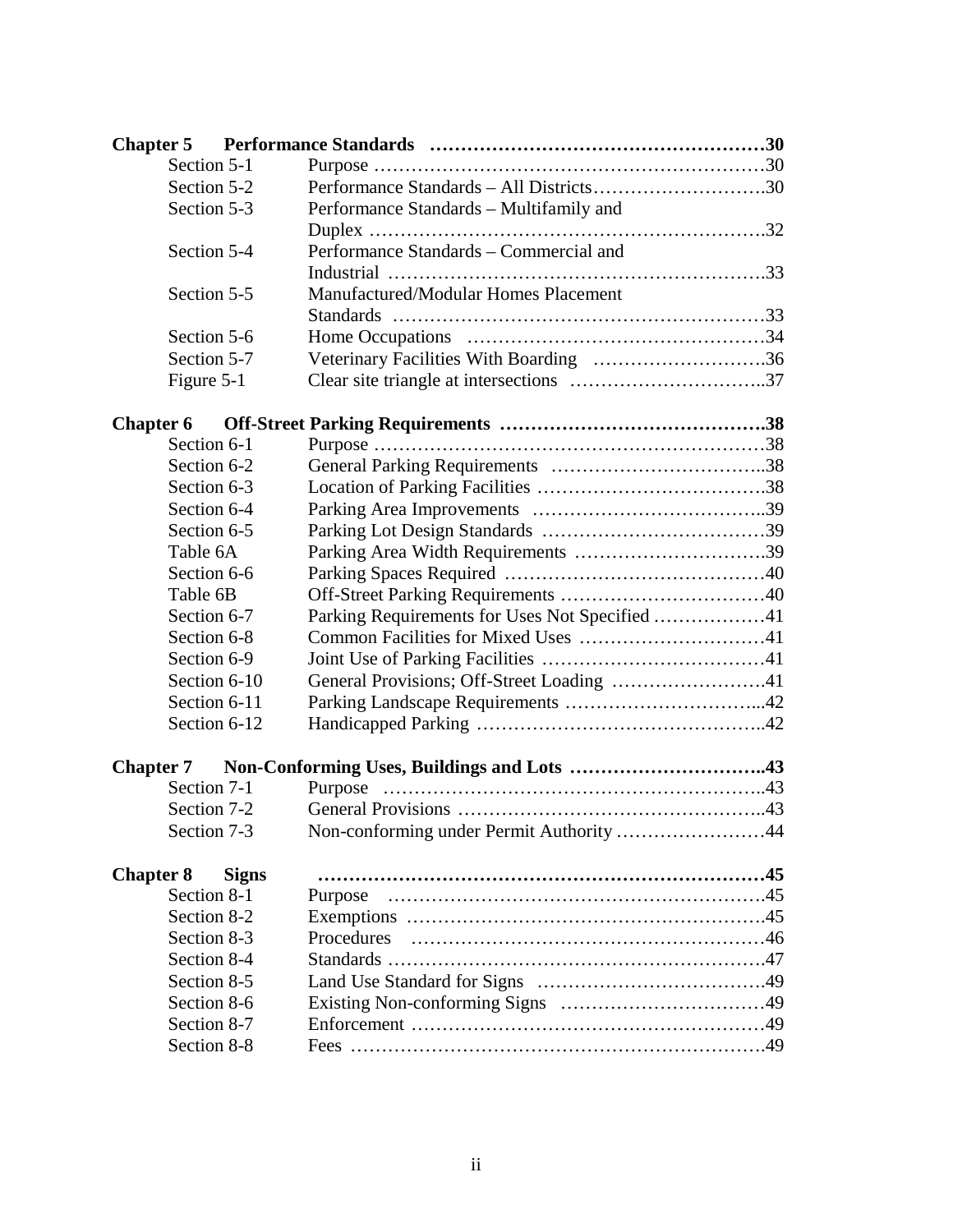| <b>Chapter 9</b> Appeals       |                |                                              |  |
|--------------------------------|----------------|----------------------------------------------|--|
| Section 9-1                    |                |                                              |  |
| Section 9-2                    |                |                                              |  |
| Section 9-3                    |                |                                              |  |
| Section 9-4                    |                |                                              |  |
| Section 9-5                    |                | Request For Mediation By Affected Persons 52 |  |
|                                |                |                                              |  |
| <b>Chapter 10</b>              | Administration |                                              |  |
| Section 10-1                   |                | City Clerk                                   |  |
| Section 10-2                   |                |                                              |  |
| Section 10-3                   |                |                                              |  |
| Section 10-4                   |                |                                              |  |
| Section 10-5                   |                |                                              |  |
| Section 10-6                   |                |                                              |  |
| Section 10-7                   |                |                                              |  |
| Section 10-8                   |                |                                              |  |
| Section 10-9                   |                |                                              |  |
|                                | Section 10-10  |                                              |  |
|                                |                |                                              |  |
| <b>Chapter 11 Amendments</b>   |                |                                              |  |
| Section 11-1                   |                |                                              |  |
| Section 11-2                   |                |                                              |  |
| Section 11-3                   |                |                                              |  |
| Section 11-4                   |                |                                              |  |
| Section 11-5                   |                |                                              |  |
| Section 11-6                   |                |                                              |  |
| Section 11-7                   |                |                                              |  |
|                                |                |                                              |  |
| <b>Chapter 12</b> Subdivisions |                |                                              |  |
| Section 12-1                   |                |                                              |  |
| Section 12-2                   |                |                                              |  |
| Section 12-3                   |                |                                              |  |
| Section 12-4                   |                |                                              |  |
|                                |                |                                              |  |
| <b>Chapter 13</b>              |                |                                              |  |
| Section 13-1                   |                |                                              |  |
| Section 13-2                   |                |                                              |  |
| Section 13-3                   |                |                                              |  |
| Section 13-4                   |                |                                              |  |
| Section 13-5                   |                |                                              |  |
| Section 13-6                   |                |                                              |  |
| Section 13-7                   |                |                                              |  |
| Section 13-8                   |                |                                              |  |
| Section 13-9                   |                |                                              |  |
|                                | Section 13-10  | PUD Plan – Planning and Zoning Commission    |  |
|                                |                |                                              |  |
|                                |                |                                              |  |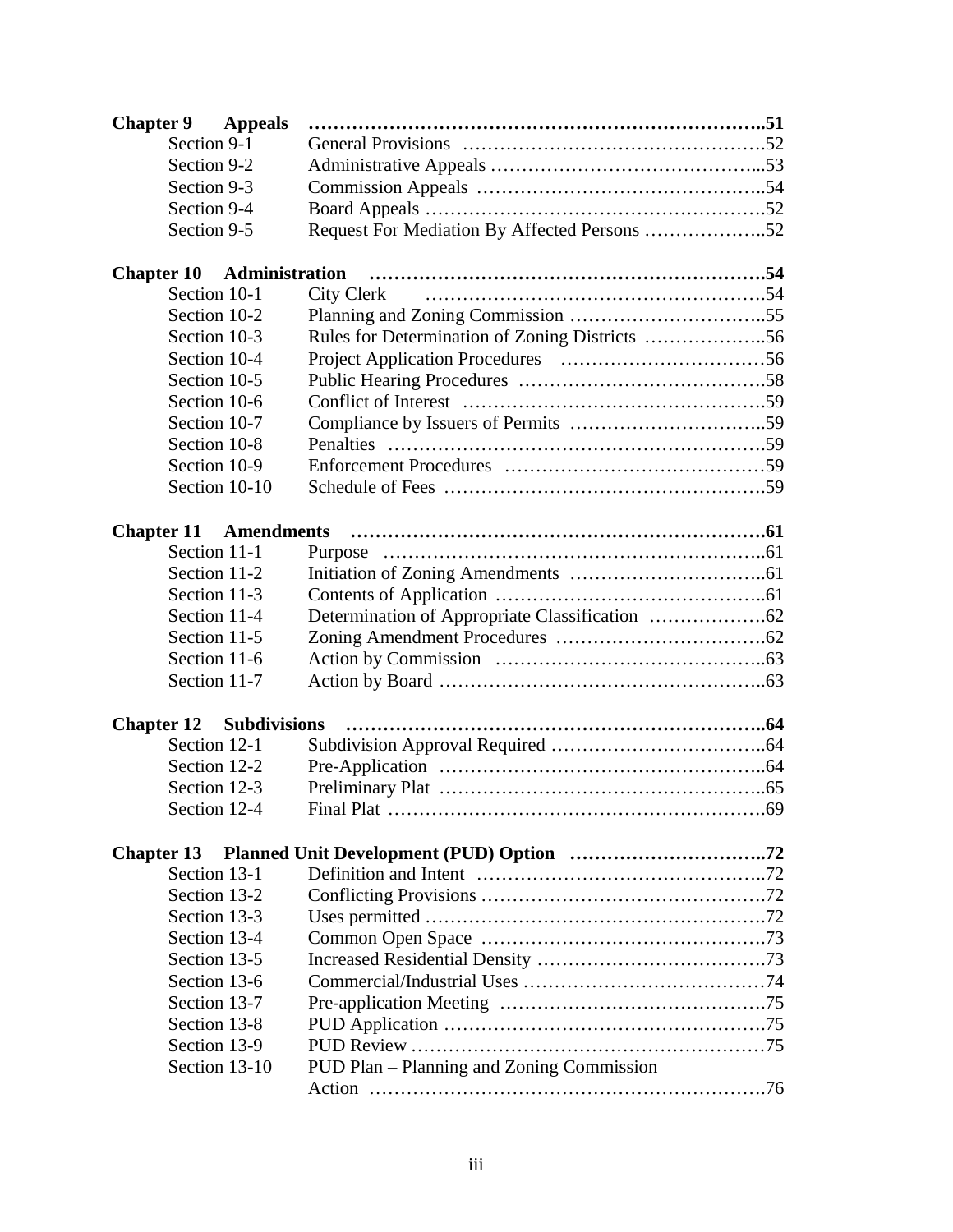| Section 13-11  |                                      |  |
|----------------|--------------------------------------|--|
| Section 13-12  | Final PUD Plan – Planning and Zoning |  |
|                |                                      |  |
| Section 13-13  |                                      |  |
| Section 13-14  |                                      |  |
| Section 13-15  |                                      |  |
|                |                                      |  |
|                |                                      |  |
|                |                                      |  |
|                |                                      |  |
|                |                                      |  |
| Section $15-1$ |                                      |  |
| Section 15-2   |                                      |  |
| Section 15-3   |                                      |  |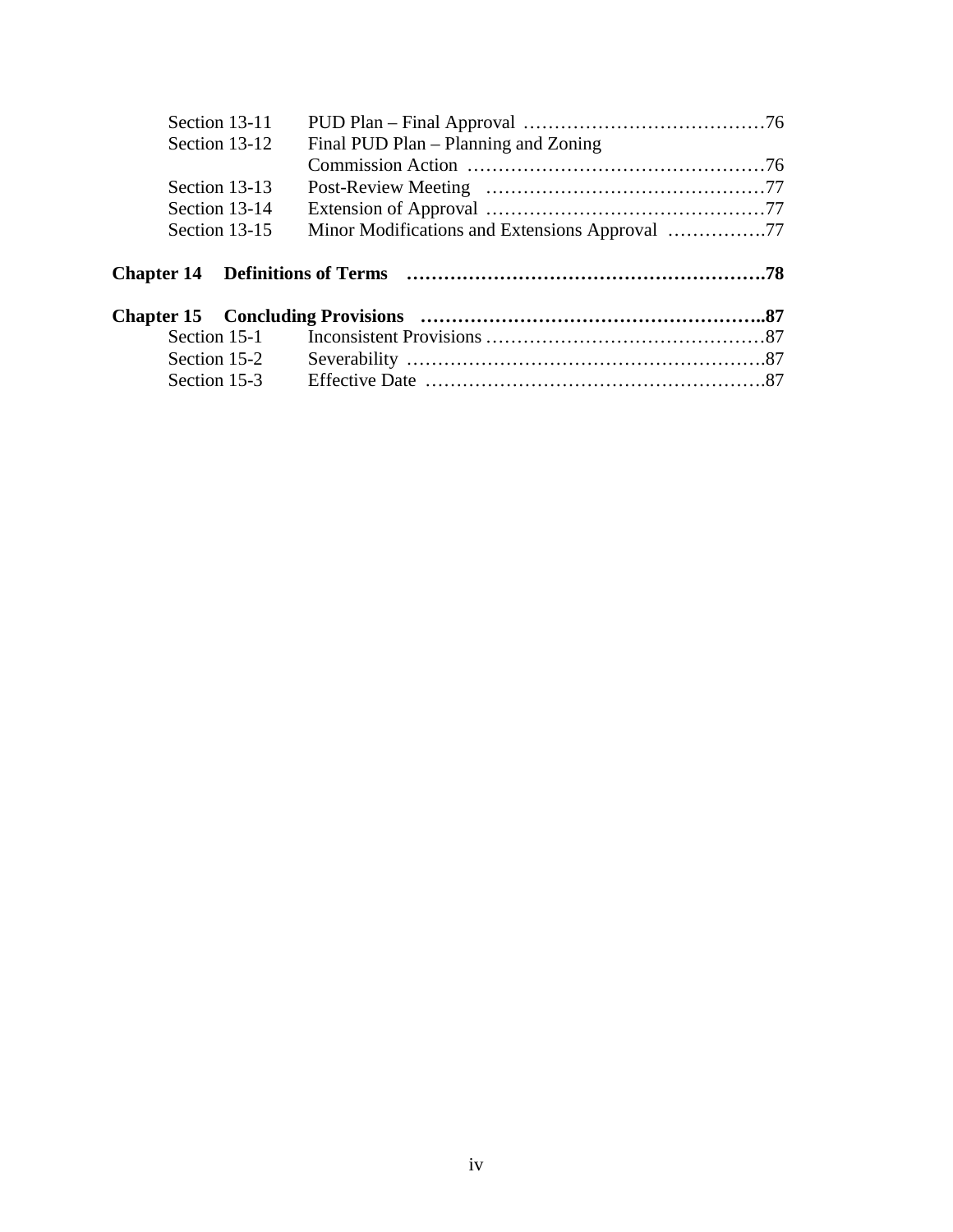# **Chapter 1**

## **INTRODUCTORY PROVISIONS**

| Section 1-1 | Title                                                      |
|-------------|------------------------------------------------------------|
| Section 1-2 | Authority                                                  |
| Section 1-3 | Purpose                                                    |
| Section 1-4 | Establishment of zoning districts                          |
| Section 1-5 | Adoption of zoning map                                     |
| Section 1-6 | Scope                                                      |
| Section 1-7 | Related City of Potlatch Ordinance, Policies, or Standards |
| Section 1-8 | <b>General Provisions of Ordinance</b>                     |

WHEREAS, the Planning and Zoning Commission of the City of Potlatch has reviewed this Ordinance, conducted a public hearing on June 13, 2002, and has recommended passage of this Ordinance to the City Council, and

WHEREAS, the Potlatch City Council has reviewed this Ordinance, held a public hearing on July 8, 2002, and believes passage of this Ordinance is in the best interest of the City.

NOW THEREFORE, BE IT ORDAINED BY THE MAYOR AND CITY COUNCIL OF THE CITY OF POTLATCH, IDAHO, AS FOLLOWS:

## **SECTION 1-1 TITLE**

AN ORDINANCE PROVIDING LAND USE AND DEVELOPMENT REGULATIONS FOR THE CITY OF POTLATCH, A MUNICIPAL CORPORATION OF THE STATE OF IDAHO, PROVIDING FOR ZONING AND SETBACKS, CONSTRUCTION OF STREETS, SIDEWALKS, WATER AND SEWER LINES, AND STORM DRAINAGE SYSTEMS; PROVIDING STANDARDS; PROVIDING THAT PERSONS DEVELOPING PROPERTY SHALL BE RESPONSIBLE FOR EXTENDING FACILITIES TO THE PROPERTY, SETTING THE AUTHORITY, PURPOSE, SCOPE, AND DEFINITIONS OF TERMS; SETTING STANDARDS AND REVIEW PROCEDURES FOR VARIOUS LAND USES, PROVIDING FOR VARIANCES; PROVIDING FOR NON-CONFORMING USES; PROVIDING FOR APPEALS, AMENDMENTS, SEVERABILITY, ENFORCEMENT AND PENALTIES; PROVIDING FOR PUBLICATION AND AN EFFECTIVE DATE

The text of this document together with appropriate maps and appendices shall be Known as the Potlatch Zoning and Development Ordinance, herein referred to as the Ordinance. The Passage of this Ordinance repeals Potlatch Ordinances 36, 411, and 425.

## **SECTION 1-2 AUTHORITY**

This Ordinance is adopted pursuant to authority granted by Title 67, Chapter 65 of the Idaho Code and Article 12, Section 2 of the Idaho Constitution, as amended or subsequently codified. The standards and policies of this Ordinance have been adopted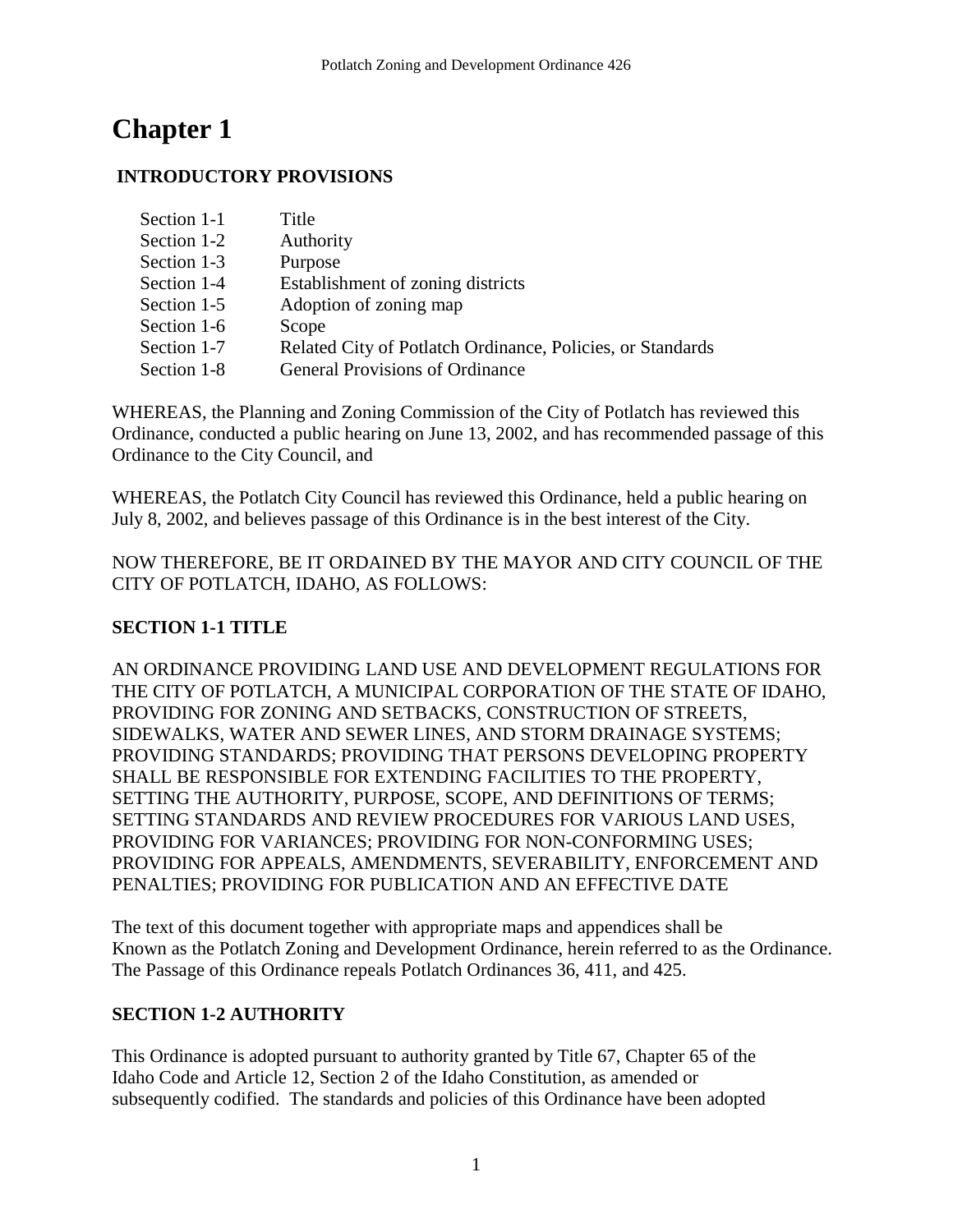in accordance with the Comprehensive plan adopted by Resolution of the City Council.

## **SECTION 1-3 PURPOSE**

The purpose of this Ordinance is to provide for the health, safety, and general welfare of the City of Potlatch. It is designed to:

- A. protect both property rights and property values and minimize the conflicts among the uses of land and buildings;
- B. assure adequate on-site and off-site public facilities or services;
- C. establish reasonable standards for development which promote the orderly and beneficial development of all parts of the City of Potlatch;
- D. prevent the pollution of air, soil, streams, rivers and ponds and safeguard the ground water and encourage the wise use and management of natural resources throughout the City of Potlatch in order to preserve the integrity, stability and beauty of the City and the value of the land;
- E. preserve the natural beauty and topography of the city and insure appropriate development with regard to these natural features while maintaining the atmosphere of the city;
- F. encourage well-planned development, and assure equitable handling of all proposals by providing uniform procedures and standards.

## **SECTION 1-4 ESTABLISHMENT OF ZONING DISTRICTS**

Pursuant to the policies contained in this Ordinance and the Potlatch Comprehensive Plan, the City of Potlatch is divided into zoning districts as depicted upon the Potlatch Zoning Map, which is hereby adopted and made a part of this Ordinance, as though fully set out herein. Zones depicted on the Potlatch Zoning Map shall correspond to the zones established by this Ordinance.

## **SECTION 1-5 ADOPTION OF ZONING MAP**

The zones established in Chapter 2 of this ordinance are shown on the Potlatch Zoning Map, which is hereby adopted. The original of the Potlatch Zoning Map, signed by the Mayor, attested by the City Clerk, and kept in the office of the Planning and Zoning Commission, shall serve as the true record of zoning district boundaries. Provisions shall be made on the map for notation of changes to zoning district boundaries. Change notations will be initialed by the City Clerk upon the original zoning map.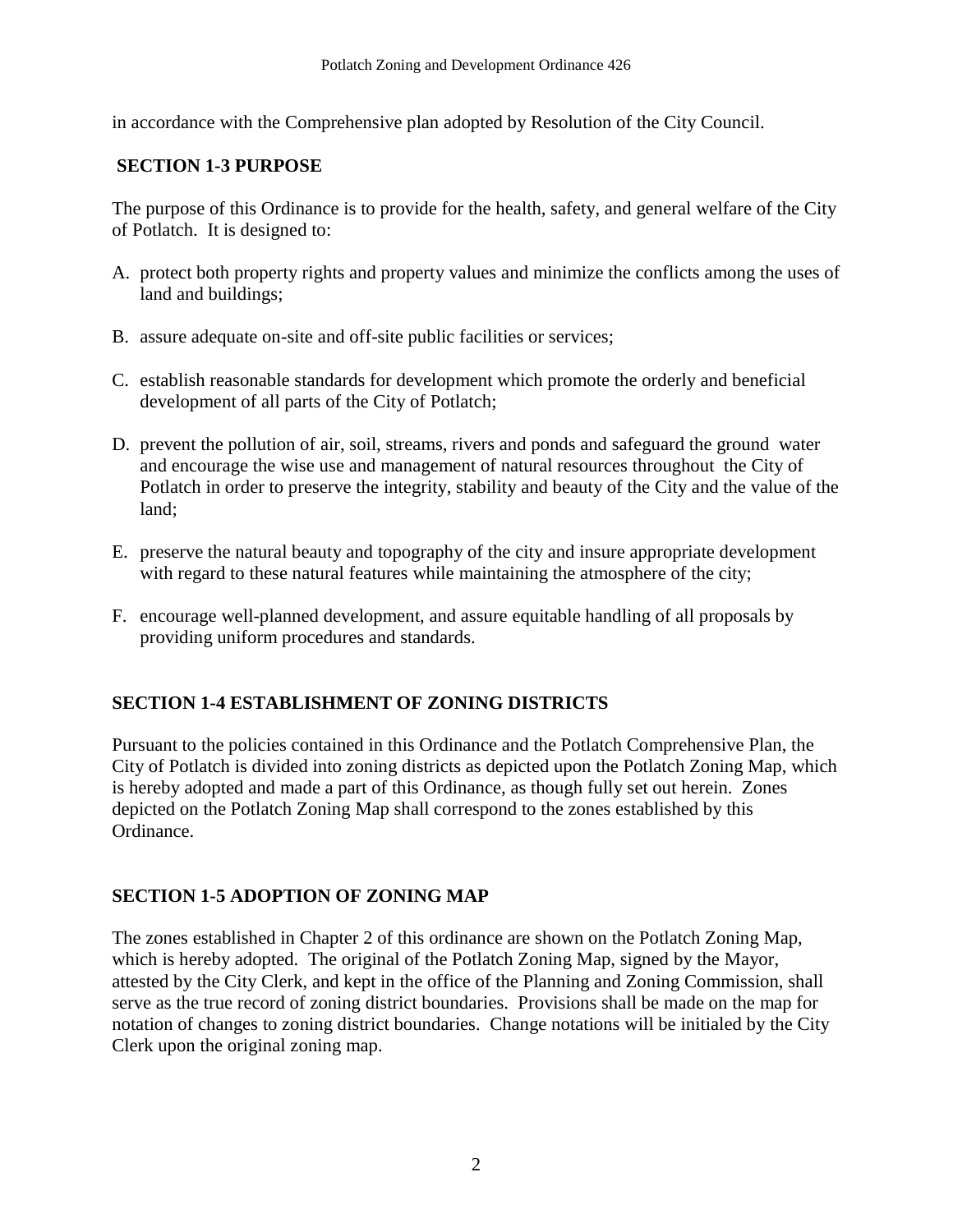### **SECTION 1-6 SCOPE**

- A. Regulations of this Ordinance shall apply to all real property, buildings, structures or fixtures attached thereto in the City of Potlatch except as may be altered under Idaho Code Sections 67-6525 (annexation) and 67-6526 (area of impact). The United States of America, the State of Idaho, City of Potlatch and all their respective agencies, boards, departments, institutions, and local special purpose districts, shall comply with this Ordinance unless otherwise accepted by law.
- B. Whenever a provision of this Ordinance or any provision of any City, State, Federal, or County regulation, resolution, law, rule, or contract contains restrictions covering the same subject matter, the more restrictive requirement or higher standard shall govern when authorized by law.

## **SECTION 1-7 RELATED CITY OF POTLATCH ORDINANCES, POLICIES, OR STANDARDS**

The Comprehensive Plan of the City of Potlatch shall be hereby adopted as the policy guide for the application of the provisions of this Ordinance. A copy of this plan, as it now exists and may be subsequently amended, shall be retained by the Planning and Zoning Commission hereinafter, available for public inspection during regular business hours.

Related documents containing land use policies, standards, or regulations which, together with the Ordinance, shall apply in the city.

## **SECTION 1-8 GENERAL PROVISIONS OF ORDINANCE**

- A. Lawful Non-Conformance The lawful non-conforming use of buildings, structures and land use that was in place at the time of passage of this Zoning Ordinance may be continued to the same extent and character as that which existed at that time. However, any non-conforming use which has not been exercised for a period of six months shall terminate unless such termination is prohibited by law.
- B. Sewage Disposal and Water Systems All domestic sewage disposal facilities must be approved and installed and operating before a building shall be occupied. No building shall be occupied as a residence or commercial, civic, industrial establishment unless and until an approved and permitted supply of water and sewage disposal system is installed and operating on the premises. Property owners shall connect to City water and/or sewer systems if available within 300 feet.
- C. Lots Below Minimum Space Requirements After the effective date of this Ordinance, no parcel of land may be created which has less than the minimum width and area requirements.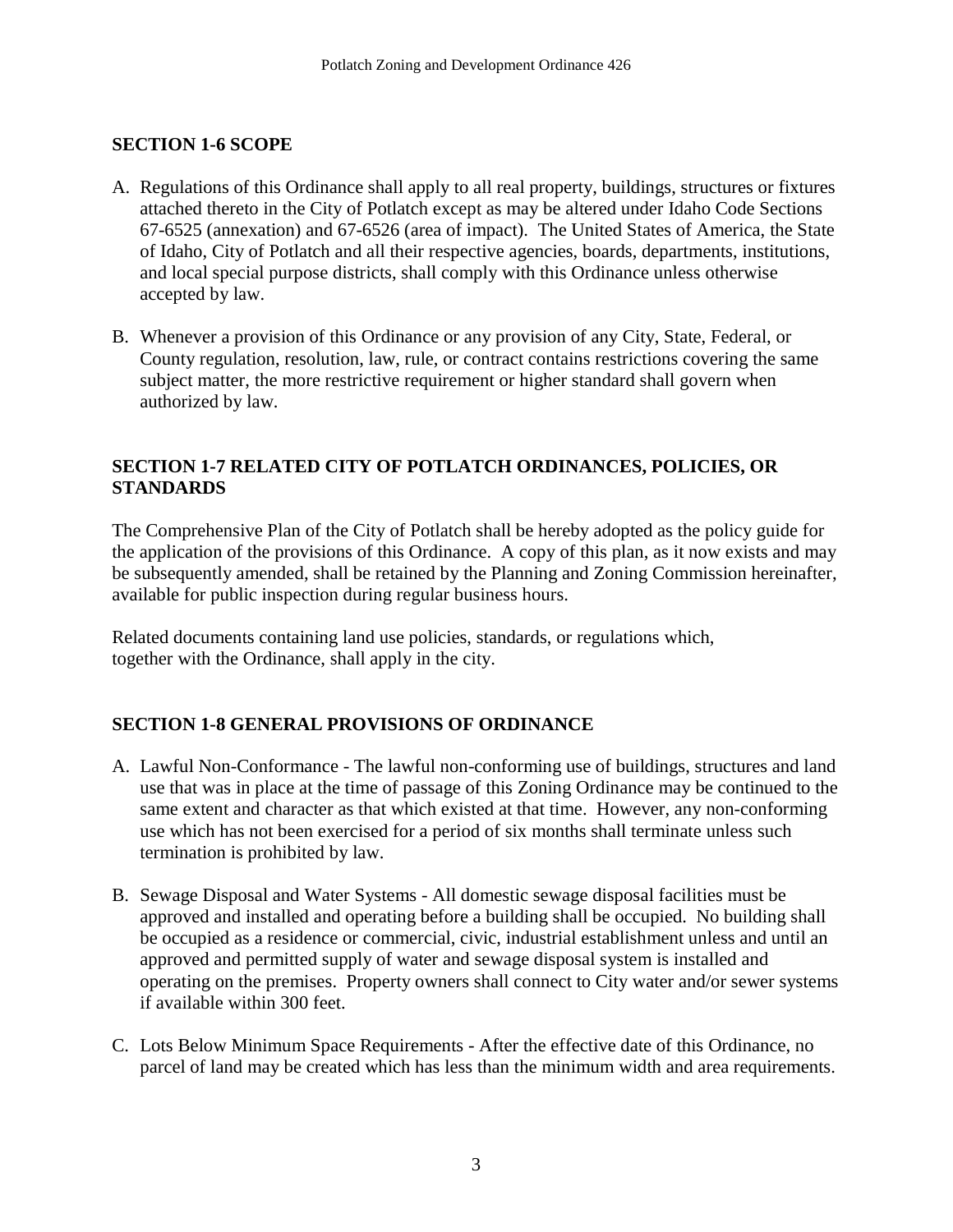# **Chapter 2**

## **ZONING DISTRICTS**

| Section 2-1  | Purpose                                       |
|--------------|-----------------------------------------------|
| Section 2-2  | <b>Permitted and Conditional Uses</b>         |
| Section 2-3  | Agriculture/Forestry AF Zone                  |
| Section 2-4  | <b>Residential R-1 Zone</b>                   |
| Section 2-5  | Residential R-2 Zone                          |
| Section 2-6  | Central Business District C-1 Zone            |
| Section 2-7  | Motor Business C-2 Zone                       |
| Section 2-8  | Industrial I-1 Zone                           |
| Section 2-9  | Minimum Standards                             |
| Section 2-10 | <b>Project Application Information</b>        |
| Table 2-A    | Permitted Principal Uses and Conditional Uses |
| Table 2-B    | Minimum Standards                             |

## **SECTION 2-1 PURPOSE**

The purpose of this chapter is to establish zoning districts in order to classify, regulate, restrict, and segregate the uses of lands and buildings, and to provide procedures and standards for those uses which by their nature are compatible with existing land uses in the City of Potlatch. The following base zoning districts are hereby established.

### RESIDENTIAL ZONES

- AF Agriculture/Forestry
- R-1 Single Family Residential
- R-2 Multi Family Residential

### COMMERCIAL ZONES

- C-1 Central Business District
- C-2 Motor Business

### INDUSTRIAL

I-1 Industrial

Every lot or parcel of land, or portion thereof, within the incorporated City of Potlatch shall be classified in only one of the base zoning districts established in this section.

The regulations for each district set forth by this ordinance shall be minimum regulations and shall apply uniformly to each type of land use, except as hereinafter provided: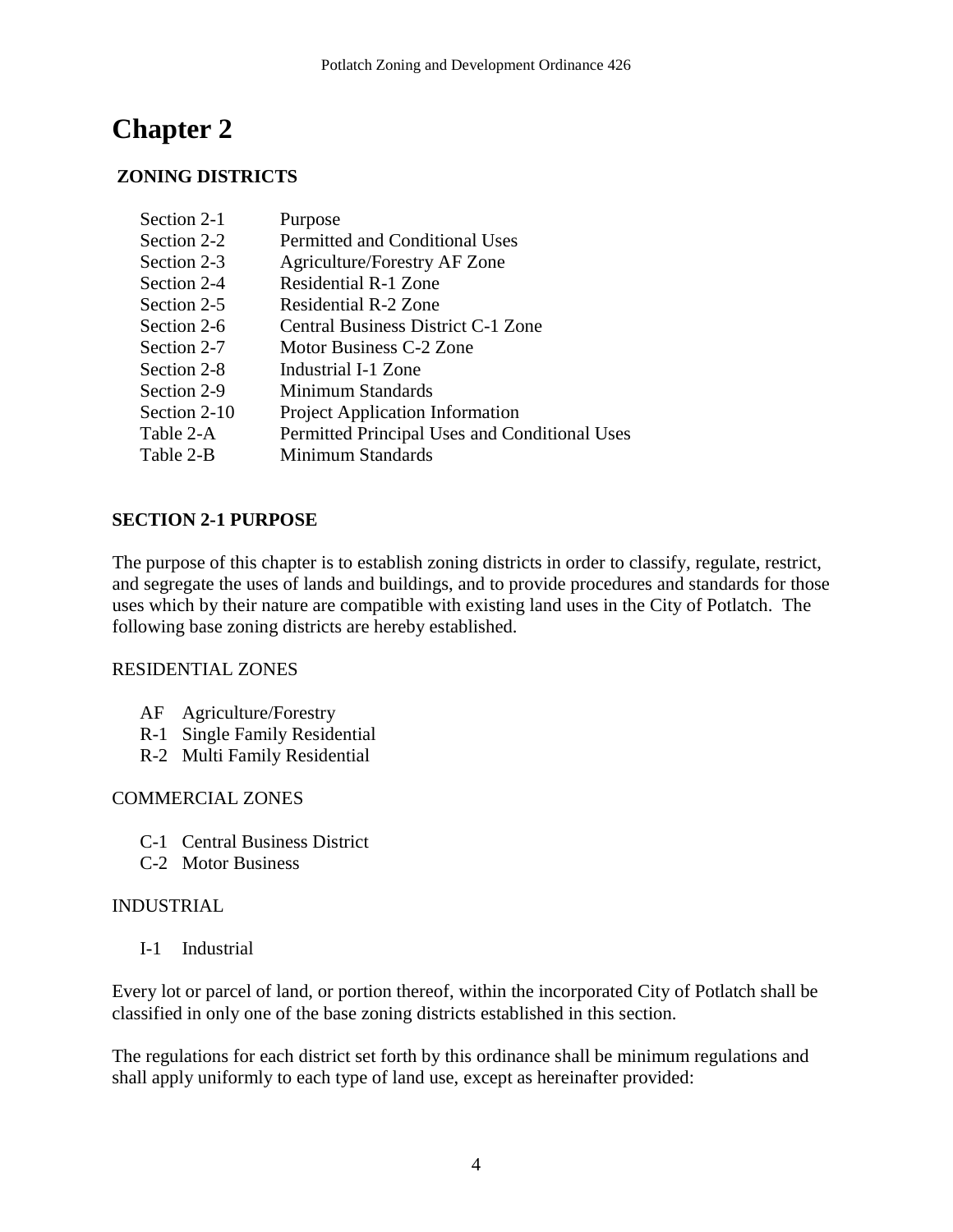- A. No building, structure or land shall be used or occupied and no building or structure or part thereof shall be erected, constructed, reconstructed, moved, or structurally altered except in conformity with all of the regulations specified in this chapter for the zone in which it is located.
- B. No building or other structure shall be erected or altered:
	- a. To provide for greater height or bulk.
	- b. To accommodate or house a greater number of families.
	- c. To occupy a greater percentage of lot area.
	- d. To have narrower or smaller rear yards, front yards, side yards, or other open spaces, than required in this ordinance, or in any other manner be contrary to the provisions of this title.
- C. No yard or lot existing at the time of passage of this title shall be reduced in dimension or area below the minimum requirements set forth in this chapter. Yards or lots created after the effective date of this ordinance shall meet at least the minimum requirements set forth in this chapter.

## **SECTION 2-2 PERMITTED AND CONDITIONAL USES.**

Within the established zones in the City of Potlatch, all land uses are termed either permitted, conditional, or not allowed.

A permitted land use is one that may be established in compliance with this Ordinance and related laws by evidencing compliance with applicable requirements and paying required permit fees. A permitted use may be conducted when compliance with this Ordinance and related laws is demonstrated and maintained.

A conditional use permit is required when a land use may possess characteristics that require review and appraisal by the Planning and Zoning Commission to determine whether or not the use would cause any damage, hazard, or nuisance to persons, property, or natural resources in the vicinity. A conditional use permit shall be subject to the terms and conditions by which it is approved.

A not allowed use is one that has been appraised by the Planning and Zoning Commission and it has been determined that such use would cause damage, hazard, or nuisance to persons, property, or natural resources in the vicinity.

A listing of permitted and conditional uses is found in Table 2-A. Check this table to see whether the principal use you propose for your project is considered allowed or conditional. If the land use you propose is not listed in Table 1-A, a determination as to the appropriate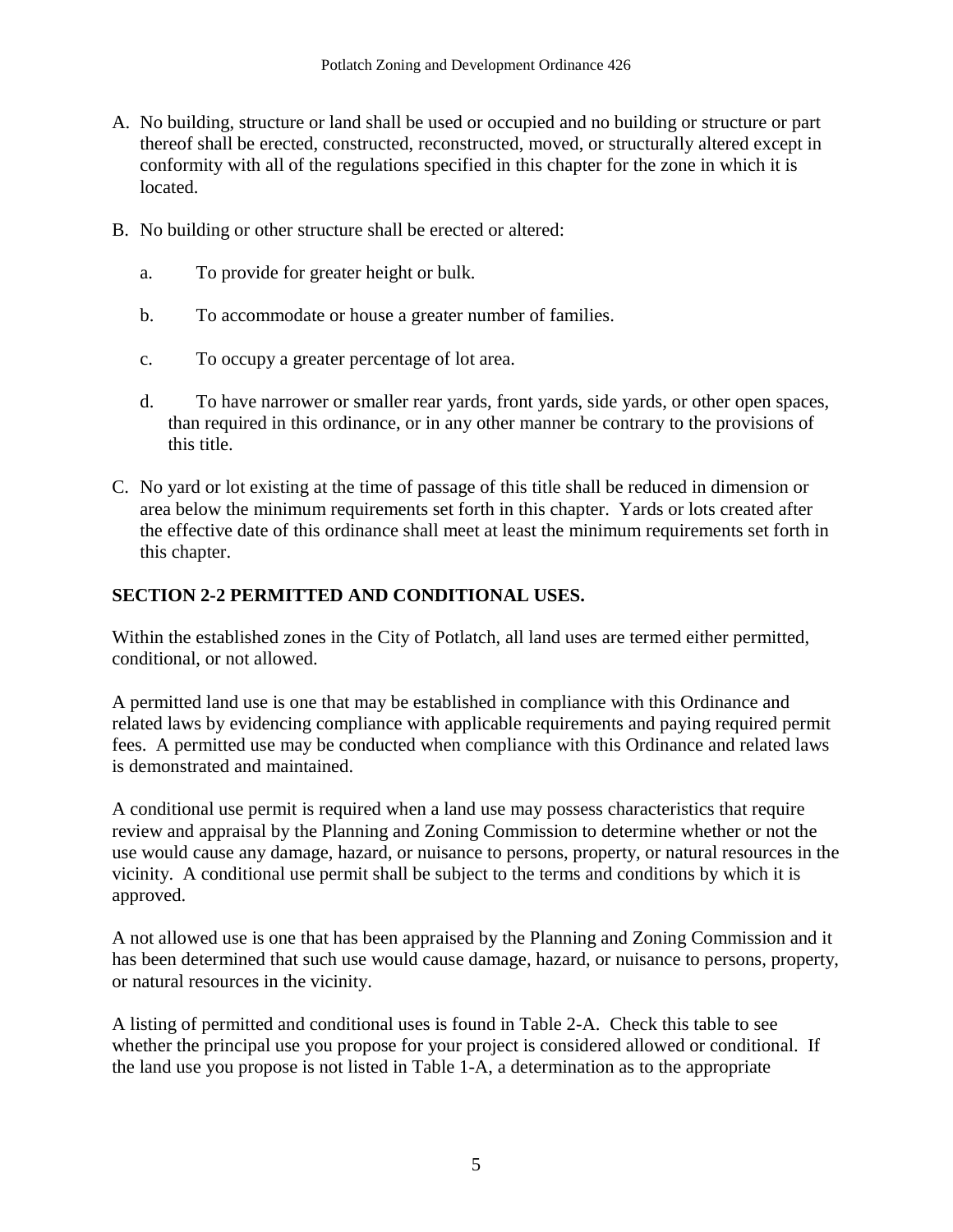classification of a new or unlisted form of land use shall be made according to procedures found in Chapter 11, Amendments.

Municipal facilities, including, but not limited to, water and sewer facilities, are permitted uses in all zones.

An **application fee** will be charged for all administrative and other costs incurred directly or indirectly by the City of Potlatch in processing applications.

## **SECTION 2-3 AGRICULTURE/FORESTRY (AF) DISTRICT**

- A. **PURPOSE AND APPLICATION.** The AF Agriculture/Forestry district is intended as a transition zone from rural to suburban/city housing.
- B. **PERMITTED USES.** These are summarized in Table 2-A.
- C. **USES PERMITTED BY CONDITIONAL USE PERMIT.** These uses are summarized in Table 2-A. These uses and all others determined to be similar pursuant to Chapter 3 (Conditional Use Permits) are permitted with a Conditional Use Permit in accordance with the standards and procedures in Chapter 3 and Chapter 10 (Administration).
- D. **PROHIBITED USES.** All other uses not shown as being permitted or permitted by Conditional Use Permit in Table 2-A are prohibited.
- E. **MINIMUM STANDARDS.** Minimum standards regarding lot size, lot width and depth, set back requirements, maximum building heights, maximum lot coverage, minimum dwelling sizes, fences, walls, hedges, and off-street parking requirements are summarized in Table 2-B.

## F. **SPECIAL REVIEW PROCEDURES AND DEVELOPMENT STANDARDS**

Pens, coops, hutches, stables, barns and other agricultural/shop building shall be at least seventy five (75) feet away from any property line adjacent to public rights-of-way, twenty five (25) feet from side or rear property lines, and at least fifty (50) feet from any other zoning district boundary.

No more than one principal dwelling unit per lot unless permitted through the Conditional Use Permit procedures in Chapter 3.

Storm water runoff shall be managed in such a way as to prevent damage on both the lot in question and adjacent and downstream properties.

Agricultural and animal husbandry operations shall be conducted in such a manner that health and environmental requirements are satisfied and the operations neither endanger neighboring properties nor constitute a nuisance. Animal waste shall be managed to prevent excessive odor and insect problems from becoming a nuisance to adjacent properties.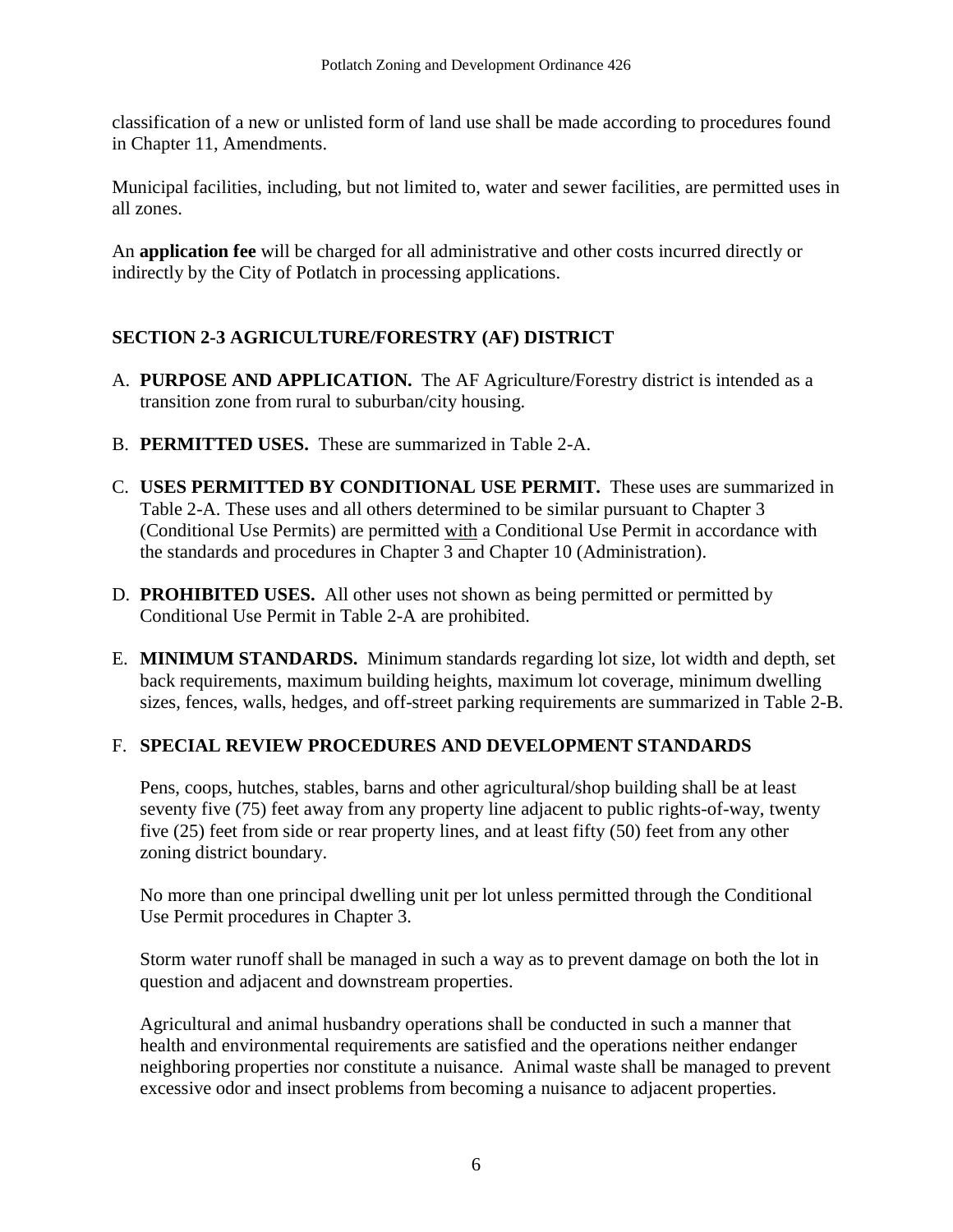Wastewater treatment shall be provided either by septic field or City sewer. On property wastewater lagoons are not permitted.

Weeds shall be controlled at all times and firebreaks shall be maintained.

- G. **SIGNS.** The following signs are permitted in accordance with Chapter 8 of this ordinance.
	- 1. Temporary subdivision signs.
	- 2. Temporary construction signs.
	- 3. Temporary political, religious, and civic campaign signs.
	- 4. Permanent subdivision signs, monument type.
	- 5. Signs approved in conjunction with a Conditional Use Permit.
	- 6. Home Occupation Signs.
- H. **LIGHTING.** Outdoor lighting shall be installed in such a manner that no direct light or glare leaves the property. Full cutoff light fixtures are required.

## I. **ACCESSORY DWELLING UNITS.**

Accessory Dwelling Units (see Chapter 14, Definitions, for the definition) are permitted with a Conditional Use Permit subject to the following restrictions.

- 1. The applicant must demonstrate that an actual hardship exists regarding care for the individual(s) who will use the Accessory Dwelling Unit.
- 2. Use of an Accessory Dwelling Unit is restricted to immediate family members.
- 3. Only one accessory dwelling unit per lot.
- 4. The primary residence shall be owner occupied.
- 5. One additional off-street parking space is provided.
- 6. The accessory dwelling unit shall be no larger than 40% of the living area of the primary residence.
- 7. An accessory dwelling unit shall have electricity, kitchen facilities, and sanitary facilities with sewer available.
- 8. An existing accessory building that is proposed to be converted to an accessory living unit shall meet the requirements of the current Building Code for a residential occupancy.
- 9. Separate utility meters or accounts are not permitted for accessory dwelling units.
- 10. Accessory dwelling units will not be used for profit.
- 11. The Conditional Use Permit is automatically revoked when the individual(s) for whose care the Accessory Dwelling Unit was constructed or converted no longer occupy the Accessory Dwelling Unit.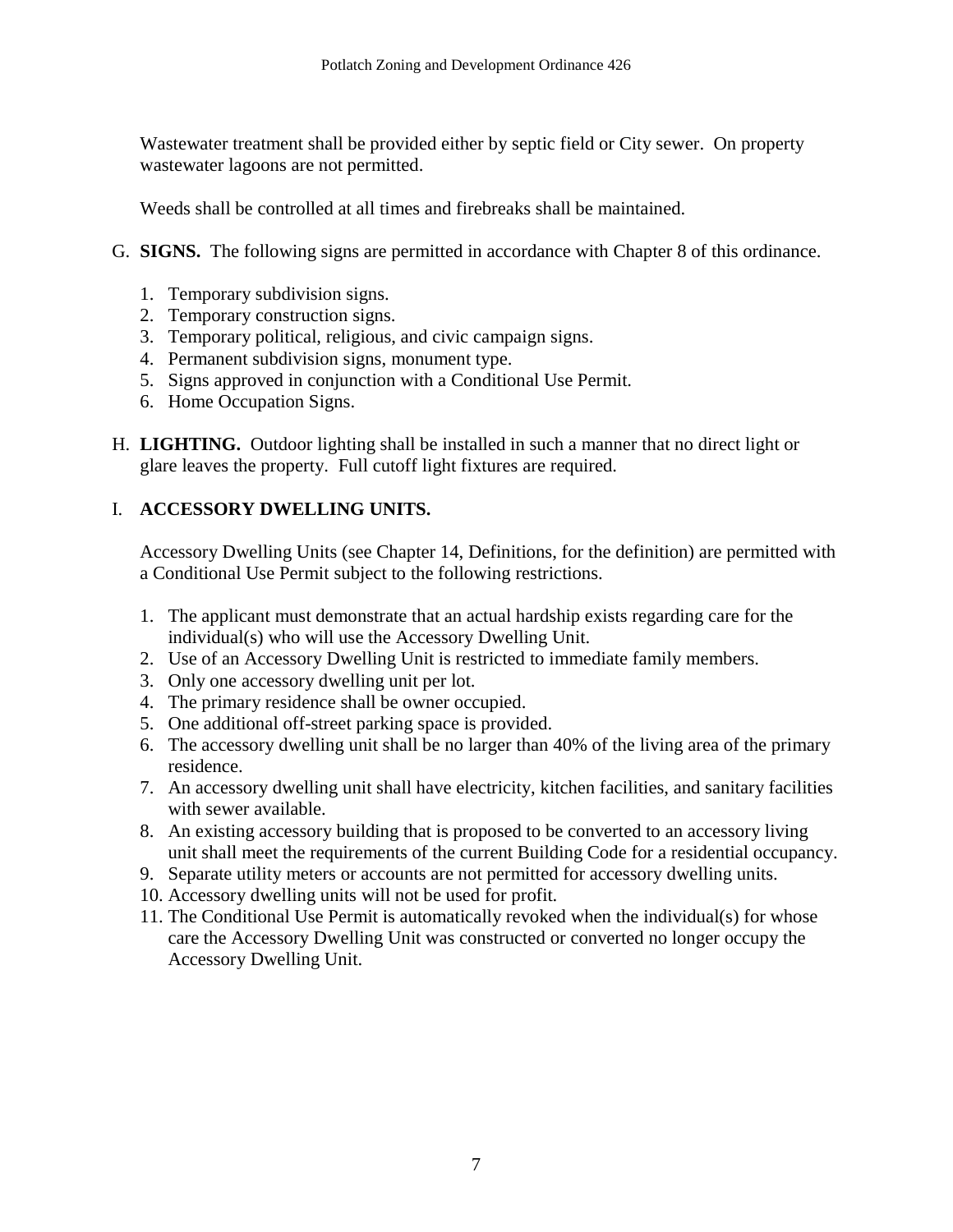## **SECTION 2-4 SINGLE FAMILY RESIDENTIAL (R-1) DISTRICT**

- A. **PURPOSE AND APPLICATION.** The R-1 single family residential district is intended for one (1) single family home on one (1) lot of minimum size or larger and to permit other uses that are associated and compatible with residential use. The district prohibits commercial, manufacturing, and industrial land uses. Density not to exceed six (6) dwelling units per acre.
- B. **PERMITTED USES.** The permitted of the Single Family Residential (R-1) Zone are summarized in Table 2-A.
- C. **USES PERMITTED BY CONDITIONAL USE PERMIT.** These uses are summarized in Table 2-A. These uses and all others determined to be similar pursuant to Chapter 3 (Conditional Use Permits) are permitted with a Conditional Use Permit in accordance with the standards and procedures in Chapter 3 and Chapter 10 (Administration).
- D. **PROHIBITED USES.** All other uses not shown as being permitted or permitted by Conditional Use Permit in Table 2-A are prohibited.
- E. **MINIMUM STANDARDS.** Minimum standards regarding lot size, lot width and depth, set back requirements, maximum building heights, maximum lot coverage, minimum dwelling sizes, fences, walls, hedges, and off-street parking requirements are summarized in Table 2-B.
- F. **SIGNS.** The following signs are permitted in accordance with Chapter 8 of this ordinance.
	- 1. Temporary subdivision signs.
	- 2. Temporary construction signs.
	- 3. Temporary political, religious, and civic campaign signs.
	- 4. Permanent subdivision signs, monument type.
	- 5. Signs approved in conjunction with a Conditional Use Permit.
	- 6. Home Occupation Signs.
- G. **LIGHTING.** Outdoor lighting shall be installed in such a manner that no direct light or glare leaves the property. Full cutoff light fixtures are required.

## H. **ACCESSORY DWELLING UNITS.**

Accessory Dwelling Units (see Chapter 14, Definitions, for the definition) are permitted with a Conditional Use Permit subject to the following restrictions.

- 1. The applicant must demonstrate that an actual hardship exists regarding care for the individual(s) who will use the Accessory Dwelling Unit.
- 2. Use of an Accessory Dwelling Unit is restricted to immediate family members.
- 3. Only one accessory dwelling unit per lot.
- 4. One additional off-street parking space is provided.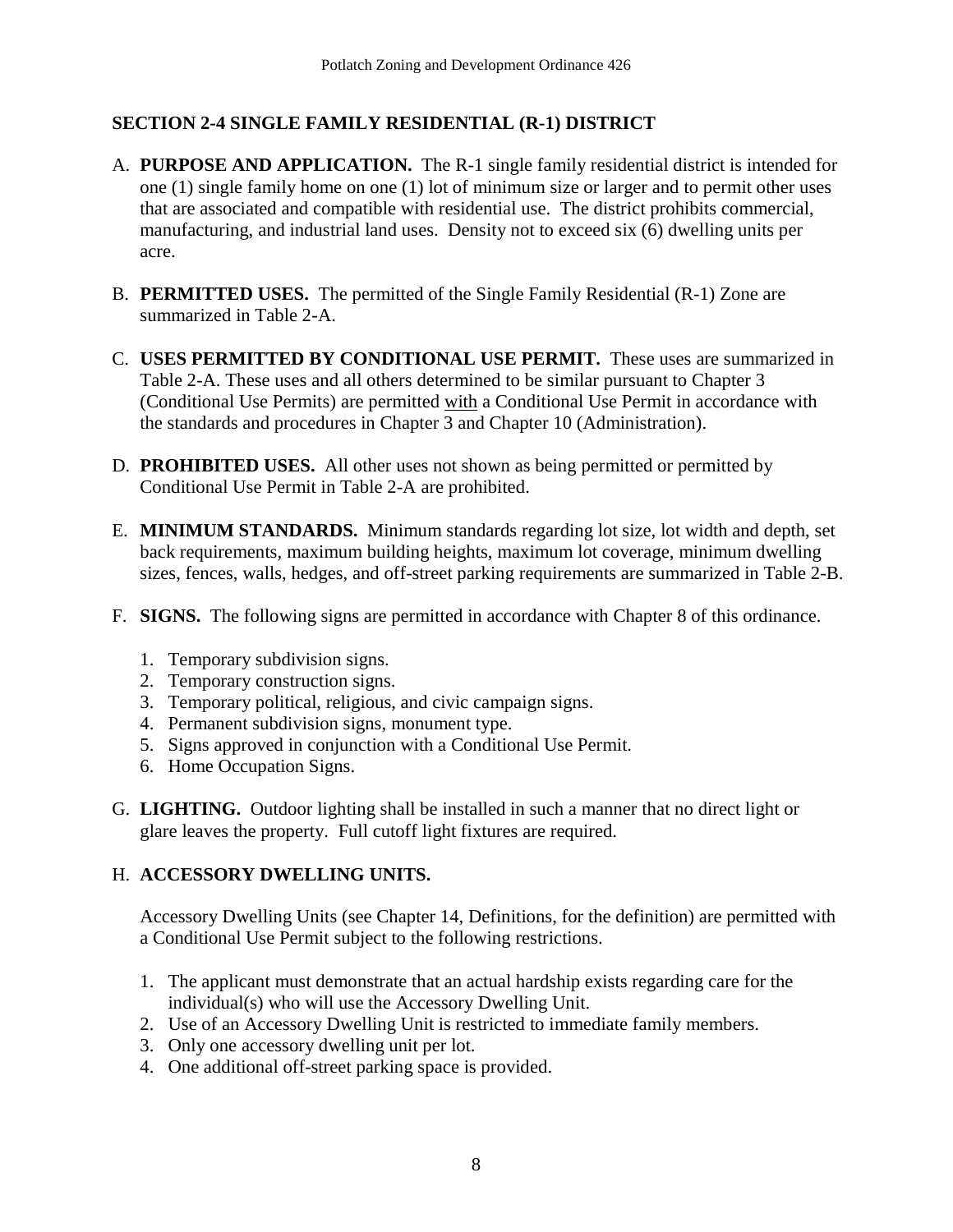- 5. The accessory dwelling unit shall be no larger than 40% of the living area of the primary residence.
- 6. An accessory dwelling unit shall have electricity, kitchen facilities, and sanitary facilities.
- 7. An existing accessory building that is proposed to be converted to an accessory living unit shall meet the requirements of the current Building Code for a residential occupancy.
- 8. Separate utility meters or accounts are not permitted for accessory dwelling units.
- 9. Accessory dwelling units will not be used for profit.
- 10. The Conditional Use Permit is automatically revoked when the individual(s) for whose care the Accessory Dwelling Unit was constructed or converted no longer occupy the Accessory Dwelling Unit.

## **SECTION 2-5 MULTI-FAMILY RESIDENTIAL R-2 ZONE.**

- A. **PURPOSE AND APPLICATION.** The R-2, multi-family residential district is intended for structures containing one or more dwelling units at a density not to exceed twelve (12) units per acre, and to permit other uses that are associated and compatible with residential use. The district prohibits commercial, manufacturing, and industrial land uses.
- B. **PERMITTED USES.** The permitted of the Multi-Family Residential (R-2) Zone are summarized in Table 2-A
- C. **USES PERMITTED BY CONDITIONAL USE PERMIT.** These uses are summarized in Table 2-A. These uses and all others determined to be similar pursuant to Chapter 3 (Conditional Use Permits) are permitted with a Conditional Use Permit in accordance with the standards and procedures in Chapter 3 and Chapter 10 (Administration).
- D. **PROHIBITED USES.** All other uses not shown as being permitted or permitted by Conditional Use Permit in Table 2-A are prohibited.
- E. **MINIMUM STANDARDS.** Minimum standards regarding lot size, lot width and depth, set back requirements, maximum building heights, maximum lot coverage, minimum dwelling sizes, fences, walls, hedges, and off-street parking requirements are summarized in Table 2-B.
- F. **SIGNS.** The following signs are permitted in accordance with Chapter 8 of this ordinance.
	- 1. Temporary subdivision signs.
	- 2. Temporary construction signs.
	- 3. Temporary political, religious, and civic campaign signs.
	- 4. Permanent subdivision signs, monument type.
	- 5. Signs approved in conjunction with a Conditional Use Permit.
	- 6. Home Occupation Signs.
- G. **LIGHTING.** Outdoor lighting shall be installed in such a manner that no direct light or glare leaves the property. Full cutoff light fixtures are required.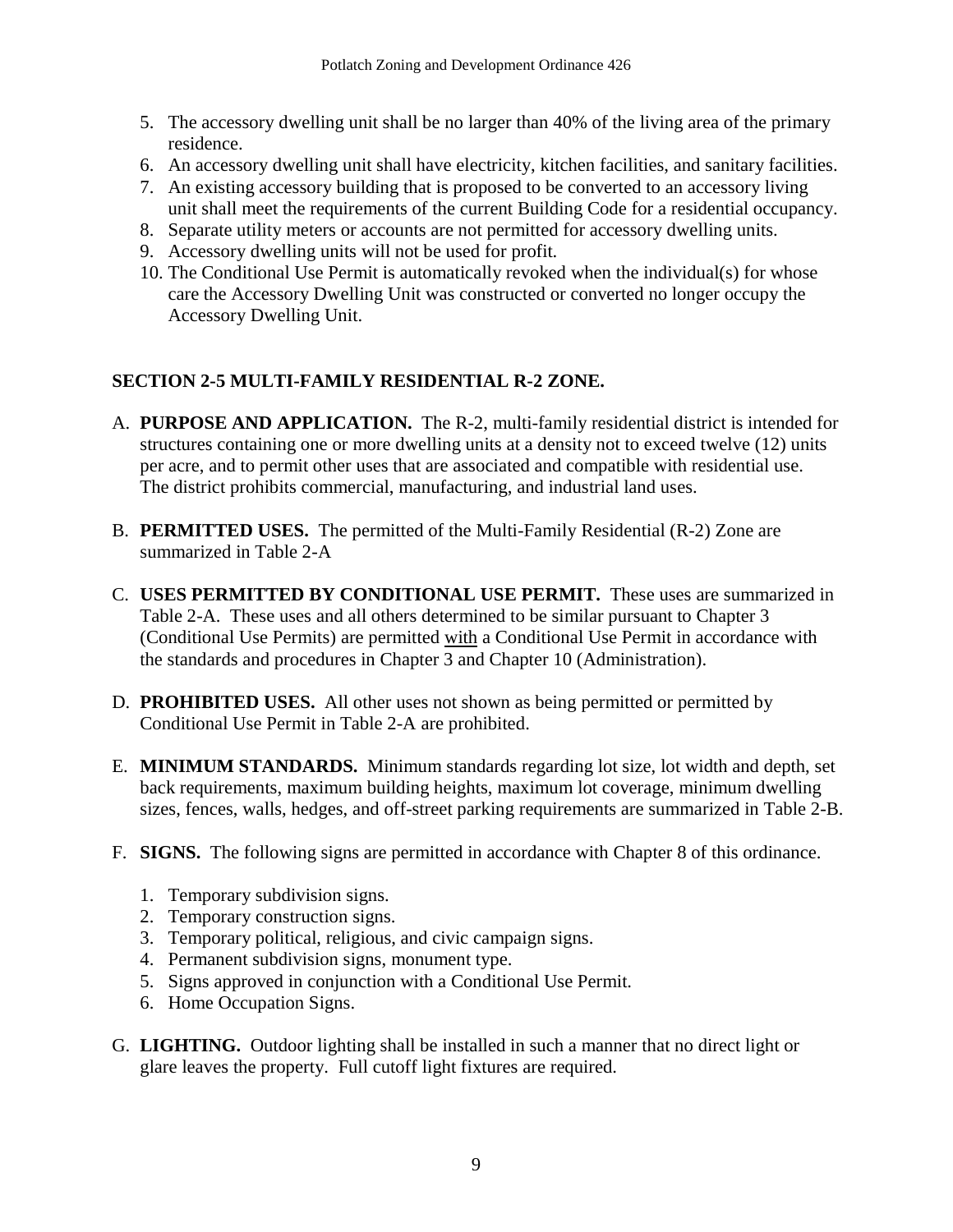- H. **LANDSCAPING.** Landscaping shall be provided following the requirements outlined under Performance Standards in Chapter 5.
- I. **SPECIAL REVIEW PROCEDURES AND DEVELOPMENT STANDARDS.** All development in the R-2 zone shall comply with the standards in Chapter 5 (Performance Standards).

## **SECTION 2-6 CENTRAL BUSINESS DISTRICT, C-1 ZONE**

- A. **PURPOSE AND APPLICATION.** The C-1 Central Business District Zone is designed to provide a location for groups of compatible commercial uses have the common characteristic of involving no more than incidental and minimal assembly, fabrication, or storage of commodities; for example retail sales, or performance of services permitting a variety of retail, professional, or service businesses. No businesses involving the manufacture, processing, or fabrication of goods shall be permitted except that which is ancillary (no more than 35% of the floor area), to the primary use. The C-1 zone is the most intensive commercial zone. To promote pedestrian use, unbroken, street-level, commercial frontage is encouraged in this district.
- B. **PERMITTED USES.** The permitted of the Central Business District (C-1) Zone are summarized in Table 2-A
- C. **USES PERMITTED BY CONDITIONAL USE PERMIT.** These uses are summarized in Table 2-A. These uses and all others determined to be similar pursuant to Chapter 3 (Conditional Use Permits) are permitted with a Conditional Use Permit in accordance with the standards and procedures in Chapter 3 and Chapter 10 (Administration).
- D. **GENERAL COMMERCIAL AND BUSINESS ZONE MINIMUM STANDARDS AND PERFORMANCE STANDARDS.** All developments in the Commercial and Business zones shall comply with standards listed in Table 2-B and in Chapter 5 (Performance Standards).
- E. **PROHIBITED USES.** All other uses not shown as being permitted or permitted by Conditional Use Permit in Table 2-A are prohibited.

## F. **SITE PLAN REVIEW; SETBACKS, WIDTH AND DEPTH, HEIGHT, AND LOT COVERAGE.**

The City Council or a designated committee shall act as a site plan review committee. The goal of the site plan review committee is to ensure that commercial buildings are compatible with the character of the community and adjacent uses. All projects in this zone shall go through site plan review prior to the issuance of a building permit. The site plan review committee may request alternate location and design upon making findings that the proposed project is in conflict with the character of the community or adjacent uses.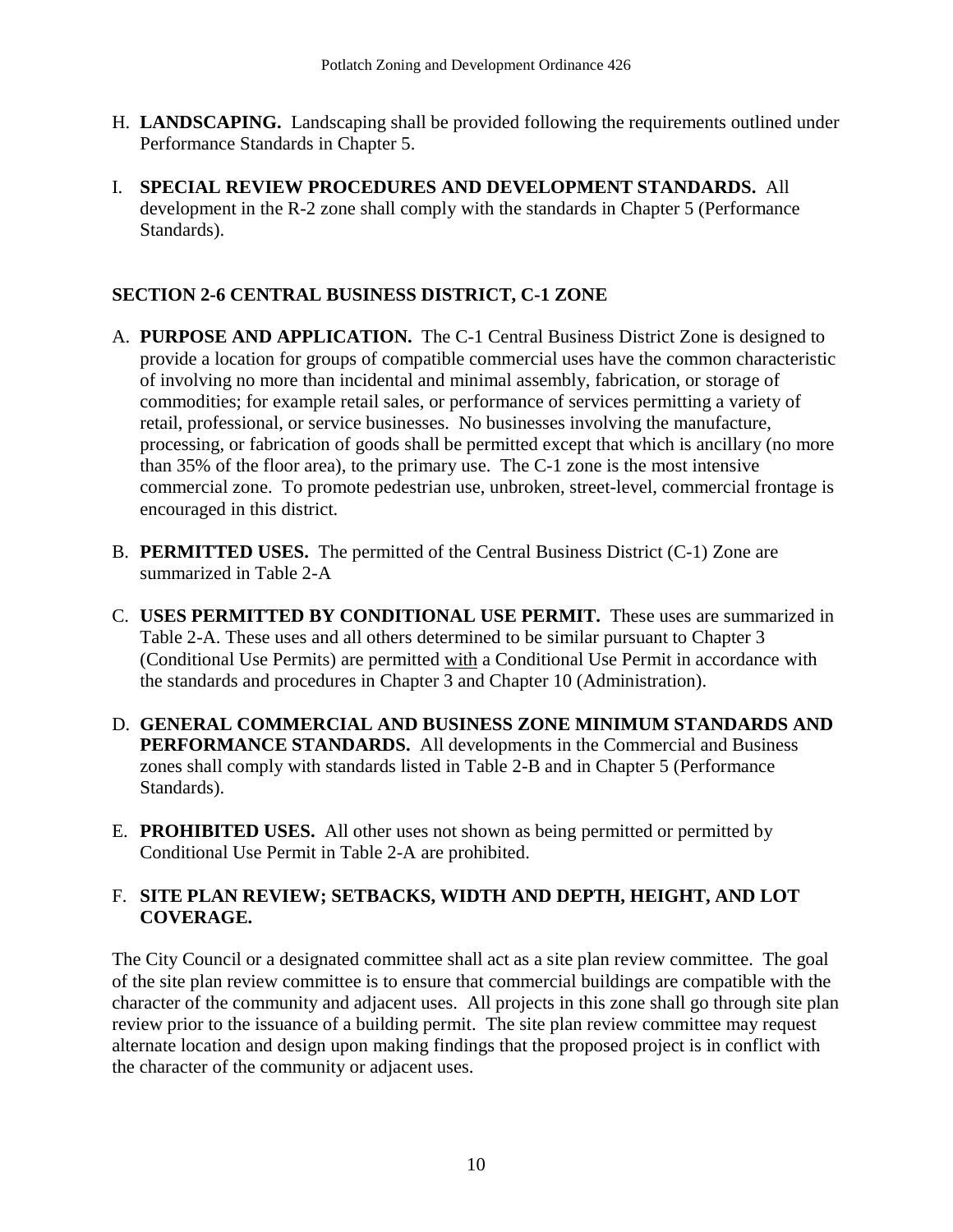The minimum requirements shown in Table 2-B shall be the minimum requirements for most Conditional Uses, however, the Site Plan Review Committee shall have the power to require expanded setbacks and may reduce setbacks where necessary.

- G. **SIGNS AND LIGHTING.** The following signs are permitted in accordance with Chapter 8 of this ordinance.
	- 1. Identification signs
	- 2. Temporary subdivision signs.
	- 3. Temporary political, religious, and civic campaign signs.
	- 4. Permanent subdivision signs, monument type.
	- 5. Signs approved in conjunction with a Conditional Use Permit.
	- 6. Home Occupation Signs.

Signs may be lit with full cut off lighting that illuminates the sign from above. All exterior lighting shall follow the standards outlined in Chapter 5, Section 2, paragraph E and shall be equipped with full cutoff fixtures. No direct lighting shall cross the property line.

## **SECTION 2-7 MOTOR BUSINESS, C-2 ZONE**

- A. **PURPOSE AND APPLICATION.** The C-2 Motor Business Zone is intended to create, preserve and enhance areas conveniently located to arterial road access for a wide range of commercial sales and services that are similar in that they depend primarily on transient vehicle-based trade. No businesses involving the manufacture, processing, or fabrication of goods shall be permitted except that which is ancillary (no more than 35% of the floor area), to the primary use, except by Conditional Use Permit.
- B. **PERMITTED USES.** The permitted of the Motor Business (C-2) Zone are summarized in Table 2-A.
- C. **USES PERMITTED BY CONDITIONAL USE PERMIT.** These uses are summarized in Table 2-A. These uses and all others determined to be similar pursuant to Chapter 3 (Conditional Use Permits) are permitted with a Conditional Use Permit in accordance with the standards and procedures in Chapter 3 and Chapter 10 (Administration).
- D. **GENERAL COMMERCIAL AND BUSINESS ZONE MINIMUM STANDARDS AND PERFORMANCE STANDARDS.** All developments in the Commercial and Business zones shall comply with standards listed in Table 2-B and in Chapter 5 (Performance Standards).
- E. **PROHIBITED USES.** All other uses not shown as being permitted or permitted by Conditional Use Permit in Table 2-A are prohibited.

## F. **SITE PLAN REVIEW; SETBACKS, WIDTH AND DEPTH, HEIGHT, AND LOT COVERAGE.**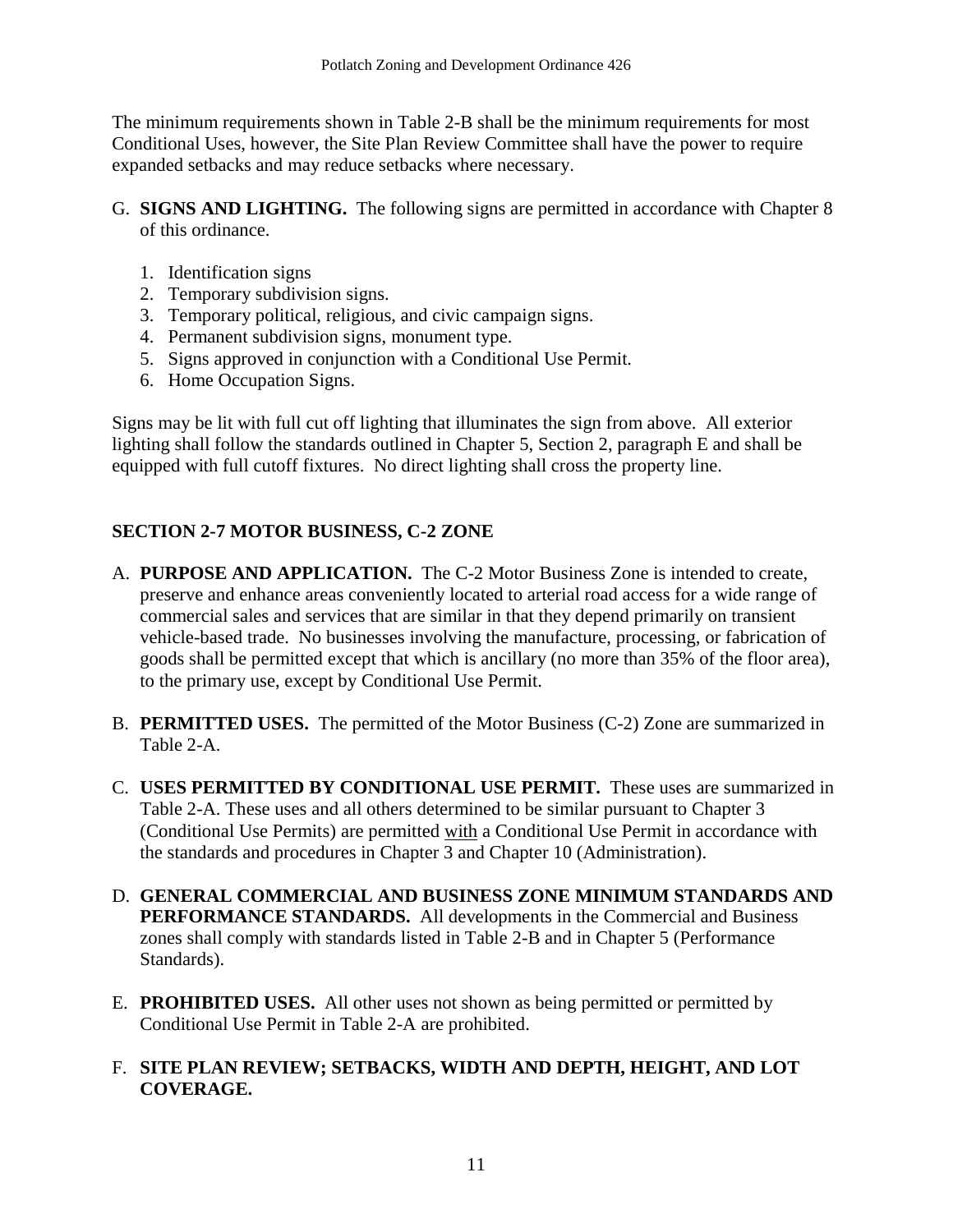The City Council or a designated committee shall act as a site plan review committee. The goal of the site plan review committee is to ensure that commercial buildings are compatible with the character of the community and adjacent uses. All projects in this zone shall go through site plan review prior to the issuance of a building permit. The site plan review committee may request alternate location and design upon making findings that the proposed project is in conflict with the character of the community or adjacent uses.

The minimum requirements shown in Table 2-B shall be the minimum requirements for most Conditional Uses. However, the Site Plan Review Committee shall have the power to adjust these requirements, either expanding or reducing them, where necessary.

- G. **SIGNS AND LIGHTING.** The following signs are permitted in accordance with Chapter 8 of this Ordinance.
	- 1. Identification signs.
	- 2. Temporary subdivision signs.
	- 3. Temporary political, religious, and civic campaign signs.
	- 4. Permanent subdivision signs, monument type.
	- 5. Signs approved in conjunction with a Conditional Use Permit.
	- 6. Home Occupation Signs.

Signs may be lit with lighting that illuminates the sign from above, with no light from the sign lighting falling of the sign surface. All exterior lighting shall follow the standards outlined in Chapter 5, Section 2, paragraph E, and shall be equipped with full cutoff fixtures. No direct lighting shall cross the property line.

## **SECTION 2-8 INDUSTRIAL, I-1 ZONE**

- A. **PURPOSE.** The Industrial zone permits industrial uses such as light to medium industrial uses that do not adversely affect surrounding non-industrial land uses.
- B. **PERMITTED USES.** The permitted of the Industrial (I-1) Zone are summarized in Table 2- A. These uses and all others determined to be similar are permitted subject to the standards and procedures set out in Chapter 5 (Performance Standards) of this ordinance.
- C. **USES PERMITTED WITH A CONDITIONAL USE PERMIT.** These uses are summarized in Table 2-A. Commercial uses may also be permitted by a Conditional Use Permit if the property is located on an arterial or collector street. These uses and all others determined to be similar pursuant to Chapter 3 (Conditional Use Permits) are permitted with a Conditional Use Permit in accordance with the standards and procedures in Chapter 3 and Chapter 10 (Administration), and are further regulated by Chapter 5 (Performance Standards).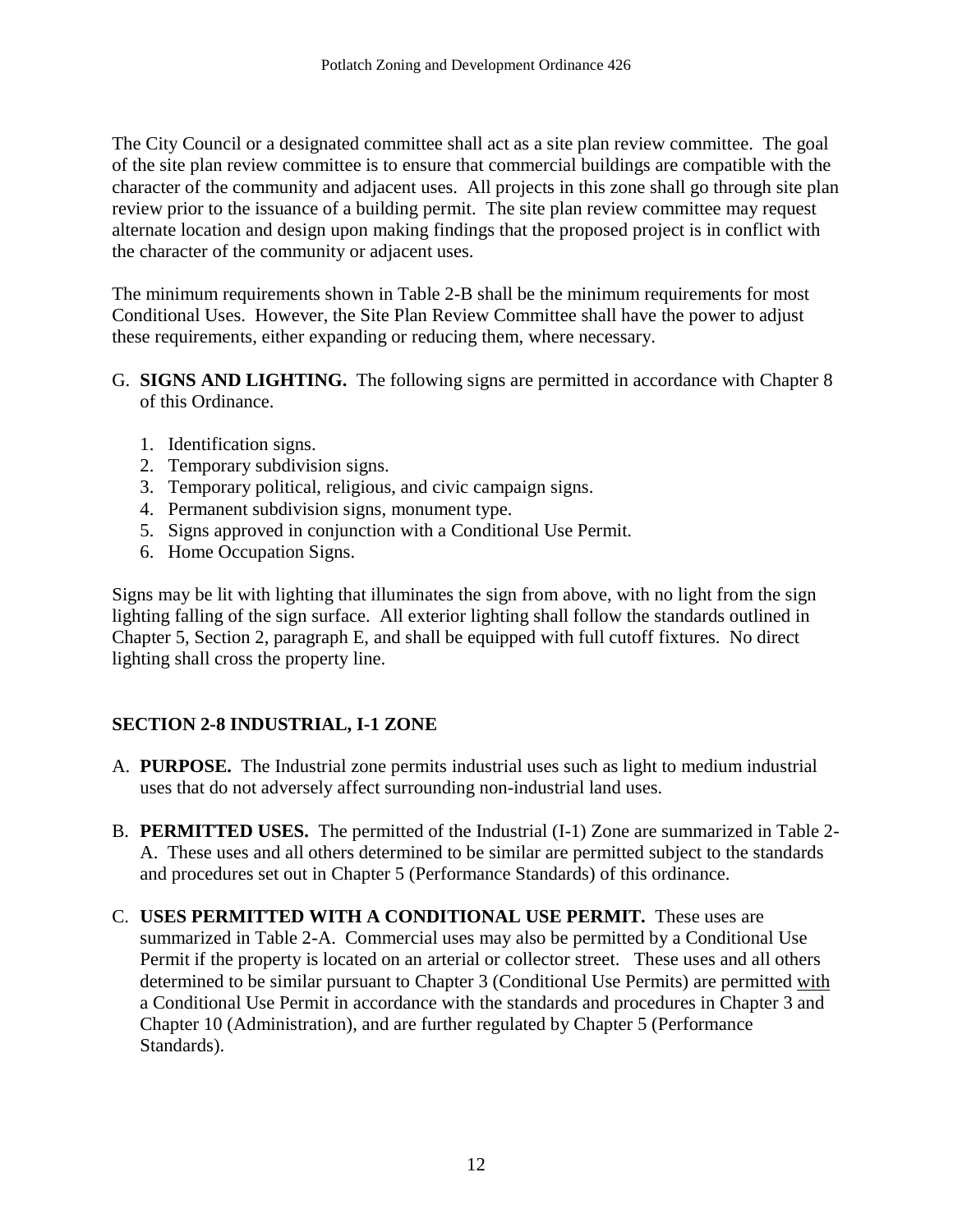- D. **GENERAL INDUSTRIAL ZONE PERFORMANCE STANDARDS.** All development in the Industrial Zone shall comply with the standards listed in Table 2-B and in Chapter 5 (Performance Standards).
- E. **PROHIBITED USES.** All other uses not shown as being permitted or permitted by Conditional Use Permit in Table 2-A are prohibited.
- F. **SIGNS.** Signs are permitted in accordance with Chapter 8 (Signs). Signs may be lit with full cut off lighting that illuminates the sign from above.
- **G. LIGHTING.** All exterior lighting shall be equipped with full cutoff fixtures. No direct lighting shall cross the property line.
- H. **LANDSCAPING.** Landscaping shall be provided in accordance with the requirements of Chapter 5 (Performance Standards).

## **SECTION 2-9 MINIMUM STANDARDS**

An approved allowed use shall meet the minimum bulk standards, such as, but not limited to, setback requirements, lot size, and building height. These are summarized in Table 2-B.

## **SECTION 2-10 APPLICATION PROCEDURES**

Building permits for all structures are required and shall be obtained from the City of Potlatch, in the office of the City Clerk. The applicant shall demonstrate compliance with this Ordinance, the current Building Permit Ordinance and other standards, regulations and laws.

The applicant shall file an application with the City Clerk. The application procedure is covered in Chapter 10, Administration.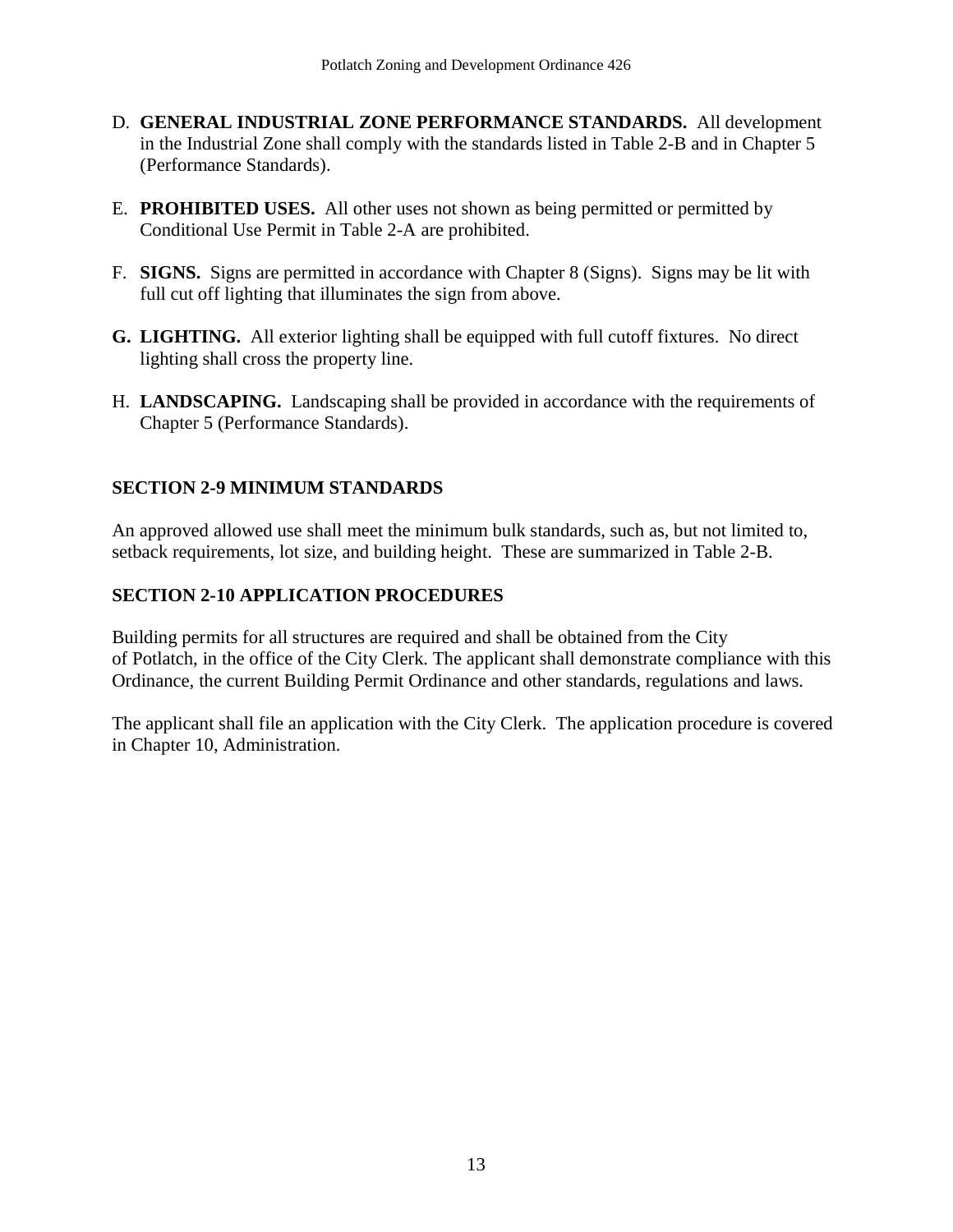## **TABLE 2-A ZONING DISTRICTS AND LAND USES**

| $(Blank) = Not$ Allowed                                      | $P = Permitted Use$ | $C =$ Conditional Use |                |                |                |                |  |
|--------------------------------------------------------------|---------------------|-----------------------|----------------|----------------|----------------|----------------|--|
| <b>LAND USE = AGRICULTURAL</b>                               | АF                  | $R-1$                 | $R-2$          | $C-1$          | $C-2$          | $I-1$          |  |
| Accessory structure to allowed uses                          | P                   | P                     | P              | P              | P              | P              |  |
| Agriculture, general                                         | $\overline{P}$      |                       |                |                |                |                |  |
| <b>Greenhouses</b> , Plant Nurseries                         | $\overline{P}$      | C                     | $\mathbf C$    |                |                |                |  |
| Gardening (for home consumption)                             | $\mathbf{P}$        | $\mathbf{P}$          | P              | $\, {\bf P}$   |                | P              |  |
| Gardening, truck                                             | $\mathbf P$         |                       |                |                |                | P              |  |
| Grazing, livestock husbandry                                 | $\overline{P}$      |                       |                |                |                | P              |  |
| Mineral resources, natural (subject to state law provisions) | $\mathcal{C}$       |                       |                |                |                |                |  |
| Orchards, tree crops                                         | $\overline{P}$      | P                     | P              |                |                |                |  |
| Tree farm                                                    | $\overline{P}$      |                       |                |                |                |                |  |
|                                                              |                     |                       |                |                |                |                |  |
| $LAND USE = RESIDENTIAL$                                     | АF                  | $R-1$                 | $R-2$          | $C-1$          | $C-2$          | $I-1$          |  |
| Accessory building to allowed use                            | P                   | P                     | P              | P              | P              | P              |  |
| <b>Bed and Breakfast</b>                                     | $\overline{P}$      | $\mathcal{C}$         | $\mathcal{C}$  |                |                |                |  |
| Boarding and rooming houses                                  | $\overline{P}$      |                       | $\mathbf{P}$   |                |                |                |  |
| Dwelling, caretaker                                          | P                   | C                     | $\mathbf{P}$   |                |                |                |  |
| Dwelling, duplex (two family)                                |                     | $\mathcal{C}$         | $\mathbf{P}$   |                |                |                |  |
| Dwelling, multiple family                                    |                     | $\mathcal{C}$         | $\mathbf P$    |                |                |                |  |
| Dwelling, single family                                      | $\mathbf{P}$        | ${\bf P}$             | $\mathbf P$    | C              | $\mathcal{C}$  |                |  |
| Group Care Home                                              |                     | $\overline{C}$        | $\overline{C}$ |                |                |                |  |
| Home Occupation                                              | $\mathbf C$         | $\overline{C}$        | $\mathcal{C}$  |                |                |                |  |
| Home Occupation Day Care                                     | $\mathbf C$         | $\mathcal{C}$         | $\overline{C}$ |                |                |                |  |
| Manufactured Home                                            | $\mathbf P$         | $\mathbf{P}$          | $\mathbf P$    |                |                |                |  |
| Manufactured/Mobile Home Park                                | $\overline{C}$      | $\overline{C}$        | $\overline{C}$ |                |                |                |  |
| Nursing home or rest home                                    | $\mathbf C$         | $\overline{C}$        | $\mathbf C$    | $\mathbf C$    | $\mathbf C$    |                |  |
| <b>Planned Unit Development</b>                              | $\overline{C}$      | $\overline{C}$        | $\overline{C}$ | $\overline{C}$ | $\overline{C}$ | $\mathsf{C}$   |  |
| Shelter or temporary home for care or lodging                | $\overline{C}$      | $\overline{C}$        | $\mathcal{C}$  |                |                |                |  |
|                                                              |                     |                       |                |                |                |                |  |
| <b>LAND USE = CIVIC AND CULTURAL</b>                         | AF                  | $R-1$                 | $R-2$          | $C-1$          | $C-2$          | $I-1$          |  |
| Aquarium                                                     |                     |                       |                | P              | P              |                |  |
| Arboretum                                                    | $\mathbf{P}$        | P                     | $\mathbf{P}$   | $\mathbf{p}$   | $\mathbf{P}$   |                |  |
| Art Gallery                                                  |                     |                       |                | $\mathbf{P}$   | $\mathbf{P}$   |                |  |
| Auditorium                                                   |                     |                       |                | $\mathbf{P}$   | $\mathbf{P}$   |                |  |
| <b>Botanical Garden</b>                                      | P                   | P                     | P              | P              | P              |                |  |
| Cemetery or mausoleum                                        | $\mathbf{P}$        |                       |                |                | $\mathbf{P}$   |                |  |
| Civic, social, and fraternal organization                    |                     |                       | P              | P              | P              |                |  |
| <b>Community Center</b>                                      | C                   | $\mathcal{C}$         | $\mathcal{C}$  | P              | P              | C              |  |
| Crematorium                                                  |                     |                       |                |                |                | P              |  |
| Historic site or monument                                    | $\overline{C}$      | $\overline{C}$        | $\overline{C}$ | $\overline{C}$ | $\overline{C}$ | $\overline{C}$ |  |

Library C P P Museum or planetarium<br>
Tourist information center<br>
P P P P

Tourist information center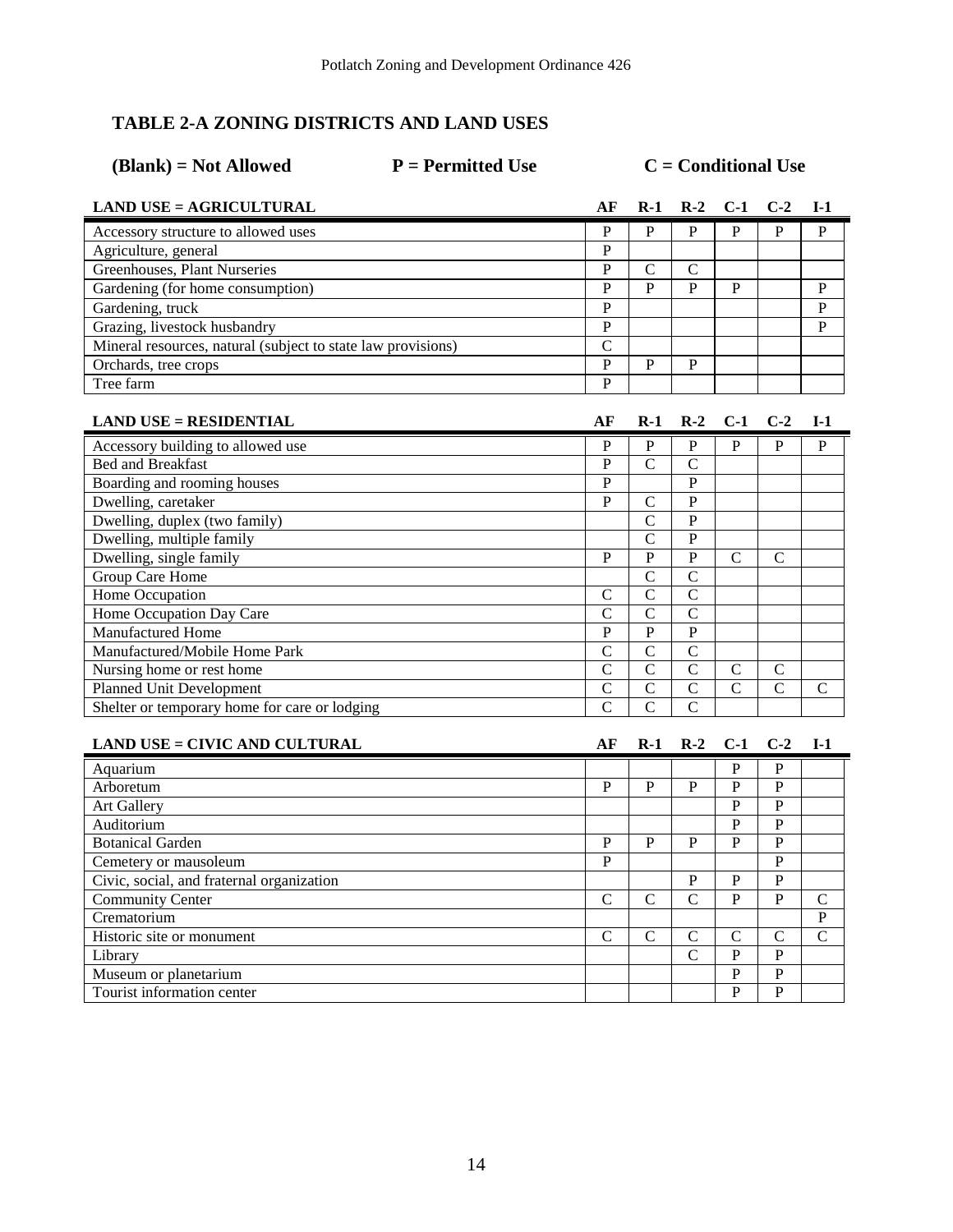#### **LAND USE = COMMUNICATION, UTILITY AND TRANSPORTATION**

**AF R-1 R-2 C-1 C-2 I-1**

| P | C | C | P            | P             | P             |
|---|---|---|--------------|---------------|---------------|
| C |   |   |              | C             | $\mathcal{C}$ |
|   |   |   | P            | P             |               |
| P |   |   | P            | P             | P             |
| C |   |   | P            | P             | P             |
|   |   |   | P            | P             | P             |
| C |   |   | $\mathsf{C}$ | C             | $\mathcal{C}$ |
| P | C | C | $\mathsf{C}$ | $\mathcal{C}$ | P             |
| C |   |   | C            | C             | $\mathcal{C}$ |
| C |   |   | P            | P             | P             |
|   | C | C | P            | P             | P             |
|   |   |   | P            | P             | P             |
|   | C |   | P            | P             |               |
| C |   |   |              | C             | P             |
| C |   |   |              | C             | P             |
|   |   | ┌ |              | C             | P             |
|   |   |   |              |               |               |

| <b>LAND USE = SPORTING, RECREATION AND AMUSEMENT</b> | AF | $R-1$ | $R-2$         | $C-1$         | $C-2$         | $I-1$         |
|------------------------------------------------------|----|-------|---------------|---------------|---------------|---------------|
| Accessory use or building                            |    |       |               | C             | C             | C             |
| Entertainment and amusement, indoor                  |    |       |               | $\mathcal{C}$ | Ċ             | $\mathsf{C}$  |
| Equestrian facility & Riding Academy                 | C  |       |               |               |               | C             |
| Game room                                            |    |       |               | P             | P             | $\mathcal{C}$ |
| Go-cart track                                        |    |       |               |               | $\mathcal{C}$ | C             |
| Golf course and country club                         | C  |       |               |               |               |               |
| Golf driving range                                   | C  |       |               |               |               | C             |
| Golf, miniature                                      |    |       |               |               | P             | P             |
| <b>Health Club</b>                                   |    |       | C             | P             | P             | P             |
| Ice or roller skating, indoor public                 | C  |       |               | C             | $\mathbf C$   | P             |
| Ice or roller skating, outdoor public                | C  |       |               | $\mathcal{C}$ | $\mathbf C$   | P             |
| <b>Motocross Track or Course</b>                     | C  |       |               |               |               | C             |
| Park, playground, or open space                      | P  | P     | P             | P             | P             | P             |
| Recreation facility, indoor                          |    |       | C             |               | P             | $\mathbf P$   |
| Riding stable, commercial                            | C  |       |               |               |               | C             |
| Sports arena                                         | C  |       |               |               | $\mathcal{C}$ | C             |
| Swimming pool, indoor or outdoor public              |    | C     | C             |               | C             |               |
| Tennis court, indoor or outdoor public               |    |       | $\mathcal{C}$ |               | $\mathbf C$   |               |

| <b>LAND USE = COMMERCIAL</b>                     | АF | $R-1$ $R-2$ $C-1$ $C-2$ |   |           | <b>I</b> -1 |
|--------------------------------------------------|----|-------------------------|---|-----------|-------------|
| Accessory use or building                        |    |                         | D | P         | P           |
| <b>Adult Bookstore or Entertainment Facility</b> |    |                         | ⊂ |           | C           |
| Antique Store                                    |    |                         | D | P         |             |
| Apparel and accessory                            |    |                         | D | P         |             |
| Appliance sales and service                      |    |                         | D | P         |             |
| Art supply                                       |    |                         | D | P         |             |
| <b>Auction</b> sales                             |    |                         | ⊂ | C         | P           |
| Automobile or truck sales, new and used          |    |                         | D | P         | P           |
| <b>Bakery</b>                                    |    |                         | D | P         | P           |
| Bar, nightclub or cocktail lounge                |    |                         |   | $\subset$ |             |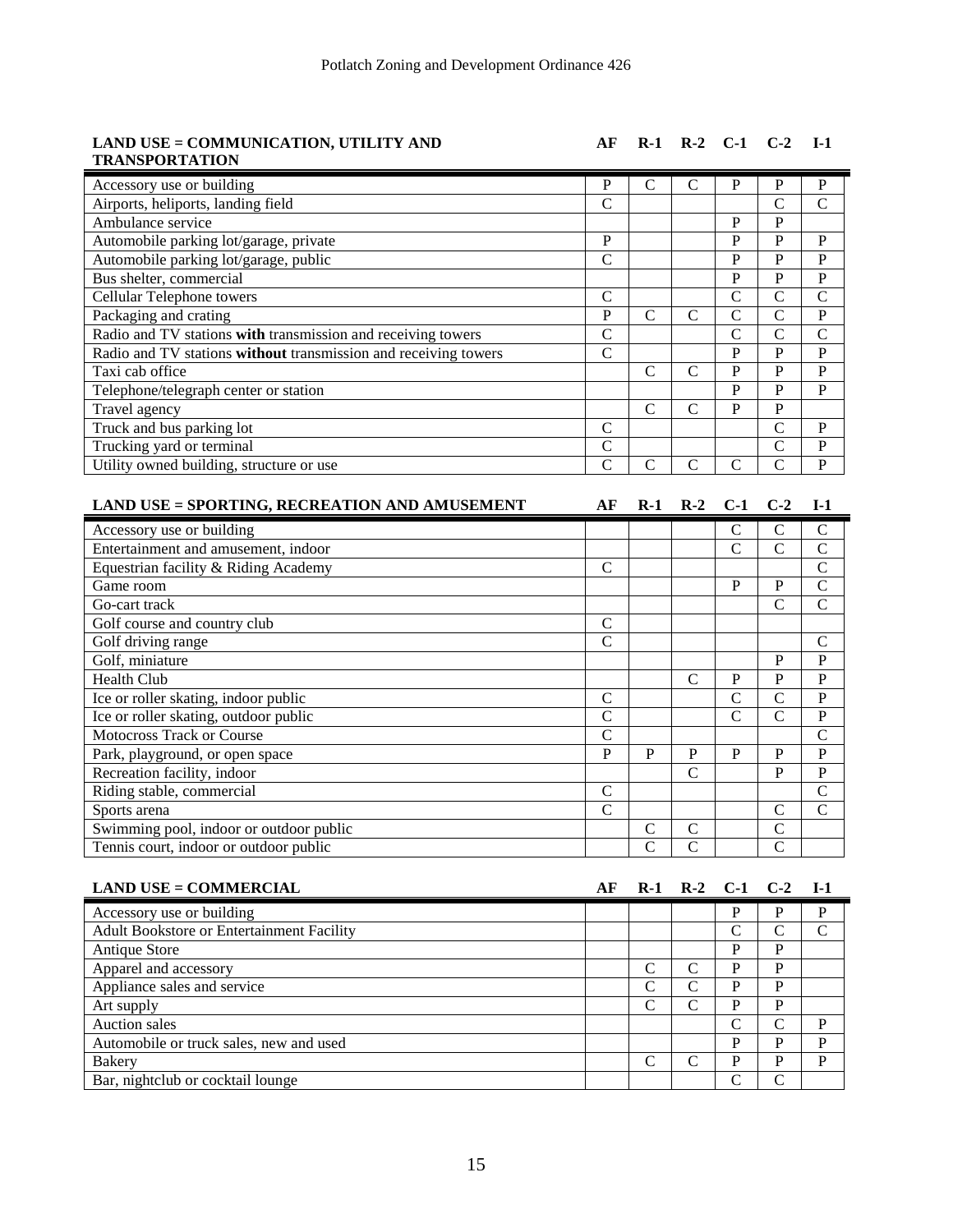| <b>LAND USE = COMMERCIAL (continued)</b>                          | AF            | $R-1$          | $R-2$         | $C-1$          | $C-2$          | $I-1$         |
|-------------------------------------------------------------------|---------------|----------------|---------------|----------------|----------------|---------------|
| Bicycle shop                                                      |               | $\mathcal{C}$  | $\mathcal{C}$ | P              | $\mathbf{P}$   |               |
| <b>Book Store</b>                                                 |               | $\mathcal{C}$  | $\mathcal{C}$ | $\mathbf{P}$   | $\mathbf{P}$   |               |
| Bowling alley                                                     |               |                |               | $\mathbf C$    | $\mathcal{C}$  | $\mathbf C$   |
| <b>Building material</b>                                          |               |                |               | $\overline{P}$ | $\mathbf P$    | $\mathsf{C}$  |
| Cabinet shop                                                      |               | $\mathsf{C}$   | $\mathsf{C}$  | $\overline{P}$ | $\overline{P}$ | $\mathbf{P}$  |
| Camera and supplies                                               |               | $\mathcal{C}$  | $\mathcal{C}$ | $\overline{P}$ | $\overline{P}$ |               |
| Clothing                                                          |               | $\mathsf{C}$   | $\mathbf C$   | $\overline{P}$ | $\mathbf{P}$   |               |
| Confectionary                                                     |               | $\overline{C}$ | $\mathcal{C}$ | $\mathbf{P}$   | ${\bf P}$      |               |
| Convenience stores                                                |               |                |               | $\overline{P}$ | $\mathbf P$    |               |
| Craft store                                                       |               | $\mathcal{C}$  | $\mathcal{C}$ | $\overline{P}$ | $\overline{P}$ |               |
| Curio and novelty                                                 |               | $\mathcal{C}$  | $\mathcal{C}$ | $\overline{P}$ | $\overline{P}$ |               |
| Dairy products, retail only                                       |               |                |               | $\mathbf{P}$   | $\mathbf{P}$   |               |
| Delicatessen                                                      |               |                |               | P              | $\mathbf{P}$   |               |
| Department store                                                  |               |                |               | P              | $\mathbf P$    |               |
| Drapery store                                                     |               |                |               | $\mathbf{P}$   | $\overline{P}$ |               |
| Dress and millinery                                               |               | $\mathcal{C}$  | $\mathcal{C}$ | $\overline{P}$ | $\overline{P}$ |               |
| Drugstore or pharmacy                                             |               | $\mathsf{C}$   | $\mathsf{C}$  | $\overline{P}$ | $\mathbf{P}$   | $\mathsf{C}$  |
| Electrical and electronic supply                                  |               | $\mathcal{C}$  | $\mathcal{C}$ | $\overline{P}$ | $\overline{P}$ | $\mathcal{C}$ |
| Fabric                                                            |               | $\mathcal{C}$  | $\mathbf C$   | $\overline{P}$ | $\mathbf P$    |               |
| Farm and garden supply                                            |               | $\mathcal{C}$  | $\mathbf C$   | $\overline{P}$ | $\overline{P}$ |               |
| Florist                                                           |               | $\mathcal{C}$  | $\mathcal{C}$ | $\mathbf{P}$   | $\overline{P}$ |               |
| Fuel sales or service station                                     |               |                |               |                | $\overline{P}$ | $\mathsf{C}$  |
| Furniture                                                         |               |                |               | $\mathbf{P}$   | $\overline{P}$ |               |
| General merchandise                                               | $\mathcal{C}$ | $\mathsf{C}$   | $\mathsf{C}$  | $\mathbf P$    | ${\bf P}$      | $\mathsf{C}$  |
| <b>Gift Shop</b>                                                  |               | $\mathcal{C}$  | $\mathbf C$   | $\overline{P}$ | $\overline{P}$ |               |
| Green house                                                       | $\mathbf{P}$  | $\mathcal{C}$  | $\mathcal{C}$ | $\overline{P}$ | $\overline{P}$ | $\mathbf{P}$  |
| Grocery                                                           |               |                |               | $\mathbf{P}$   | $\overline{P}$ |               |
| Hardware                                                          |               |                |               | P              | $\mathbf{P}$   |               |
| Hobby and toy                                                     |               | $\mathcal{C}$  | $\mathcal{C}$ | $\overline{P}$ | $\mathbf P$    | $\mathsf{C}$  |
| Hotel/Motel                                                       |               |                |               | $\overline{P}$ | $\overline{P}$ | $\mathsf{C}$  |
| Ice cream                                                         |               |                |               | $\overline{P}$ | $\overline{P}$ |               |
| Import                                                            |               | $\mathcal{C}$  | $\mathcal{C}$ | P              | $\mathbf{P}$   | $\mathsf{C}$  |
| Jewelry                                                           |               | $\mathsf{C}$   | $\mathsf{C}$  | $\mathbf{P}$   | $\overline{P}$ |               |
| Leather goods                                                     |               | $\mathcal{C}$  | $\mathcal{C}$ | $\mathbf P$    | $\mathbf P$    |               |
| Liquor store, package                                             |               |                |               | $\mathbf P$    | $\mathbf P$    |               |
| Meat market                                                       |               |                |               | $\overline{P}$ | $\overline{P}$ |               |
| Mobile home, manufactured home and recreational vehicle sales     |               |                |               | $\mathbf C$    | ${\bf P}$      | $\mathsf{C}$  |
| Music shop                                                        |               | $\mathcal{C}$  | $\mathsf{C}$  | $\overline{P}$ | $\overline{P}$ |               |
| Nursery, plant and flower                                         | $\mathbf P$   | $\mathcal{C}$  | $\mathbf C$   | $\, {\bf P}$   | ${\bf P}$      | $\mathsf{C}$  |
| Office supply and equipment                                       |               | $\mathcal{C}$  | $\mathsf{C}$  | $\mathbf P$    | ${\bf P}$      |               |
| Paint and wallpaper                                               |               | $\mathcal{C}$  | $\mathbf C$   | $\overline{P}$ | $\overline{P}$ |               |
| Pawnshop                                                          |               |                |               | $\mathbf P$    | ${\bf P}$      |               |
| Pet shop                                                          |               |                |               | $\mathbf P$    | ${\bf P}$      |               |
| Pharmacy (drugs and medical supplies only)                        |               |                |               | $\mathbf P$    | ${\bf P}$      |               |
| Restaurant (drive-in)                                             |               |                |               |                | ${\bf P}$      |               |
| Restaurant (except no drive-ins, walk-ups, or alcoholic beverages |               |                |               | $\mathbf{P}$   | ${\bf P}$      |               |
| Second hand (if conducted within a wholly enclosed building)      |               | $\mathsf{C}$   | $\mathsf{C}$  | $\mathbf P$    | ${\bf P}$      |               |
| Sewing machine sales and service                                  | $\mathcal{C}$ | $\mathcal{C}$  | $\mathbf C$   | $\mathbf P$    | ${\bf P}$      |               |
| Shoe store                                                        |               |                |               | ${\bf P}$      | ${\bf P}$      |               |
| Shopping center                                                   |               |                |               | $\overline{P}$ | $\mathbf{P}$   |               |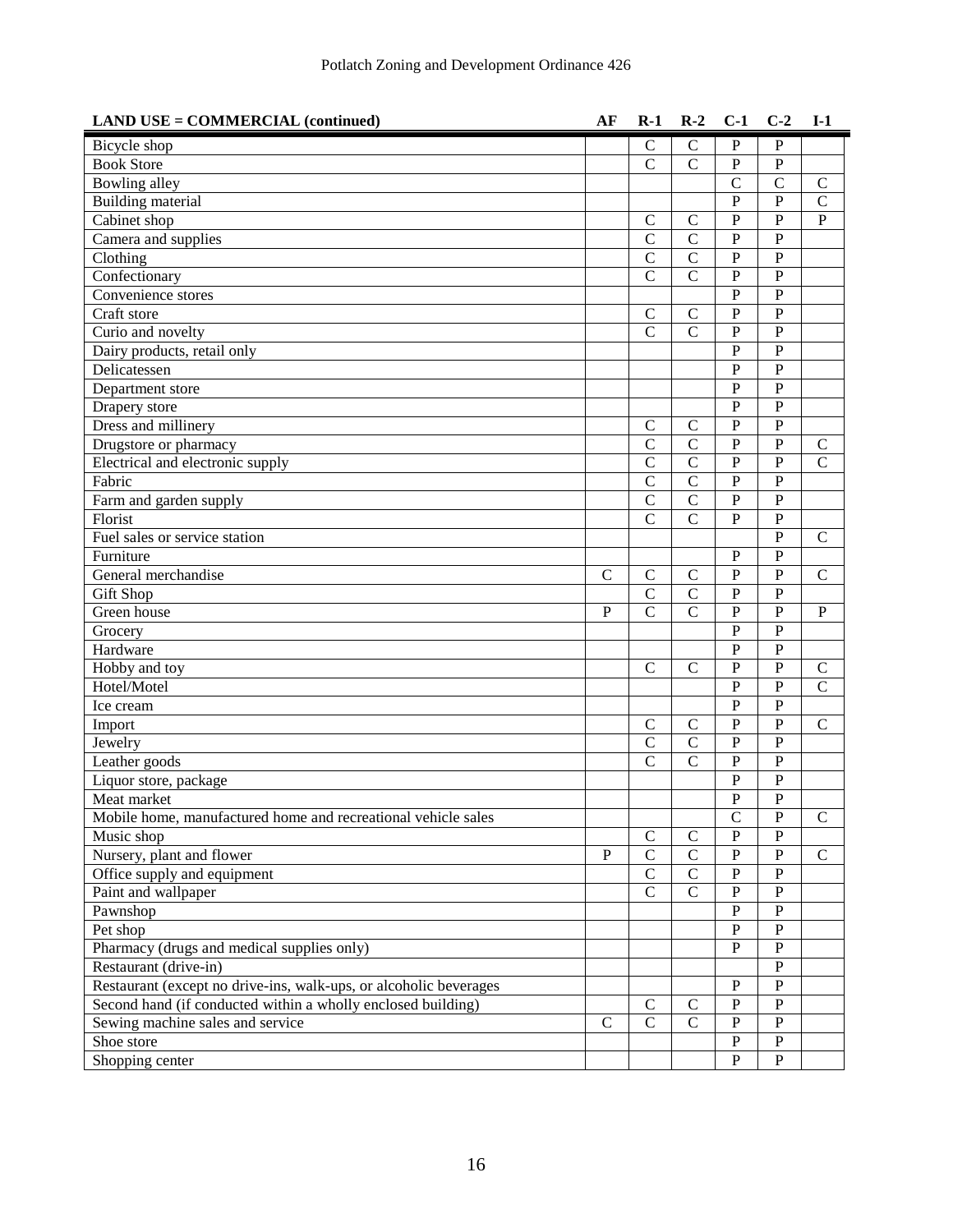| $LAND \text{ USE} = \text{COMMERCLAL}$ (continued)   | АF |  | R-1 R-2 C-1 C-2 I-1 |   |                             |
|------------------------------------------------------|----|--|---------------------|---|-----------------------------|
| Sporting goods                                       | C  |  | D                   | D | $\mathcal{C}$               |
| Surgical, medical, and dental supplies and equipment |    |  | D                   | D |                             |
| Tavern                                               |    |  |                     |   | C                           |
| Telephone, computer, etc.                            |    |  | D                   | D |                             |
| Theater, drive-in                                    |    |  |                     |   | $\mathcal{C}_{\mathcal{C}}$ |
| Theater, movie or legitimate (indoor)                |    |  | D                   | D |                             |
| Tobacco shop                                         |    |  |                     |   |                             |
| Upholstery, automobile and furniture                 |    |  |                     | D |                             |
| Variety store                                        |    |  | D                   | D |                             |

| <b>LAND USE = SERVICE AND OFFICE</b>                              | AF           | $R-1$          | $R-2$          | $C-1$          | $C-2$          | $I-1$          |
|-------------------------------------------------------------------|--------------|----------------|----------------|----------------|----------------|----------------|
| Accessory use or building                                         |              |                |                | $\mathbf{P}$   | $\mathbf{P}$   | P              |
| Advertising                                                       |              | $\mathbf C$    | $\mathbf C$    | $\overline{P}$ | $\overline{P}$ | $\overline{C}$ |
| Animal Shelter                                                    | $\mathsf{C}$ |                |                | $\mathcal{C}$  | $\mathcal{C}$  | $\mathbf{P}$   |
| Apparel, repair or alteration                                     |              | C              | $\mathcal{C}$  | $\mathbf{P}$   | $\mathbf{P}$   |                |
| Appliance repair                                                  |              | $\mathcal{C}$  | $\mathbf C$    | $\mathbf{P}$   | $\mathbf{P}$   | P              |
| Automobile or truck repair                                        |              | $\mathcal{C}$  | $\mathcal{C}$  | $\overline{C}$ | $\mathcal{C}$  | $\mathbf{P}$   |
| <b>Bank</b>                                                       |              |                |                | P              | $\mathbf{P}$   |                |
| Barber or beauty shop                                             |              | $\mathcal{C}$  | $\mathsf{C}$   | $\mathbf{P}$   | $\overline{P}$ |                |
| <b>Blood bank</b>                                                 |              |                |                | $\mathbf{P}$   | $\overline{P}$ |                |
| Blueprinting, duplicating, etc. (Copy shop)                       |              | $\mathcal{C}$  | $\mathbf C$    | $\mathbf{P}$   | $\overline{P}$ | $\mathbf{P}$   |
| Building maintenance (janitorial service)                         |              | $\mathcal{C}$  | $\mathsf{C}$   | $\mathbf{P}$   | $\overline{P}$ | $\mathbf{P}$   |
| Business association, office                                      |              | $\mathcal{C}$  | $\mathcal{C}$  | $\mathbf{P}$   | $\overline{P}$ | $\mathbf{P}$   |
| Carwash                                                           |              |                |                | $\overline{C}$ | $\overline{P}$ | $\mathbf{P}$   |
| Catering                                                          |              | $\mathcal{C}$  | $\mathbf C$    | $\overline{P}$ | $\overline{P}$ |                |
| Church or religious facility                                      |              | $\overline{C}$ | $\overline{C}$ | $\overline{C}$ | $\overline{C}$ | $\mathsf{C}$   |
| Clinic                                                            |              |                |                | $\mathbf{P}$   | $\overline{P}$ | $\overline{C}$ |
| Construction trade office                                         |              | $\mathbf C$    | $\mathbf C$    | $\overline{P}$ | $\overline{P}$ | $\mathbf{P}$   |
| Consumer credit, collection                                       |              | $\overline{C}$ | $\overline{C}$ | $\mathbf{P}$   | $\overline{P}$ |                |
| Dance Hall                                                        |              |                |                | $\overline{C}$ | $\overline{C}$ |                |
| Dance, music and voice school                                     |              | $\mathcal{C}$  | $\mathsf{C}$   | $\mathbf{P}$   | $\overline{P}$ |                |
| Data processing                                                   |              | $\overline{C}$ | $\overline{C}$ | $\mathbf{P}$   | $\overline{P}$ |                |
| Day care                                                          |              | $\mathcal{C}$  | $\mathcal{C}$  | $\mathbf{P}$   | $\overline{P}$ |                |
| Dry cleaner, coin operated, custom and self service               |              |                |                | P              | $\overline{P}$ | $\mathsf{C}$   |
| Dry cleaner, coin or attendant operated, no onsite cleaning plant |              |                |                | $\mathbf{P}$   | $\overline{P}$ | $\overline{C}$ |
| Employment                                                        |              | $\mathcal{C}$  | $\mathbf C$    | $\overline{P}$ | $\overline{P}$ |                |
| Equipment rental                                                  |              | $\mathcal{C}$  | $\mathsf{C}$   | $\mathbf{P}$   | $\overline{P}$ | $\mathbf{P}$   |
| Finance and investment                                            |              | $\overline{C}$ | $\mathbf C$    | $\mathbf{P}$   | $\overline{P}$ |                |
| Furniture refinishing                                             |              | $\mathcal{C}$  | $\mathcal{C}$  | $\mathbf{P}$   | $\overline{P}$ | P              |
| Governmental building or facility                                 |              |                |                | $\mathbf{P}$   | $\overline{P}$ | $\mathsf{C}$   |
| Horticultural services                                            |              |                |                | $\mathbf{P}$   | $\overline{P}$ | P              |
| Hospital                                                          |              |                |                | P              | $\mathbf{P}$   |                |
| Hospital, large animal                                            | $\mathbf{P}$ |                |                |                | $\overline{C}$ | $\mathsf{C}$   |
| Hospital, small animal                                            | P            |                |                |                | $\overline{C}$ | $\mathsf{C}$   |
| Insurance and related                                             |              | $\mathcal{C}$  | $\mathcal{C}$  | P              | $\overline{P}$ |                |
| Kennel, commercial                                                | $\mathbf C$  |                |                |                | $\overline{C}$ | $\mathsf{C}$   |
| Labor union organization                                          |              |                |                | $\mathbf{P}$   | $\, {\bf P}$   | $\mathbf P$    |
| Laboratory, biochemical and X-ray                                 |              |                |                | $\overline{P}$ | $\overline{P}$ | $\overline{P}$ |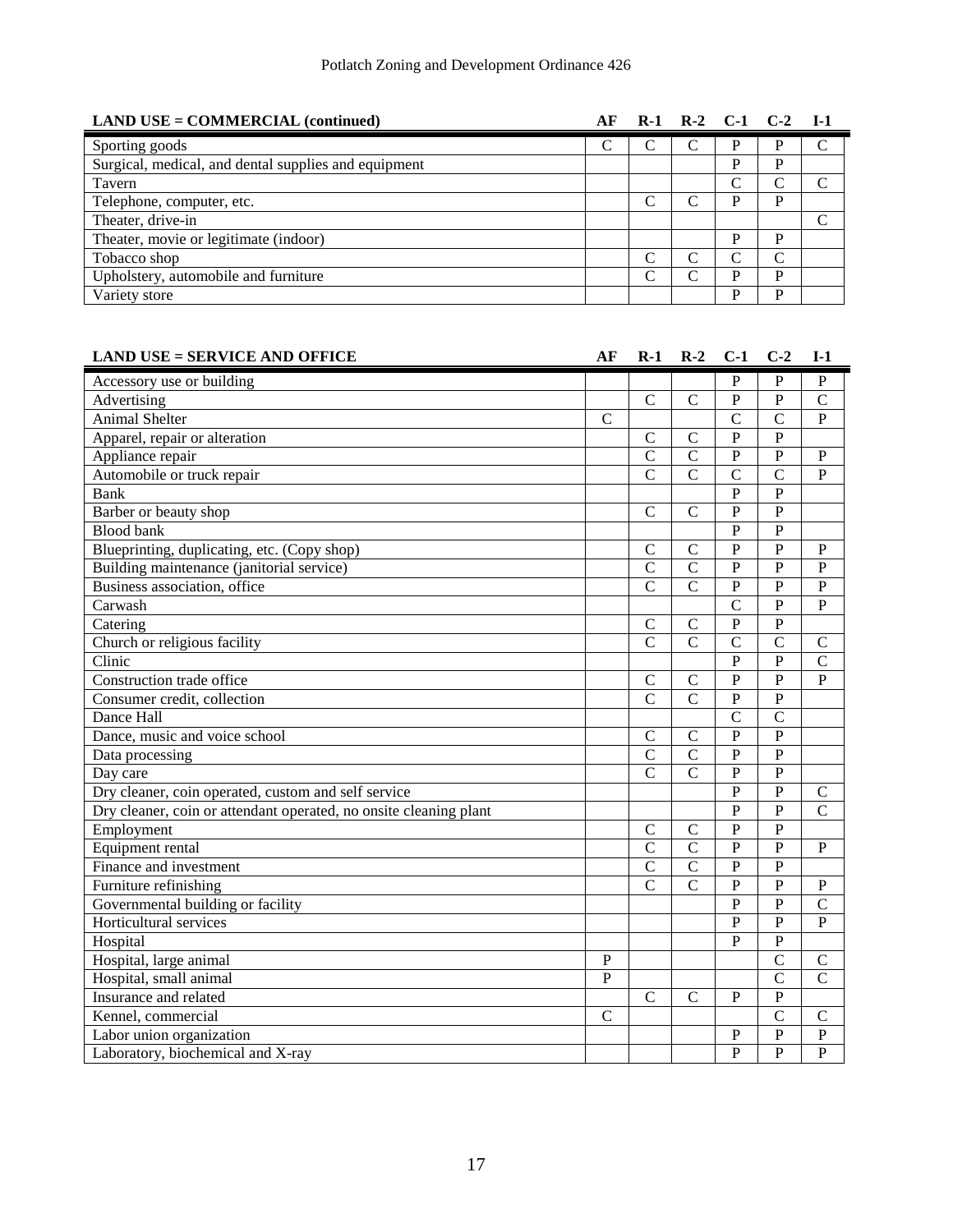| <b>LAND USE = SERVICE AND OFFICE</b>                    | AF           | $R-1$          | $R-2$          | $C-1$          | $C-2$          | $I-1$          |
|---------------------------------------------------------|--------------|----------------|----------------|----------------|----------------|----------------|
| Laboratory, medical and dental                          |              |                |                | P              | P              | P              |
| Laundromat self service cleaner                         |              |                |                | P              | $\mathbf{P}$   |                |
| Laundry, commercial plant                               |              |                |                |                |                | P              |
| Lockers, cold storage, retail use only                  |              |                |                | P              | P              | $\mathbf{P}$   |
| Locksmith                                               |              | $\mathcal{C}$  | $\mathcal{C}$  | P              | P              | $\mathcal{C}$  |
| Medical clinic and related services                     |              |                |                | $\mathbf{P}$   | $\mathbf{P}$   |                |
| Mortuary and funeral                                    |              |                |                | P              | $\mathbf{P}$   |                |
| Newspaper printing                                      |              | $\mathsf{C}$   | $\mathcal{C}$  | P              | $\mathbf{P}$   | P              |
| Photography, camera, supplies, developing               |              | $\mathsf{C}$   | $\overline{C}$ | $\mathbf{P}$   | $\overline{P}$ |                |
| Post office                                             |              |                |                | P              | $\mathbf{P}$   |                |
| Printing and publishing                                 |              | $\mathsf{C}$   | $\overline{C}$ | $\mathbf{P}$   | $\overline{P}$ |                |
| Prison, jail, etc.                                      |              |                |                | $\overline{C}$ | $\mathcal{C}$  | $\mathcal{C}$  |
| Professional office                                     |              | $\mathcal{C}$  | $\mathcal{C}$  | $\mathbf{P}$   | $\overline{P}$ |                |
| Radiator repair and service                             |              |                |                | $\overline{P}$ | $\overline{P}$ |                |
| Real estate, title and related                          |              | $\mathcal{C}$  | $\mathcal{C}$  | $\overline{P}$ | $\overline{P}$ |                |
| School, academic/vocational, commercial                 |              | $\mathbf C$    | $\mathcal{C}$  | $\mathbf{P}$   | $\mathbf{P}$   |                |
| School, academic/vocational, public/non-profit          |              | $\overline{C}$ | $\overline{C}$ | $\mathbf{P}$   | $\overline{P}$ |                |
| <b>LAND USE = SERVICE AND OFFICE (continued)</b>        | AF           | $R-1$          | $R-2$          | $C-1$          | $C-2$          | <b>I-1</b>     |
| Sewing and Alterations                                  |              | $\mathbf C$    | $\mathbf C$    | ${\bf P}$      | P              |                |
| Shoe repair                                             |              | $\mathcal{C}$  | $\overline{C}$ | $\mathbf{P}$   | P              |                |
| Storage rental                                          | $\mathsf{C}$ |                | $\overline{C}$ | $\overline{C}$ | $\overline{P}$ |                |
| Studio (artist, interior decorator, photographer, etc.) |              | $\mathcal{C}$  | $\overline{C}$ | $\mathbf{P}$   | $\mathbf{P}$   |                |
| Tailor or dress making                                  |              | $\overline{C}$ | $\overline{C}$ | $\mathbf{P}$   | $\overline{P}$ |                |
| Taxidermy                                               |              | $\mathsf{C}$   | $\overline{C}$ | $\overline{P}$ | P              |                |
| Tire shop, including recapping                          |              |                |                | $\overline{C}$ | $\overline{C}$ | P              |
| Treatment center for alcoholism/chemic dependency       |              |                |                | $\overline{P}$ | $\overline{P}$ | $\overline{C}$ |
| Veterinary                                              | P            |                |                | P              | P              | $\mathbf{P}$   |
| Welfare and charitable distribution                     |              |                |                | $\mathbf{P}$   | $\overline{P}$ | $\overline{C}$ |

| <b>LAND USE = INDUSTRIAL</b>                                            | АF | $R-1$         |   | $R-2$ $C-1$ $C-2$ |              | $I-1$         |
|-------------------------------------------------------------------------|----|---------------|---|-------------------|--------------|---------------|
| Accessory use or building                                               |    |               |   |                   |              | P             |
| Administrative and sales offices related to industrial uses             |    |               |   | P                 | P            | P             |
| Agricultural supply                                                     | P  |               |   | C                 | C            | P             |
| Asphalt plant                                                           |    |               |   |                   |              | P             |
| Automobile body, paint shop                                             |    |               |   | $\mathcal{C}$     | P            | P             |
| Concrete batching and mixing                                            | C  |               |   |                   |              | P             |
| Dairy products processing                                               | P  | C             |   | $\mathsf{C}$      | C            | P             |
| Equipment sales, including large implement or heavy equipment           |    |               |   |                   |              | P             |
| Grain/feed and seed processing and sales                                | P  |               |   |                   | C            | P             |
| Hatchery                                                                | C  |               |   |                   |              | P             |
| Impound/storage yard, vehicle                                           |    |               |   |                   |              | $\mathcal{C}$ |
| Incineration or reduction of garbage, dead animals, offal, or refuse    |    |               |   |                   |              |               |
| Laboratory                                                              |    |               |   | $\mathcal{C}$     | C            | C             |
| Lumber yard, retail                                                     |    |               |   |                   | C            | P             |
| Machine shop                                                            |    |               |   |                   | C            | P             |
| Manufacture, assembly or packaging of products from previously prepared | C  | $\mathcal{C}$ | C | C                 | $\mathsf{C}$ | P             |
| materials                                                               |    |               |   |                   |              |               |

| <b>LAND USE = INDUSTRIAL</b>                                                       |  | R-2 | ( 1-1 |  |
|------------------------------------------------------------------------------------|--|-----|-------|--|
| Manufacture.<br>, bottling, processing, packaging, or treatment of<br>compounding. |  |     |       |  |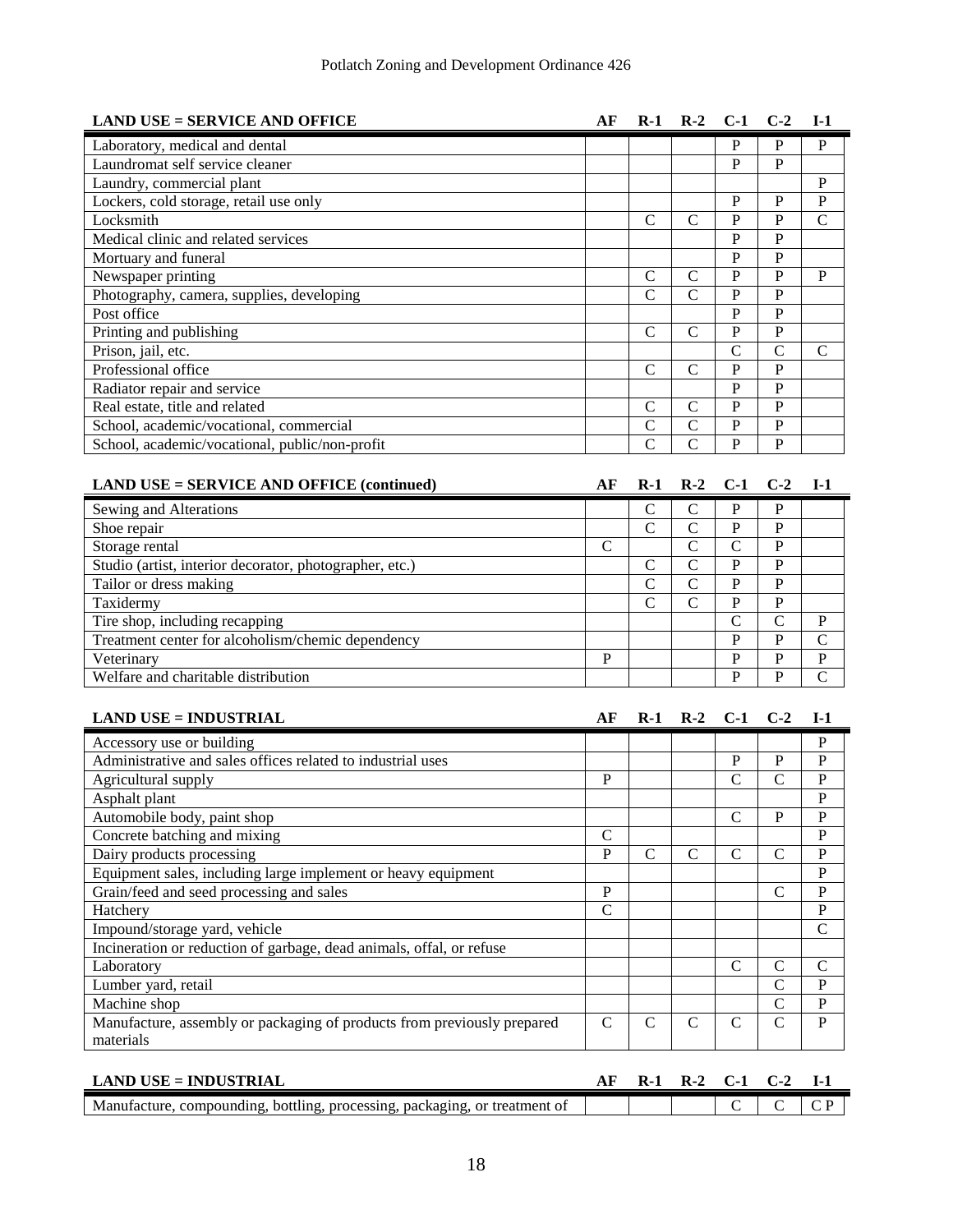| food and beverage products                                                    |   |  |   |   |               |
|-------------------------------------------------------------------------------|---|--|---|---|---------------|
| Manufacturing, compounding, processing, assembling, packaging, treatment      |   |  | C | C | $\subset$     |
| or fabrication of the following products: textile, apparel and related items, |   |  |   |   |               |
| building materials, furniture and fixtures, paper, chemicals, and chemical    |   |  |   |   |               |
| products, petroleum, electronic, concrete, rubber, plastic, metallic and      |   |  |   |   |               |
| nonmetallic mineral resources, professional and scientific, or any            |   |  |   |   |               |
| combination thereof of items, materials, or goods                             |   |  |   |   |               |
| Meat, poultry and fish processing and packing                                 |   |  |   |   | P             |
| Mineral Resources, natural (subject to state law provisions)                  | C |  |   |   | $\mathbf P$   |
| Monument works, stone                                                         | C |  |   |   | $\mathbf P$   |
| Petroleum storage                                                             |   |  |   |   | $\mathcal{C}$ |
| Planing mill                                                                  | C |  |   |   | P             |
| Plumbing supplies and services                                                |   |  | P | P | $\mathbf{P}$  |
| Research facility                                                             | C |  | C | C | P             |
| Retail sales/services incidental and directly related to industrial uses      |   |  | P | P | $\mathbf P$   |
| Salvage or wrecking yard                                                      |   |  |   |   | $\mathsf{C}$  |
| Sanitary landfill, garbage dump                                               |   |  |   |   |               |
| Sewage and waste treatment plant, private                                     |   |  |   |   | $\mathcal{C}$ |
| Sewage and waste treatment plant, public                                      |   |  |   |   | P             |
| Slaughter house, provided enclosed within a building                          |   |  |   |   | C             |
| Warehouse, distribution and wholesale                                         |   |  | C | C | $\mathbf P$   |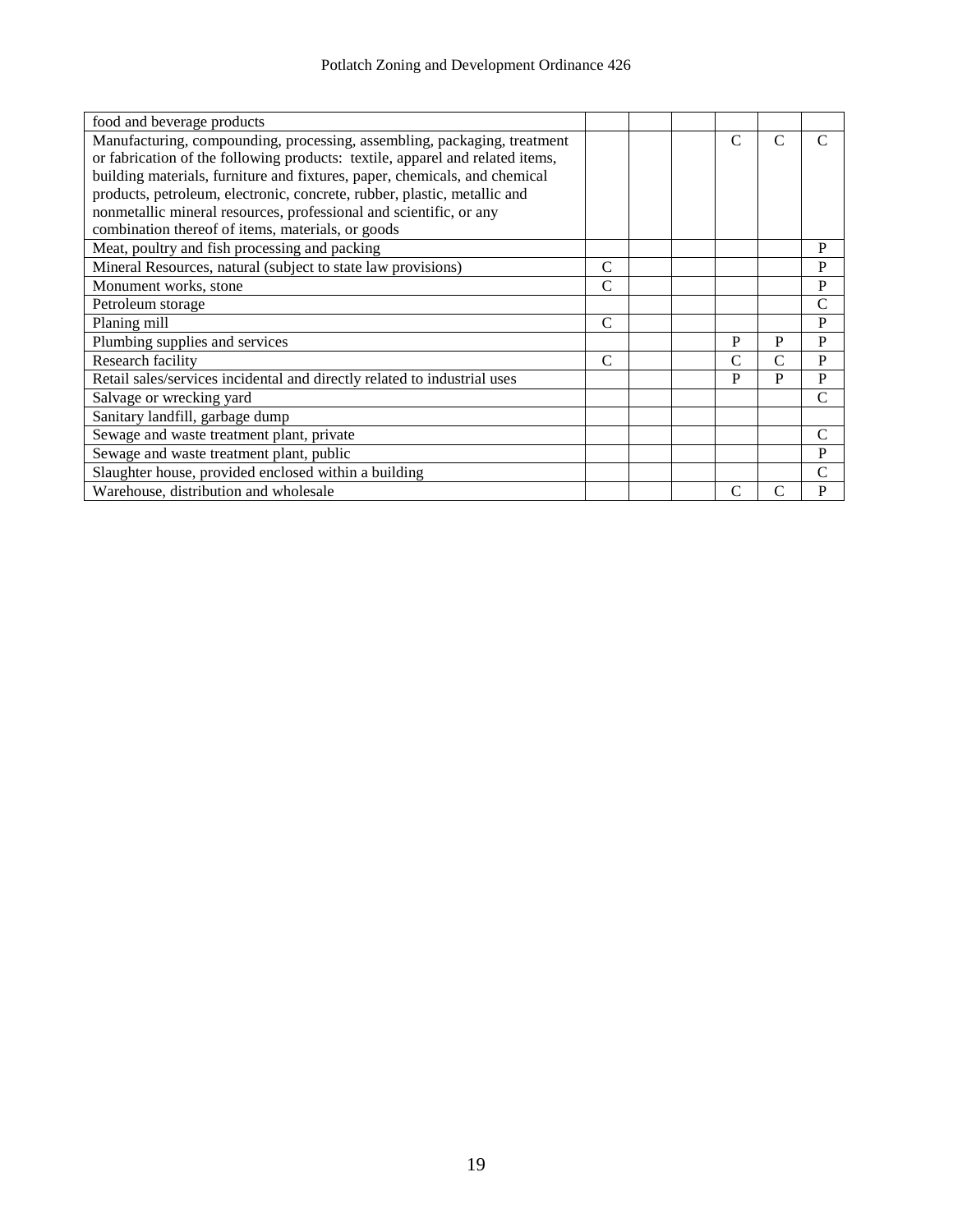#### **TABLE 2-B: CITY OF POTLATCH SETBACK, HEIGHT, AREA, AND COVERAGE STANDARDS**

|                           | Table 2-B-1. Minimum setback requirements |                                     |                    |                    |                   |                          |
|---------------------------|-------------------------------------------|-------------------------------------|--------------------|--------------------|-------------------|--------------------------|
| Zoning<br><b>District</b> |                                           | <b>Minimum Setback Requirements</b> |                    |                    |                   |                          |
|                           | Front                                     | <b>Side</b>                         | <b>Street Side</b> | <b>Rear Street</b> | <b>Rear Alley</b> | Rear Acc.<br>Bldg.       |
| AF                        | 30                                        | 20                                  | 20                 | 20                 | 20                | 5                        |
| $R-1$                     | 20                                        | 5                                   | 20                 | 10                 | 10                | 5                        |
| $R-2$                     | 20                                        | 5                                   | 20                 | 10                 | 10                | 5                        |
| $C-1$                     | <b>NA</b>                                 | <b>NA</b>                           | <b>NA</b>          | <b>NA</b>          | <b>NA</b>         | <b>NA</b>                |
| $C-1$                     | 20                                        | 5                                   | 20                 | 10                 | 5                 | 5                        |
| <b>Residential</b>        |                                           |                                     |                    |                    |                   |                          |
| $C-2$                     | 20                                        | 5                                   | 20                 | 10                 | 5                 | $\overline{\phantom{0}}$ |
| $C-2$                     | 20                                        | 5                                   | 20                 | 10                 | 5                 | $\overline{\phantom{0}}$ |
| <b>Residential</b>        |                                           |                                     |                    |                    |                   |                          |
| $I-1*$                    | 15                                        | NA                                  | 15                 | 10                 | NA                | <b>NA</b>                |

**\*NOTE:** When an industrial use is adjacent to a residential use or zone a twenty (20) foot landscaped setback is required that effectively screens and separates uses.

| Table 2-B-2. Maximum structure heights, minimum lot dimensions, minimum floor areas, maximum lot |  |
|--------------------------------------------------------------------------------------------------|--|
| coverage and minimum lot area requirements.                                                      |  |

|                 | coverage and nummum for area requirements. |                 |                   |                   |                |                |                |
|-----------------|--------------------------------------------|-----------------|-------------------|-------------------|----------------|----------------|----------------|
| <b>Zoning</b>   |                                            | <b>MAXIMUM</b>  | <b>MINIMUM</b>    | <b>MINIMUM</b>    | <b>MINIMUM</b> | <b>MAXIMUM</b> | <b>MINIMUM</b> |
| <b>District</b> |                                            |                 |                   |                   |                |                |                |
|                 | Height                                     | Height          | <b>Lot Width</b>  | <b>Lot Depth</b>  | <b>Floor</b>   | Lot Coverage   | Lot Area       |
|                 | $({\bf ft.})^*$                            | $({\bf ft.})^*$ | (f <sub>t</sub> ) | (f <sub>t</sub> ) | Area/Unit      | $($ %)         | (sq. ft.)      |
|                 | primary                                    | detached        |                   |                   | (sq. ft.)      |                |                |
|                 | structure                                  | acc. Bldg.      |                   |                   |                |                |                |
| AF              | 35                                         | 35              | 135               | 135               | 980            | 25             | 43,650         |
| $R-1$           | 35                                         | 20              | 60                | 100               | 980            | 40             | 6500           |
| $R-2$           | 35                                         | 20              | 60                | 100               | 980            | 40             | $6.500 +$      |
|                 |                                            |                 |                   |                   |                |                | 3,500 for      |
|                 |                                            |                 |                   |                   |                |                | each           |
|                 |                                            |                 |                   |                   |                |                | additional     |
|                 |                                            |                 |                   |                   |                |                | dwelling       |
|                 |                                            |                 |                   |                   |                |                | unit.          |
| $C-1$           | 45                                         | 45              | NA                | NA.               | NA             | 80             | NA.            |
| $C-1$ Res.      | 45                                         | 20              | 60                | 100               | 980            | 40             | 6,500          |
| $C-2$           | 45                                         | 45              | <b>NA</b>         | NA                | NA             | 80             | 6,500          |
| $C-2$ Res.      | 45                                         | 20              | 60                | 100               | 980            | 40             | 6,500          |
| $I-1$           | 50                                         | 50              | NA.               | NA                | <b>NA</b>      |                |                |

**\*NOTE:** Heights are measured from the top of the foundation on the street (main entrance) side of the structure to the highest point on the house except the chimney. On corner lots the height is defined as the greater of the heights measured from each of the streets adjacent to the structure. The heights of radio antennas, television antennas, and similar structures shall be the height measured from ground level at the center of the base of the structure.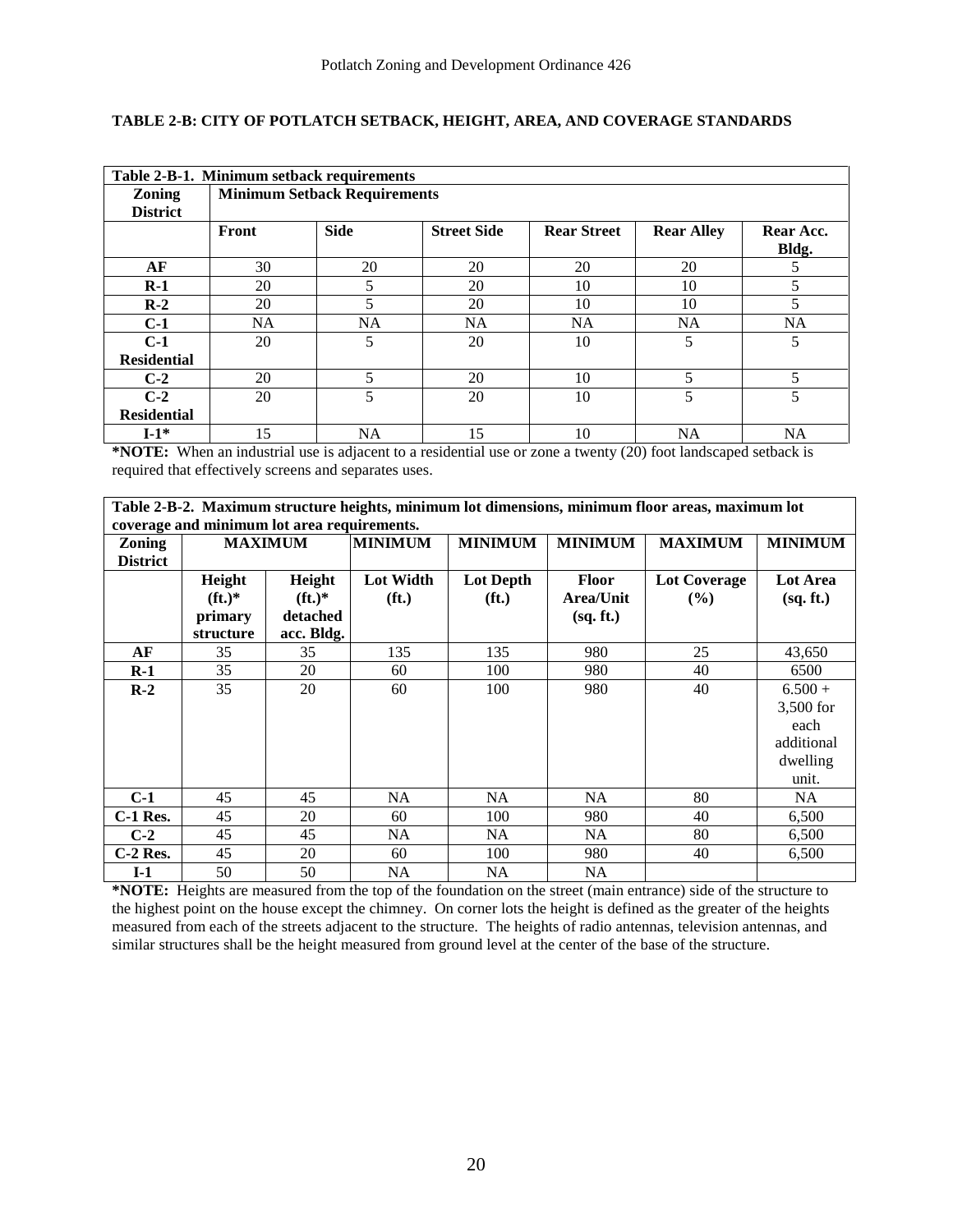| Table 2-B-3. Fences, walls, hedges and minimum parking requirements     |                             |                              |                                                                             |  |  |
|-------------------------------------------------------------------------|-----------------------------|------------------------------|-----------------------------------------------------------------------------|--|--|
| <b>Zoning District</b><br>(See notes below)                             | Front yard setback          | Side & Rear yard<br>setbacks | <b>Off-Street Parking</b><br><b>Spaces</b>                                  |  |  |
|                                                                         | <b>Maximum Height (ft.)</b> | <b>Maximum Height (ft.)</b>  | <b>Minimum required (See</b><br>notes below)                                |  |  |
| $AF^{1,3,4,5}$                                                          | 4                           | 6                            | 2 per single family<br>residence                                            |  |  |
| $R-1^{2,3,4,5}$                                                         | 4                           | 6                            | 2 per single family<br>residence                                            |  |  |
| $R-2^{2,3,4,5}$                                                         | 4                           | 6                            | 2 per dwelling unit                                                         |  |  |
| $C-1^{2,3,5}$                                                           | 3                           | 6                            | 1 per $250$ sq. ft. of gross<br>floor area. 2 MINIMUM,<br>but see Chapter 6 |  |  |
| C-1 Res. $2,3,4,5$                                                      | 4                           | 6                            | 2 per dwelling unit                                                         |  |  |
| $C-2^{2,3,5}$                                                           | 3                           | 6                            | 1 per $250$ sq. ft. of gross<br>floor area. 2 MINIMUM                       |  |  |
| $\frac{\overline{C\text{-}2 \text{ Res.}}^{2,3,4,5}}{1\cdot 1^{2,3,5}}$ | 4                           | 6                            | 2 per dwelling unit                                                         |  |  |
|                                                                         | See notes below             | See notes below              | By requirements listed in<br>Chapter 6                                      |  |  |

#### **NOTES on fences, walls and hedges:**

- 1. Barbed wire/electric fencing is allowed for livestock enclosures in the Ag/Forest zone. However, no barbed wire or electric fencing shall be installed within the required front yard areas.
- 2. Barbed wire fences or other fences constructed in a manner that may be hazardous to persons or animals are prohibited in the R-1, R-2, C-1, C-2, and I-1 zones.
- 3. Fences, walls, and hedges shall not be constructed in such a way that visibility of vehicles backing out of driveways is obstructed.

#### **NOTES on Off-Street Parking**

- 4. For the minimum number of off-street parking spaces required for uses other than residential in the AF, R-1, and R-2 zones, see Chapter 6, Off-Street Parking.
- 5. See Chapter 6, Off-Street Parking, for the minimum number of off-street parking spaces required by use.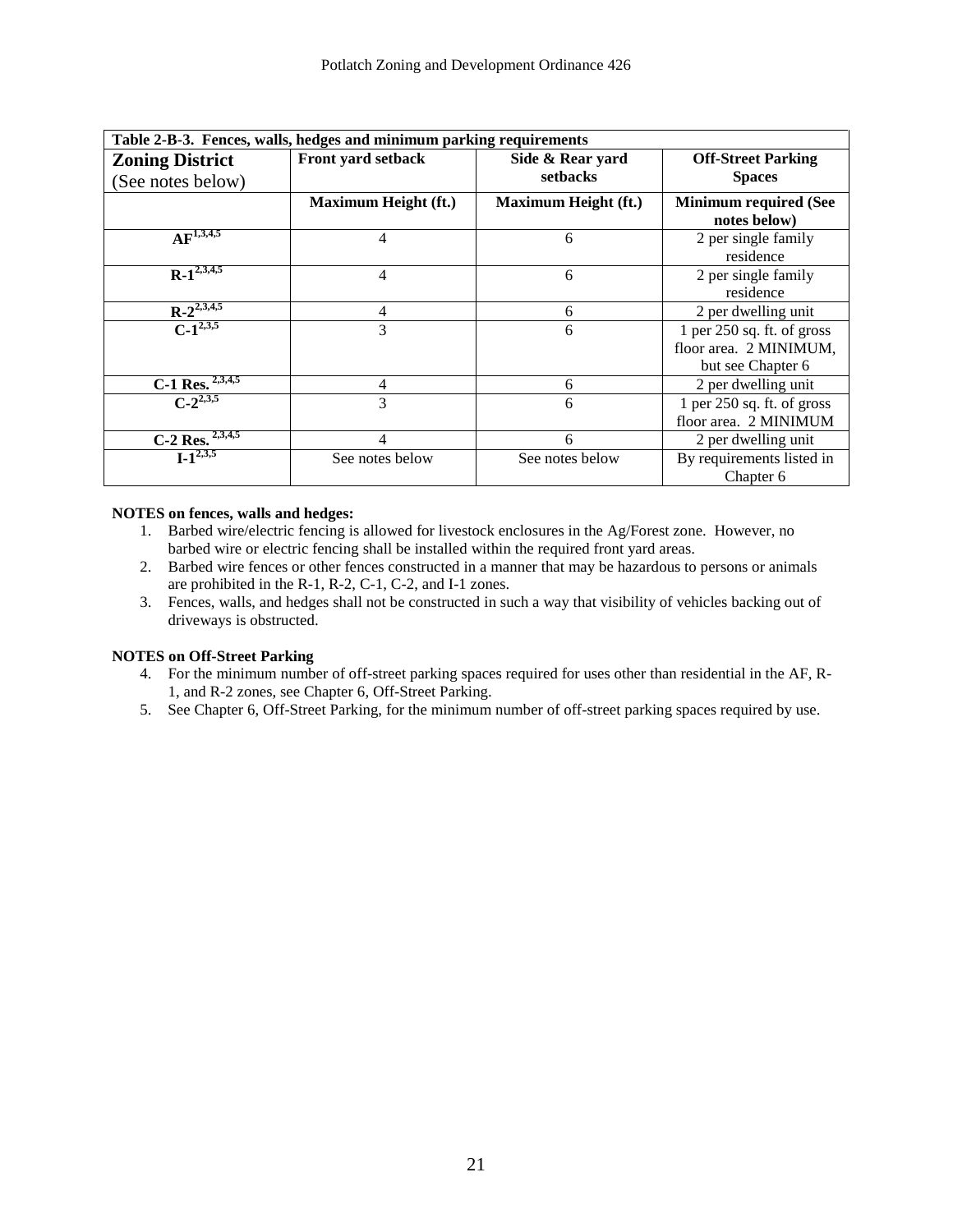# **Chapter 3**

## **CONDITIONAL USE PERMITS**

| Section 3-1   | Purpose                                  |
|---------------|------------------------------------------|
| Section 3-2   | Minimum Standards                        |
| Section 3-3   | <b>General Provisions</b>                |
| Section 3-4   | <b>Application Procedures</b>            |
| Section 3-4-A | <b>Project Application</b>               |
| Section 3-4-B | <b>Pre-Application Conference</b>        |
| Section 3-4-C | <b>Application Process</b>               |
| Section 3-4-D | <b>Notice</b>                            |
| Section 3-5   | <b>Hearing Required</b>                  |
| Section 3-6   | Notification to the Applicant            |
| Section 3-7   | Time Limitation for Construction         |
| Section 3-8   | <b>Violations</b>                        |
| Section 3-9   | Conditional Use Approval and Expirations |
| Section 3-10  | Multiple Use on One Parcel               |

## **SECTION 3-1 PURPOSE**

Every use that requires a conditional use permit is declared to possess characteristics such as to require review and appraisal by the Commission to determine whether or not the use would cause any damage, hazard, nuisance or other detriment to persons, property, or natural resources in the vicinity. It is the responsibility of the applicant to present plans to implement a conditional use in a way that will not harm existing or potential use of nearby lands or place additional unreasonable demands on public services. A conditional use permit shall be subject to the terms and conditions by which it is approved. Conditions of approval may include, but are not limited to:

- 1. hours of operation
- 2. setbacks
- 3. grading
- 4. lighting
- 5. fencing
- 6. landscaping
- 7. signs
- 8. screening
- 9. road volumes, traffic control, maintenance
- 10. natural resource impact mitigation including wildlife habitats, historic sites, shorelines, floodplains, fire hazards, etc.
- 11. sight obstruction mitigation
- 12. visibility from roads
- 13. noise mitigation, etc.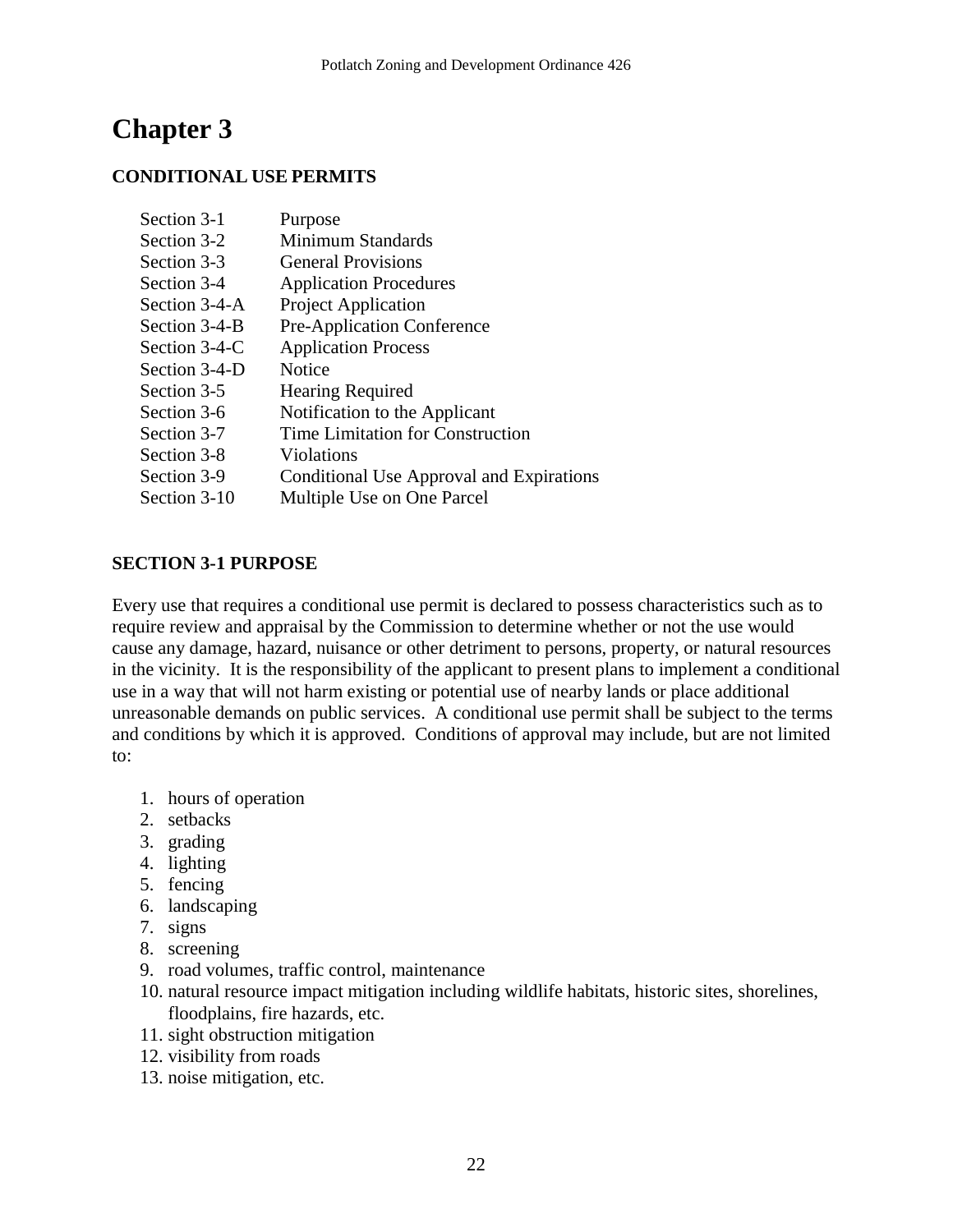## **SECTION 3-2 MINIMUM STANDARDS**

An approved conditional use permit shall at least meet the minimum bulk standards, such as, but not limited to, setback requirements, lot size and building height (*Table 2-B*). Exceptions to those requirements must be sought through the variance procedure.

## **SECTION 3-3 GENERAL PROVISIONS**

Conditional uses may be permitted only after proper application, review, approval and conformance to the conditions of approval. Conditional uses are listed in *Table 2-A.* If a land use is proposed which is not provided for within *Table 2-A*, its status as an allowed or a conditional use shall be determined according to procedures outlined in Chapter 11 Section 4.

## **SECTION 3-4 APPLICATION PROCEDURES**

The provisions of this section shall apply to the various buildings and uses designated herein as conditional uses.

- A. **Pre-Application Conference:** Prior to formal filing of an application, the applicant is encouraged to confer with the City Clerk to obtain proper forms, information, guidance and project review.
- B. **Project Application:** At least one owner or lesser, with the owner's written consent, of the property for which such conditional use is proposed shall file an application for a conditional use permit with the City Clerk. The application procedure is outlined in Chapter 10 (Administration), Section 4.
- C. **Application Process**: The City Clerk shall sign and date the application upon acceptance thereof. The application will be officially accepted only after it has been completed as determined by the City Clerk and submitted along with the required plans, and fees.

### D. **Notice**

- 1. Following receipt of a full application, the City Clerk shall schedule a public hearing before the Planning and Zoning Commission, publish and provide notice of hearing as outlined in Chapter 10 (Administration), Section 5.
- 2. Following receipt of a full application, the City Clerk shall notify required agencies (67- 6509) that the application has been received. The purpose of the notice will be to notify the agency of a proposed use that may affect matters within their jurisdiction or to obtain comments relying on the expertise within that agency to provide information relevant to the review of the application. When permits are required by other agencies for all or parts of the application, evidence of the permit and compliance with the provisions of the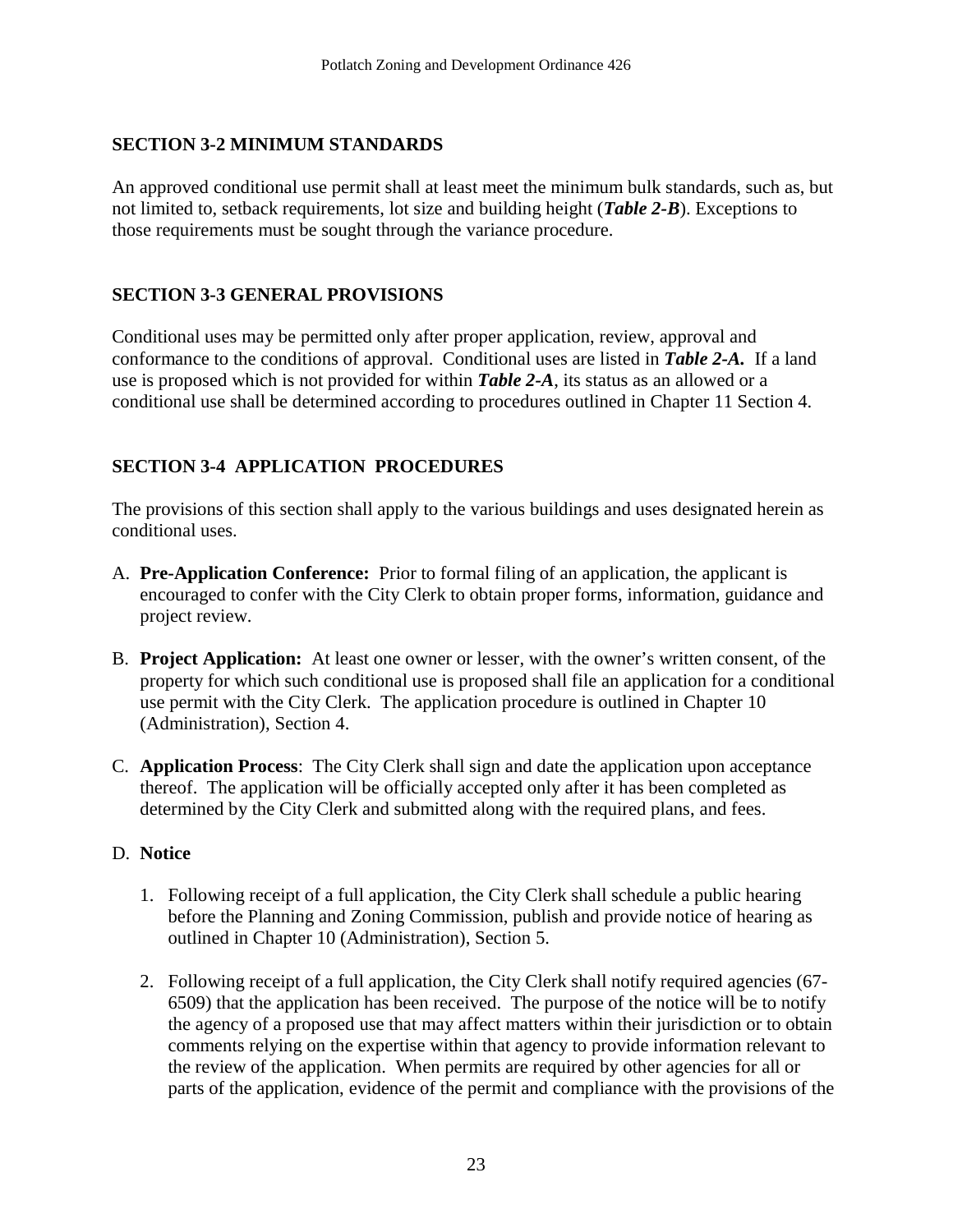permit shall be a condition of the conditional use permit. Such permits include but are not necessarily limited to: permits to use public lands; permits to construct wastewater collection treatment and disposal facilities; commercial wastewater collection treatment and disposal facilities; permits to alter wetlands; permits to construct in flood prone areas; and permits to alter stream channels. No conditional use permit will be issued until required complementary permits are received.

## **SECTION 3-5 HEARING REQUIRED**

Following the acceptance of the completed conditional use permit application by the City Clerk and prior to considering a conditional use permit request, a public hearing shall be held by the Planning and Zoning Commission to review the conditional use permit request.

A. **Notification:** Notification of the public hearing shall be provided according to Chapter 10 (Administration) of this Ordinance.

## B. **Action by the Hearing Body**:

Conditional use permit requests shall be heard by the Planning and Zoning Commission in accordance with the City's hearing procedure ordinance. The Commission shall consider the facts and circumstances of each conditional use application and shall make findings of fact based on the following standards:

- 1. That the use will in fact, constitute a conditional use as specified in *Table 2-A*, or as determined by the Commission according to procedures outlined in Chapter 11 (Amendments), Section 4.
- 2. That the use will be in accordance with the goals and policies of the City of Potlatch Comprehensive Plan.
- 3. That the use will be designed, constructed, operated and maintained to be harmonious and appropriate in appearance with the existing or intended character and uses of the vicinity and that such use will not change the essential character of the same area.
- 4. That the use will not be hazardous or in conflict with existing neighboring uses.
- 5. That the use will be served adequately by essential public facilities and services such as highways, streets, police and fire protection, drainage structures, refuse disposal, water, sewer, schools, etc., at reasonable marginal cost.
- 6. That the use will not create excessive additional requirements at public cost for public facilities and services and will not be detrimental to the economic welfare of the community.
- 7. That the use will not involve uses, activities, processes, materials, equipment and conditions or operation that will be detrimental to any persons, property or the welfare of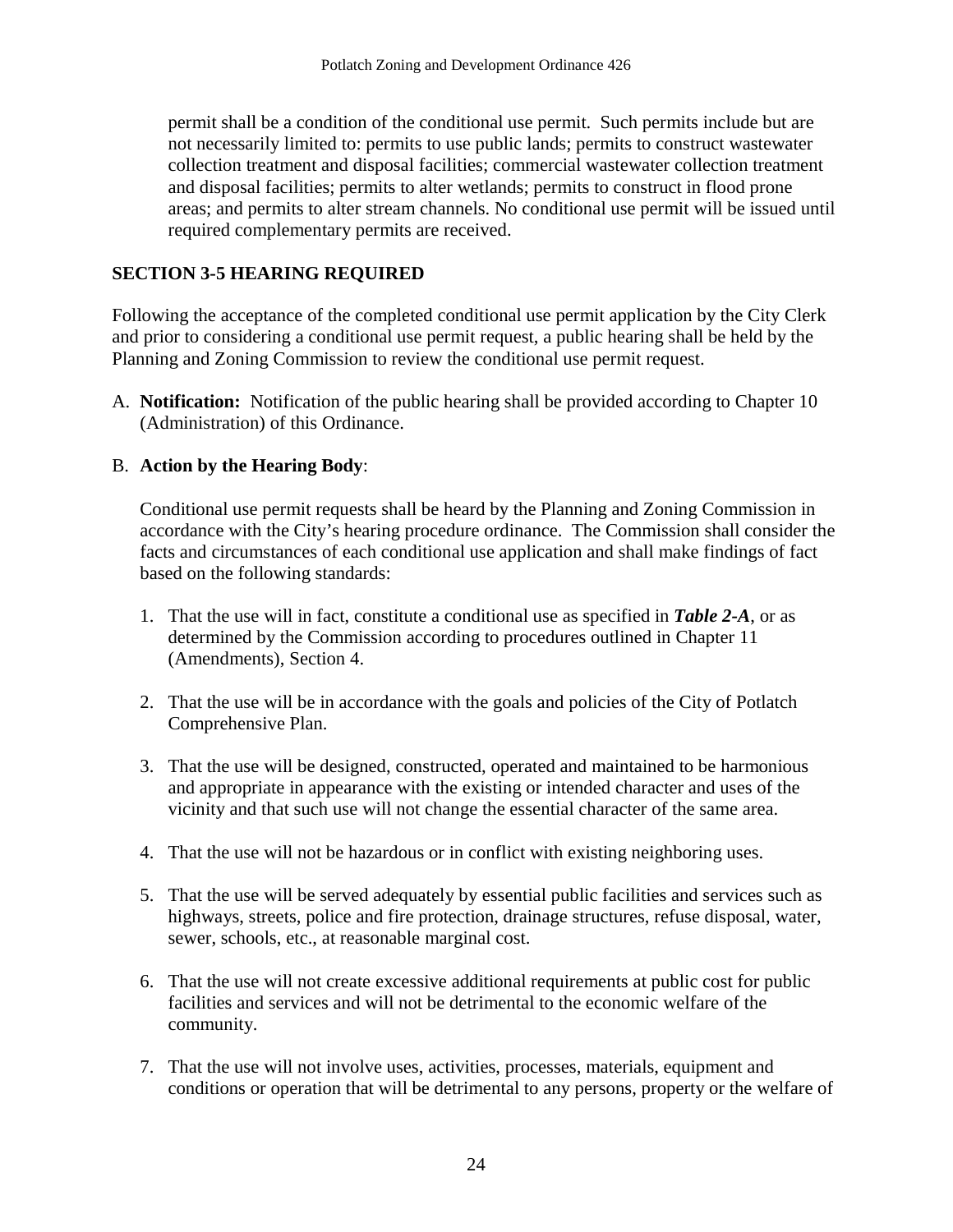the general public by reason of excessive production of traffic, noise, smoke, fumes, excessive light or glare, pollution or odors.

- 8. That the use will not have vehicular approaches to the property that create hazardous interference with traffic on surrounding thoroughfares.
- 9. That the use will not result in the destruction of any significant natural, scenic or historic feature.
- 10. That adequate land is available to accommodate the use.
- 11. That in the case of an Accessory Dwelling Unit in any zone, there is in fact a hardship case regarding care for an immediate family member.

## C. **Conditions of Approval**:

In recommending approval of any conditional use permit, the Commission may prescribe appropriate conditions, bonds, and safeguards in conformity with this Ordinance or the comprehensive plan. Conditions may include, but shall not be limited to, specific requirements that:

- 1. Minimize adverse impacts on other development.
- 2. Control the sequence and timing of development.
- 3. Assure that development is maintained properly.
- 4. Designate the exact location and nature of development.
- 5. Require the provisions for on-site public facilities or services.
- 6. Require more restrictive standards than those generally required in this Ordinance.
- 7. Control or limit the duration of development.
- 8. Require mitigation of effects of the proposed development upon service delivery by any political subdivision, including school districts providing services within the planning jurisdiction.
- 9. Require financial guarantees.

### D. **Commission's Actions**:

Following the public hearing the Commission shall approve, conditionally approve or deny the application; or delay a decision for up to one hundred and twenty (120) days for further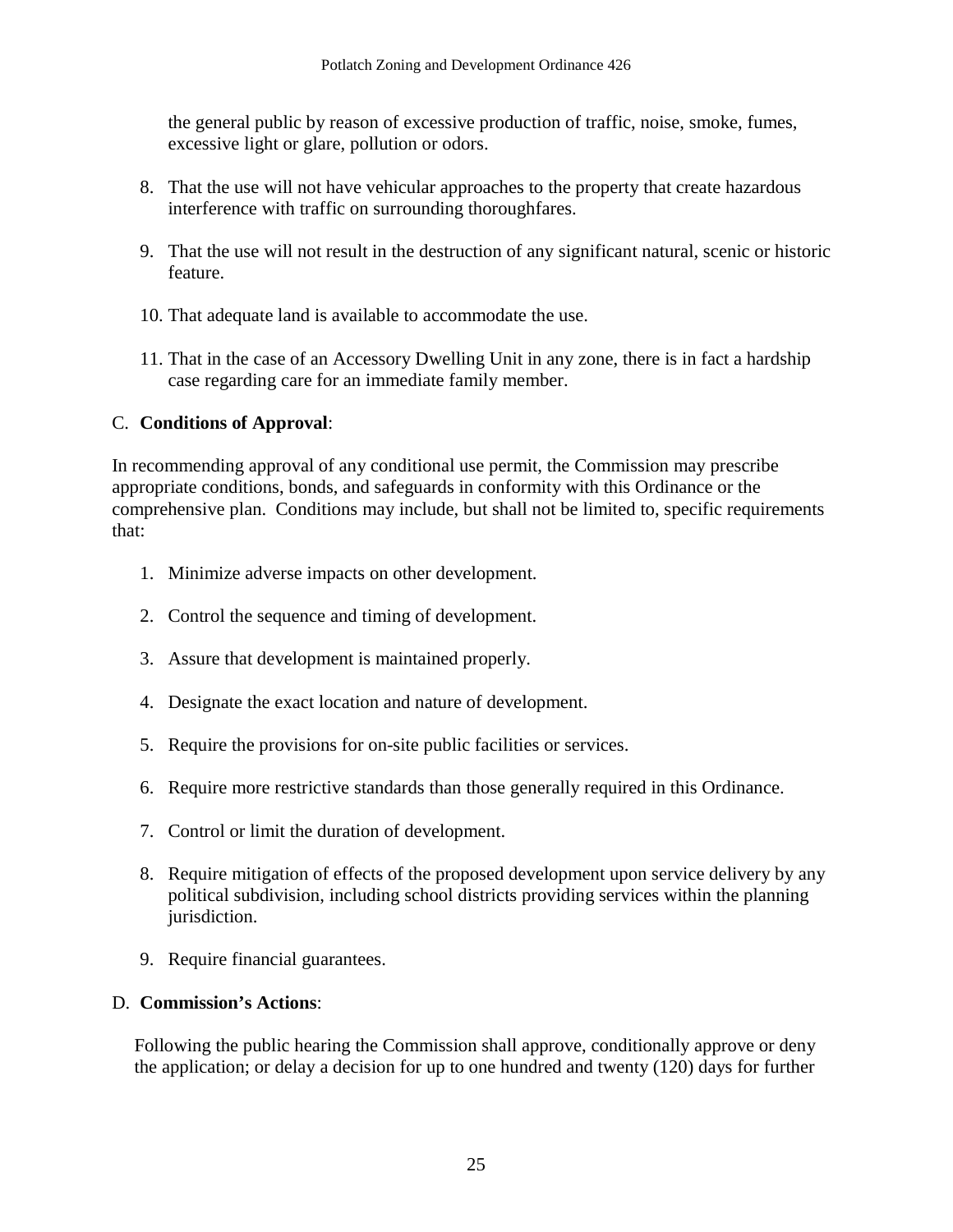study or hearing. Upon final action, the Commission shall specify: The Ordinances and standards used in evaluating the application; and the reasons for approval or denial.

## **SECTION 3-6 NOTIFICATION TO THE APPLICANT**

- A. Within ten (10) days following the action of the Commission, the City Clerk shall provide written notice of the Commission's decision to approve, conditionally approve or deny the conditional use permit application to the applicant. A decision of the Commission may be appealed to the City Council providing an appeal is filed within fourteen (14) days of notice of the Commission's decision. The applicant may begin use of the Conditional Use Permit (the permit having been approved) upon expiration of the appeal period. If an appeal is filed, work must cease until such time as the appeal is decided, at which time it will be determined whether work may continue or not.
- B. When the Commission's decision has been appealed to the City Council, a conditional use permit will not be issued until after the Council's decision on the appeal. Appeal may be made by any affected person upon payment of a fee or by the City Clerk, Mayor, or any Council member. When a matter is appealed to the City Council, they may act on the appeal based on the record or may hold a public hearing, with notice as provided in Chapter 4 Section 3.

## **SECTION 3-7 TIME LIMITATION FOR CONSTRUCTION**

Unless a longer time is specifically established as a condition of approval, a conditional use permit shall be considered void twelve (12) months following the effective date of the permit approval if construction is not underway and being diligently pursued toward completion.

## **SECTION 3-8 VIOLATIONS**

A conditional use permit may be suspended upon determination by the City Council during its regularly scheduled meeting that a violation of the conditions of approval has occurred. The Commission shall hold a public hearing to review all violations and determine corrective actions.

## **SECTION 3-9 CONDITIONAL USE APPROVAL**

- A. Conditional use permits, other than those granted for Home Occupations and Accessory Dwelling Units, are granted to the subject property and shall remain valid upon a change in ownership with all attached conditions. Conditional use permits are not transferable from one parcel to another, but may be transferred to a new owner. If an allowed conditional use is abandoned for more than twelve (12) months it shall expire. Any attempts to resume operation without a current conditional use permit is a violation of this Ordinance.
- B. Conditional use permits for Home Occupations are non-transferable and are valid so long as the conditions of approval and home occupation standards are conformed to.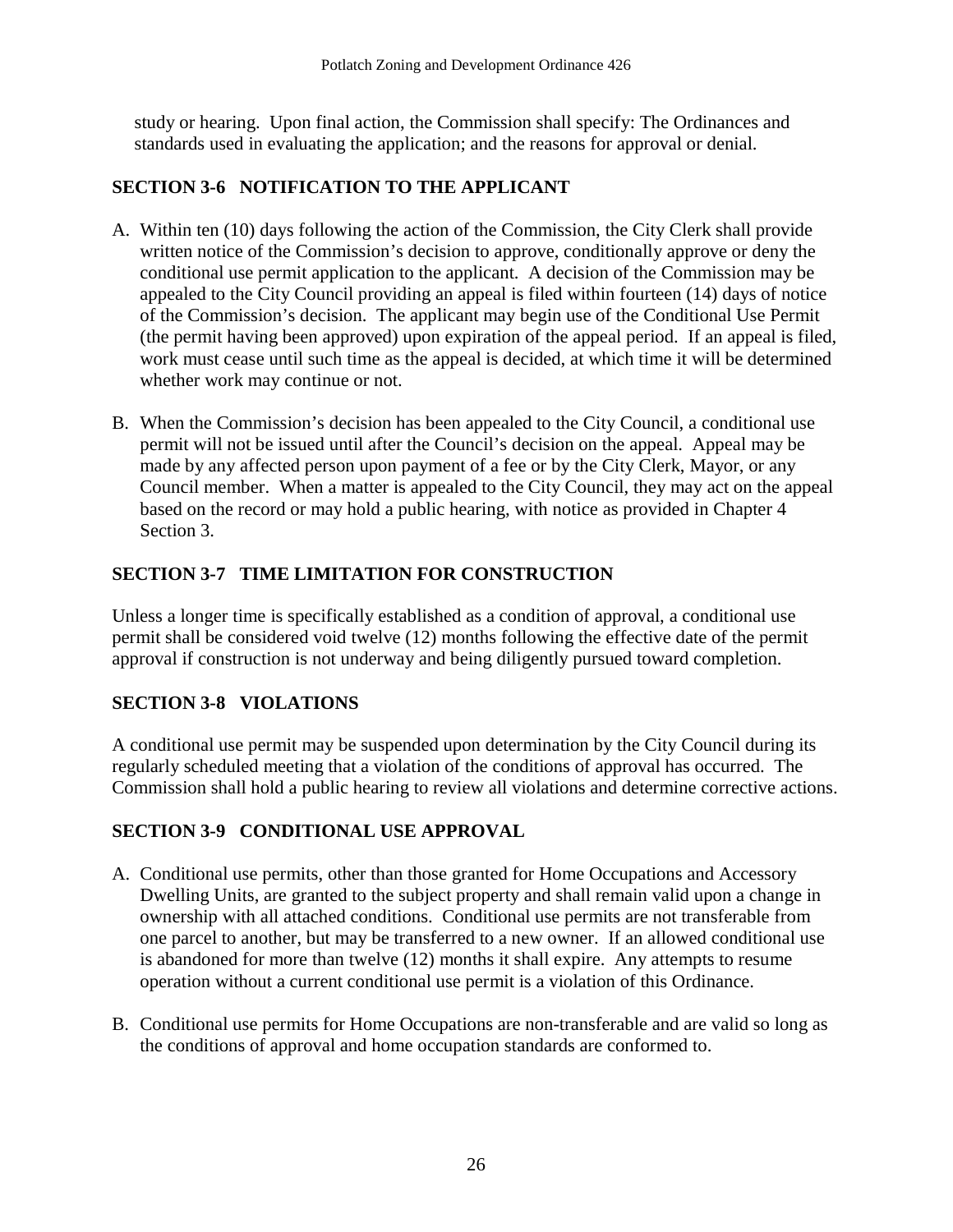C. Conditional use permits for Accessory Dwelling Units are non-transferable and are automatically revoked when the hardship requirement is no longer satisfied.

## **SECTION 3-10 MULTIPLE USE ON ONE PARCEL**

The Commission may grant more than one conditional use permit to a single parcel of property or may grant conditional use permits to a single parcel of property that currently contains an allowed use.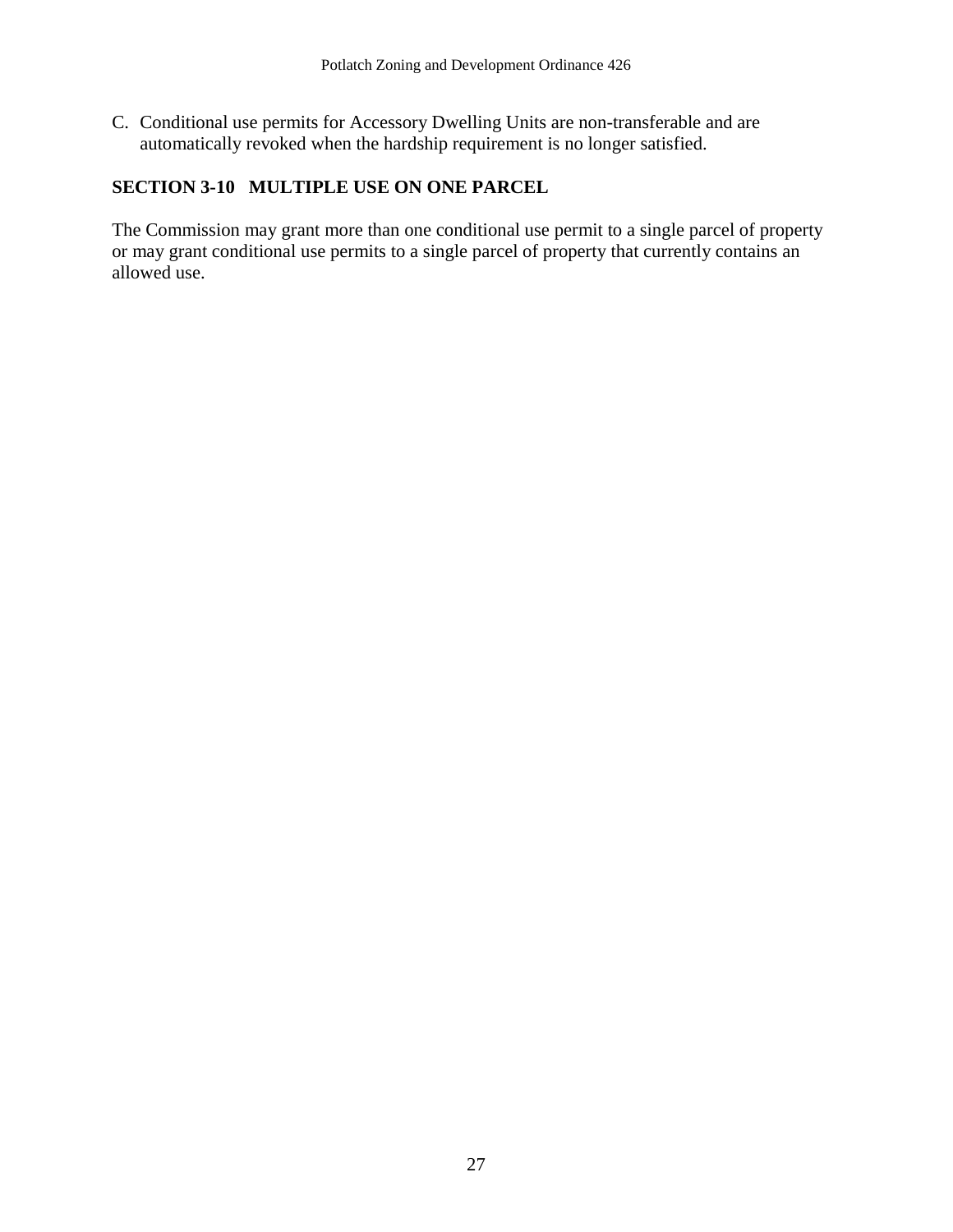# **Chapter 4**

## **VARIANCES**

| Section 4-1 | Purpose                         |
|-------------|---------------------------------|
| Section 4-2 | <b>Application Procedures</b>   |
| Section 4-3 | <b>Hearing Procedure</b>        |
| Section 4-4 | <b>Expiration of a Variance</b> |

## **SECTION 4-1 PURPOSE**

The Commission may authorize in specific cases such variances from the bulk requirements of this Ordinance as will not be contrary to the public interest and when due to natural site characteristics compliance with the bulk requirements of this Ordinance would result in undue hardship. No non-conforming use of neighboring lands, structures or buildings and not-allowed or non-conforming use of lands, structures or buildings shall be considered grounds for issuance of a variance. Variances shall not be granted on the grounds of convenience or profit, but only where strict application of the bulk provisions of this Ordinance would result in unnecessary hardship or inequity. Variance shall not be granted to allow a use where such use is prohibited by this Ordinance.

## **SECTION 4-2 APPLICATION PROCEDURES**

At least one owner or lesser, with the written permission of the property owner, of the property for which such variance is proposed shall file an application for a variance with the City Clerk. Application procedures are outlined in Chapter 10 (Administration).

## **SECTION 4-3 HEARING PROCEDURES**

Following the acceptance of the complete variance application by the City Clerk and prior to granting a variance, a public hearing shall be held to review the variance request.

- A. **Notification of Hearing:** Notification procedures are outlined in Chapter 10 (Administration).
- B. **Action by the Hearing Body:** Variance requests shall be heard by the Planning and Zoning Commission. The Planning and Zoning Commission shall consider the facts and circumstances of each variance application and shall make findings of fact based upon the following:
	- 1. That special conditions and circumstances exist that are peculiar to the land, structure or building involved and that are not applicable to other lands, structures or buildings.
	- 2. That a literal application of the provisions of this Ordinance would deprive the applicant of rights commonly enjoyed by like properties under the terms of this Ordinance.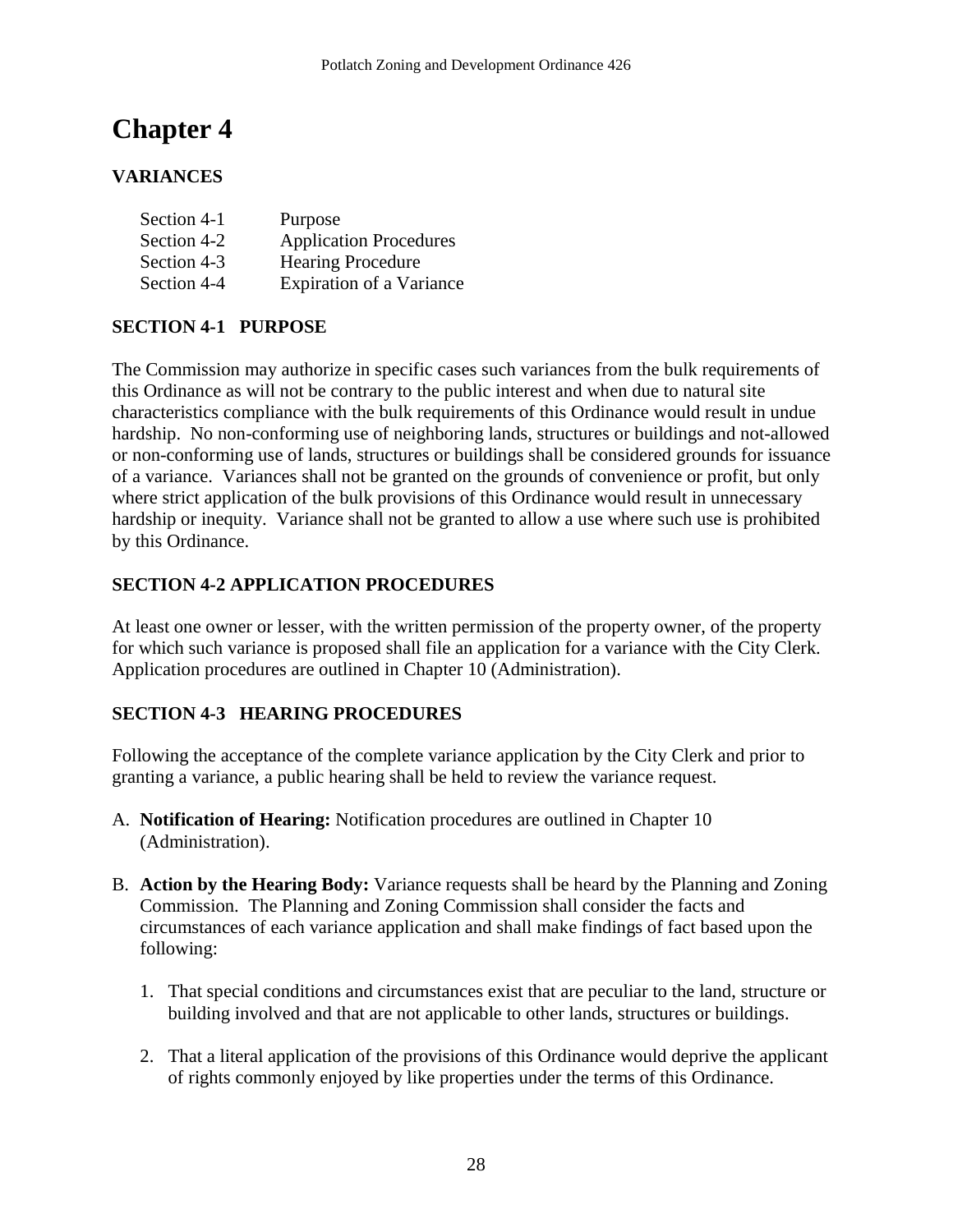- 3. That the hardship and/or unique circumstances do not result from actions or desires of the applicant.
- 4. That granting the variance will not confer on the applicant any special privilege that is denied by this Ordinance to other lands, structures, or buildings.
- 5. The relief granted by the variance will not be detrimental to the public health, safety, or welfare, or injurious to the property or improvements of other property owners, or the quiet enjoyment of such property or improvement.
- C. **Conditions of Approval:** In approving any variance request, the Commission may prescribe appropriate conditions in conformity with this Ordinance.
- D. **Commission's Actions:** following the public hearing the Commission shall approve, conditionally approve, or deny the application. The Commission may table the item for further review or delay a decision for up to one hundred twenty (120) days for further study or hearing. The action must state in writing:
	- 1. The standards used in evaluating the application.
	- 2. The reason(s) for the decision.

## **SECTION 4-4 EXPIRATION OF VARIANCE APPROVAL**

Unless a longer time is specifically established as a condition of approval, a variance approval shall be considered void twelve (12) months following the effective date of the approval if construction is not being diligently pursued toward completion.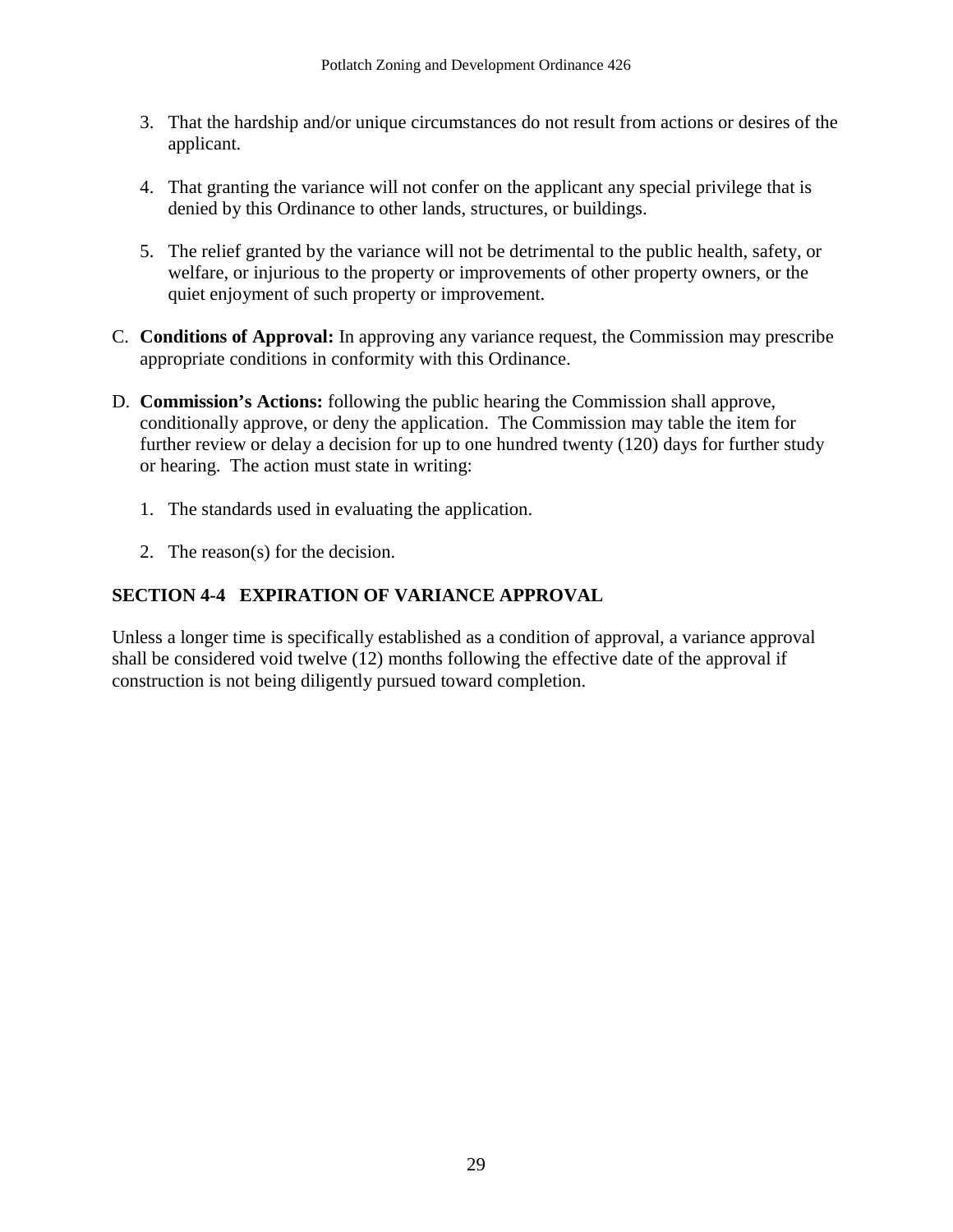# **Chapter 5**

## **PERFORMANCE STANDARDS**

| Section 5-1 | Purpose                                           |
|-------------|---------------------------------------------------|
| Section 5-2 | Performance Standards – All Districts             |
| Section 5-3 | Performance Standards – Multifamily and Duplex    |
| Section 5-4 | Performance Standards – Commercial and Industrial |
| Section 5-5 | Manufactured/Modular Homes Placement Standards    |
| Section 5-6 | Home Occupations                                  |
| Section 5-7 | Veterinary Facilities With Boarding               |
| Figure 5-1  | Clear site triangle at intersections              |

## **SECTION 5-1PURPOSE**

The purpose of this chapter is to list the standards required with development. Performance standards are used to provide consistency in the development of a site by setting specific requirements that must be met by the development.

## **SECTION 5-2PERFORMANCE STANDARDS – ALL DISTRICTS**

- A. **Corner Lot Visibility:** Visibility shall be maintained at all intersections as shown in Figure 5-1. In the event natural topography makes establishment of the visibility triangle impractical at an intersection, additional traffic control, such as stop or yield signs, shall be installed at the intersection.
- B. **Temporary Uses:** Temporary buildings, trailers, equipment, and materials used in conjunction with construction work, may be permitted in any district during the period for which construction work is in progress. Temporary facilities shall be removed upon completion of the construction work or upon expiration of the building permit.
- C. **Storage of Unlicensed Vehicles/Trailers/Boats:** Automotive vehicles or trailers of any kind or type without current license plates shall not be parked or stored on any residentially zoned property unless stored in a completely enclosed building or carport. One boat and/or one recreational vehicle without licenses may be stored in the side or rear yard. See City Ordinances 416 and 418.
- D. **Dangerous and Objectionable Conditions:** No land or building in any district shall be used or occupied in any manner creating dangerous, injurious, noxious, or otherwise objectionable conditions, which may adversely affect the surrounding areas or adjoining premises. Any use permitted by this chapter may be undertaken and maintained, if measures and safeguards to reduce the dangerous and objectionable conditions to required limits are enacted, as established by the performance standards and other referenced standards, in this ordinance.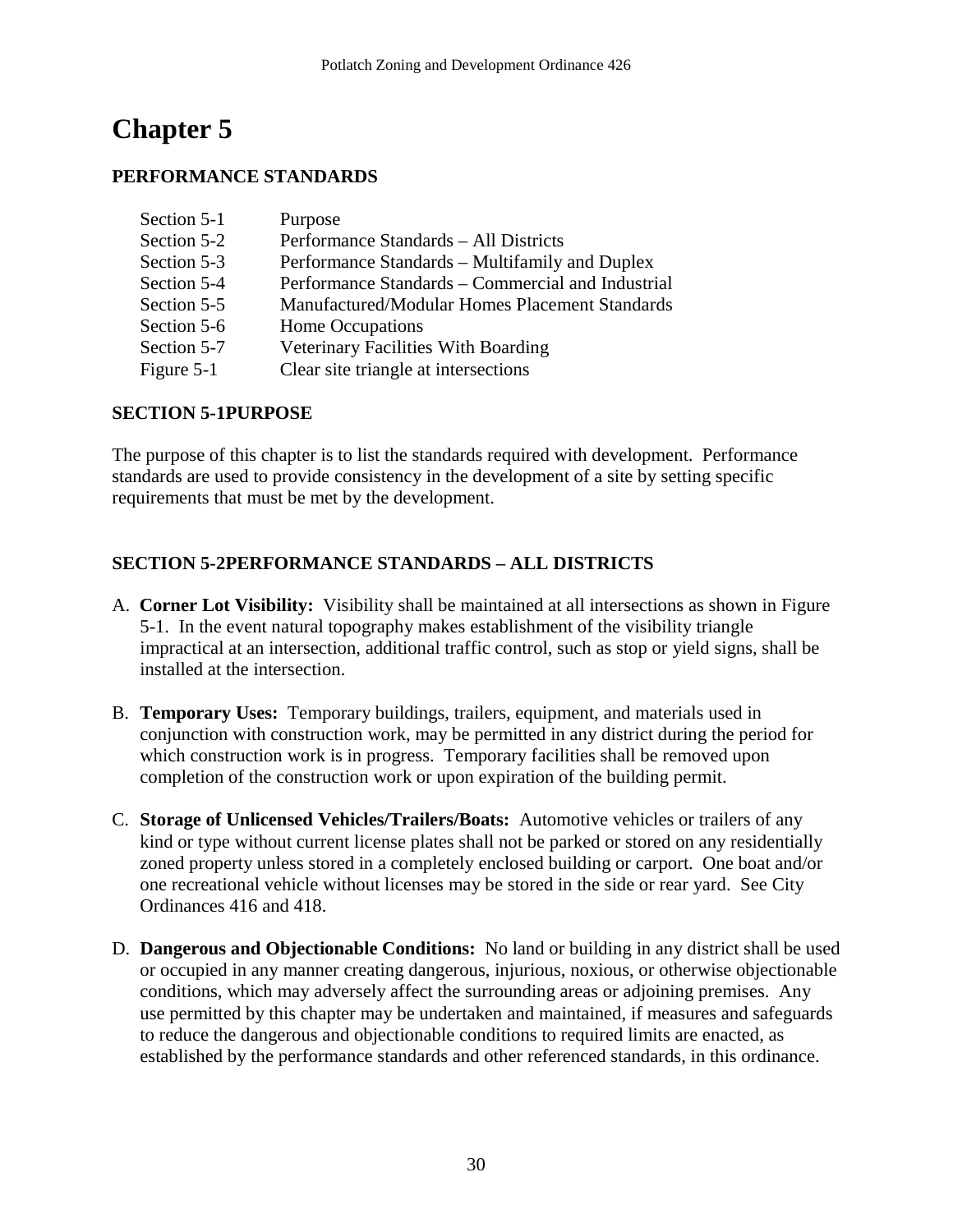Methods and procedures for the determination of the existence of any dangerous and objectionable elements shall conform to applicable standard measurement procedures listed in the Uniform Fire Code 1997 Section 101.1 "Administration Article 1", and Volume 2 "Standards".

Activities involving the use or storage of flammable or explosive materials shall be removed to a distance specified in the current adopted Uniform Fire Code, and current adopted building code. Such activities shall also be protected by adequate fire fighting and fire prevention equipment.

- E. **Glare/Exterior Lighting:** No use shall create direct or reflected glare which will adversely affect any adjacent property. Encroachment by stray light in excess of 0.5 horizontal foot candles at a distance of 25 feet beyond the property line shall constitute light trespass and shall be considered a violation of this ordinance. Lighting installed subsequent to the passage of this ordinance shall conform to the requirement for full cutoff fixtures. Light fixtures installed prior to the passage of this ordinance that violate this section shall be replaced with full cutoff fixtures or retrofitted with shields to bring them into compliance with this section within ten (10) years of the date of passage of this ordinance. A reasonable replacement schedule, based on light fixture maintenance factors shall be adopted for replacing roadway lighting and public facility lighting. Violation of this section shall subject to penalties outlined in Chapter 10, Section 8.
- F. **Street Right-of-Way Dedication and Frontage Improvements:** Dedication of necessary additional street rights-of-way and construction of frontage improvements are required at the time of any construction on a lot or expansion of an existing use by 25% or more in floor area. Street improvements may include base and pavement, curb, gutter, sidewalk, sewer, fire-hydrants (as may be required by the Potlatch Fire District), street lighting, and drainage swales. Right-of-Way dedication shall conform to the Transportation Element of the Comprehensive Plan, City Capital Improvement Plan, City Transportation Plan, and as recommended by the City Engineer and required by the City Council.
- G. **Street Standards:** All streets and alleys will be constructed according to the then current City Ordinance that sets right-of-way widths, construction specifications, pavement thickness, and standards for curbs, gutters, and sidewalks.
- H. **Storm Water Facilities:** Facilities to control storm water run off and discharge and erosion by it shall be installed at the time of or prior to development of adjacent property. Storm water facilities must be designed by an engineer for any subdivision or large project (over two acres in size or over \$500,000 in construction costs). If a project will place a burden on the drainage facilities of downstream facilities and properties, the developer shall be required to construct or improve such off site facilities.
- I. **Utility Line Placement:** All electric or cable service lines shall be placed underground. The City Clerk, or designee, may waive this requirement if the use is temporary in nature or if the predominant method of service is overhead in the neighborhood.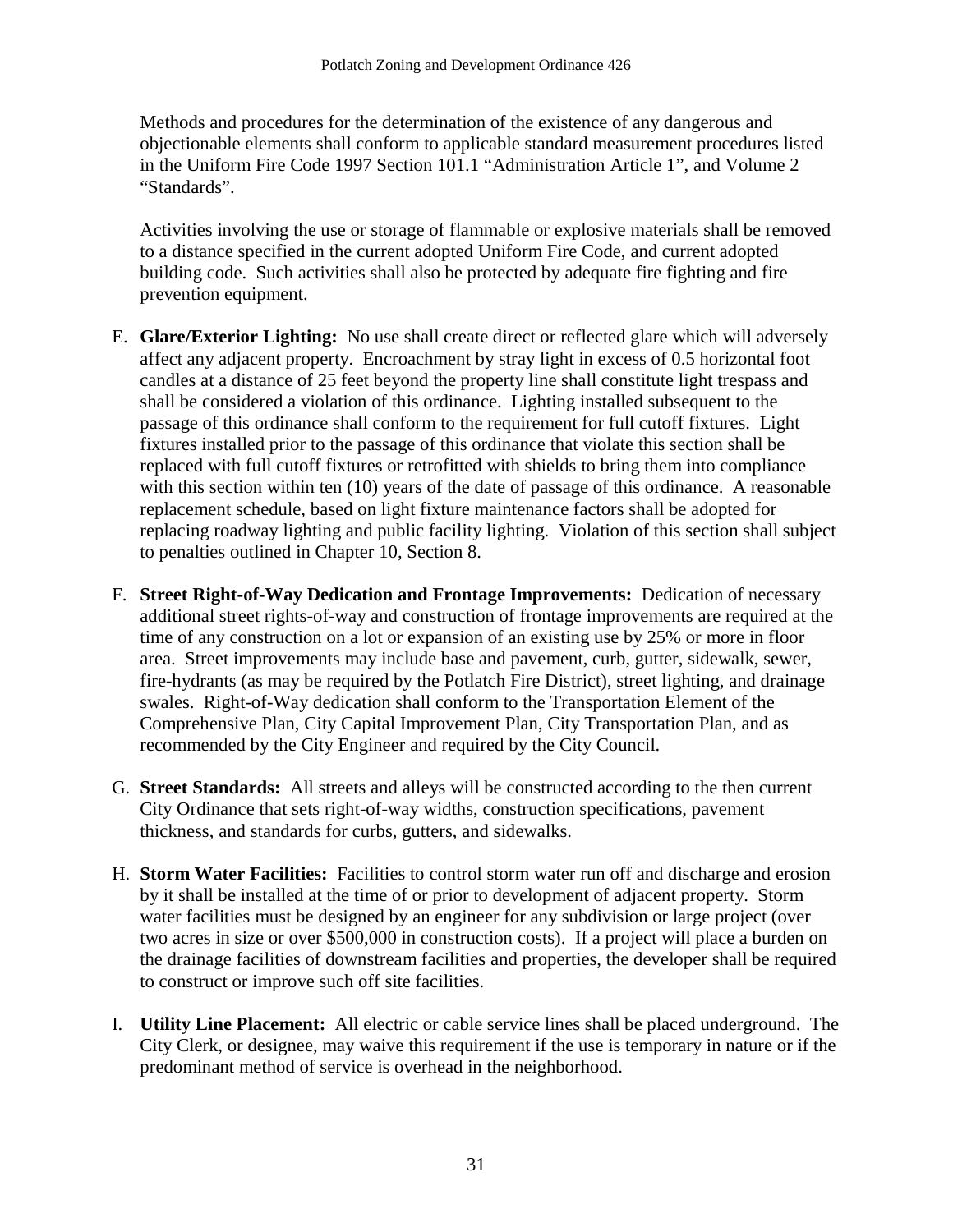## J. **Public Improvements - Street, Water, and Sewer Extensions**

- 1. Any owner seeking to develop property within the City, or seeking connection to the City water or sewer system shall be responsible for paying for the extension of such facilities, including streets and storm water facilities, to the property.
- 2. The City may require that water and sewer lines be sized to provide services beyond the needs of the property being developed. In such cases, the City shall pay the incremental costs related to increasing the size of the line.
- 3. All utility and street extensions shall be designed by a licensed engineer. Plans must be approved by the City prior to construction and as built plans shall be provided to the City.
- 4. Such extensions shall be made in accordance with all City and State standards, including fire hydrants and manholes.
- K. **Water Supply and Sewage Disposal:** All uses in the R1, R-2, C-1, C-2, and I-1 zoning districts shall be on City water and sewer service. Uses in the AF district may use a private well and may use septic systems for wastewater disposal. The method of water supply and sewage disposal shall be approved by the Health District. Private sewage lagoons are not allowed within city limits

## L. **Dust Control:**

- 1. During all on-site grading and construction activities, adequate measures shall be implemented to control dust.
- 2. Dust control measures will be maintained on all unpaved streets, alleys, and drives.

## M. **Filling, Grading, Lagoon structure, Dredging, or Other Earth Moving Activities:**

- 1. Will take place in such a manner as to result in the smallest amount of bare ground exposed for the shortest time feasible.
- 2. Will provide temporary ground cover, such as mulch.
- 3. Will uses diversions, silting basins, terraces, and other methods to trap sediment.
- 4. Will construct lagoons in such a manner as to avoid creation of fish trap conditions.
- 5. Will not result in damage to a floodway, channel, or natural drainage way.
- 6. Will construct and stabilize sides and bottom of cuts, fills, channels, and artificial watercourses to prevent erosion or soil failure.
- 7. Will restore topsoil or loam to a depth not less than four (4) inches.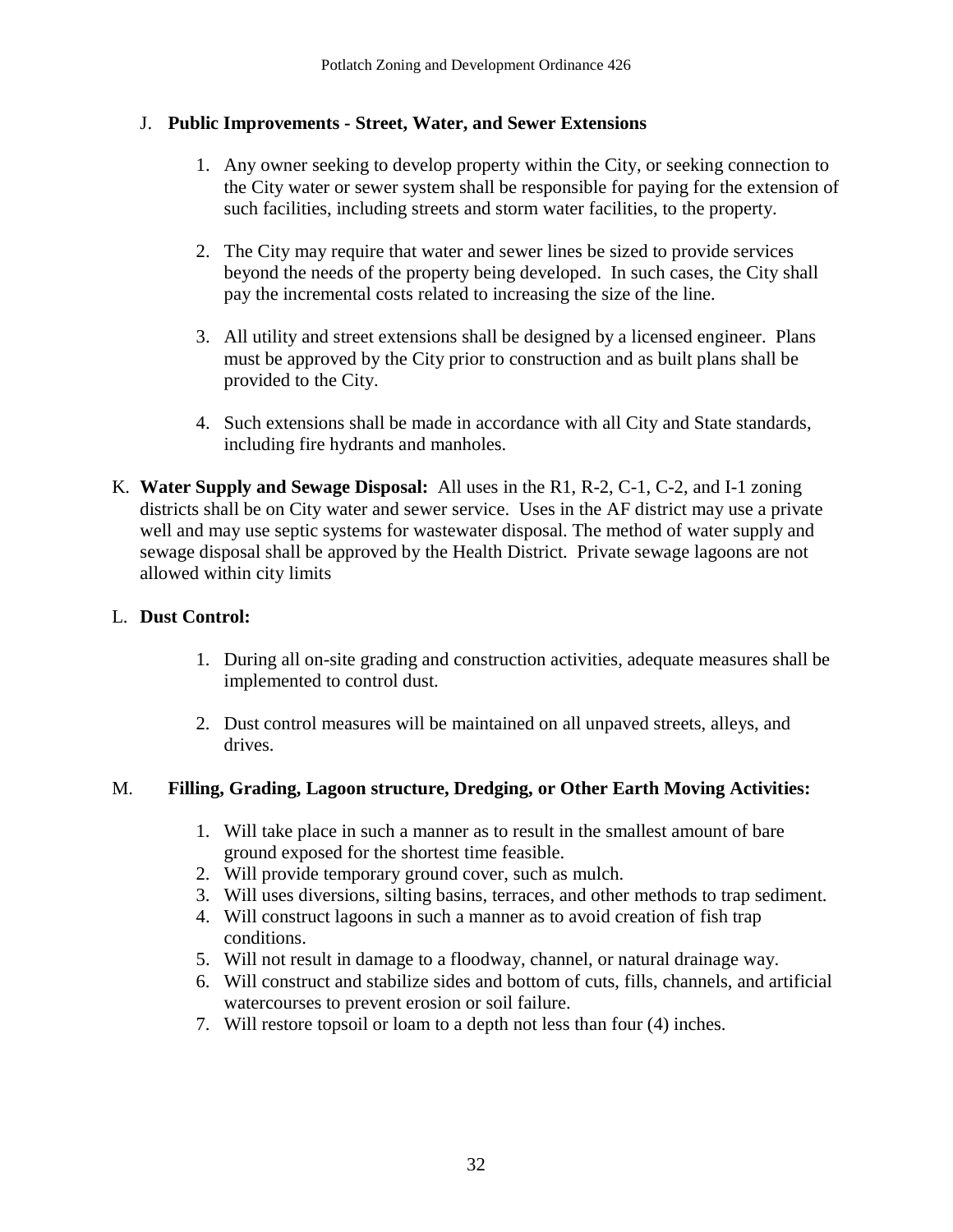# **SECTION 5-3 PERFORMANCE STANDARDS-MULTIFAMILY AND DUPLEX**

- A. Application for construction of a multi-family dwelling (5-plex or greater) in the R-2 zone must complete a site plan review.
- B. Solid Waste Screening: All trash and/or garbage collection areas shall be enclosed on at least three (3) sides by a solid wall or fence of at least five (5) feet in height or within an enclosed building or structure. This does not apply in the R-1 district.

#### **SECTION 5-4 PERFORMANCE STANDARDS – COMMERCIAL AND INDUSTRIAL DISTRICTS**

- A. **Solid Waste Screening:** All solid waste collection areas shall be enclosed on at least three (3) sides by a solid wall or fence six (6) feet in height or within an enclosed building or structure. Adequate vehicular access shall be provided.
- B. **Outside Storage and Screening:** Outside storage areas must be screened from public view by fences, walls, berms, or a combination of these, as approved by the City Clerk, or designee. In all developments mechanical equipment and loading docks shall be screened from public view. The method of proposed screening shall be approved by the City Clerk, or designee. For any addition to an existing building which adds more than twenty-five percent (25%) to site gross floor area, all existing mechanical equipment and loading docks shall be screened. The City Clerk, or designee, may approve an alternative method of reducing the visual impact in lieu of screening, or waive the requirements if the visual impact is not an issue.
- C. **Dust Control:** During all on-site grading and construction activities, adequate measures shall be implemented to control dust. Dust control shall be implemented on all storage lots or vehicle parking areas that are not surfaced with concrete or asphalt. Areas devoted to outside storage shall be treated with a dust binder or other dust control measure, as approved by the City Clerk or designee. Driveways and access areas shall be paved.
- D. **Parking Lot Lighting:** Lighting shall be provided for all parking lots for commercial and industrial sites. Lighting shall not result in direct or reflected glare leaving the property. Full cutoff fixtures are required. See Section 5-2, E.

# **SECTION 5-5 MANUFACTURED/MODULAR HOME PLACEMENT STANDARDS**

This section provides placement standards for manufactured/modular homes for all districts. Regulations and uses are in addition to the base district where a manufactured/modular home is located.

The following design standards are intended to describe the requirements for this type of housing to closely match on-site constructed homes.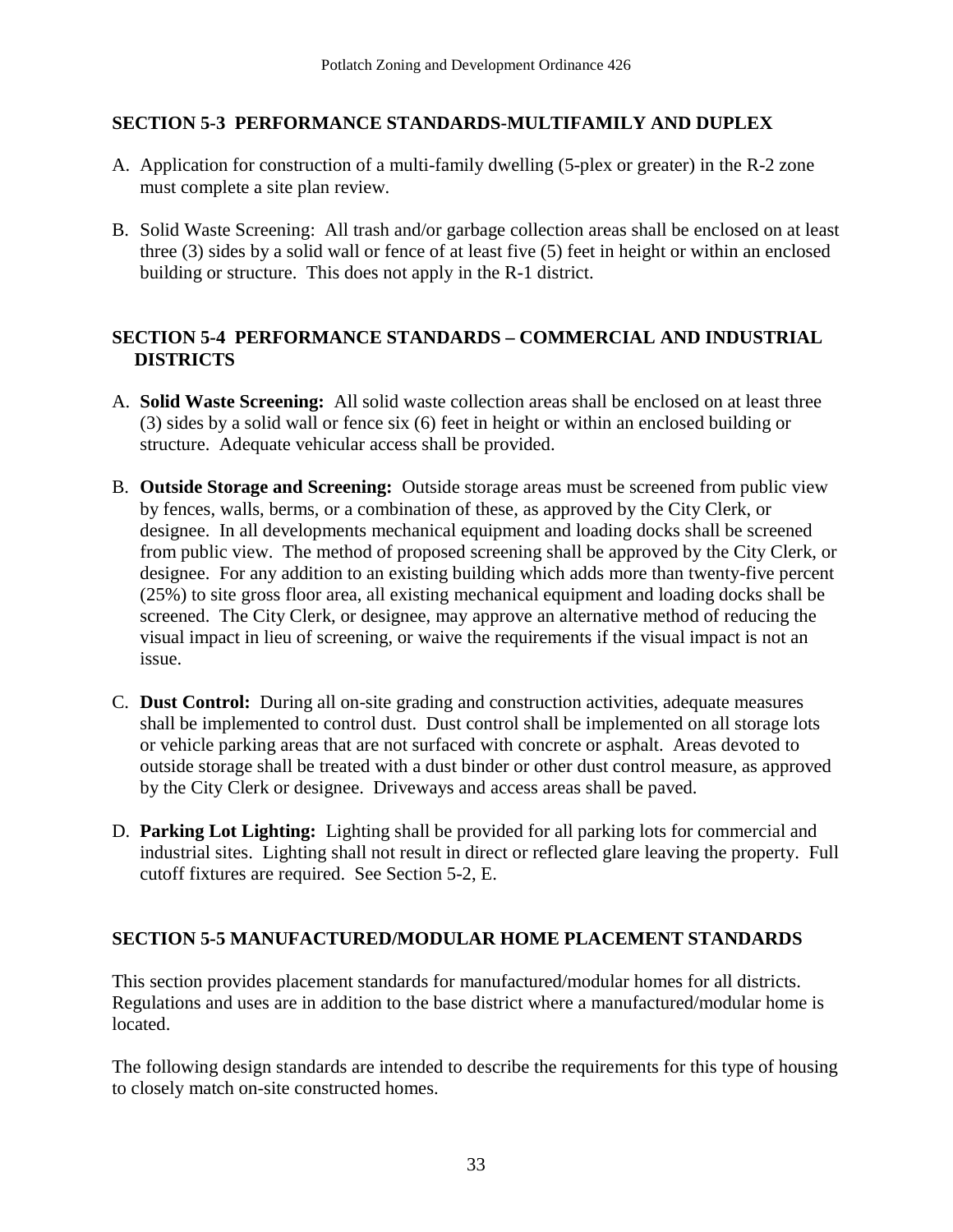- A. No mobile home, which lacks the Department of Housing and Urban Development (HUD) seal, may be placed on a residential lot for use as a residence.
- B. **Manufactured Home:** means any building or building component other than a mobile home which is mass produced at a factory, built on a permanent metal chassis, which is designed and constructed for transportation to a site for installation and used as a dwelling when connected to required utilities; properly connected to sewer, water, and electrical service; designed for long-term residential used by a family, contains a kitchen, bath, living and sleeping facilities, multi-sectional and at least twenty (20) feet wide with a minimum total square footage equal to one thousand (1000) square feet, manufactured on or after June 15, 1976, and certified as meeting the Manufactured Housing Construction Safety Standards of the United States Department of Housing and Urban Development, and has the following
	- 1. Recessed permanent foundations are required. Foundations must comply with the setup requirements of section 44-1105, (2) System B, Idaho Code, when placed in any residential or commercial district.
	- 2. Has metallic, wood shake, shingle, asphalt shingle, or similar type roof with a minimum pitch of 3:12 (rise to run); six (6) inch minimum overhang.
	- 3. In addition to the requirements of this Chapter, all requirements of the zone in which the manufactured/modular home is located shall apply.
	- 4. Where garages are required, they must meet the zoning district standards in which they are located.
- C. **Modular Home**: means any building or building component other than a mobile home which is mass produced at a factory, which is designed and constructed for transportation by means of wheeled transportation to a site for installation and used as a dwelling when connected to required utilities; properly connected to sewer, water, and electrical service; designed for long-term residential used by a family, contains a kitchen, bath, living and sleeping facilities, multi-sectional and at least twenty (20) feet wide with a minimum total square footage equal to one thousand (1000) square feet.
	- 1. Recessed permanent foundations are required. Foundations must comply with the setup requirements of section 44-1105, (2) System B, Idaho Code, when placed in any residential or commercial district.
	- 2. Has metallic, wood shake, shingle, asphalt shingle, or similar type roof with a minimum pitch of 3:12 (rise to run); six (6) inch minimum overhang.
	- 3. In addition to the requirements of this Chapter, all requirements of the zone in which the manufactured/modular home is located shall apply.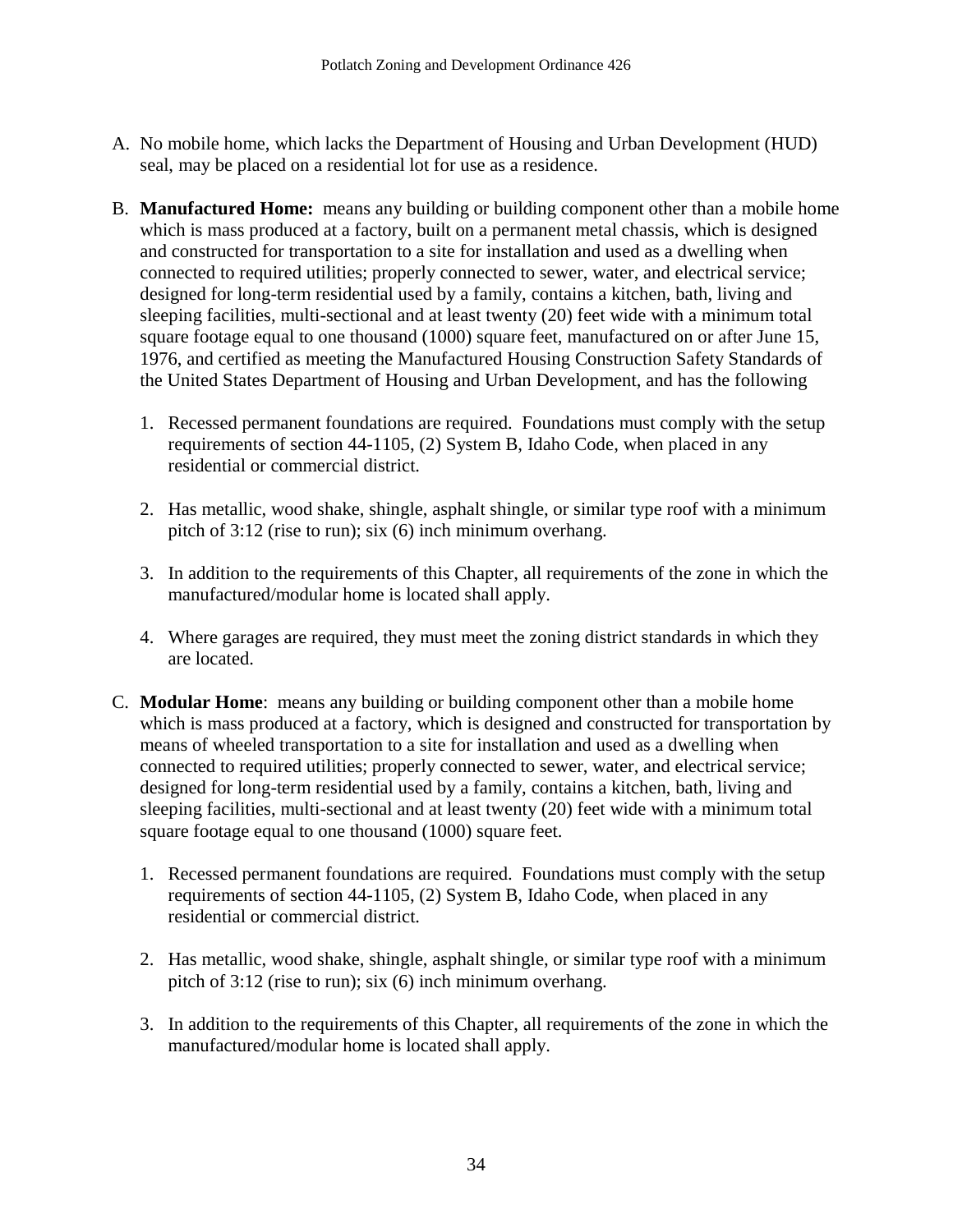4. Where garages are required, they must meet the zoning district standards in which they are located.

#### **SECTION 5-6 HOME OCCUPATIONS**

All Home Occupations require a Conditional Use Permit. In addition to the requirements of Chapter 3 (Conditional Use Permits), Home Occupations must meet the following standards.

#### **A. Standards.**

- 1. Employees, other than the residents and two (2) employees, of an allowed home occupation may not work, gather, park, or meet at the residence of a home occupation on a regular basis.
- 2. The use of the dwelling unit for the home occupation shall be clearly incidental and subordinate to its use for residential purposes by its occupants and not more than fifty percent (50%) of the floor area of the dwelling unit shall be used in conducting of the home occupation. The home occupation may take place in and accessory building meeting all other city regulations and the further regulations of this section.
- 3. There shall be no change in the outside appearance of the building or premises, or other visible evidence of the conduct of such home occupation other than one (1) sign not exceeding four (4) square feet in area, indirectly illuminated following Section 8-4, paragraph E of this Chapter, and mounted flat against the wall of the principal or accessory building.
- 4. No significant traffic shall be generated by such home occupation and any need for parking generated by the conduct of such home occupation shall meet the off-street parking requirements as specified in Chapter 6 of this ordinance.
- 5. No equipment or process shall be used in such home occupation which creates noise, vibration, dust, glare, smoke, fumes, odors, electrical interference, fire hazard, or any other hazard or nuisance detectable to the normal senses off the lot. In the case of electrical interference, no equipment or process shall be used which creates visual or audible interference in any radio or television receivers off the premises, or causes fluctuations in the line voltage off the premises.
- 6. Retail sales of goods and services shall be clearly incidental to the use of the home as a primary residence.
- 7. A home occupation must be fully enclosed within the home or accessory building.
- 8. With the exception of Home Day Care, no more than two (2) clients or customers on the premises at any time.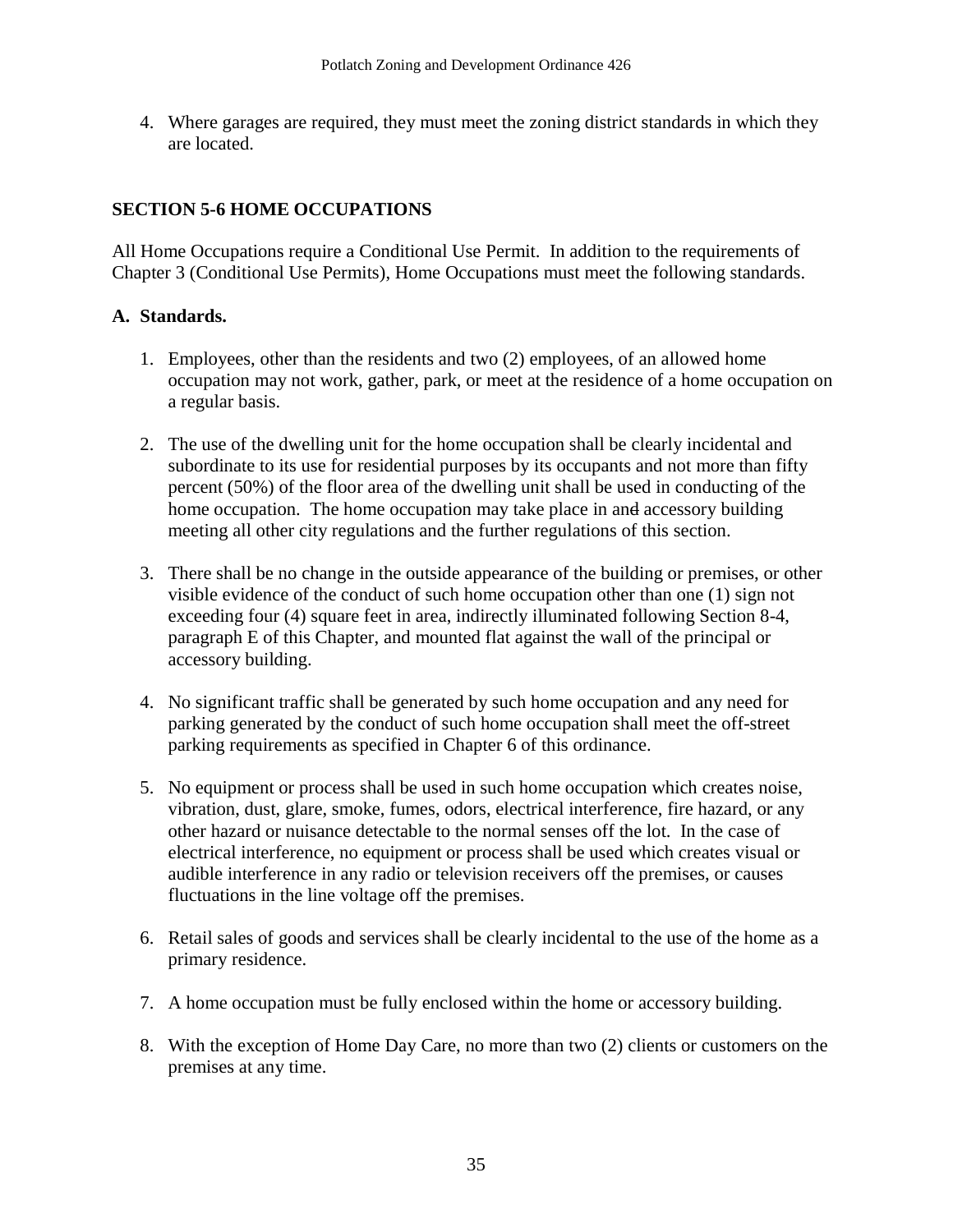- 9. Hours of operation for an allowed home occupation shall not be unreasonable or disruptive to nearby residents.
- B. **Non-Compliance.** Any person believing that a home occupation is operating in violation of a condition of approval or a home occupation standard, may file a written complaint with the City Clerk.
	- 1. After a complaint is submitted to the City Clerk, the Planning and Zoning Commission shall have 15 days to review the complaint and make a decision. If the Planning and Zoning Commission determines that there is non-compliance with the conditions or standards, the permit holder will be notified in writing, stating the non-compliance issues, and given fifteen (15) days to correct the non-compliance. The City Clerk or designee may grant, if warranted, an extended period of time to bring the home occupation into compliance.
	- 2. Failure to correct the non-compliance within the time limit provided will result in revocation of the permit.
	- 3. Actions by the Planning and Zoning Commission may be appealed to the City Council.

# **SECTION 5-7 VETERINARY FACILITIES WITH BOARDING**

Veterinary facilities with boarding will be located at least three hundred (300) feet away from any residential use including motels and hotels, except for owner's residence. The facility will comply with state and local regulations relative to such an operation, and maintain adequate housekeeping practices designed to prevent the creation of a nuisance and to reduce to a minimum the factors of noise and odor. The City may modify these requirements if the animals are housed in soundproof structures that screen them from view of the abutting residential property.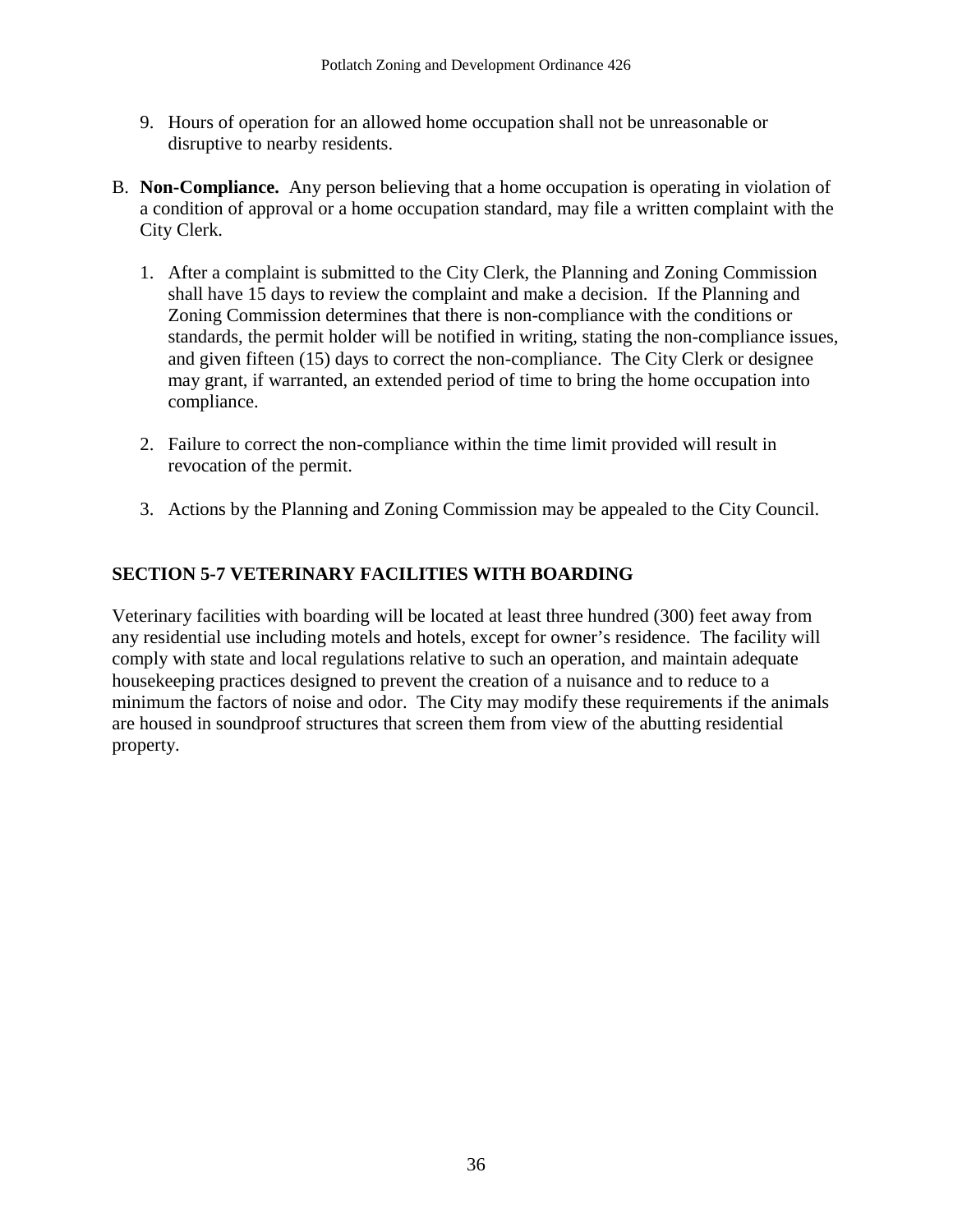

**Figure 5 - 1. Clear sight triangle at intersections.**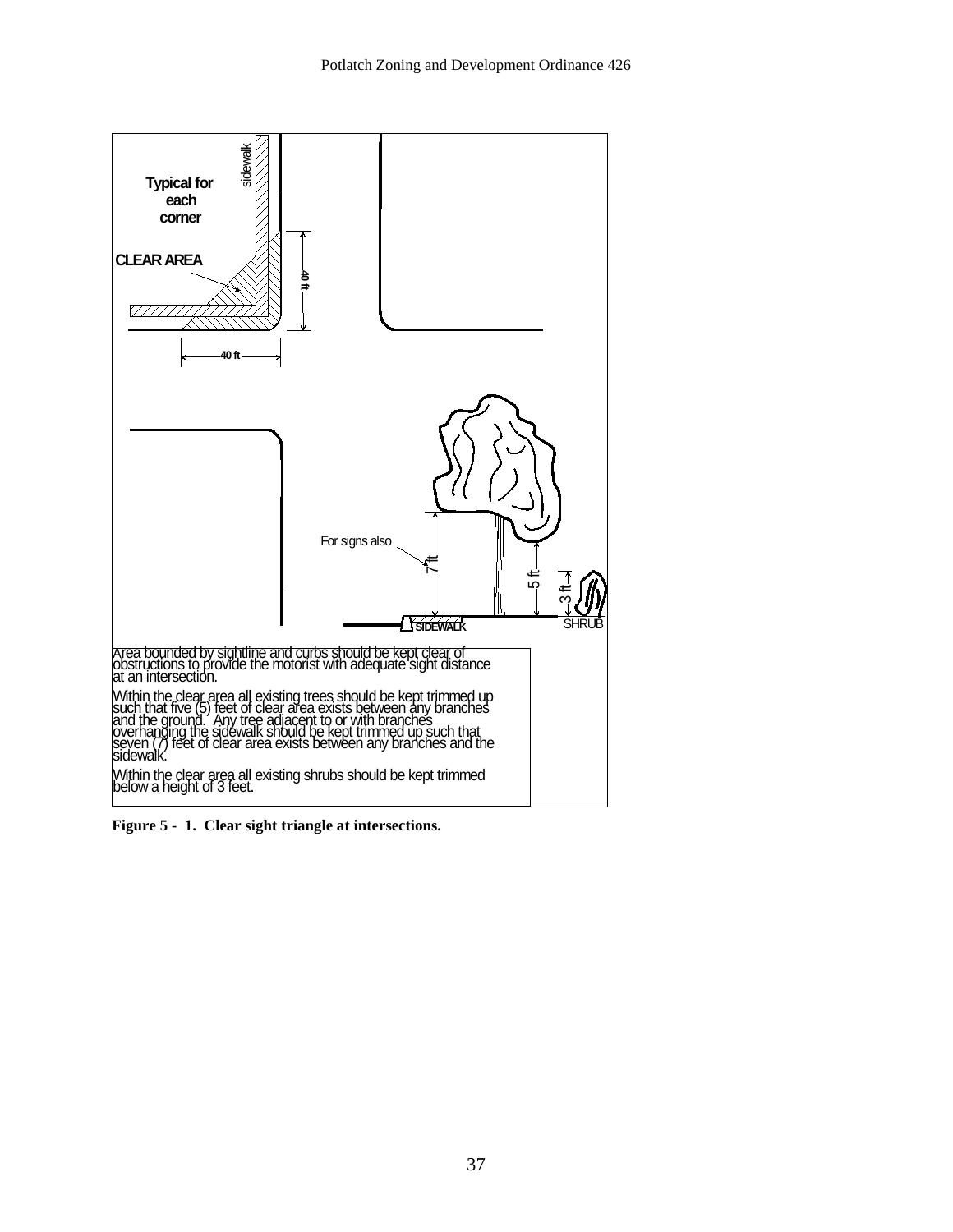#### **OFF-STREET PARKING REQUIREMENTS**

| Section 6-1  | Purpose                                     |
|--------------|---------------------------------------------|
| Section 6-2  | <b>General Parking Requirements</b>         |
| Section 6-3  | <b>Location of Parking Facilities</b>       |
| Section 6-4  | Parking Area Improvements                   |
| Section 6-5  | Parking Lot Design Standards                |
| Table 6A     | Parking Aisle Width Requirements            |
| Section 6-6  | <b>Parking Spaces Required</b>              |
| Table 6B     | <b>Off-Street Parking Requirements</b>      |
| Section 6-7  | Parking Requirements for Uses Not Specified |
| Section 6-8  | <b>Common Facilities for Mixed Uses</b>     |
| Section 6-9  | Joint Use of Parking Facilities             |
| Section 6-10 | General Provisions; Off-Street Loading      |
| Section 6-11 | <b>Parking Landscape Requirements</b>       |
| Section 6-12 | <b>Handicapped Parking</b>                  |
|              |                                             |

#### **SECTION 6-1 PURPOSE**

The purpose of this section is to set forth the minimum requirements for off-street vehicular parking and loading for various buildings and land uses within the City of Potlatch.

# **SECTION 6-2 GENERAL PARKING REQUIREMENTS**

- A. Off-street parking and loading facilities drawn to scale shall be shown on a site plan for building permit or City Clerk review. This is not required for single-family or two-family dwellings .
- B. Whenever a land use is changed or altered (enlarged, increase in number of employees, seating capacity, etc.) in such a manner than will increase the parking space requirement specified by this Ordinance, a site plan showing the design for the additional parking spaces shall be submitted to the City Clerk for approval.
- C. No inoperable or unlicensed vehicles shall be parked within public or private off-street parking areas. Inoperable or unlicensed vehicles may be located in an enclosed building or within an area fenced with a sight-obscuring fence at the rear of the property. (Ord. #416 & 418)

# **SECTION 6-3 LOCATION OF PARKING SPACES**

An off-street parking lot for uses other than residential uses shall be located on the same parcel or lot as the principal use the parking lot serves or within five hundred (500) feet of the principal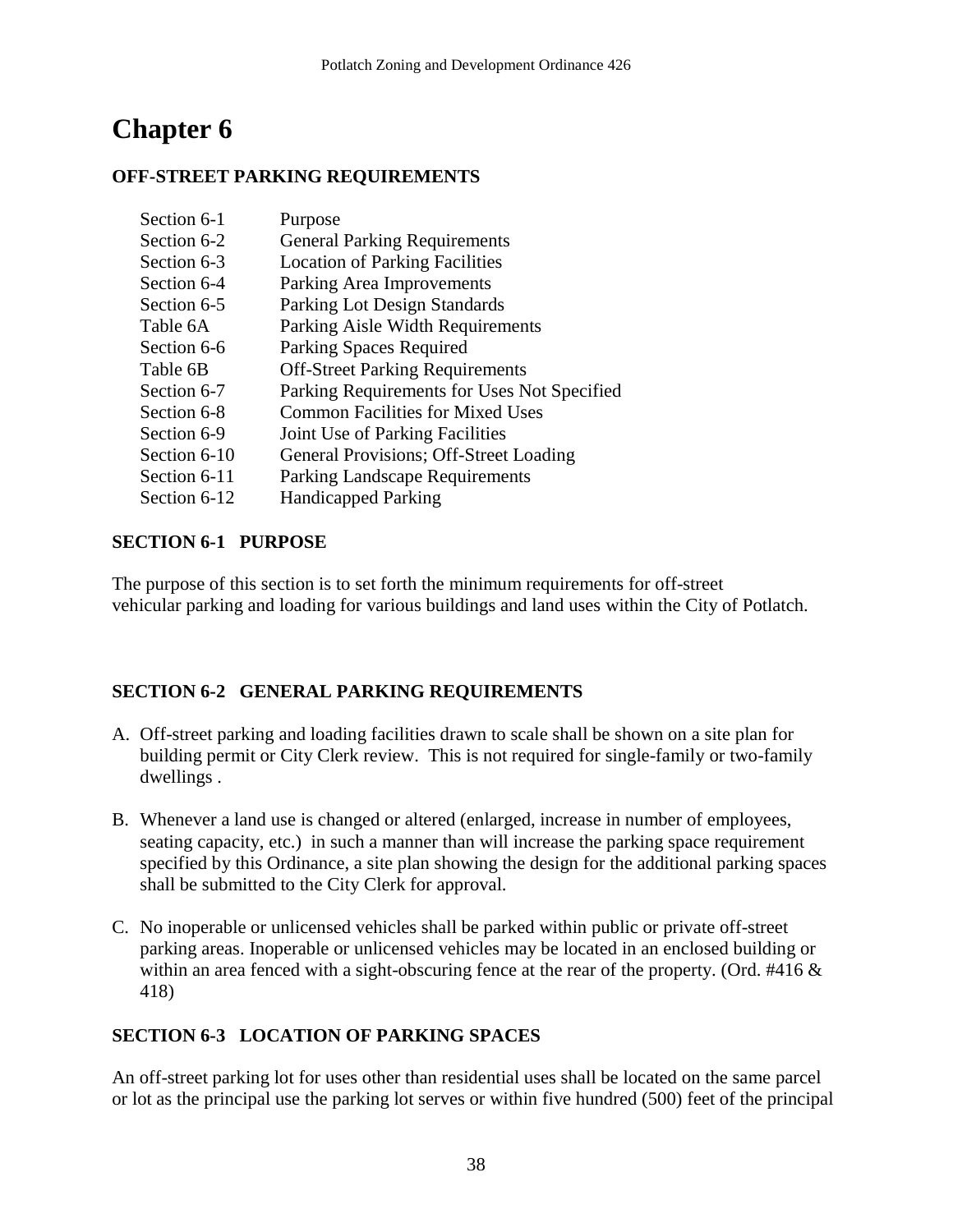building it serves. This five hundred (500) foot measurement shall be measured from the nearest point of the principal building to the nearest point of the parking lot.

# **SECTION 6-4 PARKING AREA IMPROVEMENTS**

All public or private parking areas which contain five (5) or more parking spaces shall be improved according to the following:

- A. All parking areas except those in conjunction with single-family or two-family dwellings shall have surfacing of all weather or durable and dust-free surfacing materials as approved by the Commission.
- B. All parking areas, except those required in conjunction with a single-family or two-family dwellings, shall provide a divider which will prevent cars from encroachment on abutting private or public property.
- C. All parking areas, including service drives, which abut a residential area, shall provide a sight-obscuring fence, wall or hedge not less than three (3) feet or more than six (6) feet in height.
- D. Any lights provided to illuminate any public or private parking area shall comply with the performance standards for lighting contained in Chapter 5, Section 2, Paragraph E. Lighting shall be so arranged or hooded as to reflect the light away from any abutting or adjacent use.
- E. Parking areas for residential uses, except those required in conjunction with a single-family or two-family dwellings, shall not be located in a required front yard.
- F. On-site retention of surface water runoff shall be provided that will be adequate to drain the surface of the parking area so as to prevent the flow of water to adjacent properties.

# **SECTION 6-5 PARKING LOT DESIGN**

All parking spaces and parking lots shall be designed and constructed to the following minimum standards:

Parking Space Dimensions - Eight (8) feet in width by twenty (20) feet in length.

Parking area aisle widths shall be as shown in Table 6-A:

| <b>TABLE 6-A</b>                        |    |               |    |    |
|-----------------------------------------|----|---------------|----|----|
| <b>Parking Aisle Width Requirements</b> |    |               |    |    |
| <b>Parking Angle in Degrees</b>         |    |               |    |    |
| <b>Traffic directions</b>               | 30 | 45            | 60 | 90 |
| One-Way Traffic                         |    | ר ו           |    |    |
| Two-Way Traffic                         |    | $\mathcal{A}$ |    |    |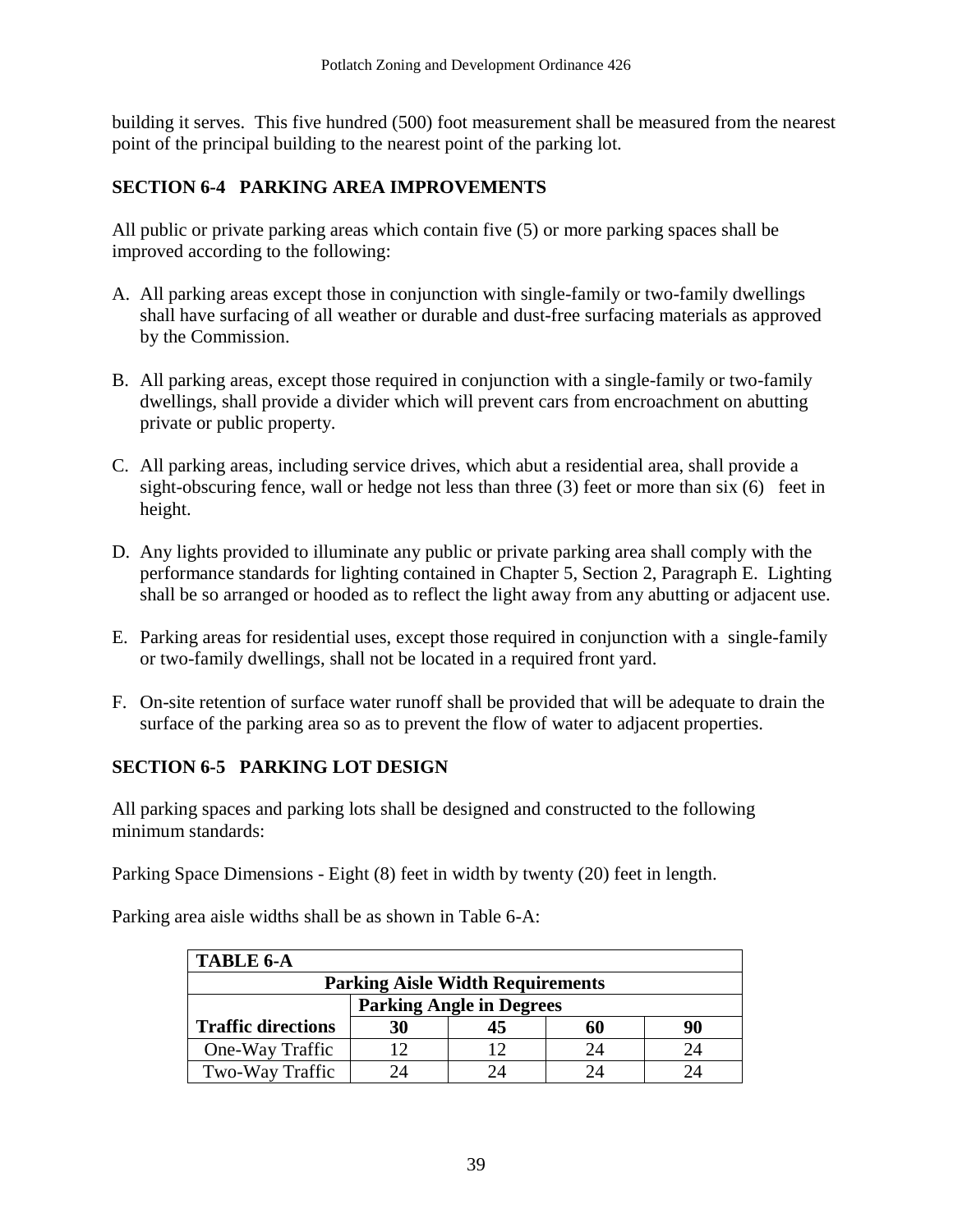# **SECTION 6-6 PARKING SPACES REQUIRED**

The minimum number of off-street parking spaces required shall be no less than as set forth in Table 6-B.

| <b>TABLE 6-B</b>                                               |                                                                                                      |  |
|----------------------------------------------------------------|------------------------------------------------------------------------------------------------------|--|
|                                                                | <b>Off-Street Parking Requirements</b>                                                               |  |
| <b>Use</b>                                                     | <b>Parking Spaces Required</b>                                                                       |  |
| <b>Residential</b>                                             |                                                                                                      |  |
| Single-family or two-family dwelling                           | 2 for each unit (Garages/Carports are calculated                                                     |  |
|                                                                | in the overall requirement.                                                                          |  |
| Multi-family (3 units or greater)<br>1 bedroom unit            |                                                                                                      |  |
| 2 or more bedroom units                                        | 1.5 for each dwelling unit.<br>2.0 for each dwelling unit.                                           |  |
|                                                                |                                                                                                      |  |
| Senior Housing (55 years and older)<br><b>Mobile Home Park</b> | 1 for each dwelling unit.<br>2 for each unit.                                                        |  |
| <b>Commercial</b>                                              |                                                                                                      |  |
|                                                                | Except for the uses listed below, all commercial<br>uses shall have 1 space for each 250 square feet |  |
|                                                                | of gross floor area (less any floor area used for                                                    |  |
|                                                                | storage, etc.). For any commercial use a                                                             |  |
|                                                                | minimum of 2 spaces shall be required.                                                               |  |
| Restaurant/Taverns/Bars                                        | 1 space per 100 square feet of floor area, or 1                                                      |  |
|                                                                | space for every 2 seats, whichever is greater.                                                       |  |
| Offices                                                        | 1 space per every 200 square feet floor area.                                                        |  |
| Hotels/Motels                                                  | 1 space per each sleeping room plus 1 space                                                          |  |
|                                                                | fore each 2 employees.                                                                               |  |
| <b>Medical/Dental Offices</b>                                  | 1 space per every 200 square feet floor area.                                                        |  |
| Mini-Storage                                                   | 3 spaces, plus 1 space for each 75 units.                                                            |  |
| <b>Industrial/Manufacturing</b>                                | 1 for every 1 employee (on the largest shift for                                                     |  |
|                                                                | which the building is designed) plus 1 for each                                                      |  |
|                                                                | vehicle used in the business, or a minimum of 5                                                      |  |
|                                                                | spaces, whichever is greater.                                                                        |  |
| <b>Institutional</b>                                           |                                                                                                      |  |
| <b>Churches or Assembly Areas</b>                              | 1 space for each 5 seats                                                                             |  |
| (including funeral homes)                                      |                                                                                                      |  |
| Hospitals                                                      | 1 for each bed; 1 for each staff employee                                                            |  |
| <b>Schools</b>                                                 |                                                                                                      |  |
| <b>High School</b>                                             | 1 for each 6 students and 1 for each teacher                                                         |  |
| Middle School                                                  | 1 for each 25 students and 1 for each teacher                                                        |  |
| <b>Elementary School</b>                                       | 1 fore each 40 students and 1 for each teacher                                                       |  |
| Child care/nursery schools                                     | 2 fore each classroom, not less than 6 total.                                                        |  |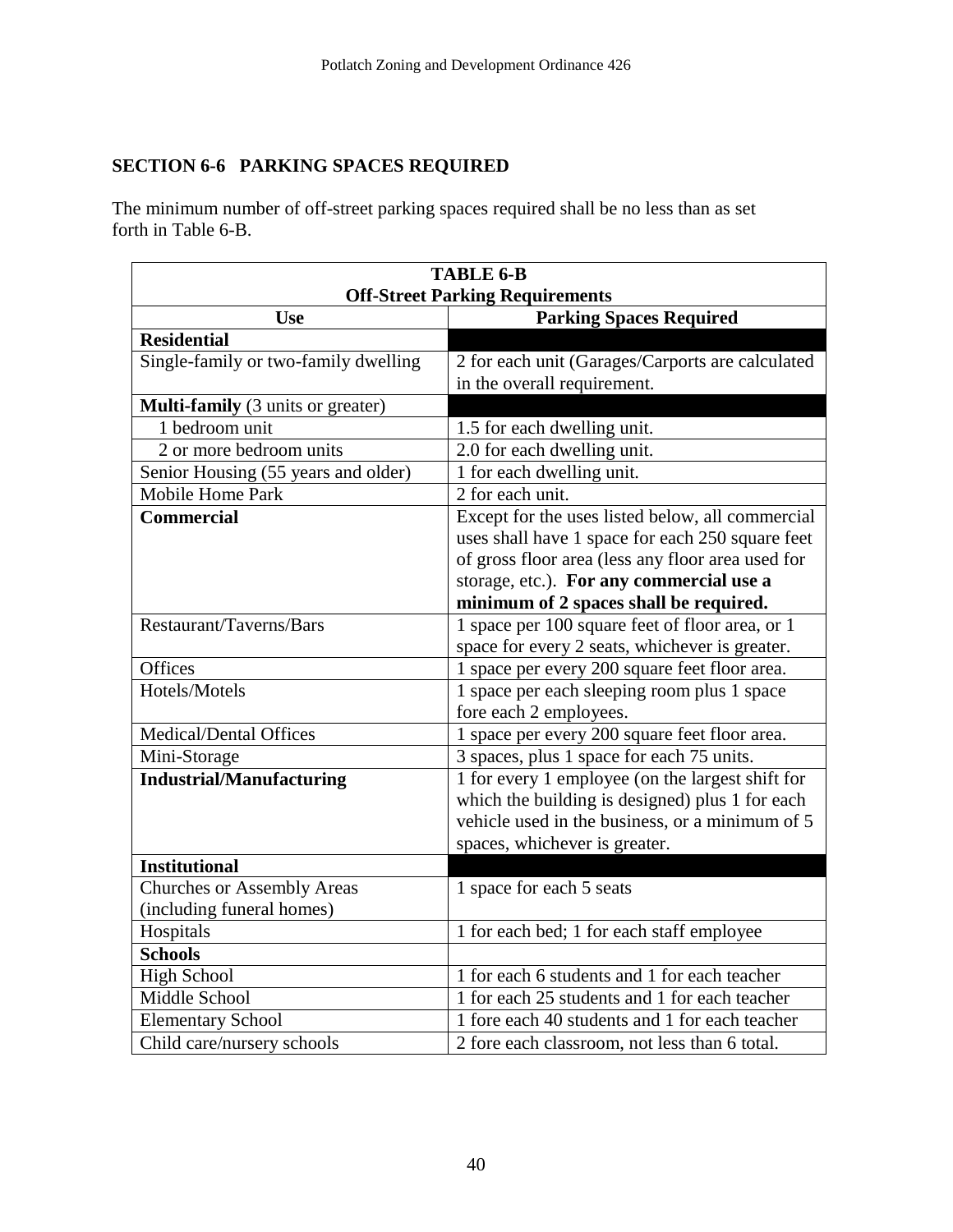# **SECTION 6-7 PARKING REQUIREMENTS FOR USES NOT SPECIFIED**

The parking space requirements for buildings and uses not set forth herein shall be determined by the Planning and Zoning Commission and such determination shall be based upon the requirements for the most comparable building or use specified herein.

# **SECTION 6-8 COMMON FACILITIES FOR MIXED USES**

In the case of mixed uses, the total requirements for off-street parking spaces shall be the sum of the requirements for the various uses. Off-street parking facilities for one use shall not be considered to provide parking facilities for any other use except as provided below.

# **SECTION 6-9 JOINT USE OF PARKING FACILITIES**

Joint Uses Of Parking Facilities: The Planning and Zoning Commission may, upon application, authorize the joint use of parking facilities required by said uses and any other parking facility, provided that:

- A. The applicant shows that there is no substantial conflict in the principal operating use of the building or use for which the joint use of parking facilities is proposed.
- B. The parking facility for which joint use is proposed is not further than five hundred (500) feet from the building or use require to have provided parking.

#### **SECTION 6-10 GENERAL PROVISIONS; OFF-STREET LOADING**

The provision and maintenance of off-street loading space is a continuing obligation of the property owner. No building permit shall be issued until plans are presented that is and will remain available for exclusive off street loading space for the property for which the building will be used.

- A. Owners of two or more buildings may agree to utilize jointly the same loading spaces, if approved by the Planning and Zoning Commission.
- B. Areas used for standing and maneuvering of vehicles shall have durable surfaces of asphaltic concrete or dust-free surfacing, maintained adequately for all weather use.
- C. Loading areas adjacent to residential uses shall be designed to minimize disturbance of residents. Artificial lighting which may be provided shall be so deflected as not to shine or create glare in or on any adjacent dwelling.
- D. On-site retention of surface water shall be provided that will be adequate to drain the surface of the loading area so as to prevent flows of water onto adjacent properties.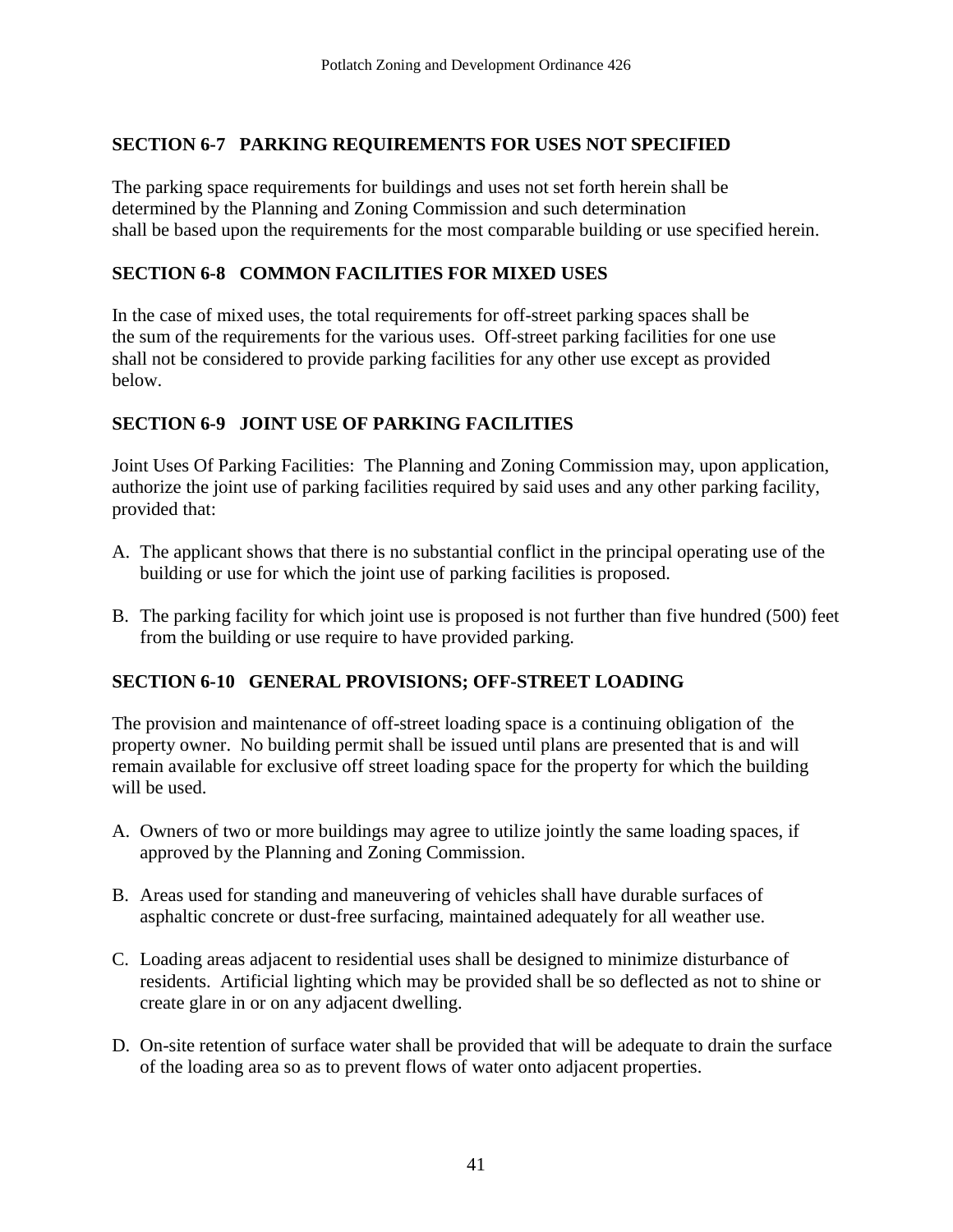#### **SECTION 6-11 PARKING LANDSCAPE REQUIREMENTS**

Construction of an off street parking lot for uses other than residential shall include a landscape design that provides:

- A. A green area that includes trees and shrubs covering a minimum of 10 % of the lot area.
- B. A planting and maintenance for the green area.
- C. Landscaping shall include a buffer between the parking lot and any public street.
- D. Landscaping shall include a buffer between the parking lot and any adjacent residential property.

#### **SECTION 6-12 HANDICAPPED PARKING**

All handicapped parking requirements shall follow the current guidelines from the Council of American Building Officials (CABO) and the American National Standards Institute (ANSI).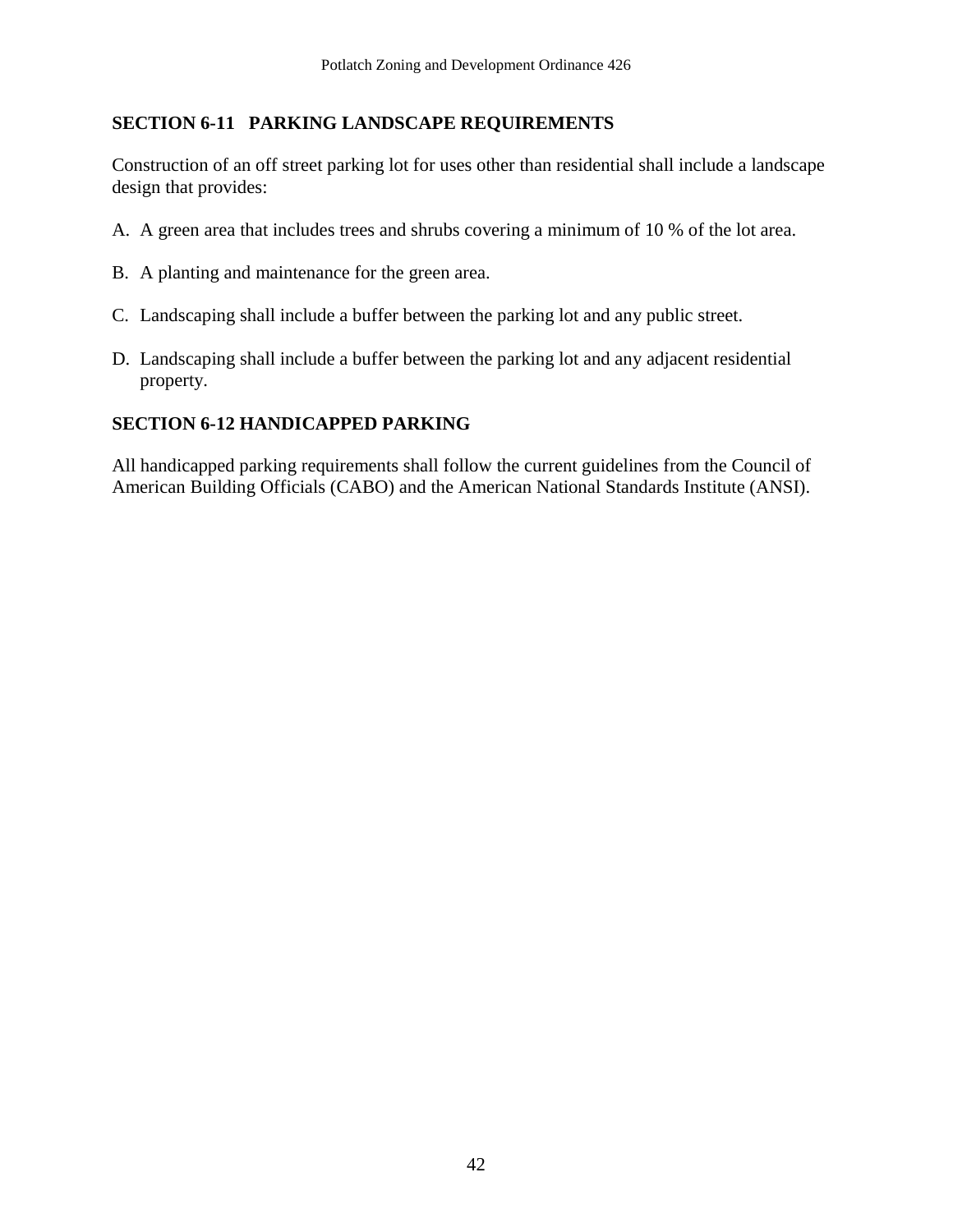# **NON-CONFORMING USES, BUILDINGS, AND LOTS**

| Section 7-1 | Purpose                               |
|-------------|---------------------------------------|
| Section 7-2 | <b>General Provisions</b>             |
| Section 7-3 | Non-conforming under Permit Authority |

#### **SECTION 7-1 PURPOSE**

It is the intent of this Ordinance to permit legal non-conforming uses, structures, and lots to continue until they are removed or altered in such a manner to bring them into conformance. It is further the intent of this Ordinance that non-conforming uses, buildings, and lots shall not be enlarged upon, expended or extended in such a manner as to increase their non-conformity, without approval of the Commission.

#### **SECTION 7-2 GENERAL PROVISIONS**

- A. The lawful use of land or structures existing on the effective date of this Ordinance may be continued.
- B. A non-conforming structure which conforms with respect to use may be altered or expanded if the alteration, expansion or addition is in conformance with the standards of this Ordinance.
- C. If a non-conforming use is discontinued for a period of twelve (12) consecutive months further use of the property shall thereafter conform to this Ordinance, However, any single family or duplex use lawfully existing on the effective day of this Ordinance shall be hereafter deemed a lawful use. All state laws requiring continuing use of a building for the purpose it was constructed for, shall apply.
- D. A non-conforming use, if changed to a conforming use, may not thereafter be changed back to a non-conforming use.
- E. Normal repairs and alterations may be made to a lawful non-conforming structure. No existing non-conforming structure designed, arranged, intended for or devoted to, a use not allowed under this Ordinance shall be enlarged, extended, reconstructed, structurally altered or moved unless such use is changed to a use allowed under the regulations specified by this Ordinance; and provided, further, that nothing in this Ordinance shall be deemed to prevent the strengthening or restoring to a safe condition of any building or part thereof, unless such building has been destroyed by an extent exceeding fifty percent (50%) of the physical structure, as determined by consideration of the assessed value as determined by the County Assessor.
- F. When a building or other structure containing a non-conforming use other than a residence is damaged by fire or by any other cause so that the cost of renewal of the damaged parts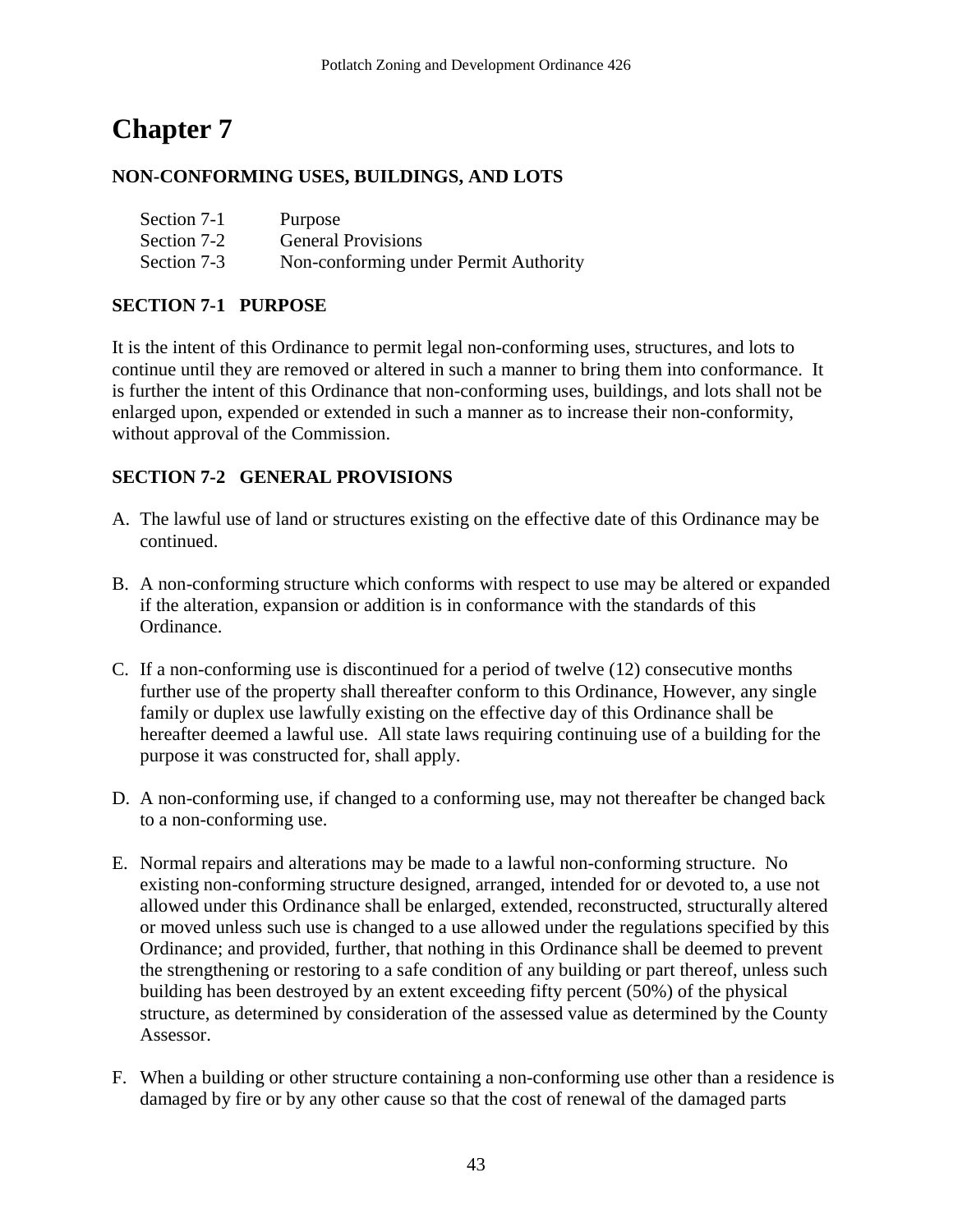exceed fifty percent (50%) of the cost of the replacement of the entire building (exclusive of foundations) using new materials, then such building shall not be rebuilt. When the damage is less than fifty percent (50%), the building and its construction and uses shall conform fully to all codes of the City as applied to new buildings. The determination of whether a building is destroyed to the extent described above shall rest with the City Council and/or the agent they hire to make that decision for them.

#### **SECTION 7-3 NON-CONFORMING UNDER PERMIT AUTHORITY**

Nothing contained in this regulation shall require any change in the plans, construction, and alteration or designated use of a structure upon which construction has commenced or a permit has been obtained prior to the effective date of this Ordinance. If the designated use will be nonconforming, the construction for such use shall be commenced within six (6) months of permit issuance and it shall be in operation within two (2) years from the effective date of this Ordinance, otherwise, future use of the property shall be in conformance with the Potlatch City Zoning Ordinance.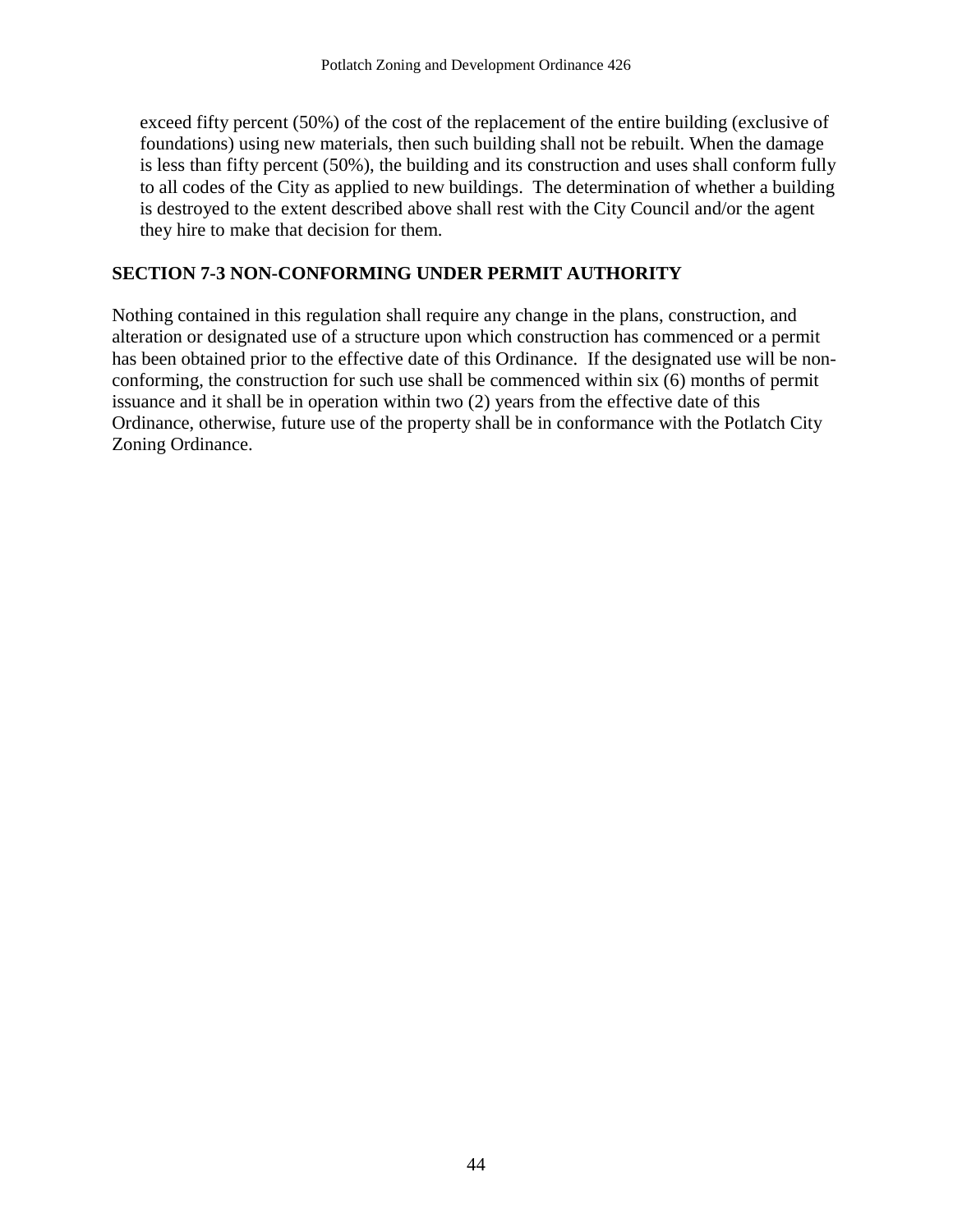# **SIGNS**

| Section 8-1 | Purpose                              |
|-------------|--------------------------------------|
| Section 8-2 | Exemptions                           |
| Section 8-3 | Procedures                           |
| Section 8-4 | <b>Standards</b>                     |
| Section 8-5 | Land Use Standard for Signs          |
| Section 8-6 | <b>Existing Non-conforming Signs</b> |
| Section 8-7 | Enforcement                          |
| Section 8-8 | Fees                                 |

#### **SECTION 8-1 PURPOSE**

The purpose of this chapter is twofold.

- A. To provide maximum visibility for safety purposes along roadways, maintain unobstructed views at intersections and prevent undue distractions to vehicle operators by preventing confusion at or near traffic signs and signals and along corridors.
- B. To require preplanning of select signage and promote artistic license within the same size limit and similar location for less confusion and clutter. Signs meeting this intent will act as a signature block for creative expression but not an advertising billboard. This chapter contains  $\equiv$  Sign Standards $\equiv$  for uniform but creative signage. The pride of ownership and entrepreneurial spirit is encouraged by artistic signage in the community.  $\overline{\phantom{a}}$

# **SECTION 8-2 EXEMPTIONS**

Signs exempted from city permit requirements are as follows:

- A. Directional or information signs that are no larger than three (3) square feet per face, which help direct on premises land uses or activities, and do not display an advertising message (for example: Public convenience signs identifying restrooms, public telephones, walkways and similar features or facilities, parking directions, addresses etc.)
- B. Memorial signs or tablets displaying names of buildings and dates of erection when cut into the surface or facade of the building.
- C. Signs required by law or that serve the public interest such as traffic signs, railroad crossing signs, legal notices, warning of temporary emergencies, construction zones, presence of underground cable, utility signs, and similar signs installed on public property and that are owned and maintained by City, County, State, or Federal agencies or a public utility company.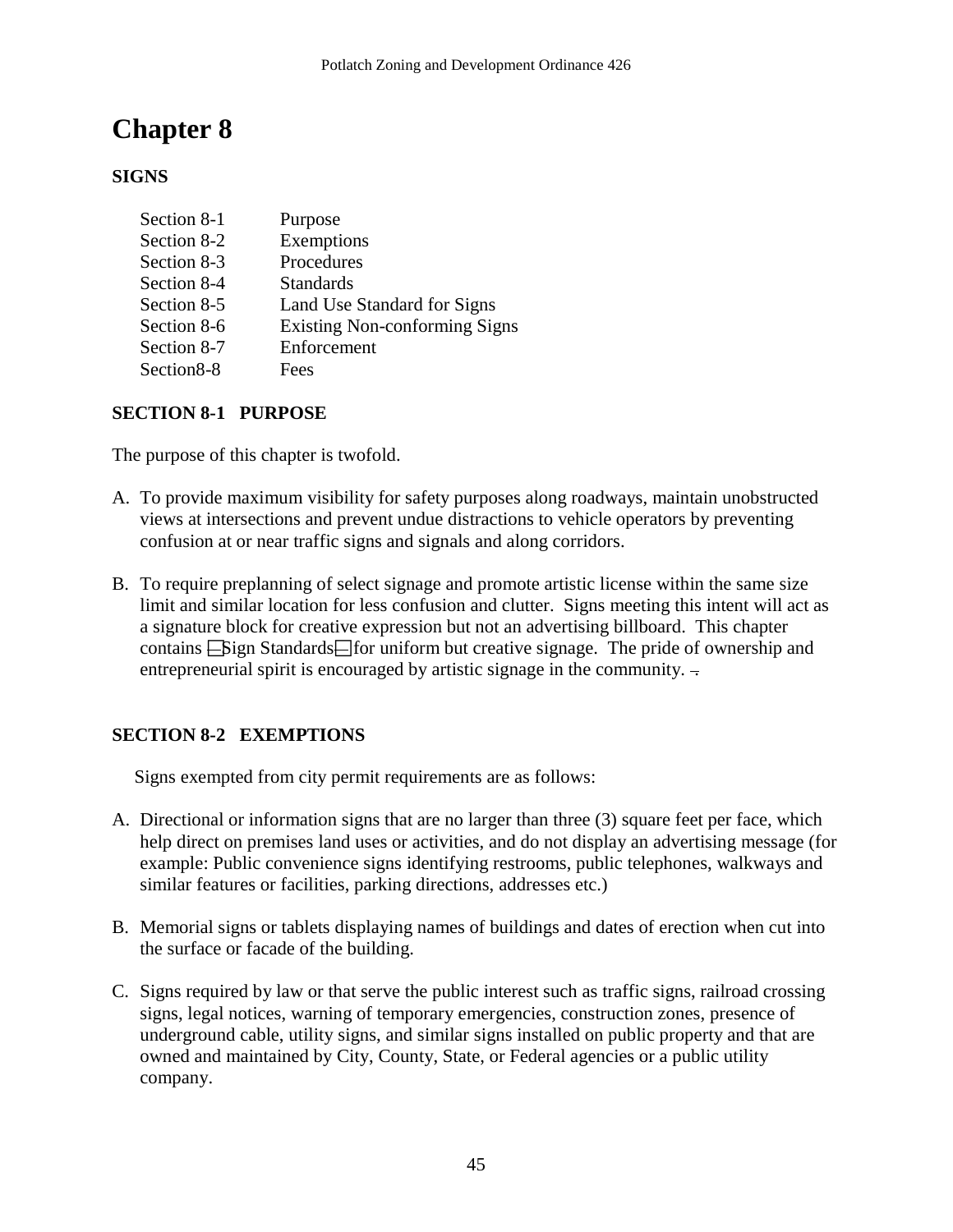- D. Temporary signs or banners that bear no product advertising and announce nonprofit community or civic events. Such signs or banners shall be removed within seven (7) days following the event.
- E. A sign that is visible only from within the parcel on which it is found.
- F. Signs that identify the architects, engineers, contractors, lenders, government agencies or programs (i.e. FHA, HUD, FMHA, Low Cost Housing, Senior Citizen Center, etc.) and other individuals or firms involved with the construction project. (Permits required for signs advertising for any product or service.) The signs shall be confined to the site of the construction and shall be removed within fourteen (14) days after the beginning of the intended use of the project.
- G. Signs advertising the sale, rental, or lease of real property or part of the real property on which the signs are displayed up to a total area of five  $(5)$  square feet per face within the residential zones. The number of signs shall be limited to one sign per parcel up to and including 40 acres, or not more than one sign per frontage. All such signs shall be confined to the property to which they apply. Such signs shall be removed within fourteen (14) days after the sale, rental or lease.
- H. Signs announcing candidates seeking public political office and other data pertinent thereto, up to an area of thirty-two (32) square feet for each premise. Such signs shall be confined to private property and removed within fourteen (14) days after the election for which they were intended.
- I. Show window signs in a window display of merchandise when incorporated with such a display.
- J. All signs authorized by this section must be located on the lot, not within the public right-ofway.

# **SECTION 8-3 PROCEDURE**

- A. A permit is required before any sign regulated by these provisions is displayed or built on any premises in this jurisdiction.
- B. Applications shall be made on forms provided by the City of Potlatch. The content of the application shall be as required herein and shall include all of the information needed to complete the application form, supplementary drawings of the sign plan, and any other information needed to complete the application review. The application shall be accompanied by the fee set forth by resolution by the Potlatch City Council.
- C. A sign plan shall be included with the application and shall contain at least the following information: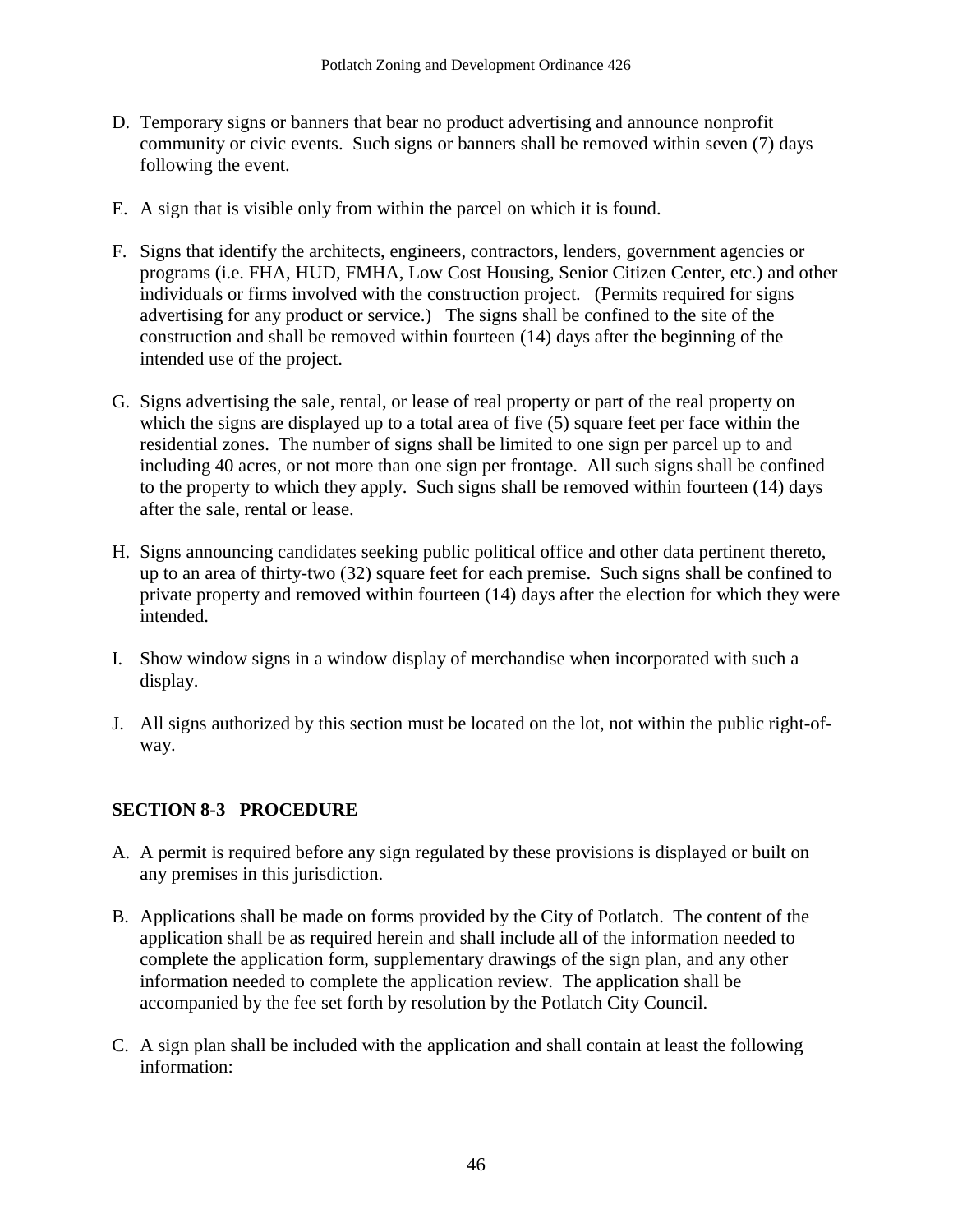- 1. Materials to be used in manufacturing and constructing the sign.
- 2. Sign size, message size or field of lettering, and proportions.
- 3. Lettering size or graphic style.
- 4. Design features other than lettering such as symbols, logos, etc.
- 5. Color scheme.
- 6. Lighting, if proposed.
- 7. Location of each sign on the building(s) and/or property.

Sign plans shall be drawn neatly to scale to present a clear and accurate picture of the proposal. More than one drawing and drawings at various scale may be used.

The sign plan shall be a simple layout reviewed for compliance with standards and artistic merit. Artistic merit shall be seen in three categories:

- 1. Display skill of handiwork, line work and mechanics.
- 2. Exhibit quality and design in signage layout and lettering.
- 3. Display technique compatible to other local signage in color and material.
- D. The sign permit application will be accepted when the completed forms, including a sign plan and fee are submitted to the City Clerk. The application will be reviewed by Planning  $\&$ Zoning within thirty (30) working days for acceptance. The permit will be either approved or denied based upon compliance with provisions herein.

If the application is denied, Planning  $&$  Zoning will include a written statement of the specific reasons for denial. The applicant may appeal any action of Planning & Zoning regarding the review of an application to the City Council according to Chapter 9 (Appeals) herein.

If the application is found to comply with the provisions herein, the permit will be approved. The applicant may then construct, build and display the sign and shall notify City Clerk when the work approved by the permit has been completed.

E. The Commission has the authority to waive the standards set forth herein under unusual circumstances where a sign not meeting said standards fulfills the intent of the Ordinance better than one that meets the standards, upon a clear showing by the applicant that the proposed sign meets the intent of the Ordinance.

# **SECTION 8-4 STANDARDS**

City of Potlatch will regulate the size, amount and location of signage as provided by this Ordinance.

All signs within the City limits of Potlatch shall conform to the following requirements.

A. No rotating beam, beacon or flashing illumination that may resemble an emergency light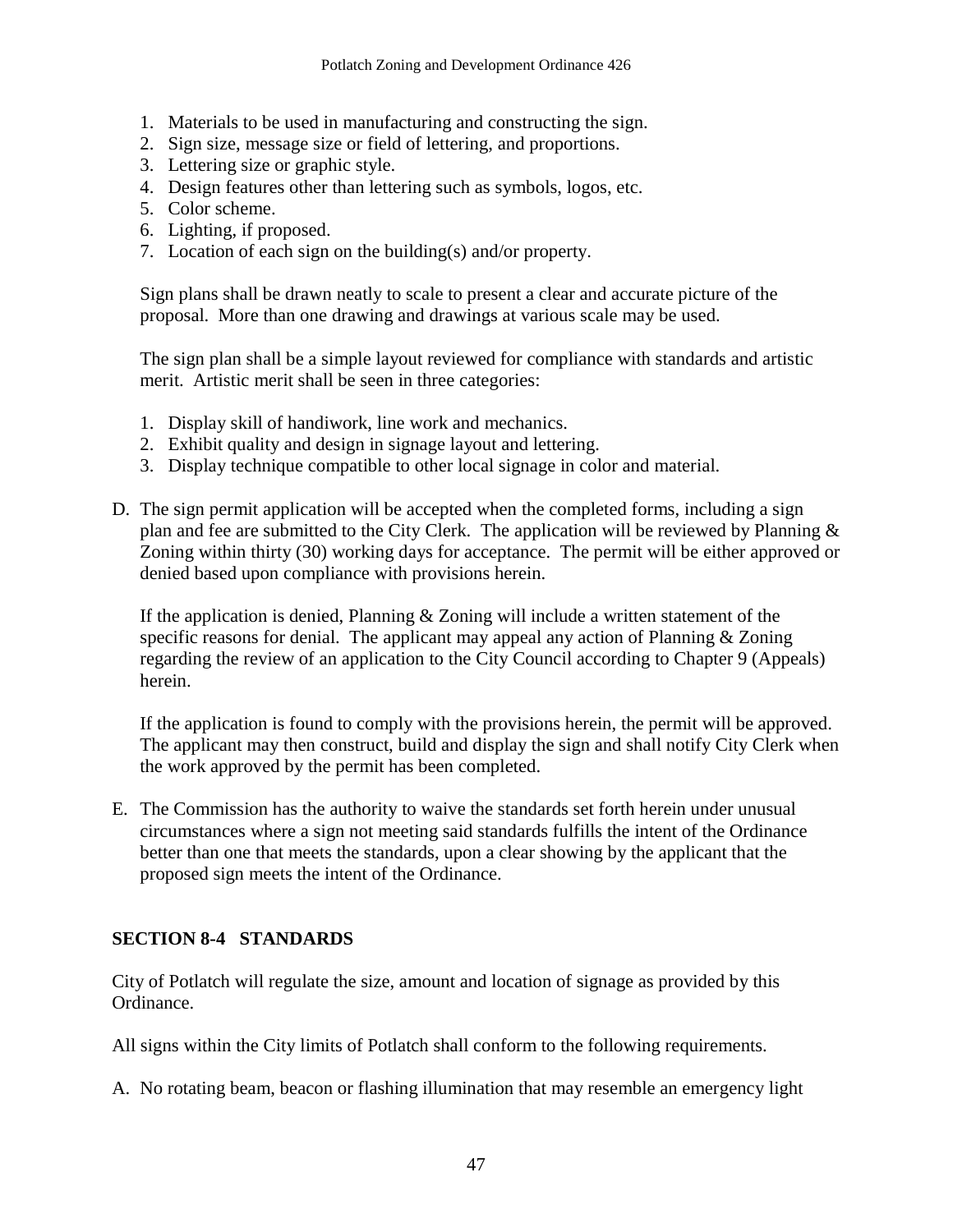shall be used with any sign display. No blinking, rotating or moving parts or components on temporary or permanent signs.

- B. It shall be the responsibility of the owner of the property and/or improvements to remove any sign or signs where the associated land use has been discontinued for more than ninety days. If a one time event, the removal of signs shall take place within seven (7) days after the event closure.
- C. If a preview sign has been erected for a future use, it shall be for a business that has received an allowed or conditional use permit to operate and meets the provisions of the sign portion of this Ordinance.
- D. The size shall be not greater than thirty-two (32) square feet per face, for example that of 4'X8'. There shall be no more than one sign per fifty (50) frontage feet. Cut-out or molded letters, or advertising when applied to buildings, shall not be greater than two (2) square foot per frontage foot, with a maximum of fifty (50) square feet on a single face of the building.
- E. The design shall incorporate a well-thought out, layout design with clean lines and an uncluttered appearance.
- F. The sign construction shall be completed in a well-built manner.
- G. The message may include service, business, owner name, address, telephone number, a logo, or graphic illustration of the product(s) or service(s) offered.
- H. On ground-mounted signs, the top of the signs shall be mounted not more than thirty (30) feet off the ground. However, signs must be set back from the roadway line one (1) foot for each foot of height greater than three (3) feet. If the street/road elevation is greater than the elevation of the mounting site, street/road elevation may be used to determine the height. The intent is to keep the sign within the vision triangle of the motor vehicles. Clear sight distances at intersections, as specified in Chapter 5, Section 2, Paragraph A, and shown in Figure 5-1, are required for signs.
- I. No more than three (3) permanent signs may be placed at a given land use. A two-faced sign is considered to be two signs. One two-way sign or two one-way signs facing each direction is allowed in the land use area.
- J. For Commercial Malls or Planned Unit Developments (industrial or commercial or a combination of land use) not more than one ground mounted sign structure shall be allowed on each road or street frontage. The sign may be used as land use and occupant identification sign. A projecting or a swinging sign is not allowed. One sign shall be allowed to be mounted flat to the building front of each shop, store or land use.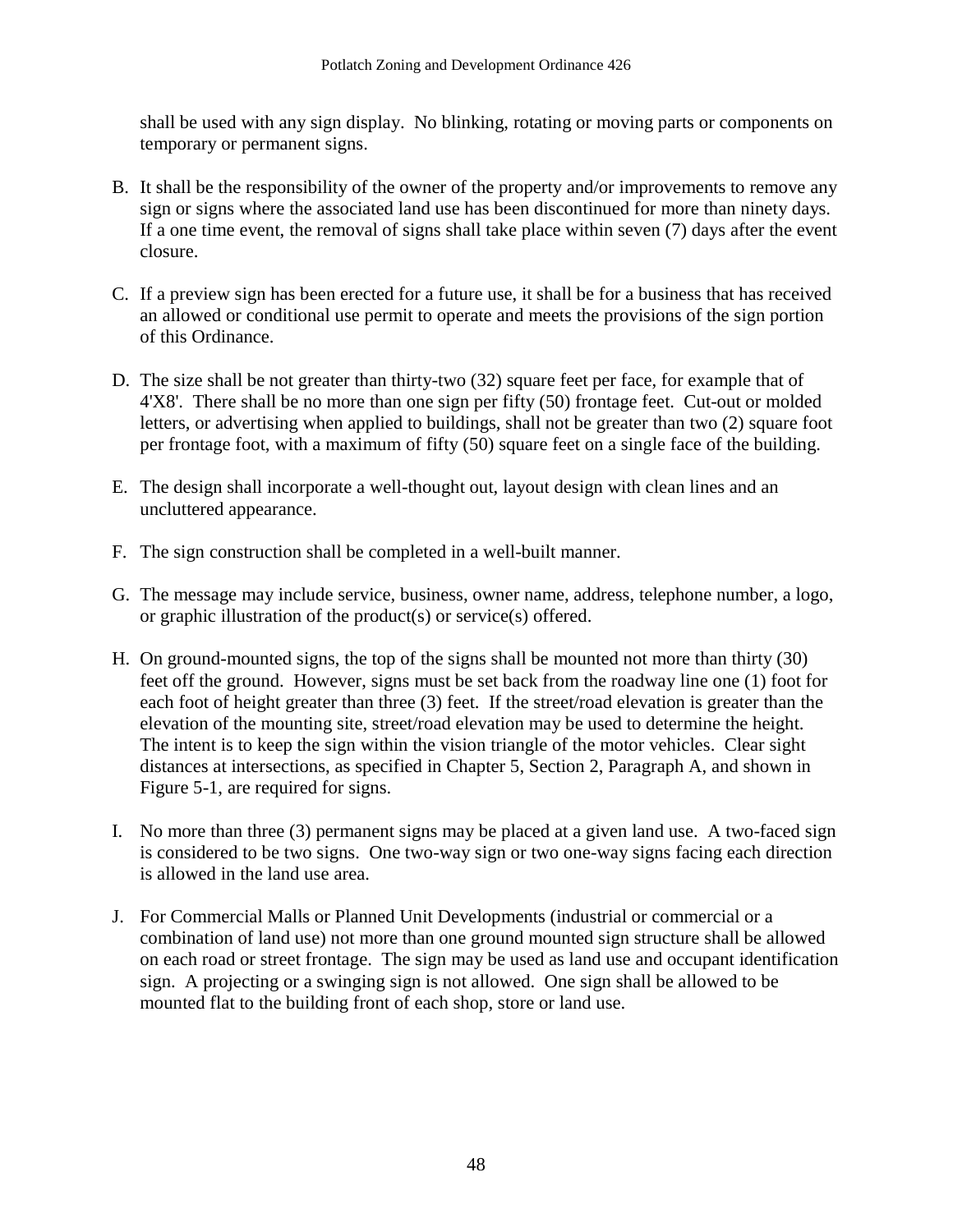- K. No sign or sign structure, for any purpose other than approved County, State, and Federal signs shall be placed upon any City street or right-of-way. At no time shall any sign be mounted or affixed to any utility pole or structure other than as may be required by the utility owner or law.
- L. If placed inside a window, flashing signs must be not less than three hundred (300) feet from any residential area. Distance shall refer to the lineal measurement in any direction with relation to the street that the sign faces.
- M. Portable signs are considered temporary and must be removed within thirty (30) days.
- N. At no time shall a sign or portions of it be allowed to project more than two (2) feet above the roof line of the building on which the sign is mounted.
- O. An application for any sign or advertising display or structure for which no specific regulation appears in this Ordinance shall receive appropriate Planning & Zoning review as outlined in this chapter.
- P. Signs may be illuminated by shielded or directed light sources that illuminate only the surface of the sign, with no lighting glare on to any adjacent properties.
- Q. Any signs placed along State Highway 6 must meet the standards of the Department of Transportation and City of Potlatch.
- R. A variance to the foregoing may be allowed when fairness requires an exception.

# **SECTION 8-5 LAND USE STANDARD FOR SIGNAGE**

AGRICULTURAL USE: One two-way or two one-way identification signs each not to exceed thirty-two square feet per face.

RESIDENTIAL SUBDIVISION ENTRY(S): One (1) identification sign at two entries not to exceed thirty-two (32) square feet per face.

COMMERCIAL BUSINESSES: One two-way or two one-way identification signs each not to exceed thirty-two (32) square feet per face.

RECREATION OR FORESTRY USE: One (1) identification sign, not to exceed thirty-two (32) square feet per face.

RESIDENTIAL USE: One (1) identification sign, not to exceed six (6) square feet per face, and shall be exempt from permit requirements.

#### **SECTION 8-6 EXISTING NONCONFORMING SIGNS**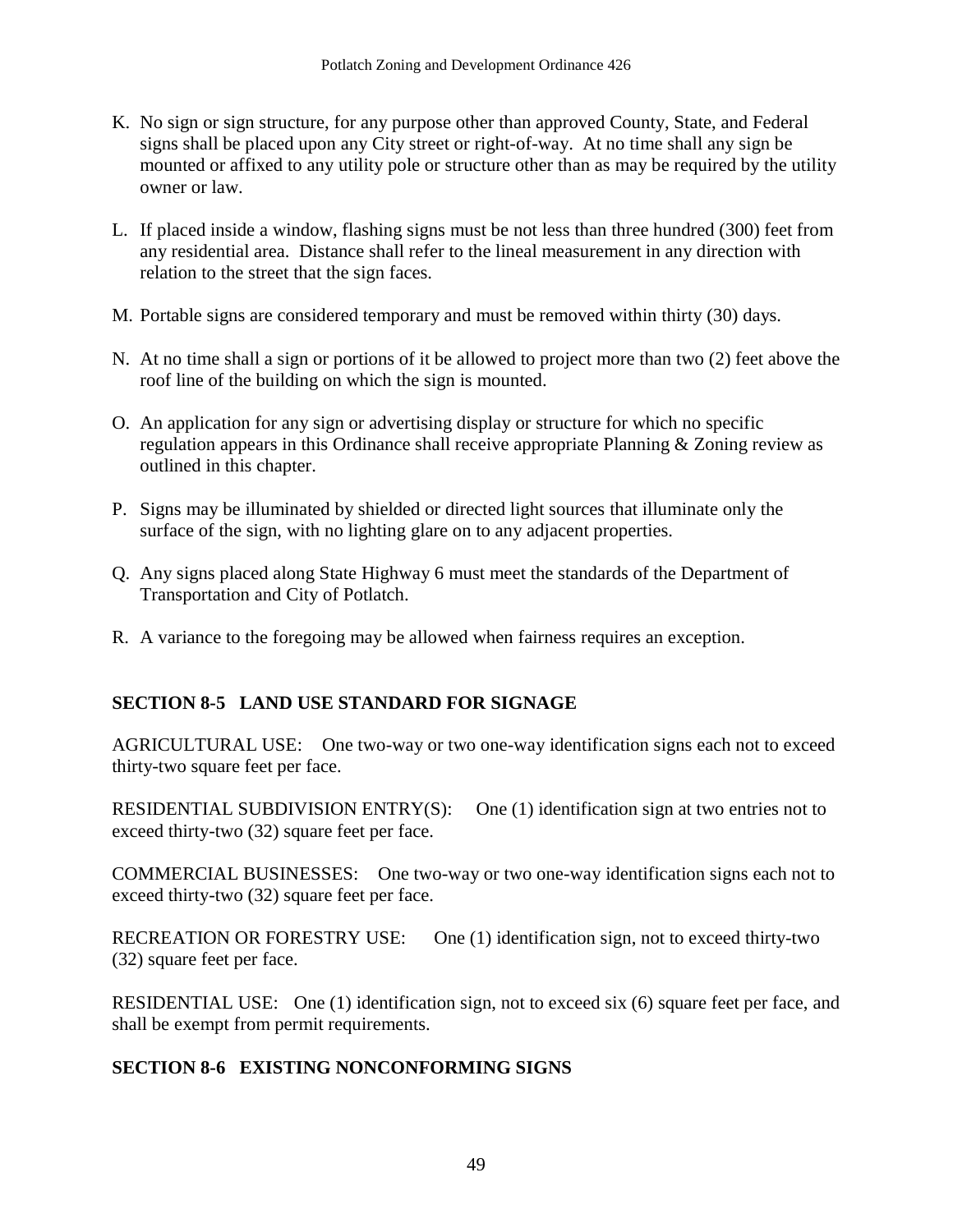For any sign existing in the city on the effective date of this Ordinance shall be allowed along as it meets the following conditions: 1) The sign poses no safety hazards. 2.) The sign has no lighting glare in to any adjacent properties. However, existing signs must be brought into conformance within ten (10) years of the date of passage of this ordinance.

# **SECTION 8-7 ENFORCEMENT**

A sign shall be removed by the owner or lessee of the premises upon which the sign is located when the business it identifies is no longer conducted on the premise. The owner shall be notified by mail to remove the sign within thirty (30) days.

# **SECTION 8-8 FEES**

Fees are to be set by resolution by the Potlatch City Council.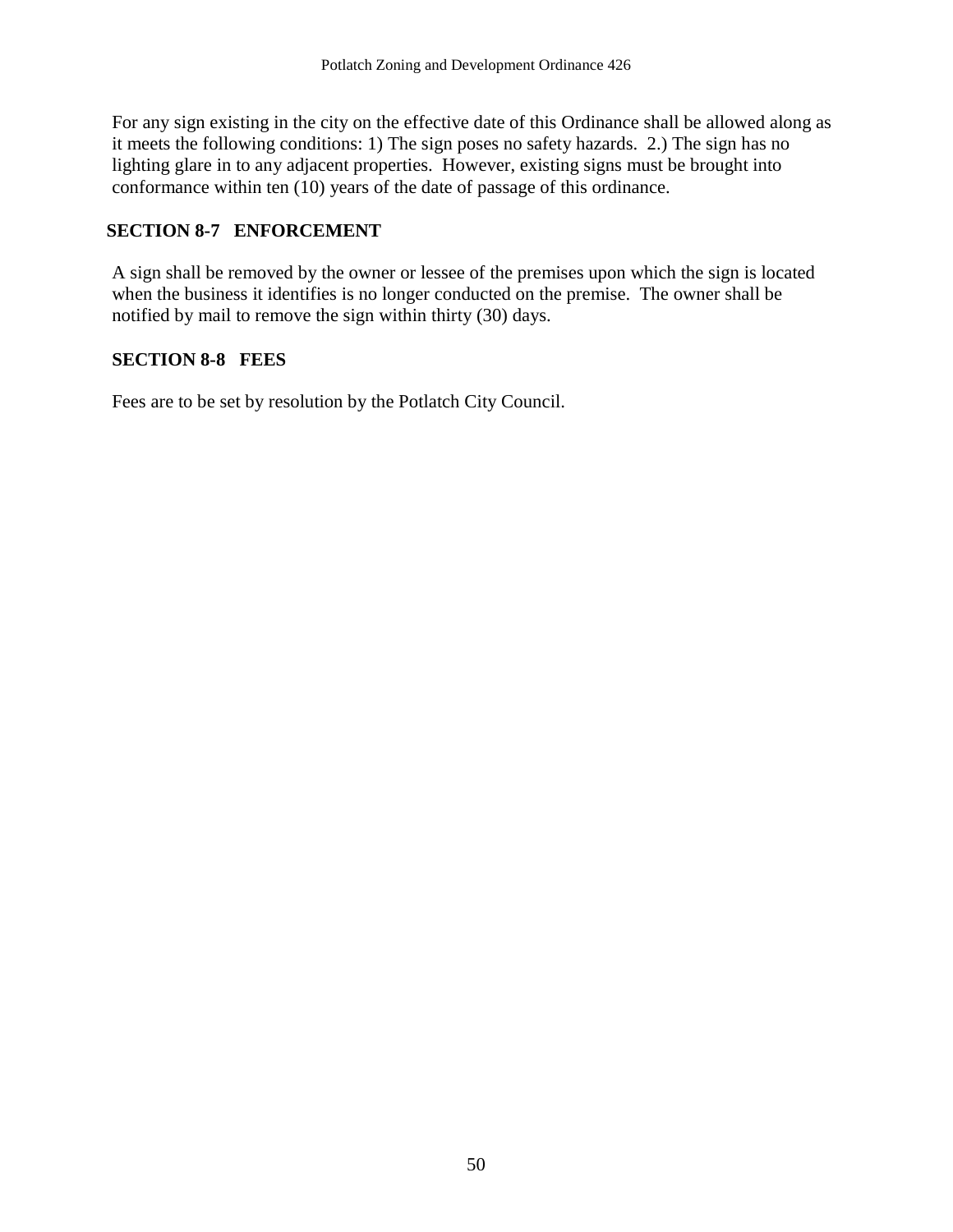# **APPEALS**

| Section 9-1 | <b>General Provisions</b>                        |
|-------------|--------------------------------------------------|
| Section 9-2 | <b>Commission Appeals</b>                        |
| Section 9-3 | <b>Board Appeals</b>                             |
| Section 9-4 | <b>Request For Mediation By Affected Persons</b> |

# **SECTION 9-1 GENERAL PROVISIONS**

- A. Any decision may be appealed in accordance with Idaho Code and procedures established herein.
- B. All appeals must be written, accompanied by a fee as set forth by resolution of the City Council, and submitted to the City Clerk prior to the deadlines set forth herein. If the deadline falls on a weekend or holiday the appeal period is automatically extended to the next workday. Each appeal must clearly state the name, address and phone number of the person or organization appealing and the specific issues, items or conditions that are being appealed and state the error of procedure or law which forms the basis of the appeal.
- C. After review following a public hearing or not, at the Council's discretion, the Council may: grant, amend, sustain or deny a permit; or delay such a decision for up to one hundred and twenty (120) days, or upon finding that special conditions warrant for up to two hundred and seventy (270) days, for further study or hearing.

# **SECTION 9-2 COMMISSION APPEALS**

- A. Any decision of the Commission may be appealed to the City Council by the applicant or any affected person. The appeal shall be filed with the City Clerk before 5:00 p.m. of the fourteenth  $(14<sup>th</sup>)$  calendar day after the written decision or determination of the Commission has been made.
- B. The City Clerk shall ascertain that the procedural requirements have been met and notify the City Council of the appeal.
- C. The clerk, upon notice of an appeal of a decision by the Commission, shall set the item on the agenda of the City Council at the earliest possible regular meeting of the City Council.
- D. If the City Council requests a public hearing, the City Clerk shall follow the notification procedures outlined in Chapter 10.
- E. All pertinent information in the planning and zoning file shall be forwarded to the City Council for review.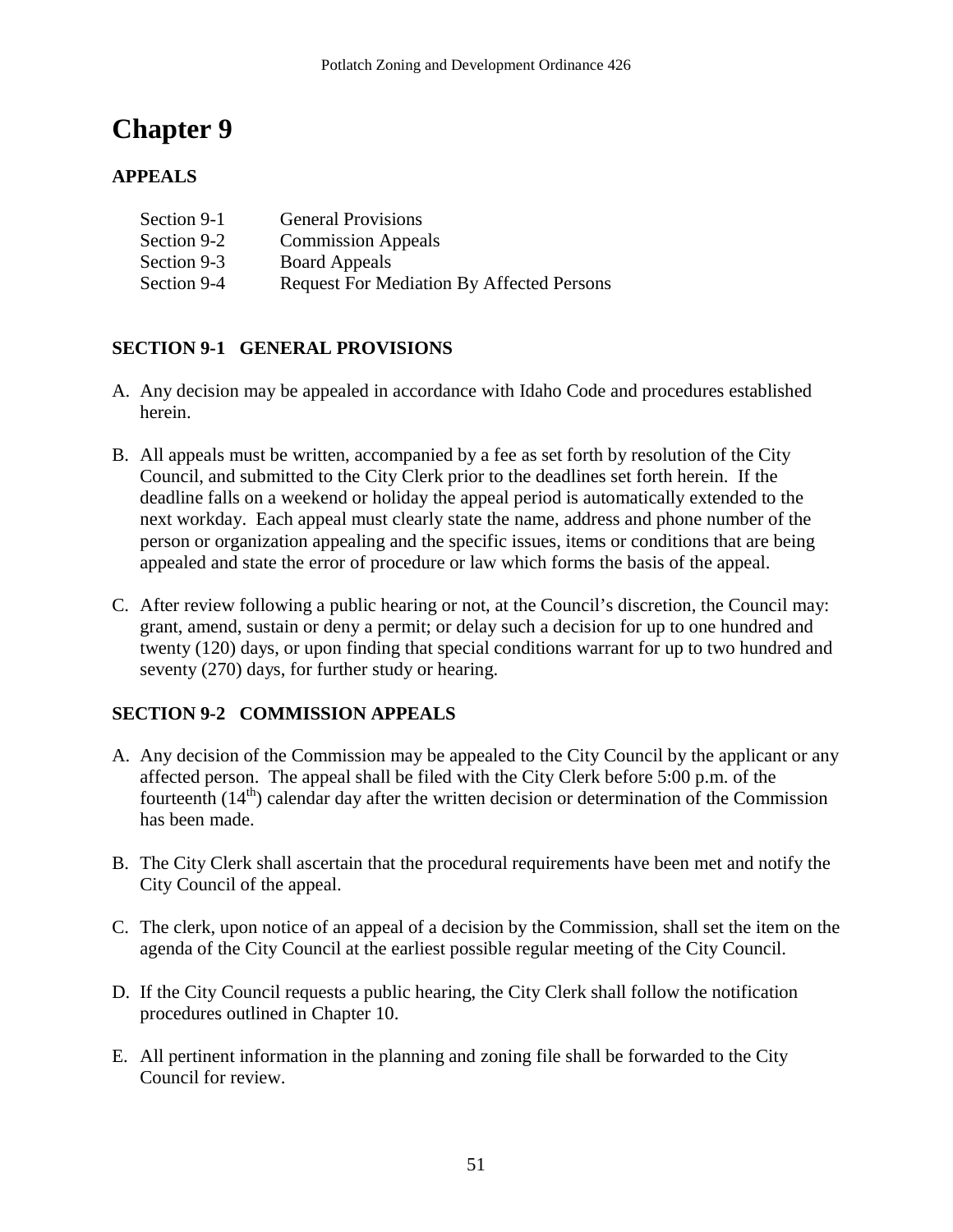- F. The City Council may act on the record and hold a public hearing to review the Commission's proceedings and decisions and may obtain additional information from the Planning & Zoning, the applicant, the appellant, or the public.
- G. If the City Council requests a public hearing, the same requirements of notice as for the original public hearing before the Commission shall be followed. The City Council may sustain, amend, modify or delay the decision of the Commission for up to one hundred and twenty (120) or upon finding that special conditions warrant for up to two hundred and seventy (270) days for further study or hearing. The decision of the City Council is final and need not be referred back to the Commission except the City Council may elect to refer the matter to the Commission with specific instructions.

# **SECTION 9-3 CITY COUNCIL APPEALS**

An affected person aggrieved by a decision of the City Council may within twenty-eight (28) days after all remedies have been exhausted under local ordinances seek judicial review as provided in Idaho Code.

# **SECTION 9-4 REQUEST FOR MEDIATION BY AFFECTED PERSONS**

Mediation is a process available to a citizen who has an objection with a Planning and Zoning related permit, approval, or denial. In an effort to promote resolution of potentially time consuming and divisive land use matters, the City Council will consider mediation. The process for mediation is as follows:

- A. Application for Mediation. Mediation must be requested in writing by any applicant or affected person or by the Mayor, department head, Council or Commission member or member of the governing board affected by any decision of the Planning and Zoning Commission or City Council at any time prior to filing of a lawsuit with the District Court.
- B. Written request for mediation must be submitted to the Planning & Zoning within 14 days of the final decision as evidenced by the written decision. The request shall indicate why the applicant is requesting mediation and what the applicant hopes to accomplish by mediation.
- C. The City Council shall notify the applicant within twenty one (21) days if it is willing to enter into mediation with the applicant.
- D. Mediation. The applicant and any person(s) objecting to the written request shall participate in at least one (1) mediation session if mediation is requested by either the Planning and Zoning Commission or by the City Council. The City Council shall select the mediator and shall pay the expense of mediation for the first meeting among mediating parties. Compensation of the mediator shall be determined among each party participating in the mediation prior to the conclusion of the first mediation session.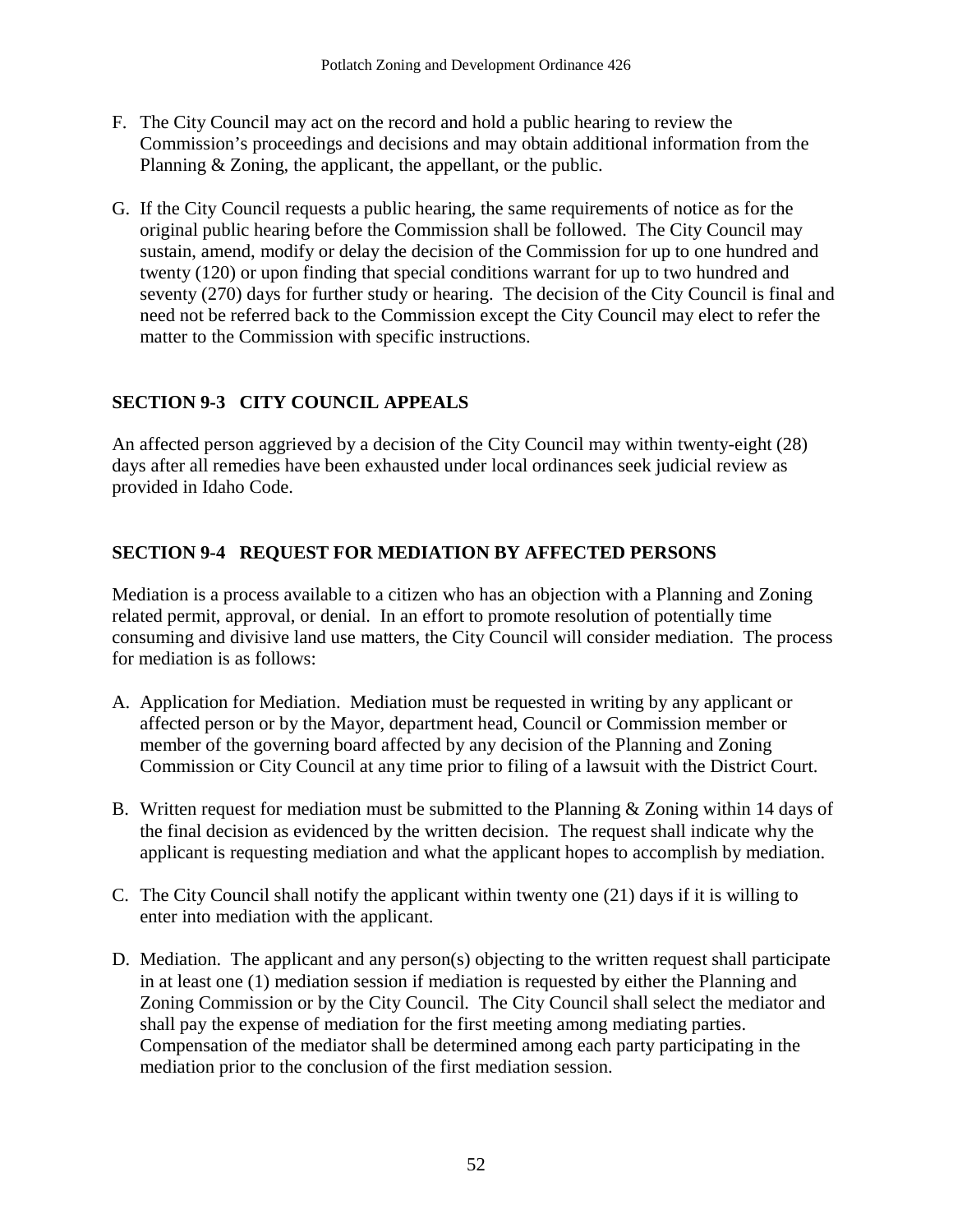- E. Unless such parties participating in the first mediation session have been directed to participate in mediation by the governing board, an applicant may decline to participate in mediation that has been requested by an affected person and an affected person may decline to participate in a mediation requested by the applicant.
- F. A noticed public hearing shall be held before City Council where a proposed resolution through mediation occurs following a final decision on an application made on the basis of such mediation. Notification procedures are outlined in Chapter 10.
- G. The mediation process itself shall not be public or part of the official record regarding consideration of the application upon which the mediation is based.
- H. The time periods for appeal to court shall be tolled upon request for mediation and until
	- 1. Denial of the request to mediate; or
	- 2. until at least one mediation session has been held and
		- a. any party states in writing that no further participation by that party is desired, or
		- b. where no mediation session is scheduled for at least twenty-eight (28) days from the date of such a request; or
		- c. where the City Council acts on a request for mediation.
- I. Final action by the City Council may (1) modify, (2) reverse, (3) add additional conditions, or (4) reinstate the original action taken by the City Council.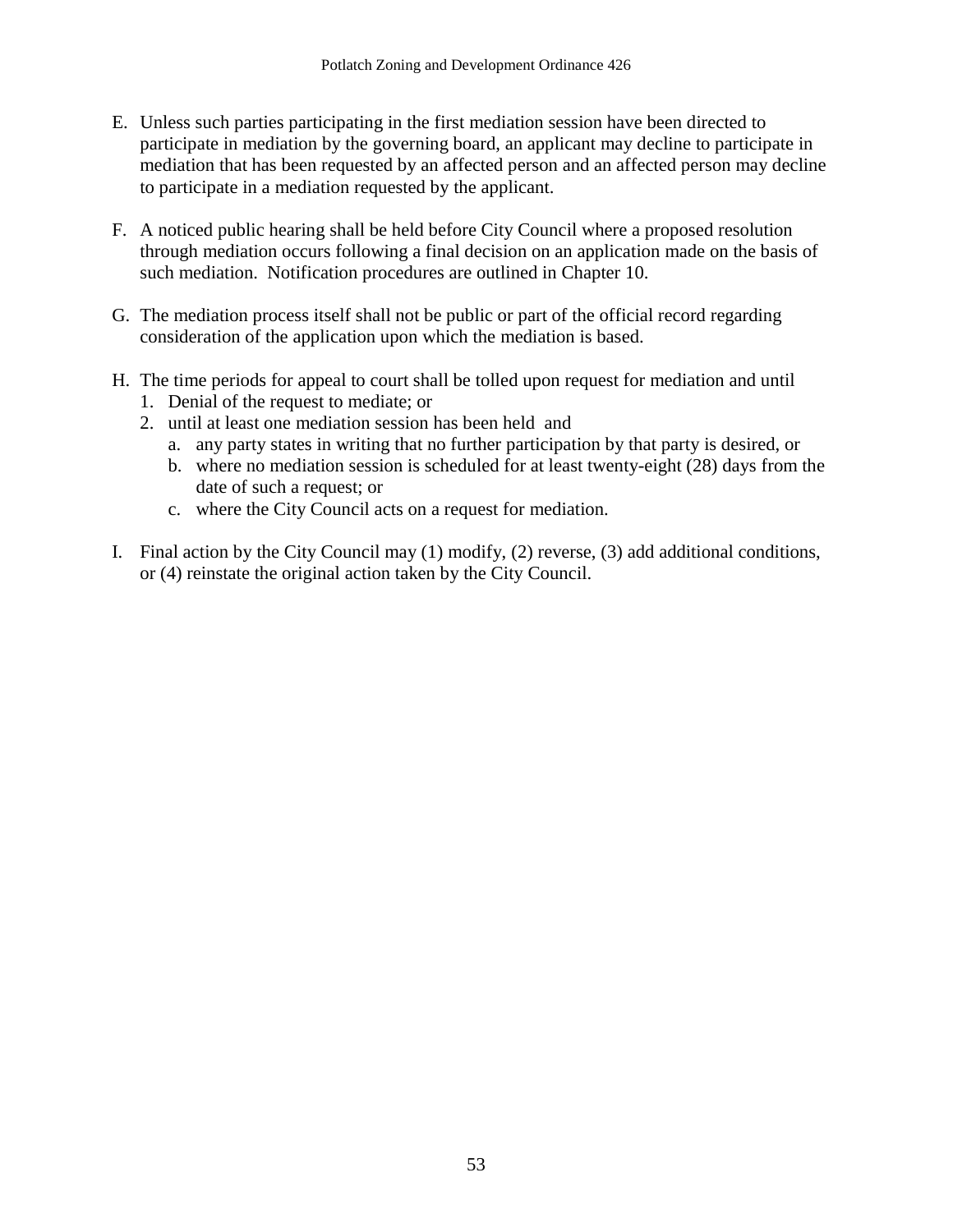# **CHAPTER 10 - ADMINISTRATION**

| Section 10-1  | <b>City Clerk</b>                           |
|---------------|---------------------------------------------|
| Section 10-2  | Planning and Zoning Commission              |
| Section 10-3  | Rules for Determination of Zoning Districts |
| Section 10-4  | <b>Project Application Procedures</b>       |
| Section 10-5  | <b>Public Hearing Procedures</b>            |
| Section 10-6  | <b>Conflict of Interest</b>                 |
| Section 10-7  | Compliance by Issuers of Permits            |
| Section 10-8  | Penalties                                   |
| Section 10-9  | <b>Enforcement Procedures</b>               |
| Section 10-10 | Schedule of Fees                            |

#### **SECTION 10-1 CITY CLERK**

- A. Office of Planning and Zoning City Clerk There is established in the City of Potlatch, State of Idaho, the office of the Planning and Zoning City Clerk, hereinafter the City Clerk, appointed by the Mayor with the consent of the City Council. The City Clerk shall be under the supervision of the Mayor. The City Clerk shall be charged with the administration of this Ordinance. The City Clerk may be provided with the assistance of such other persons as the City Council may direct.
- B. For the purpose of this Ordinance, the City Clerk may have the following duties:
	- 1. Assist applicants in the preparation of required forms and permit procedures; review preapplication materials; and explain proper procedures.
	- 2. Inform the news media regarding land use and development matters of public interest, particularly the time and place of public hearings.
	- 3. Prepare the agenda for the meetings of the Commission, in cooperation with Commission members.
	- 4. Mail necessary submission to referral agencies.
	- 5. Receive, file, and transmit to the Commission and/or City Council all application, petitions, transcripts, and other communications on which they must act.
	- 6. Maintain permanent and current records of applications, reclassifications, variances, and conditional use permits and of the hearing and actions thereon.
	- 7. Perform such other duties as may be assigned by the City Council.

#### **SECTION 10-2 PLANNING AND ZONING COMMISSION**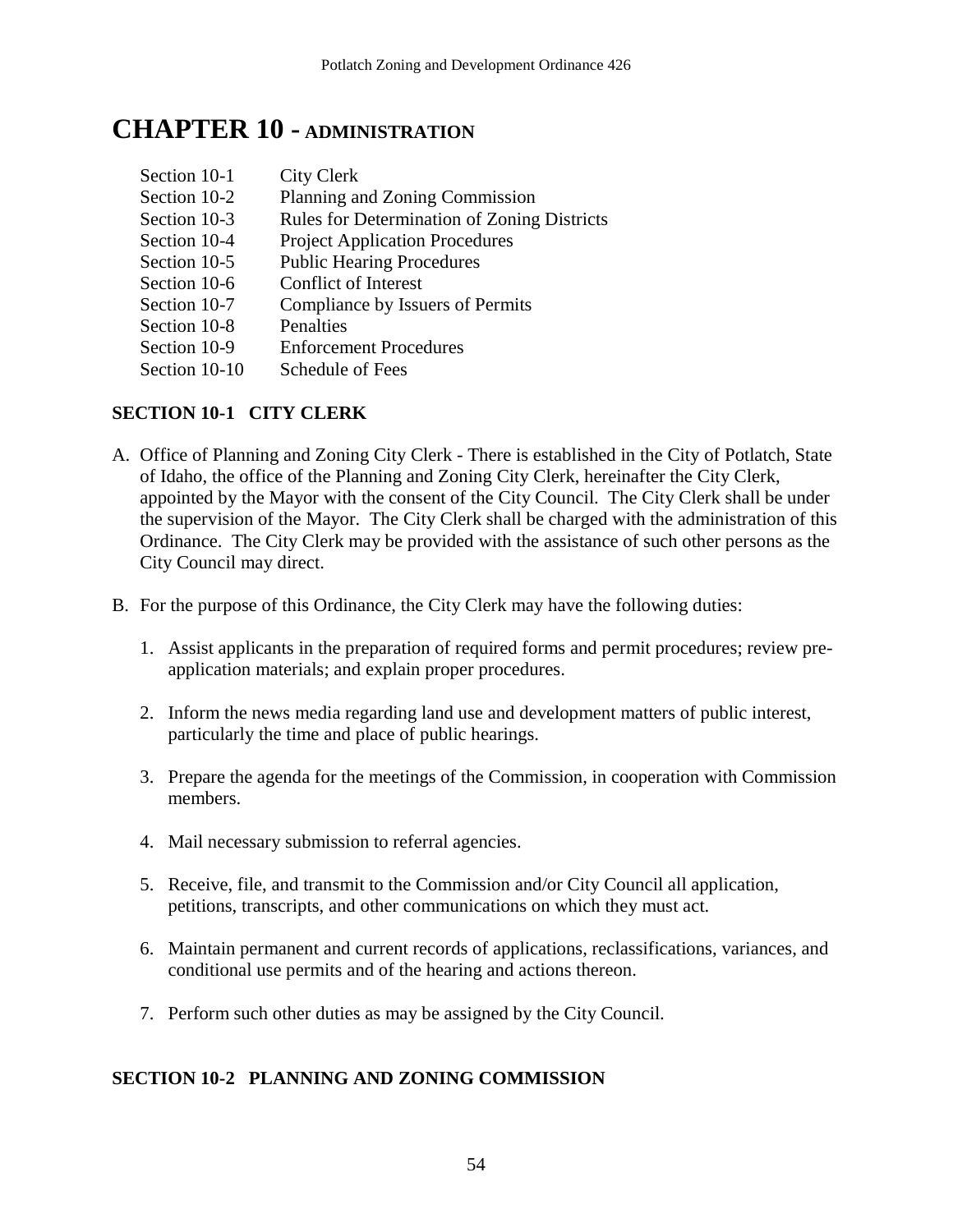City of Potlatch Planning and Zoning Commission – The City of Potlatch Planning and Zoning Commission shall implement this Ordinance with powers and duties as set forth in Idaho Code. Said Commission shall consist of not less then five (5) and not more than seven (7) members appointed by the Mayor with the consent of the City Council.

For the purpose of this Ordinance the Commission shall have the following duties:

- A. The Planning and Zoning Commission shall conduct all public hearings required by this Ordinance and the laws of the state relating to the responsibilities of the Planning and Zoning Commission. It shall be the duty of the Commission to make land use decisions and recommend actions to the City Council for the adoption of coordinated plans for the physical development of the City; to make recommendations regarding the layout, width, and location of streets, roads, highways, etc. for the proper management of vehicular and pedestrian traffic; to make recommendations concerning the future growth, development, and beautification of the City; to advise individuals concerning locations of buildings, structures to be constructed or altered by the individuals; to cooperate with other appointed boards to further the general welfare of the City; to review and make recommendations concerning subdivision activity and planned unit developments within the jurisdiction of the City; to review and provide recommendations to the City Council concerning amendments to the zoning ordinance, subdivision ordinance, comprehensive plan and other land use Ordinances of the City.
- B. Upon adoption of a zoning Ordinance, the Commission shall be empowered to issue conditional use permits and variances, subject to appeal by affected persons to the City Council.
- C. The Commission shall advise the City Council in matters relating to areas of impact and annexation of lands by the City and by other municipalities and other intergovernmental matters within the area.
- D. The Commission shall meet annually with the City Council to discuss matters relating to City planning and development.
- E. All activities undertaken by the Commission shall be consistent with budgetary appropriations established by the City Council for Commission activities.
- F. The Commission shall assume those additional powers and duties not listed and as may be assigned them by the City Council or state statute.

# **SECTION 10-3 RULES FOR DETERMINATION OF ZONING DISTRICTS**

Where uncertainty exists as to the classification or boundaries of districts as shown on the Potlatch Zoning Map, the following rules shall apply:

A. Boundaries indicated as approximately following the center lines of streets, highways, or alleys shall be construed to follow such center lines;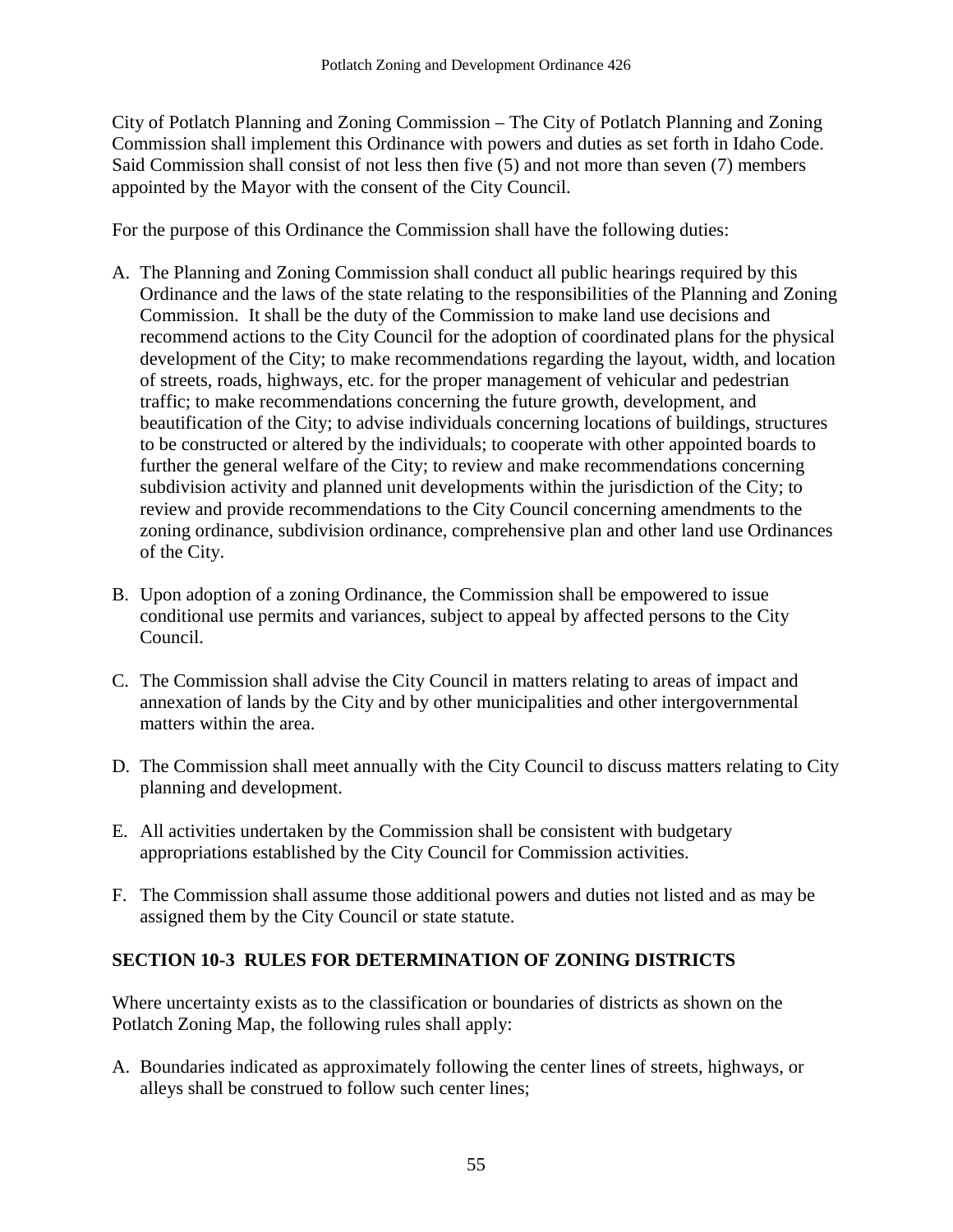- B. Boundaries indicated as approximately following lot lines shall be construed as following such lot lines;
- C. Boundaries indicated as approximately following city limits shall be construed as following such city limits;
- D. Boundaries indicated as parallel to or extensions of features indicated in paragraphs A through C above shall be so construed;
- E. Distances not specifically indicated on the Potlatch Zoning Map shall be determined by the scale of the map.
- F. When physical or cultural features existing on the ground are at variance with those shown on the Potlatch Zoning Map, or in other circumstances not covered by paragraphs A through E above, the district boundaries shall be determined in a manner consistent with the purposes of this ordinance.
- G. Where a district boundary line appearing on the Potlatch Zoning Map divides a platted lot which was in single ownership at the time of passage of this ordinance, the requirements of the less restrictive district shall apply to the whole thereof, provided that such extension shall not include any part of such lot more than thirty (30) feet beyond a district boundary line.
- H. If the zoning district of any property as indicated on the Potlatch Zoning Map should conflict with a textual description, the Map shall prevail.
- I. If the zoning of a parcel of land is not shown on the Potlatch Zoning Map, the parcel of land shall be deemed to be zoned AF, Agriculture/Forestry.
- J. All land hereafter annexed to the City shall be classified AF, Agriculture Forestry, pending study, public hearing, and specific classification.

#### **SECTION 10-4 PROJECT APPLICATION PROCEDURES**

- A. All projects needing a Conditional Use Permit or Variance require an application. The applicant shall file an application with the City Clerk. At a minimum the application shall include the following:
	- 1. Name, address, and telephone number of applicant.
	- 2. Proof of ownership.
	- 3. Legal description of the property.
	- 4. Solid waste disposal method.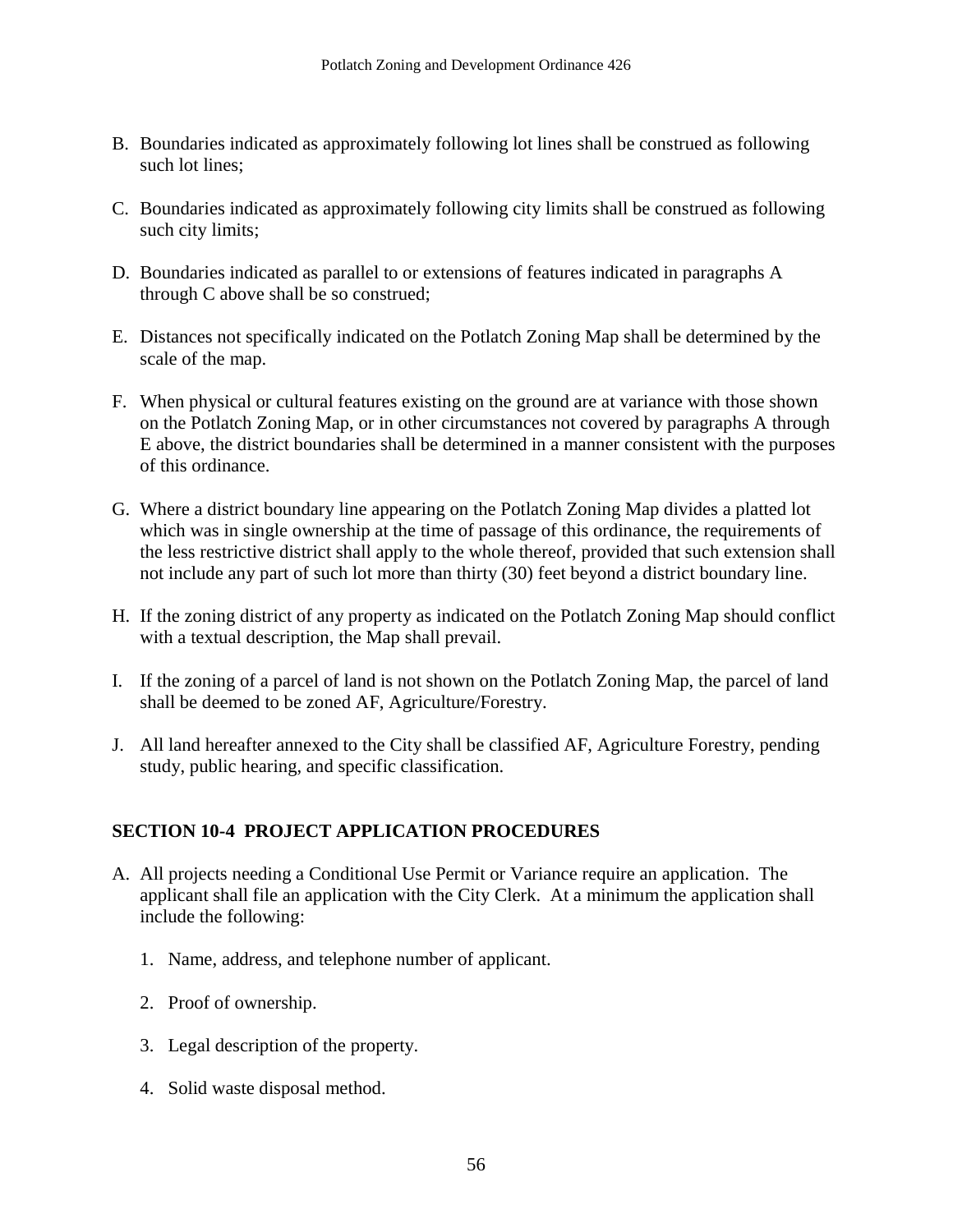- 5. Proposed utilities including: electricity, telephone, water, and sanitary wastewater treatment.
- 6. Development plans showing:
	- a. Property Boundaries.
	- b. Location and dimensions of all buildings, setback dimensions, and heights.
	- c. Access to road(s).
- 7. Application fees.
- B. In addition to the items listed in A., above, applicants for Conditional Use Permits shall also include the following in their application:
	- 1. Description of existing use.
	- 2. Description of proposed Conditional Use.
	- 3. Number of people using proposed facility.
	- 4. Total acreage and area of each use.
	- 5. Number of potential students added to the school district.
	- 6. A Site Plan showing (in addition to the items called for in A.6. above):
		- a. Parking and loading areas.
		- b. Traffic access and traffic circulation.
		- c. Natural features and special areas of the site including drainage, rock outcrops, wildlife habitat, etc.
		- d. Open spaces, landscaping.
		- e. Refuse and service areas.
	- 7. An objective narrative statement discussing the general compatibility with surrounding areas including any elements that could be considered detrimental and mitigation plans for:
		- a. Storm water runoff.
		- b. Impact on schools.
		- c. Impact on law enforcement, fire departments, or other public service providers.
		- d. Impact on adjoining property including noise, light and glare, odor, fumes, vibration, etc.
		- e. Impact to natural resources (wildlife, wildlife habitat, soil, water, etc.).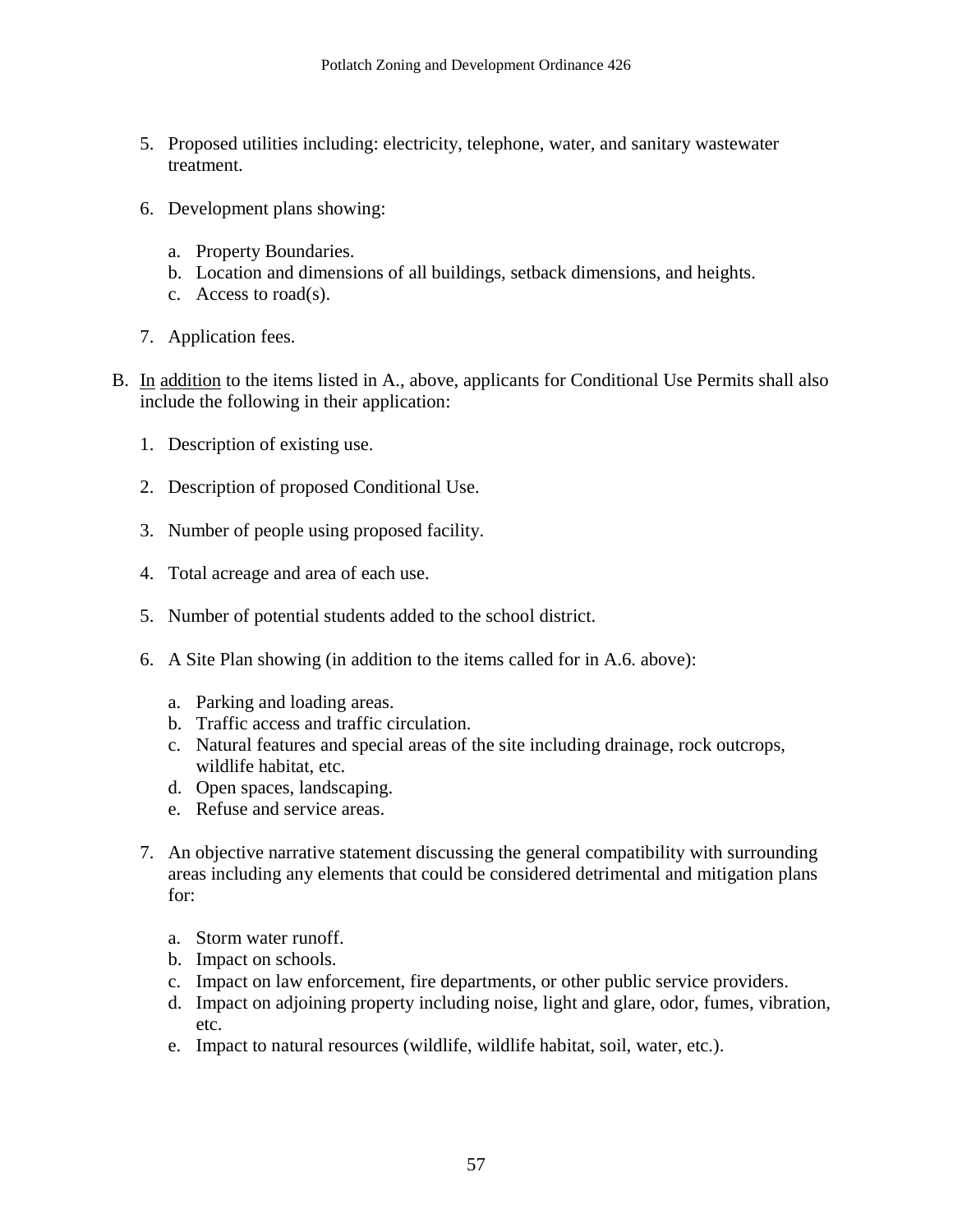- C. In addition to the items listed in A and, as applicable, B, above, applicants for Variance shall also include the following in their application:
	- 1. Description of proposed variance.
	- 2. Site plan including (in addition to the items called for in A.6. above) the effect of the variance.
	- 3. An objective narrative stating the reasoning for a variance and justification of the variance.

#### **SECTION 10-5 PUBLIC HEARING NOTIFICATION PROCEDURES**

- A. The following notification procedures apply to all hearings related to:
	- 1. Conditional Use Permits (Chapter 3).
	- 2. Variances (Chapter 4).
	- 3. Appeals (Chapter 9).
	- 4. Amendments to this ordinance (Chapter 11).
	- 5. Hearings related to Subdivisions (Chapter 12).
- B. At least fifteen (15) days prior to the date of the public hearing the City Clerk shall cause notice of time and place and a summary of the proposed conditional use, variance, appeal, amendment, or subdivision to be published in the official newspaper of the City of Potlatch. Notice by First Class US Mail shall be sent, at the applicant's expense, to all property owners within at least three hundred ( 300) feet of the external boundaries of the subject property at least fifteen days prior to the public hearing date. When notice is required to two hundred (200) or more property owners, two (2) notices in the newspaper of general circulation are sufficient provided the first notice be provided a minimum of fifteen (15) days prior to the date of the public hearing and the second notice appear a minimum of ten (10) days prior to the public hearing. Additional notice shall be posted at the City post office and at City Hall. The City Clerk shall cause notice to be posted upon one (1) distinctly visible area of the subject site not less than ten (10) days prior to the public hearing.

#### **SECTION 10-6 CONFLICT OF INTEREST**

If a Planning and Zoning Commission member or a City Council Member believes he or she may have a conflict of interest, he/she should discuss it with the City Clerk or the City Attorney prior to any public hearing.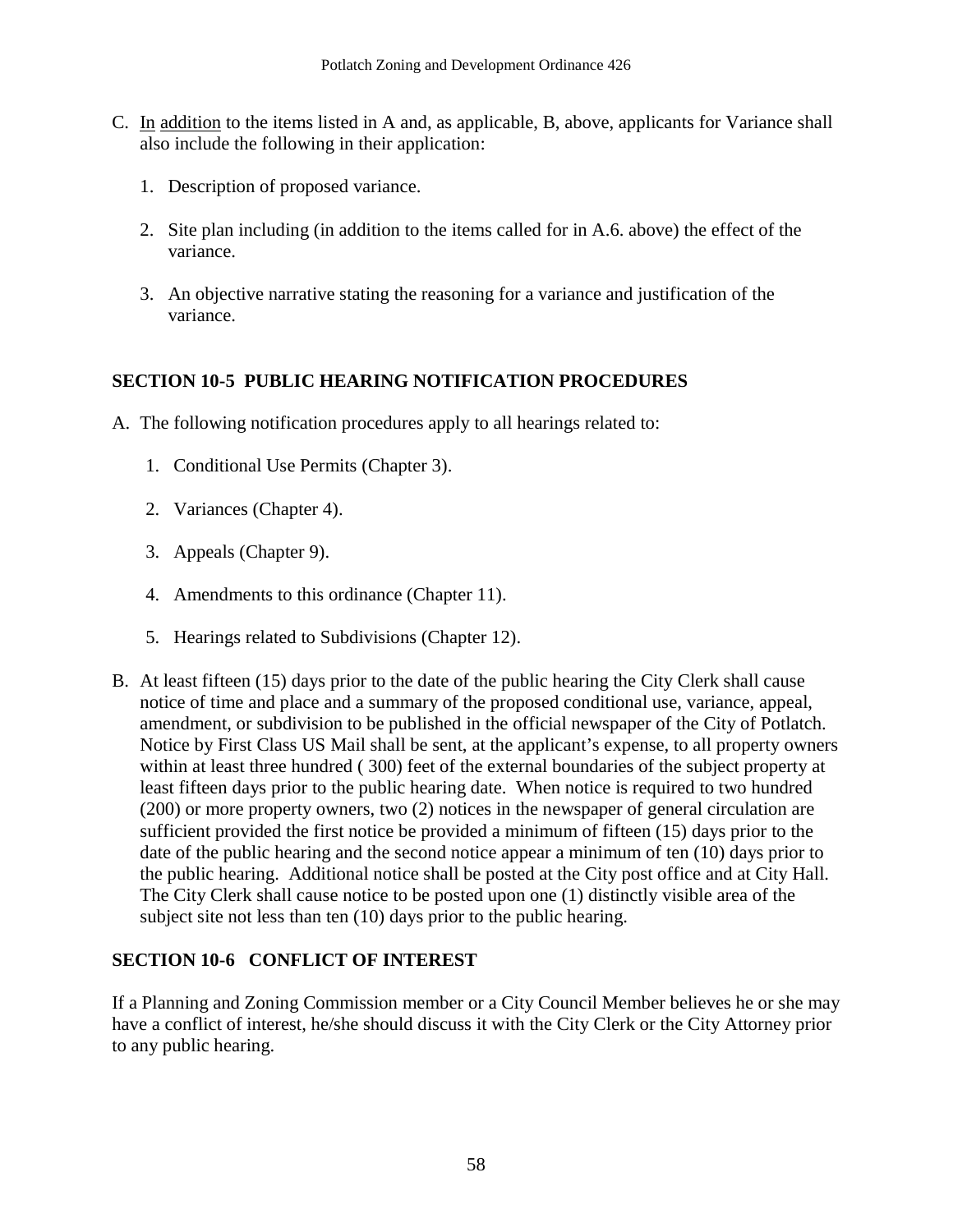A member or employee of the City Council or Commission shall not participate in any proceeding or action when the member or employee or his employer, business partner, business associate or any person related to him by affinity or consanguinity within the second degree has economic interest in the procedure or action. Any actual or potential interest in any proceeding shall be disclosed at or before any meeting at which the action is being heard or considered. A knowing violation of this section shall be a misdemeanor.

# **SECTION 10-7 COMPLIANCE BY ISSUERS OF PERMITS**

All departments, officials, and public employees of the City vested with the duty or authority to issue permits, shall conform to the conditions of this Ordinance, and shall issue no permit, certificate, or license for the use of land, buildings, or purposes, in conflict with the provisions of this Ordinance and any such permit, certificate, or license issued in conflict with the provisions of this Ordinance shall be null and void.

# **SECTION 10-8 PENALTIES**

Violations of any provision of this ordinance shall be deemed a misdemeanor as defined by Idaho Code 18-111. A single violation of this ordinance shall be punishable by a fine not to exceed \$300 and/or imprisonment for a period not to exceed one hundred eighty (180) days. Each separate instance or day of violation shall constitute a separate offense. Enforcement of the provisions of this ordinance may also be accomplished by undertaking civil action.

# **SECTION 10-9 ENFORCEMENT PROCEDURES**

In the event any use of land or any construction commences in violation of the provisions of this Ordinance, the proper authorities of the City, in addition to other remedies, may institute any appropriate action or proceedings to prevent such unlawful use of land or construction; to restrain, correct or abate such violation; or to prevent any illegal act, conduct, construction, business or use of land in or about such premises. The City may enforce these regulations through civil action and/or prosecution. Violations of any provision of this Ordinance shall be a misdemeanor punishable by a fine not to exceed \$300, imprisonment in the county jail for a period not to exceed thirty (30) days, or by both such fine and imprisonment. Each day of violation after notice shall constitute a separate violation.

# **SECTION 10-10 SCHEDULE OF FEES**

The City Council shall establish by resolution a schedule of fees for amendments, appeals, variances, conditional use permits, plan approvals, and other matters pertaining to the administration and enforcement of this Ordinance. The schedule of fees shall be on file in the office of the City clerk and may be altered or amended only by the City Council. Until all applicable fees for an application or appeal have been paid in full, no action shall be taken on the application or appeal. The City Council shall have the authority to waive in whole or part any fee when such a fee would present an unnecessary hardship.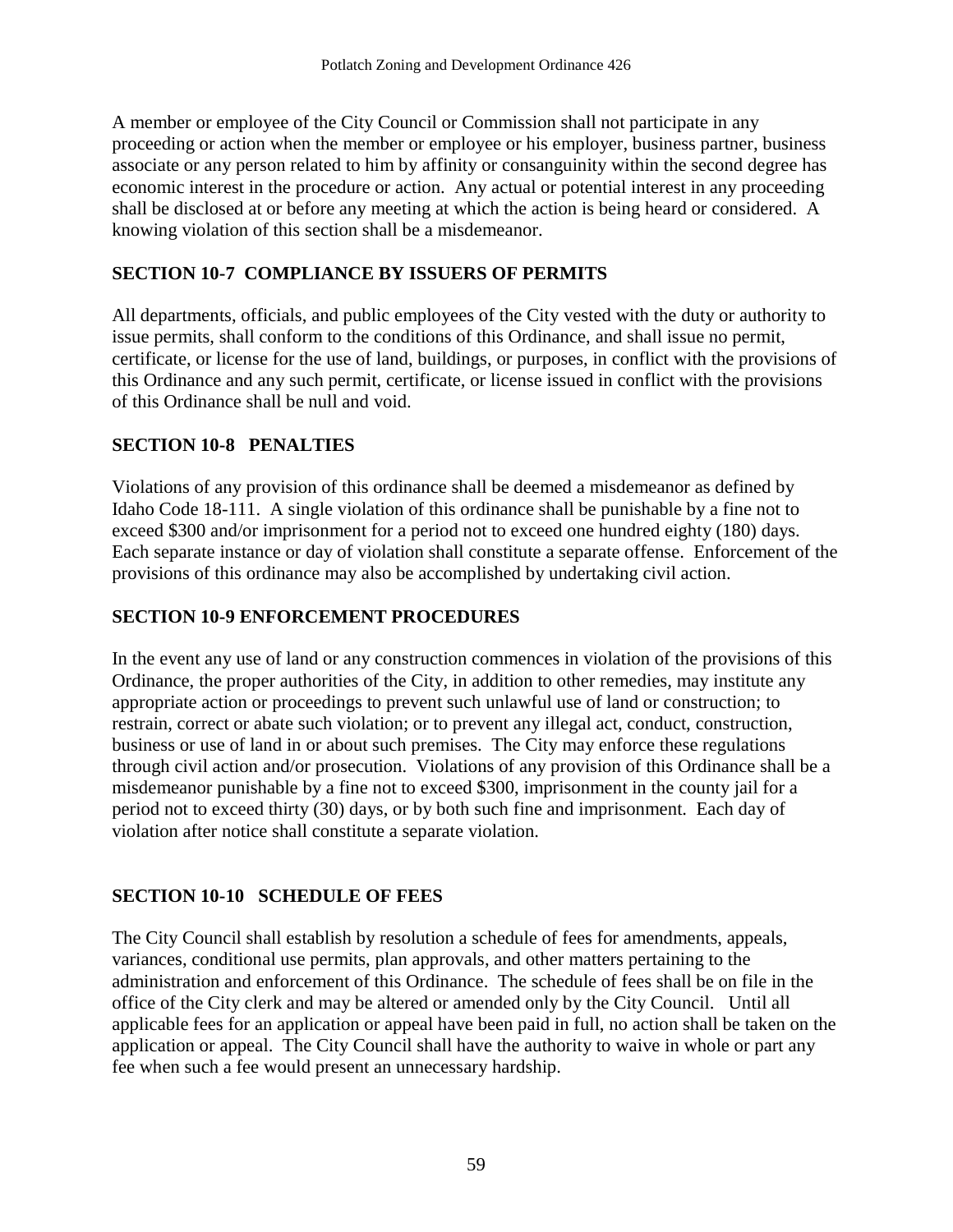# **AMENDMENTS**

| Section 11-1 | Purpose                                     |
|--------------|---------------------------------------------|
| Section 11-2 | Initiation of Zoning Amendments             |
| Section 11-3 | Contents of Application                     |
| Section 11-4 | Determination of Appropriate Classification |
| Section 11-5 | <b>Zoning Amendment Procedures</b>          |
| Section 11-6 | <b>Action by Commission</b>                 |
| Section 11-7 | Action by Board                             |

#### **SECTION 11-1 PURPOSE**

Whenever the public necessity, convenience, general welfare or good zoning practices require the City Council may, by Ordinance, after receipt of recommendation thereon from the Commission and subject to procedures provided by Idaho Code, Section 67-6511, amend, supplement, change or repeal the regulations, restrictions and boundaries or classification of property.

# **SECTION 11-2 INITIATION OF ZONING AMENDMENTS**

Proposed amendments to this Ordinance may be initiated in one of the following ways:

- A. By adoption of a motion by the Commission;
- B. By adoption of a motion by the City Council; and
- C. By the filing of an application by a property owner or a person who has an existing interest in property within the area proposed to be affected by said amendment.

#### **SECTION 11-3 CONTENTS OF APPLICATION**

Applications for amendments to this Ordinance shall be filed with the City Clerk and contain at least the following information:

- A. Name, address, and phone number of the applicant and/or representative;
- B. Proposed amending Ordinance, approved as to form by the City Council;
- C. Proposed land use; and
- D. A statement of how the amendment relates to the Comprehensive Plan, availability of public facilities, and compatibility with the surrounding area.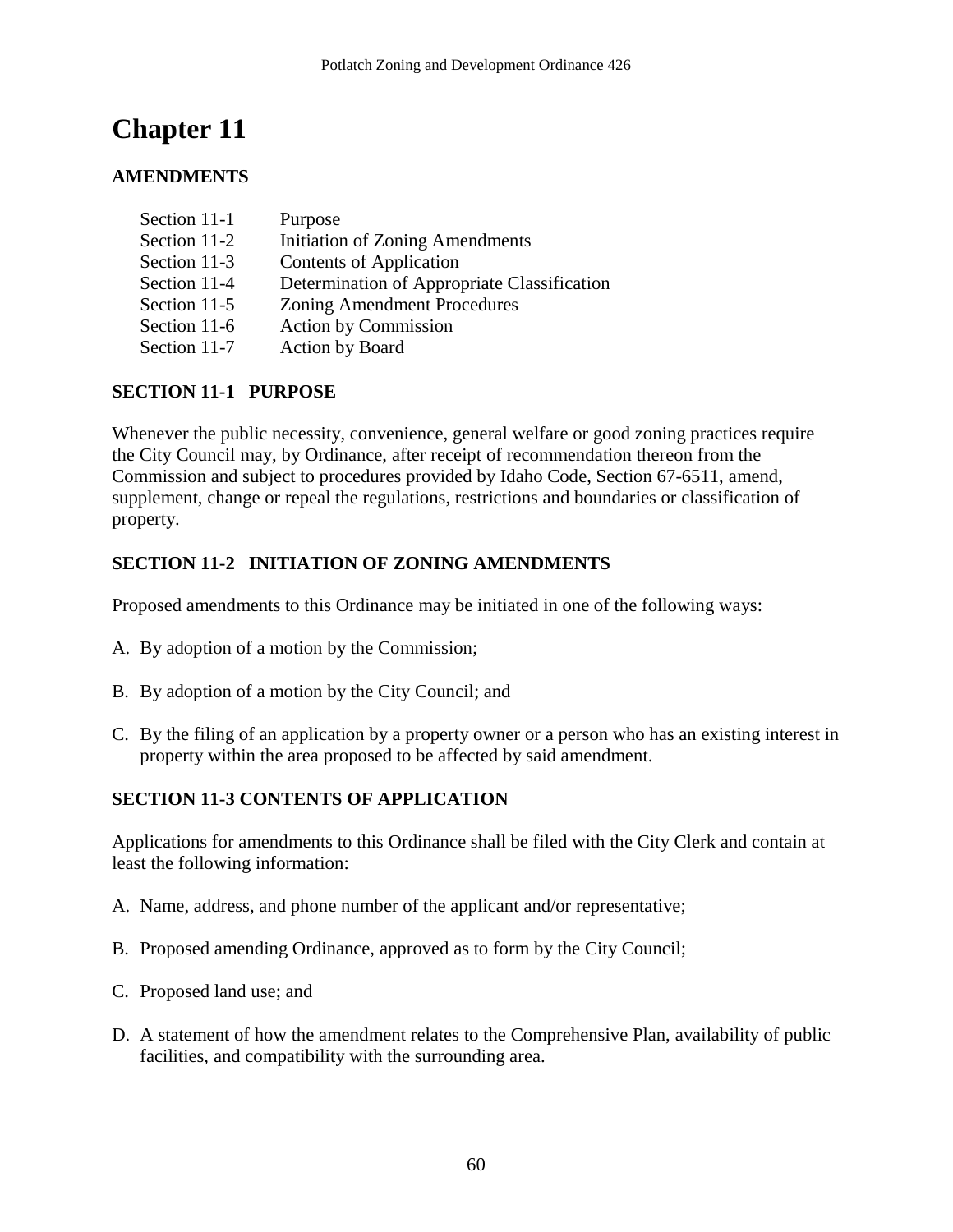#### **SECTION 11-4 DETERMINATION OF APPROPRIATE CLASSIFICATION**

Requests for a determination as to the appropriate classification of any new or unlisted form of land use shall be made particularly with respect to its visual attributes and its impacts upon adjacent properties (the latter determined with regard to the allowed uses on adjacent properties as follows):

- A. The City Clerk shall make a determination whether the requested use is similar to or a lesser form of an allowed or conditional use.
- B. If an affirmative determination is made, all standards, hearing requirements and other provisions of this Ordinance or any other applicable ordinances shall be met.
- C. If it is determined that the request is a dissimilar use, the City Clerk shall refer the question to the Planning and Zoning Commission requesting an interpretation of the use. The referral of the use interpretation question shall be accompanied by a statement of facts provided by the Applicant, listing the nature of the use.
- D. The Commission shall consider the nature and described performance of the proposed use and its compatibility with allowed and conditional uses.
- E. The Planning and Zoning Commission shall transmit its findings and recommendations to the City Council as to the appropriate classification of the proposed use.
- F. The City Council shall consider the recommendations of the Commission and amend the Ordinance as described below.

#### **SECTION 11-5 ZONING AMENDMENT PROCEDURE**

- A. Requests for an amendment to the Zoning Ordinance shall be submitted to the Commission, which shall evaluate the request at a public hearing to determine the extent and nature of the amendment requested.
- B. If the request is in accordance with the adopted Comprehensive Plan, the Commission may recommend that the City Council adopt or reject the requested amendment under the notice and hearing procedures as herein provided.
- C. If the request is found to not be in accordance with the Comprehensive Plan, the Commission shall recommend that the City Council reject the requested amendment.
- D. Requests for an amendment to the Zoning Ordinance shall then be submitted to the City Council, which shall evaluate the request at a public hearing to determine the extent and nature of the amendment requested.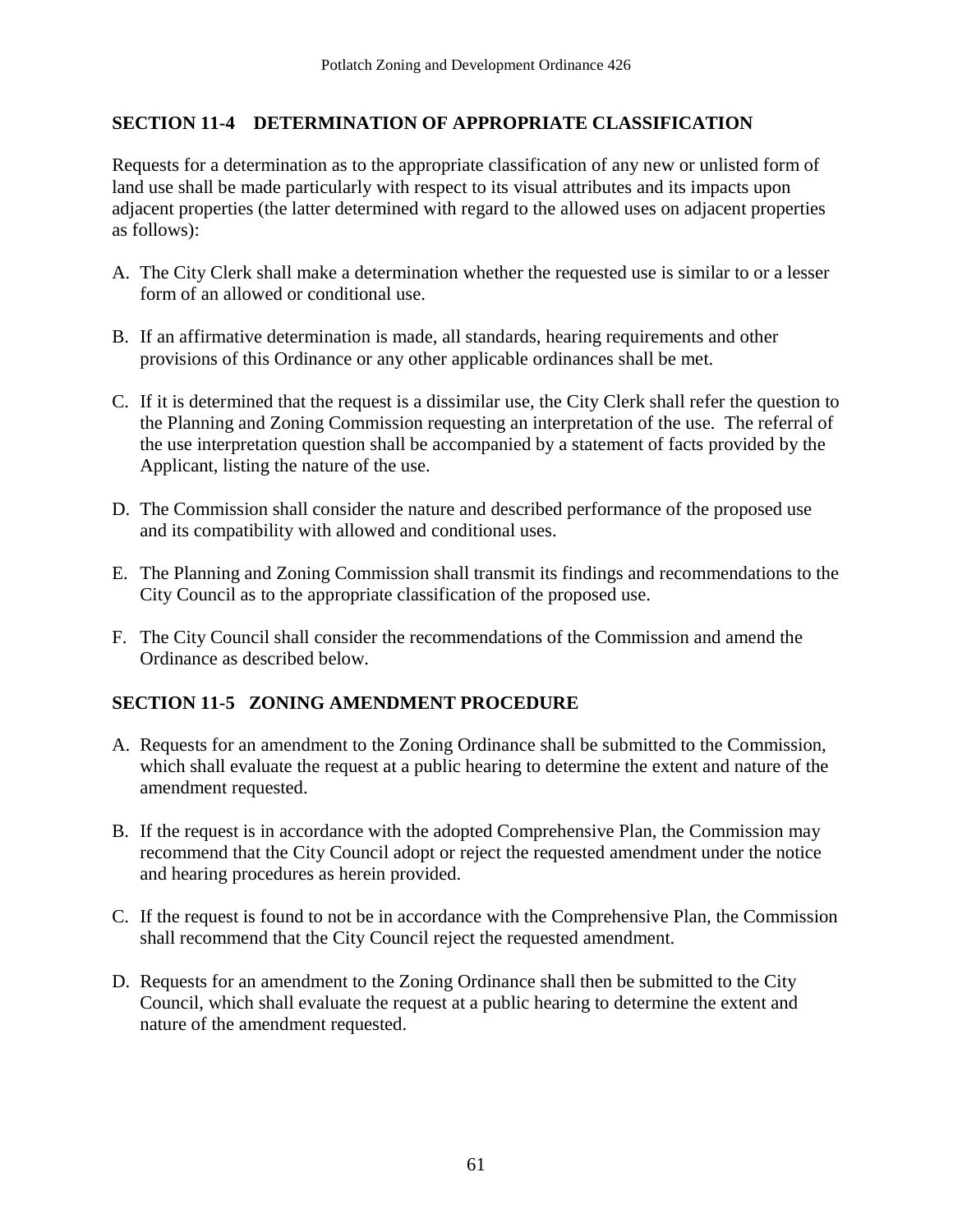- E. If the request is in accordance with the adopted Comprehensive Plan, the City Council may adopt or reject the requested amendment under the notice and hearing procedures as provided by state statute.
- F. If the request is found to not be in accordance with the Comprehensive Plan, the City Council shall reject the requested amendment.

#### **SECTION 11-6 ACTION BY COMMISSION**

The Commission shall hold a public hearing and make recommendations to the City Council on proposed zoning amendments. Zoning amendments may consist of text or map revisions.

- A. Zoning Ordinance Amendment: Not more than sixty (60) days following the filing of the application, the Commission, prior to recommending a Zoning Ordinance Amendment that is in accordance with the Comprehensive Plan to the City Council shall conduct at least one public hearing in which interested persons shall have an opportunity to be heard. Procedures for public hearings outlined in Chapter 10, Administration.
- B. Following the Commission's hearing, if the Commission makes a material change from what was presented at the public hearing, further notice and hearing shall be provided before the Commission forwards its recommendation to the City Council.

#### **SECTION 11-7 ACTION BY CITY COUNCIL**

The City Council, prior to adopting, revising or rejecting the amendments to the Zoning Ordinance as recommended by the Commission shall conduct at least one public hearing using the same notice and hearing procedures as the Commission. Following the hearing, if the City Council makes a material change from what was presented at the public hearing, further notice and hearing shall be provided before the City Council adopts the amendment.

The City Council shall accept the recommendation of the Commission unless rejected by a majority vote of the members.

Upon granting or denying an application to amend the Zoning Ordinance, the City Council shall specify:

- A. The Ordinance and standards used in evaluating the application.
- B. The reasons for approval or denial.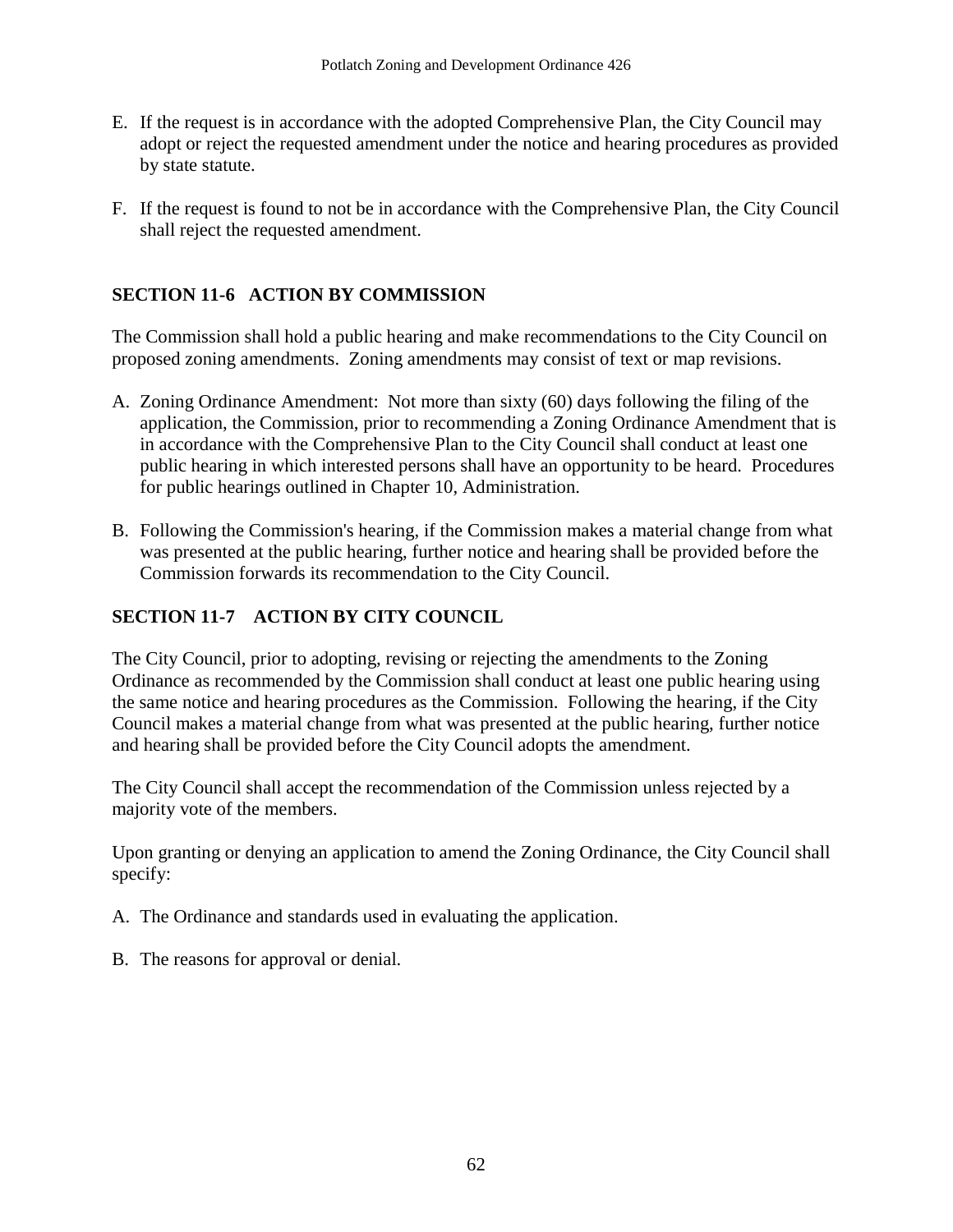# **SUBDIVISIONS**

| Section 12-1 | <b>Subdivision Approval Required</b> |
|--------------|--------------------------------------|
| Section 12-2 | Pre-Application                      |
| Section 12-3 | Preliminary Plat                     |
| Section 12-4 | <b>Final Plat</b>                    |

# **SECTION 12-1 SUBDIVISION APPROVAL REQUIRED**

Any person desiring to create a subdivision as herein defined shall submit all necessary applications to the City Clerk on forms provided by the City. No final plat shall be filed with the County Recorder until such plat is approved by the health authority as to water and sewer systems. No final plat shall be filed with the County Recorder or improvements made on the property until the plat has been acted upon by the Planning and Zoning Commission as approved by Council. No lots shall be sold until the plat has been recorded in the office of the County Recorder.

#### **SECTION 12-2 PRE-APPLICATION**

- A. Application: The subdivider shall submit a pre-application to enable the Planning and Zoning Commission to review and comment on the proposed subdivision. The preapplication shall include at least one copy of a sketch plan. The sketch plan shall include the entire developmental scheme of the proposed subdivision, in schematic form and include the following:
	- 1. The general layout and approximate dimensions of streets, blocks and lots in sketch form;
	- 2. The existing conditions and characteristics of the land on and adjacent to the proposed subdivision site;
	- 3. The areas set aside for schools, parks, additional green space, and other public facilities.
	- 4. A brief written description of the proposed subdivision.
- B. Fee: None required.
- C. Planning and Zoning Commission Action:The Planning and Zoning Commission shall notify the subdivider within thirty (30) days from the date of receiving an acceptable preapplication as to the general conformance or nonconformance of the proposal with this ordinance, and shall provide the necessary forms and check lists, as well as the additional following considerations: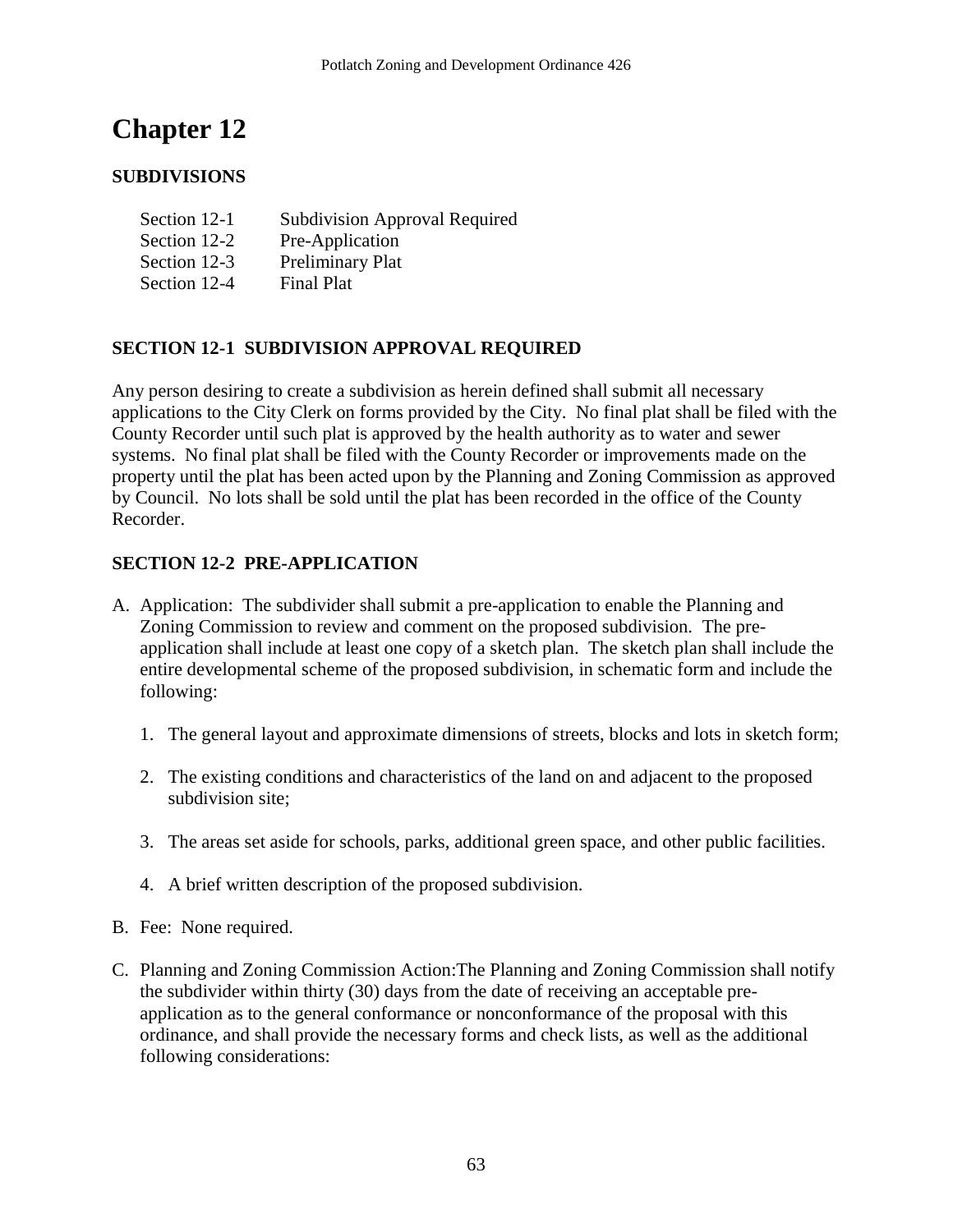- 1. Compliance of the proposed development with existing local or State policies, goals, and objectives or comprehensive plans;
- 2. Determination if additional special permits or ordinance conflicts, such as rezone, special development permit, or variance are needed and the manner of coordinating such permits;
- 3. Consideration of any unique environmental features or hazardous concerns that may be directly or indirectly associated with the subject property, such as areas that have been designated as areas of critical environmental concern, unique plant or animal life, and flood plains;
- 4. Consideration of other local and State agencies that the subdivider should contact before preparing a preliminary plat.

# **SECTION 12-3 PRELIMINARY PLAT**

- A. Application:The subdivider shall file with the City Clerk a complete subdivision application form and preliminary plat date as required in this ordinance.
- B. Content of Preliminary Plat: The contents of the preliminary plat and related information shall be in such a form as stipulated by the Commission; however, additional maps or data as deemed necessary the City Clerk may also be required.

The subdivider shall submit to the City Clerk at least the following:

- 1. Six (6) copies of the preliminary plat of the proposed subdivision, drawn in accordance with the requirements hereinafter stated; each of the preliminary plats shall be on good quality paper, shall be drawn to a scale of not less than one inch equals one hundred feet  $(1" = 100)$ , shall show the drafting date and a north arrow.
- 2. Appropriate information that sufficiently details the proposed development within any special development area, such as hillside, planned unit development, flood plain, cemetery, mobile home, large-scale development, hazardous and unique areas of development.
- C. Requirement of Preliminary Plats: The following shall be shown on the preliminary plat or shall be submitted separately together with any other pertinent information requested by the  $C:$ 
	- 1. The name of the proposed subdivision, which does not duplicate the name of any other subdivision in Latah County.
	- 2. The names, addresses, and telephone numbers of the subdividers, the engineer or surveyor who prepared the plat, and any other professional persons involved in the subdivision.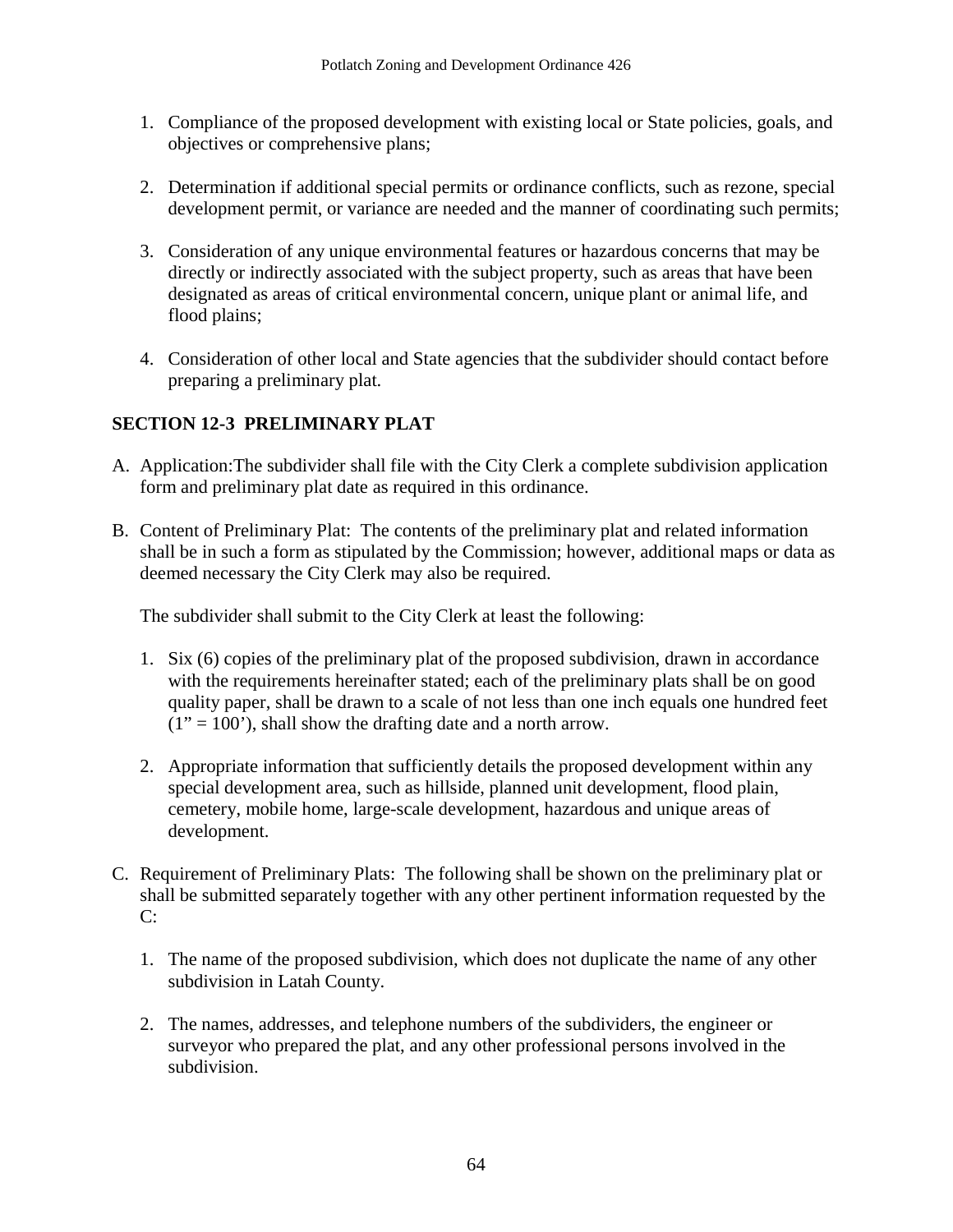- 3. The names and addresses of all surrounding property owners both adjacent to and beyond any public thoroughfares from the subject property on record in the County Assessor's office.
- 4. The legal description of the subdivision by section, township, and range.
- 5. A statement of the intended use of the proposed subdivision, such as: residential single family, two-family and multiple housing, commercial, industrial, recreational or agricultural and showing of any sites proposed for parks, playgrounds, schools, churches, or other public uses.
- 6. A map of the entire area scheduled for development if the proposed subdivision is a portion of a larger holding intended for subsequent development.
- 7. A vicinity map showing the relationship of the proposed plat to the surrounding area (covering at least a four [4] square mile area).
- 8. The land use and existing zoning of the proposed subdivision and the adjacent land.
- 9. Existing streets, street names, rights of way and roadway widths, including adjoining streets or roadways, along with type of surface and the existence of any curb-gutter and/or sidewalks.
- 10. Approximate location and length of the boundary lines of each lot, parcel or site and the proposed lot and block numbers. Approximate acreage enclosed by subdivision.
- 11. Contour lines, shown at five foot (5') intervals where land slope is greater than twenty percent (20%) and at two foot (2') intervals where land slope is twenty percent (20%) or less, referenced to an established bench mark of Table 2-B-2, including its location and elevation.
- 12. A site report as required by the appropriate health district where individual wells or septic tanks are proposed.
- 13. Location, size, and direction of flow of all existing utilities, including, but not limited to, storm and sanitary sewers, irrigation laterals, ditches, drainage, bridges, culverts, water mains, fire hydrants, gas lines, power, telephone and street lights. If utilities are not on or adjacent to the property, indicate direction and distance to nearest ones that can serve the subdivision as well as the layout plan of utilities as stipulated in the subdivision design standards.
- 14. A copy of any proposed restrictive covenants and/or deed restrictions.
- 15. Any dedications to the public and/or easements both public and private, together with a statement of location, dimensions, and purpose of such on both, the subject property and surrounding properties.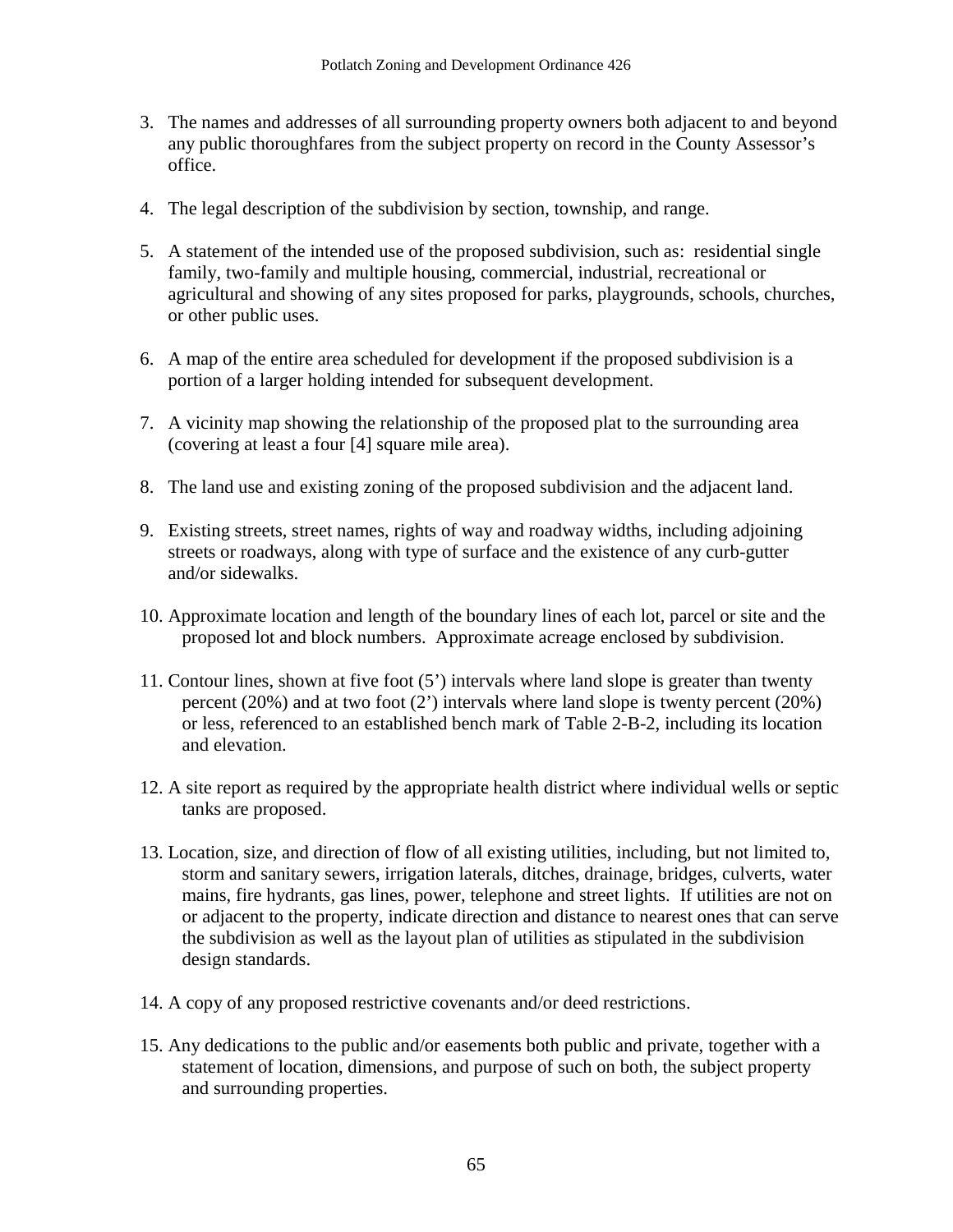- 16. Any additional required information for special developments as specified in this ordinance.
- 17. A statement as to whether or not any variance will be requested with respect to any provision of this ordinance, describing the particular provision, the variance requested, and the reasons therefore. See Chapter 4.
- 18. Location, right-of-way width and name of all public or private traffic ways, the location, right-of-way width and use of any proposed public or private pedestrian ways or special ways, and a statement of intended improvements to be made thereto.
- 19. A statement as to what improvements will be made to existing utilities and what other onsite improvements will be made.
- 20. Approximate lot, corner and easement locations of all adjacent subdivisions.
- 21. Approximate location, size, and direction of flow of all drainage, irrigation, sewer, and waterline improvements that will be part of the subdivision development.
- D. Fees: A fee for processing and checking a preliminary plat shall be due at the time upon submittal of the preliminary plat to the City Clerk. The amount of the fee shall be established by resolution of the Council.
- E. City Clerk Review:
	- 1. Certification: Upon receipt of the preliminary plat, and all other required data as provided herein, the City Clerk shall certify the application as complete and shall affix the date of application acceptance thereon. Consideration of the application will be part of the agenda for the next regular meeting of the Commission. The subdivider shall deliver six (6) copies of the preliminary plat to the Commission at least fifteen (15) days prior to the meeting.
	- 2. Review by other agencies: The City Clerk and/or Planning and Zoning Commission shall refer the preliminary plat and application to as many agencies as deemed necessary. Such agencies may include the following:
		- a. Other governing bodies having joint jurisdiction;
		- b. The appropriate utility companies, irrigation companies or districts and drainage districts;
		- c. The Superintendent of the School District;
		- d. Other agencies having an interest in the proposed subdivision.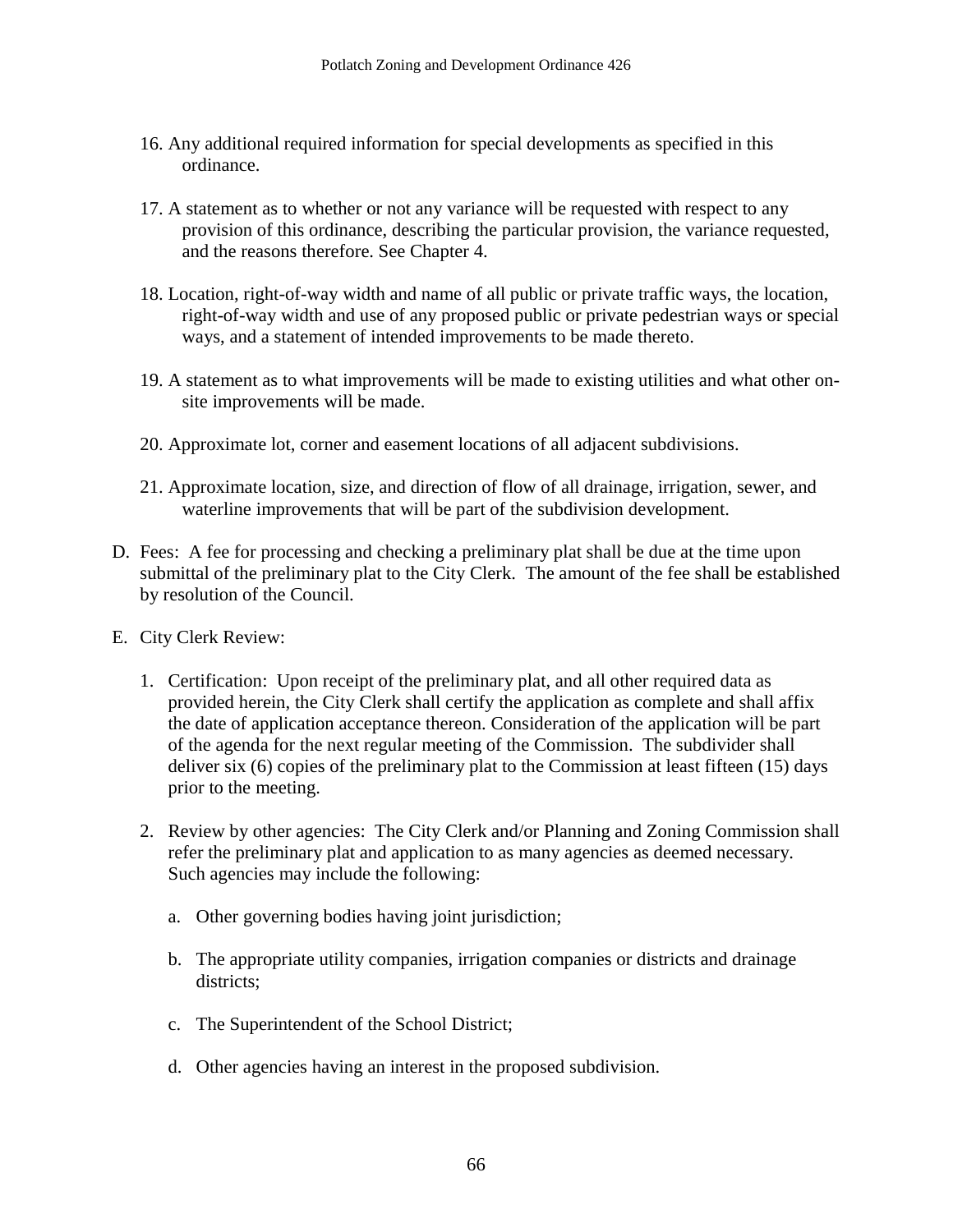- 3. Notification to Property Owners: The City Clerk will notify the owners of all property adjoining the proposed subdivision following the procedure outlined in Chapter 10, Administration.
- F. Commission Action:
	- 1. The Commission shall review the preliminary plat, comments from the concerned persons and agencies to arrive at a decision on the preliminary plat.
	- 2. Commission's findings: In determining the acceptance of a proposed subdivision the Commission shall consider the objectives of this ordinance and at least the following:
		- a. The conformance of the subdivision with the comprehensive plan;
		- b. The availability of public services to accommodate the proposed development;
		- c. The continuity of the proposed development with the capital improvement program.
		- d. The public financial capability of supporting services for the proposed development;
		- e. The health, safety, or environmental problems that may be brought to the Commission's attention.
	- 3. Action on Preliminary Plat: The Commission may approve, conditionally approve, disapprove or table for additional information when acting on the preliminary plat. If tabled, approval or disapproval shall occur at the regular meeting following the meeting at which the plat is first considered by the Commission. The action, and the reasons for such action, shall be stated in writing by the Planning and Zoning Commission and forwarded to the Applicant. The Planning and Zoning Commission shall also forward a statement of the action taken and the reasons for such action together with a copy of the preliminary plat to the Council for its information and record. Upon granting or denying a preliminary plat the Commission shall specify:
		- a. The regulations and standards used in evaluating the application;
		- b. The reasons for approval or denial;
		- c. The actions, if any, that the applicant could take to obtain plat approval.

# G. Approval Period:

1. Failure to file and obtain the certification of the acceptance of the final plat application by the City Clerk within one year after action by the Commission shall cause all approvals of said preliminary plat to be null and void, unless an extension of time is applied for by the subdivider and granted by the Commission.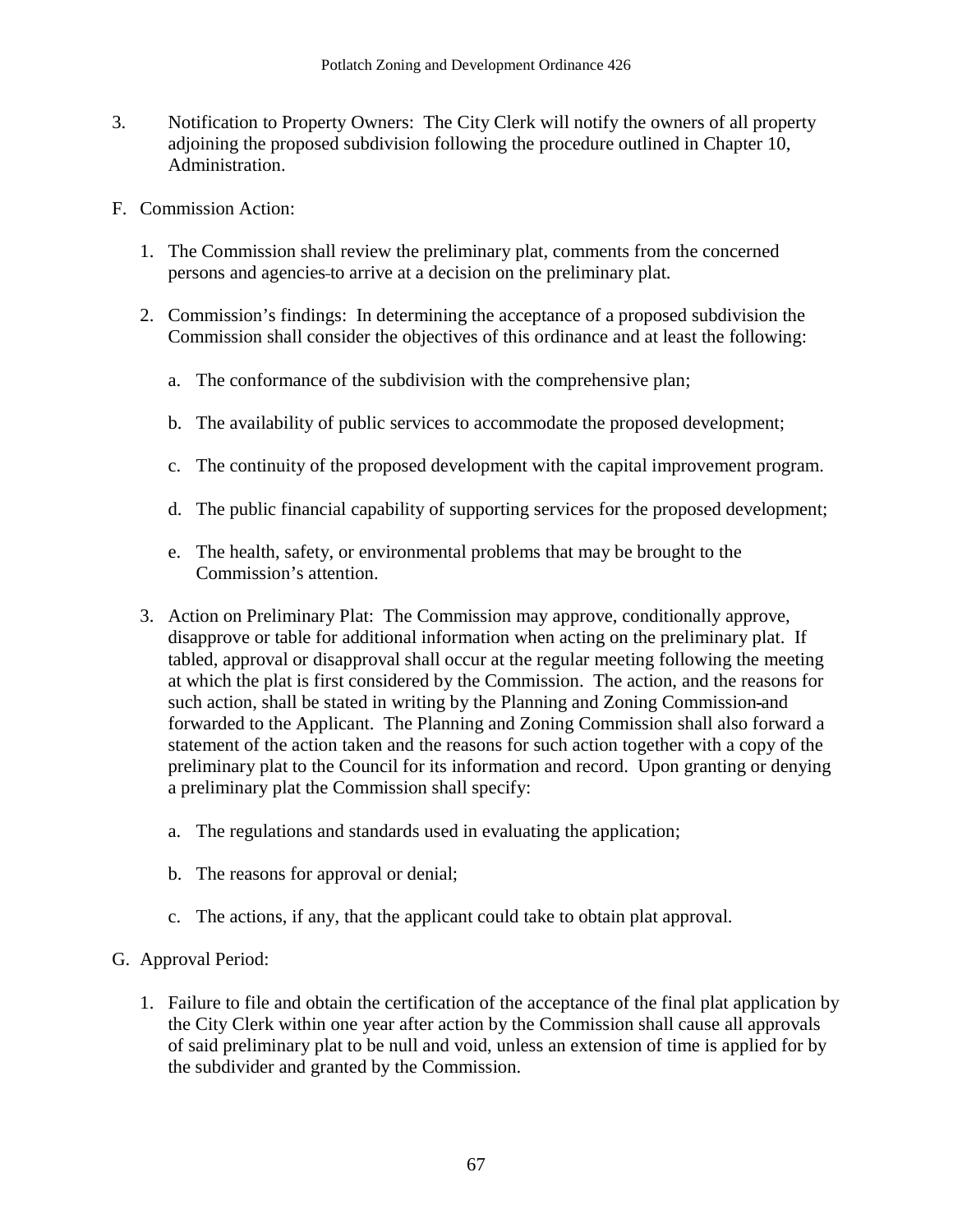2. In the event that the subdivision development of the preliminary plat is to proceed in successive, contiguous segments in an orderly and reasonable manner, and conforms substantially to the approved preliminary plat, such segments, if submitted within successive intervals of one year may be considered for final approval without resubmission for preliminary plat approval.

# **SECTION 12-4 FINAL PLAT**

- A. Application: After the approval or conditional approval of the preliminary plat, the subdivider may cause the total parcel, or any part thereof, to be surveyed, and a final plat prepared in accordance with the approved preliminary plat. The subdivider shall submit to the City Clerk three (3) copies of the final plat.
- B. Content of the final plat: The final plat shall include and be in compliance with all items required under Title 40, Chapter 13 of the Idaho Code and shall be drawn at such a scale and contain lettering of such size as to enable the same to be placed on one sheet of eighteen inch by twenty four inch (18"x24") drawing paper, with no part of the drawing nearer to the edge than one inch (1"). The reverse of said sheet shall not be used for any portion of the drawing, but may contain written matter as to dedications, certifications, and other information. If, because of the size or complexity, required information cannot be shown, additional sheets may be used provided they conform to this Chapter. The final plat shall include at least the following:
	- 1. A written application for approval of such final plat as stipulated by the Commission.
	- 2. Proof of current ownership of the real property included in the proposed final plat.
	- 3. Such other information as the City Clerk or Commission may deem necessary to establish whether or not all proper parties have signed and/or approved said final plat.
	- 4. Conformance with the approved preliminary plat and meeting all requirements or conditions thereof.
	- 5. Conformance with all requirements and provisions of this ordinance.
	- 6. Acceptable engineering practices and local standards established by the City Council.
- C. Fees: At the time of submission of an application for a final plat, a fee as established by resolution of the Council shall be paid.
- D. Planning & Zoning Review:
	- 1. Acceptance: Upon receipt of the final plat and compliance with all the requirements as provided for herein, the Planning and Zoning Commission shall certify the application as complete and shall affix the date of acceptance thereon.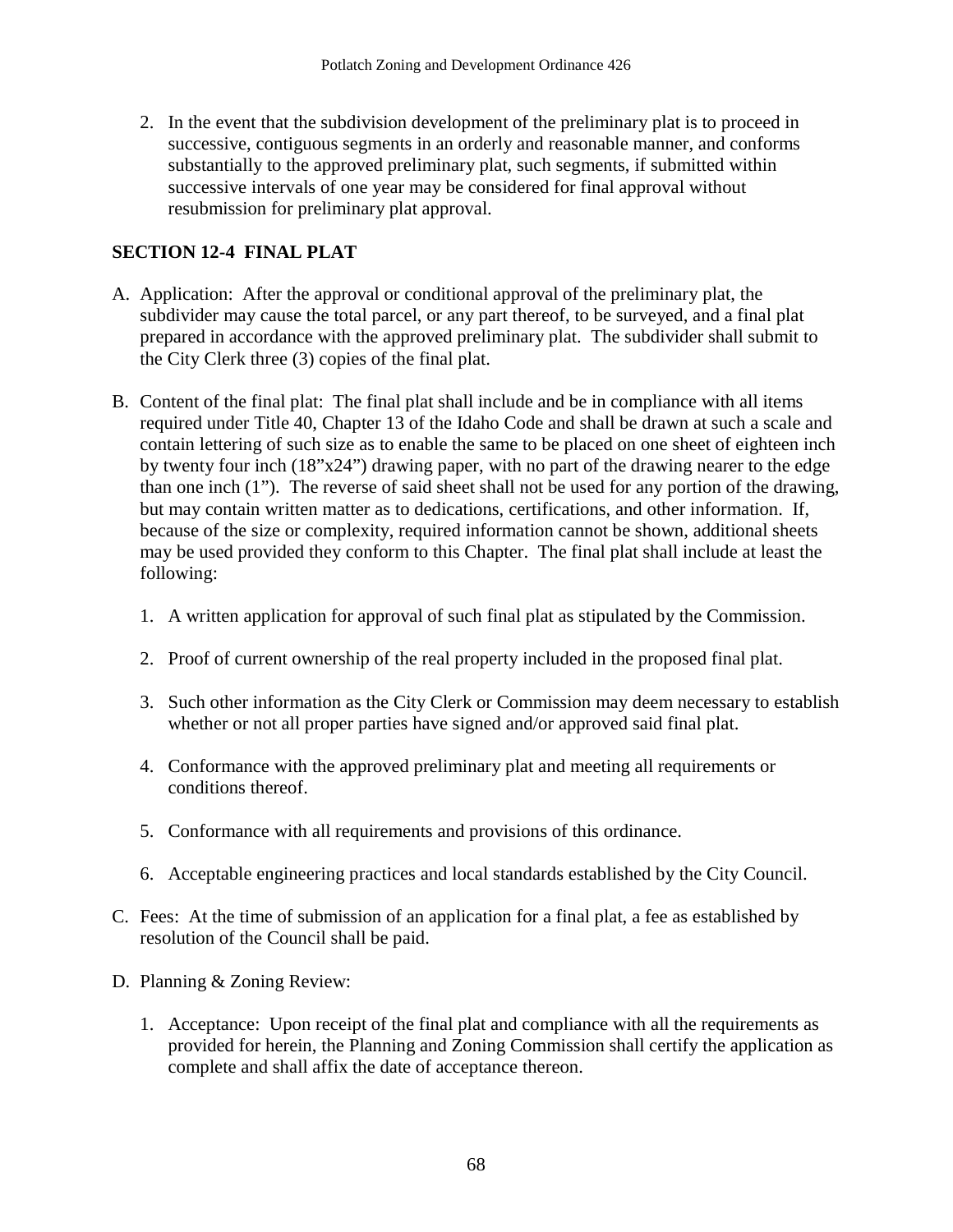- 2. Resubmittal of final plat: The Planning and Zoning Commission shall review the final plat for compliance with the approved or conditionally approved preliminary plat.
- 3. Submission to the Council: Upon the determination that the final plat is in compliance with the preliminary plat and all conditional requirements have been met, the Planning and Zoning Commission shall place the final plat on the council agenda at the next regular meeting.
- E. Agency review: The City Clerk may transmit one copy of the final plat, or other documents submitted, for review and recommendation to the departments and the agencies as he/she deems necessary to insure compliance with preliminary approval and/or conditions of preliminary approval. Such agency review shall also include the construction standard of improvements, compliance with health standards, the cost estimate for all improvements and the legal review of the performance bond.
- F. Council Action: The Council shall consider the Commission's findings and comments from concerned persons and agencies to arrive at a decision on the final plat. The Council shall approve, approve conditionally, disapprove, or table the final plat for additional information. A copy of the approved plat shall be filed with the City Clerk. Upon granting or denying the final plat the Council shall specify:
	- 1. The regulations and standards used in evaluating the application;
	- 2. The reasons for approval or denial;
	- 3. The actions, if any that the applicant could take to obtain approval.
- G. Plans and specifications: Prior to recording the final subdivision plat, the subdivider shall submit to the City Clerk checked copies of the final plans and specifications for streets, water, sewer, a master utility plan, and other public improvements to be constructed.

All plans and specifications shall have sufficient detail, written information, vertical and horizontal dimensions to accurately locate the proposed improvements in the field and determine their relationship to other improvements. Standards shall be established by the Planning and Zoning Commission.

H. Fees: At the time of submittal of plans and specifications a fee to defray costs and expenses of plan checking as provided for by resolution of the City Council shall be paid.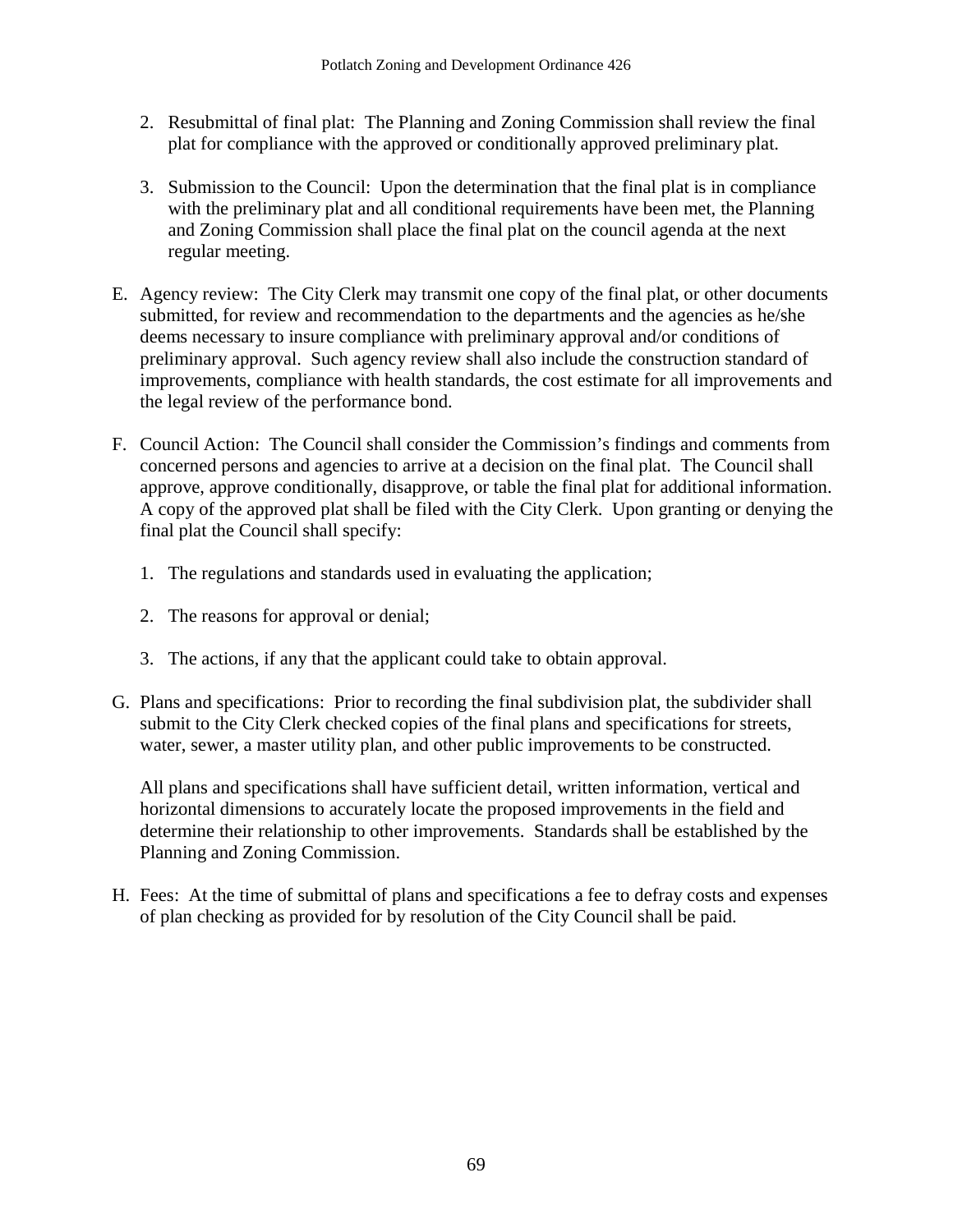# **Chapter 13**

## **PLANNED UNIT DEVELOPMENT (PUD) OPTION**

| Section 13-1  | Definition and Intent                                  |
|---------------|--------------------------------------------------------|
| Section 13-2  | <b>Conflicting Provisions</b>                          |
| Section 13-3  | Uses permitted                                         |
| Section 13-4  | Common Open Space                                      |
| Section 13-5  | <b>Increased Residential Density</b>                   |
| Section 13-6  | Commercial/Industrial Uses                             |
| Section 13-7  | Pre-application Meeting                                |
| Section 13-8  | <b>PUD</b> Application                                 |
| Section 13-9  | <b>PUD Review</b>                                      |
| Section 13-10 | PUD Plan – Planning and Zoning Commission Action       |
| Section 13-11 | PUD Plan – Final Approval                              |
| Section 13-12 | Final PUD Plan – Planning and Zoning Commission Action |
| Section 13-13 | <b>Post-Review Meeting</b>                             |
| Section 13-14 | <b>Extension of Approval</b>                           |
| Section 13-15 | Minor Modifications and Extensions Approval            |

## **SECTION 13-1 DEFINITION AND INTENT**

Planned Unit Development (PUD) is a process that provides greater design flexibility by allowing deviations from the typical development standards required by the Zoning Ordinance. The intent is to encourage more comprehensively and/or innovatively designed projects than can sometimes be accomplished through the standard development requirements, in exchange for providing greater benefits to the community. The goal is to provide increased benefits to the citizens of the City of Potlatch in exchange for flexibility in the application of development standards.

# **SECTION 13-2 CONFLICTING PROVISIONS**

Whenever there is a conflict or difference between the provisions of this chapter and of other chapters of this title, the provisions of this chapter shall prevail. Subjects not covered by this chapter shall be governed by the applicable provisions found elsewhere in this title.

# **SECTION 13-3 USES PERMITTED**

A variety of residential, commercial, industrial, or combinations of these land uses may be permitted within a PUD. All proposed uses may be permitted within a PUD, upon finding by the Planning and Zoning Commission that the proposal: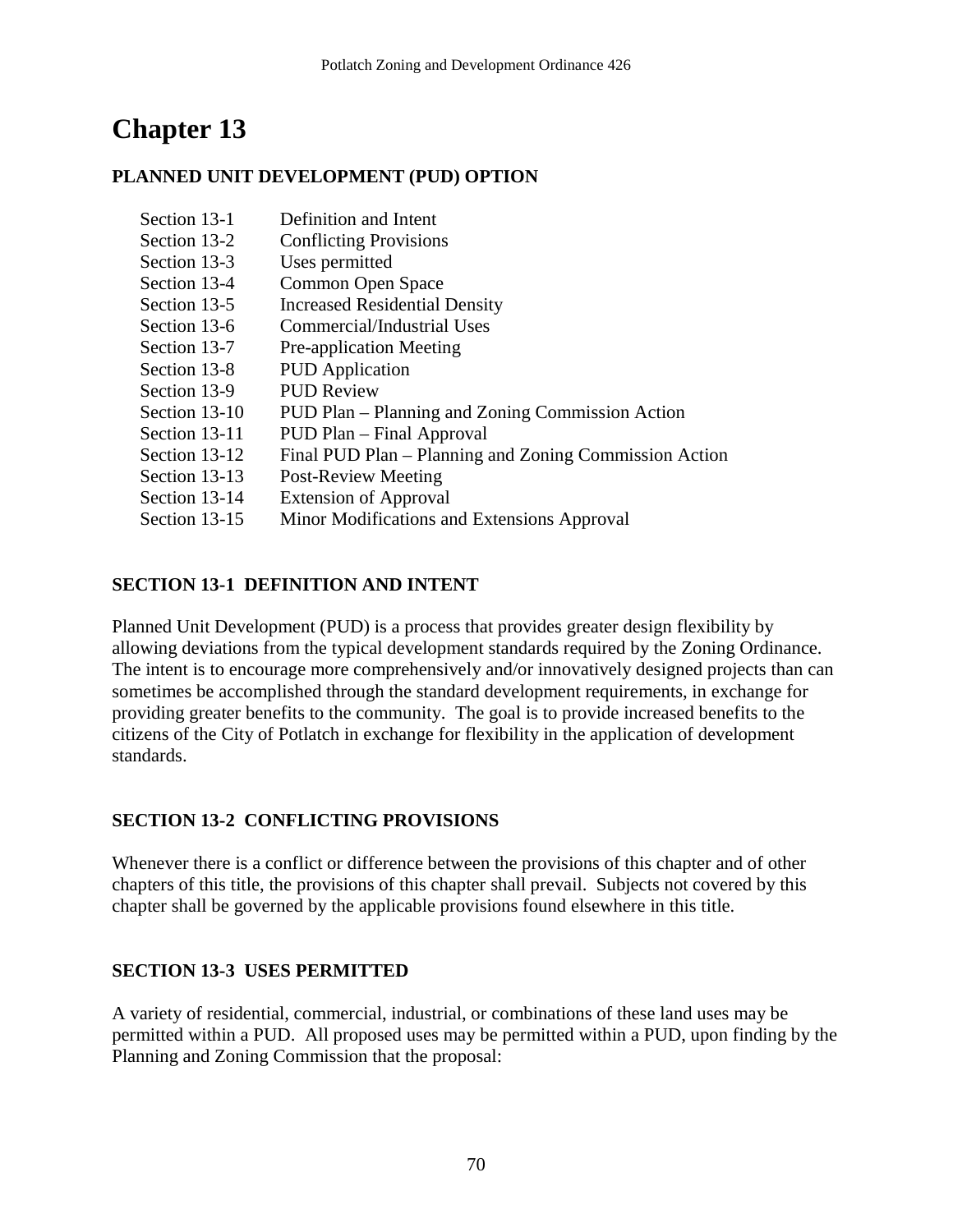- A. provides public benefits that would not be achievable through the normally required zoning standards,
- B. is compatible with surrounding development, and
- C. is in conformance with the City of Potlatch Comprehensive Plan.

#### **SECTION 13-4 COMMON OPEN SPACE**

- A. A minimum of 10% of the land area developed within any PUD that includes residential uses shall be planned for common open space for the residents or users of the area being developed. Location of the common open space shall be determined during the PUD process.
- B. The common open space provided in a PUD shall be held privately for the use of owners or residents within the development, or shall be dedicated to the public. Public utility rights of ways and easements are not acceptable for common open space unless such land or rights-ofway are usable for a trail or other similar public purpose. All open space shall be reviewed and approved by the Planning and Zoning Commission.
- C. The responsibility for the maintenance of all open spaces shall be specified by the developer prior to approval of the final development plan and included in a development agreement.

#### **SECTION 13-5 INCREASED RESIDENTIAL DENSITY**

The Planning and Zoning Commission may authorize an increase in density based on the merits of the design proposed. Character, identity, architectural, and siting variation incorporated in a development may be considered cause for density increases.

#### **SECTION 13-6 COMMERCIAL/INDUSTRIAL USES**

The plan for the PUD project shall provide for the integrated and harmonious design of buildings. This shall include adequate and properly arranged facilities for internal traffic circulation, landscaping and such other features and facilities as may be necessary to make the project attractive and efficient. Buffering or screening commercial/industrial uses from residential uses within, or adjacent to, the development shall be incorporated into the design. All areas designed for future expansion or not intended for immediate improvement or development shall be landscaped or otherwise maintained in a neat and orderly manner.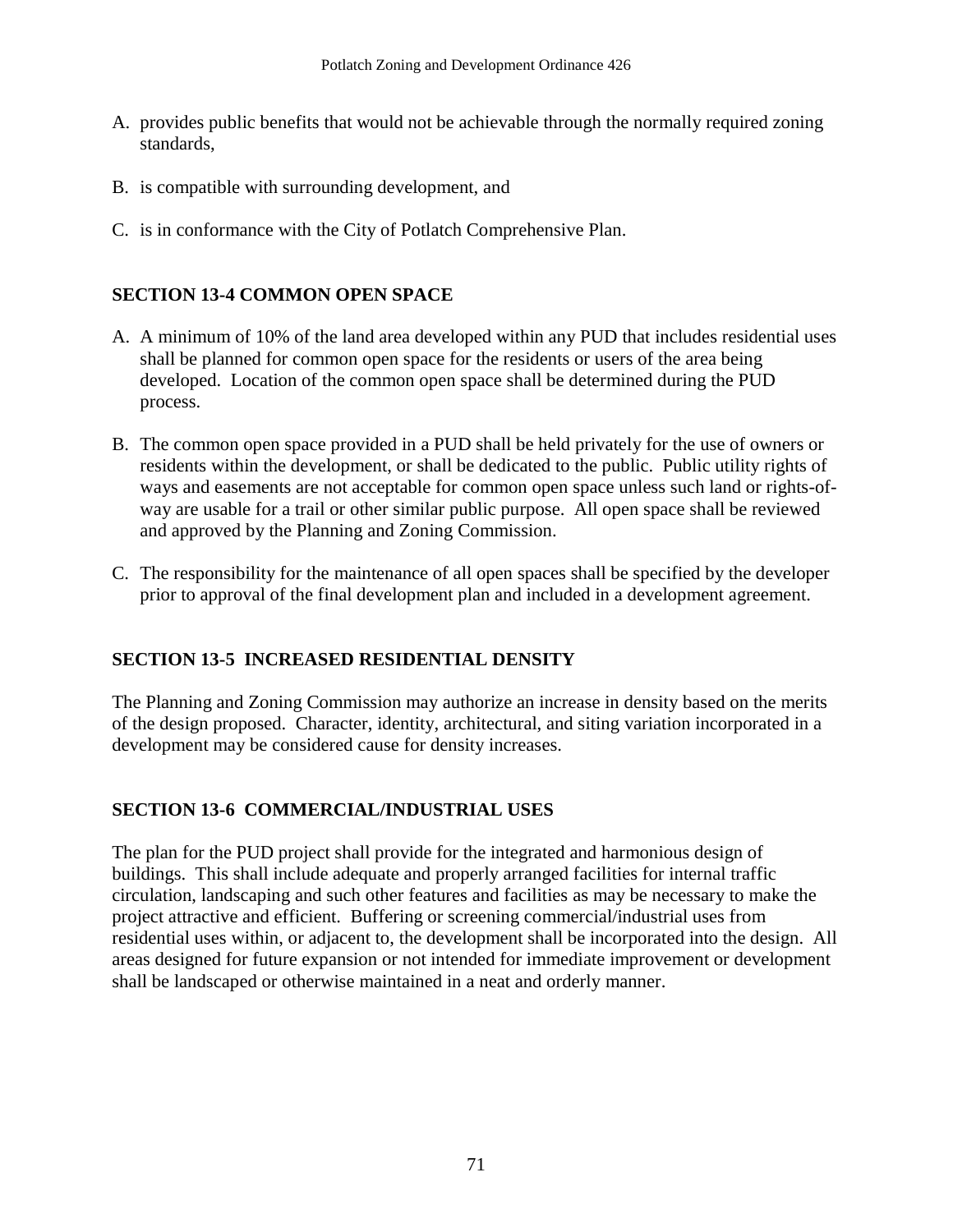## **SECTION 13-7 PRE-APPLICATION MEETING**

The developer shall meet with the City Planning and Zoning Commission prior to the submission of the PUD development plan. The purpose of this meeting is to discuss, early and informally, the criteria and standards contained herein, and to familiarize the developer with the comprehensive plan, zoning ordinance, subdivision ordinance, and such other plans and ordinances as are deemed appropriate.

#### **SECTION 13-8 PUD APPLICATION**

A complete application for PUD shall be filed with the Planning and Zoning Commission. At least one public hearing shall be held before the Planning and Zoning Commission following the requirements in Chapter 10.

#### **Section 13-9 PUD REVIEW**

- A. The Planning and Zoning Commission shall review the development plan within sixty (60) days after a complete application has been filed, to determine if it is consistent with the intent and purpose of this chapter; whether the proposed development advances the general welfare of the community and neighborhood; and whether the benefits, combination of various land uses, and the interrelationship with the land uses in the surrounding area justify the deviation from standard district regulations.
- B. The application shall contain the following information for PUD's submitted as the following:
	- 1. **PUD Submitted As A Subdivision.** A written statement by the developer setting forth the reasons why, in his/her opinion, the PUD conforms to the Comprehensive Plan and would be in the public interest. This statement should also include the following information:
		- a. What development requirements are being requested to be exempted from City ordinances.
		- b. An analysis of the impact of the PUD on the infrastructure of the community. This shall include deficiencies in existing infrastructure, including water, sewer, traffic, and what improvements would be needed to bring the infrastructure up to an acceptable level of service that could accommodate the PUD.
		- c. A schedule for the development of units to be constructed in progression, and a description of the design principles for buildings and streetscapes.
		- d. Tabulation of the number of acres in the proposed project for various uses.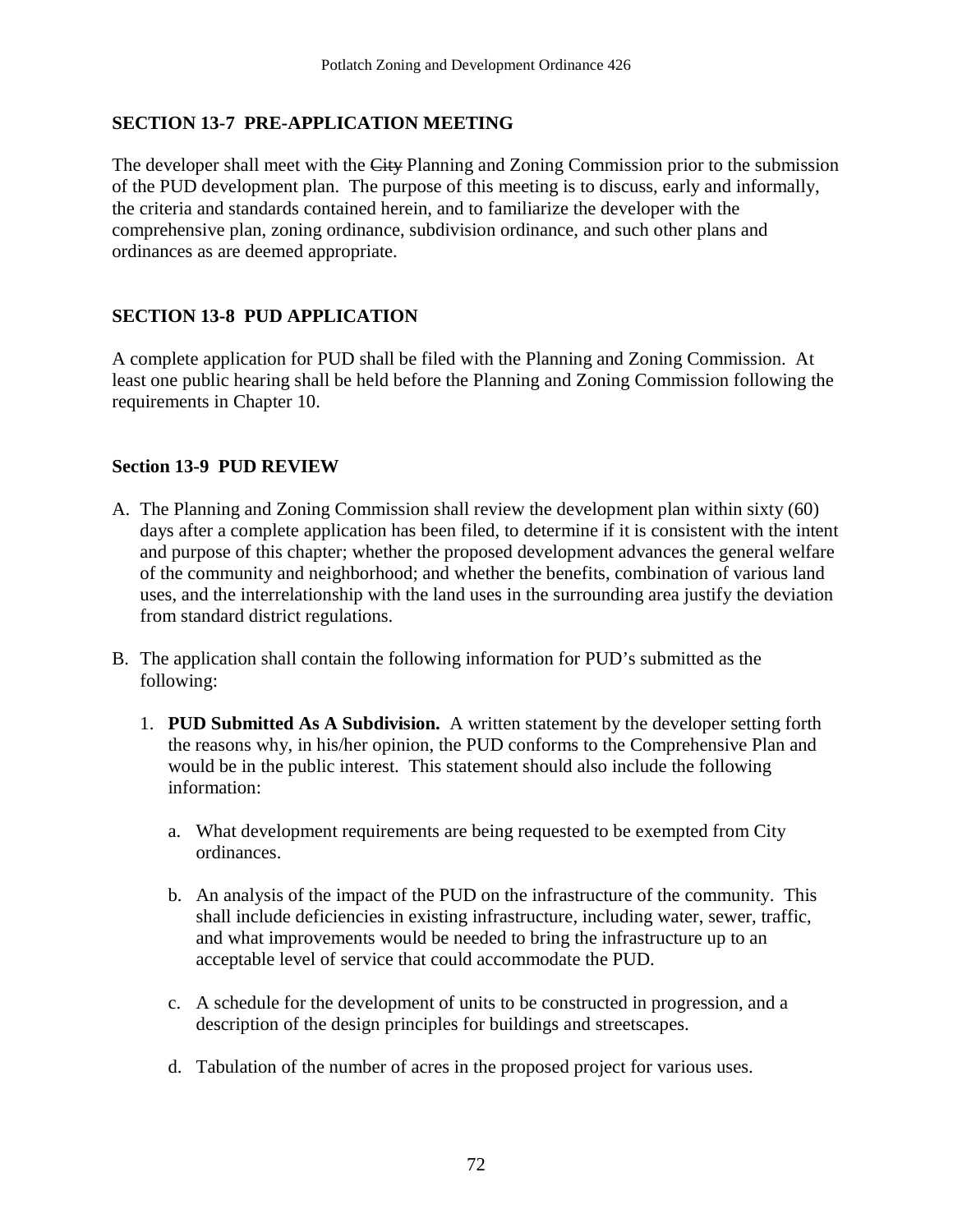- e. The number of housing units proposed by type.
- f. Estimated residential population by type of housing.
- g. Deed restrictions, protective covenants and other legal statements or devices to be used to control use. Development and maintenance of the land, and the improvements thereon, including those areas which are to be commonly owned and maintained.

## 2. **PUD Submitted Without A Subdivision**

- a. Requirements listed in Chapter 5 (Site Plan Review Application).
- b. A written statement by the developer setting forth the reasons why, in his/her opinion, the PUD conforms to the Comprehensive Plan and would be in the public interest. This statement should also include the following information:
	- i What deviations from zoning district regulations are being requested.
	- ii An analysis of the impact of the PUD on the infrastructure of the community. This shall include deficiencies in existing infrastructure, including water, sewer, traffic, and what improvements would be needed to bring the infrastructure up to an acceptable level of service that could accommodate the PUD.
	- iii A time schedule for the development of units to be constructed, and a description of the design principles for buildings and streetscapes.
	- iv Tabulation of the number of acres in the proposed project for various uses.
	- v The number of units proposed by type.
	- vi Deed restrictions, protective covenants and other legal statements or devices to be used to control use. Development and maintenance of the land, and the improvements thereon, including those areas which are to be commonly owned and maintained.

#### **SECTION 13-10 PUD PLAN – PLANNING AND ZONING COMMISSION ACTION**

- A. Within 30 days of the closing of a public hearing, or at the next available regularly scheduled Planning and Zoning Commission meeting thereafter, the Planning and Zoning Commission shall either recommend approval, approval with supplementary conditions, or disapproval of the application as presented. This time period may be extended for up to 90 days with consent of the applicant, or for good cause. Upon recommending approval or denial of the application the Planning and Zoning Commission shall specify in writing:
	- 1. The ordinance and standards used in evaluating the application.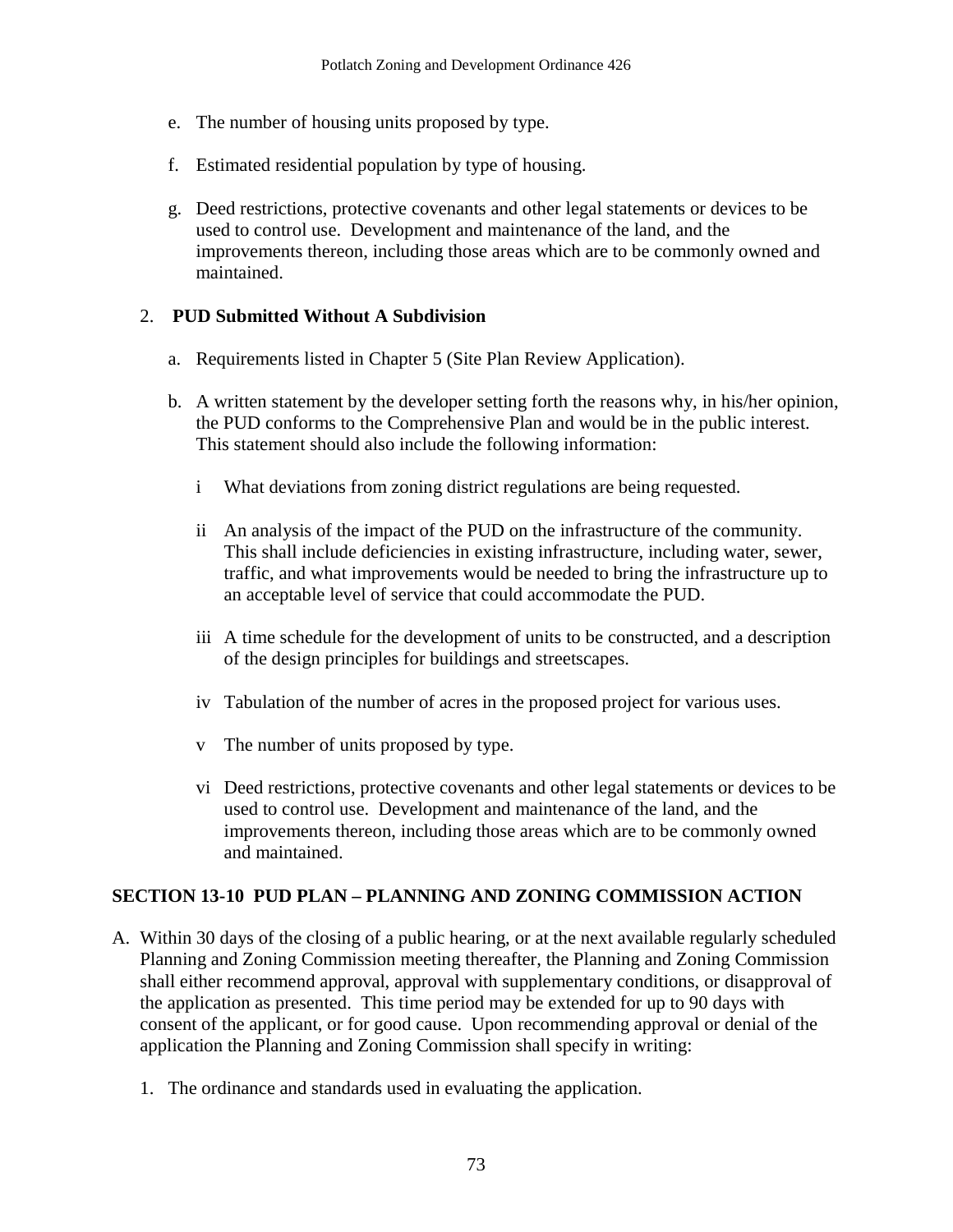- 2. The reasons for approval or denial.
- 3. The actions, if any, that the applicant could take to obtain a permit.
- 4. The Planning and Zoning Commission shall consider the general standards applicable to Conditional Use Permits and criteria for Conditional Uses before approving in principle a PUD development plan.

## **SECTION 13-11 PUD PLAN – FINAL APPROVAL**

- A. Upon approval of findings and conclusions, the Planning and Zoning Commission, when applied for, may review the final PUD at the next available meeting.
- B. An application for final approval of the PUD development plan may be filed with the Planning and Zoning Commission by at least one property owner or person having an interest in the property. The application shall be signed by the owner of the property attesting to the truth and exactness of all information supplied on the application for final development plan. Each application shall clearly state that the approval shall expire and may be revoked if construction on the project has not begun within two (2) years from the date of issuance of the approval.

## **SECTION 13-12 FINAL PUD PLAN – PLANNING AND ZONING COMMISSION ACTION**

The Planning and Zoning Commission shall consider the following when reviewing a final PUD development plan.

- A. The proposed development must be initiated within two (2) years of the date of approval.
- B. Each individual phase of the development, as well as the total development, can exist as an independent unit capable of creating an environment of pleasing aesthetics (reference DEQ standards as noted in Chapter 12) or that adequate assurance will be provided that such objective will be attained.
- C. Any exception from standard district requirements is warranted by the design and other amenities incorporated in the final development plan, in accordance with the PUD and the adopted policy of the City Council.
- D. The existing and proposed utility services are adequate for the population densities and uses proposed.
- E. The are no substantial changes from the approved PUD plan.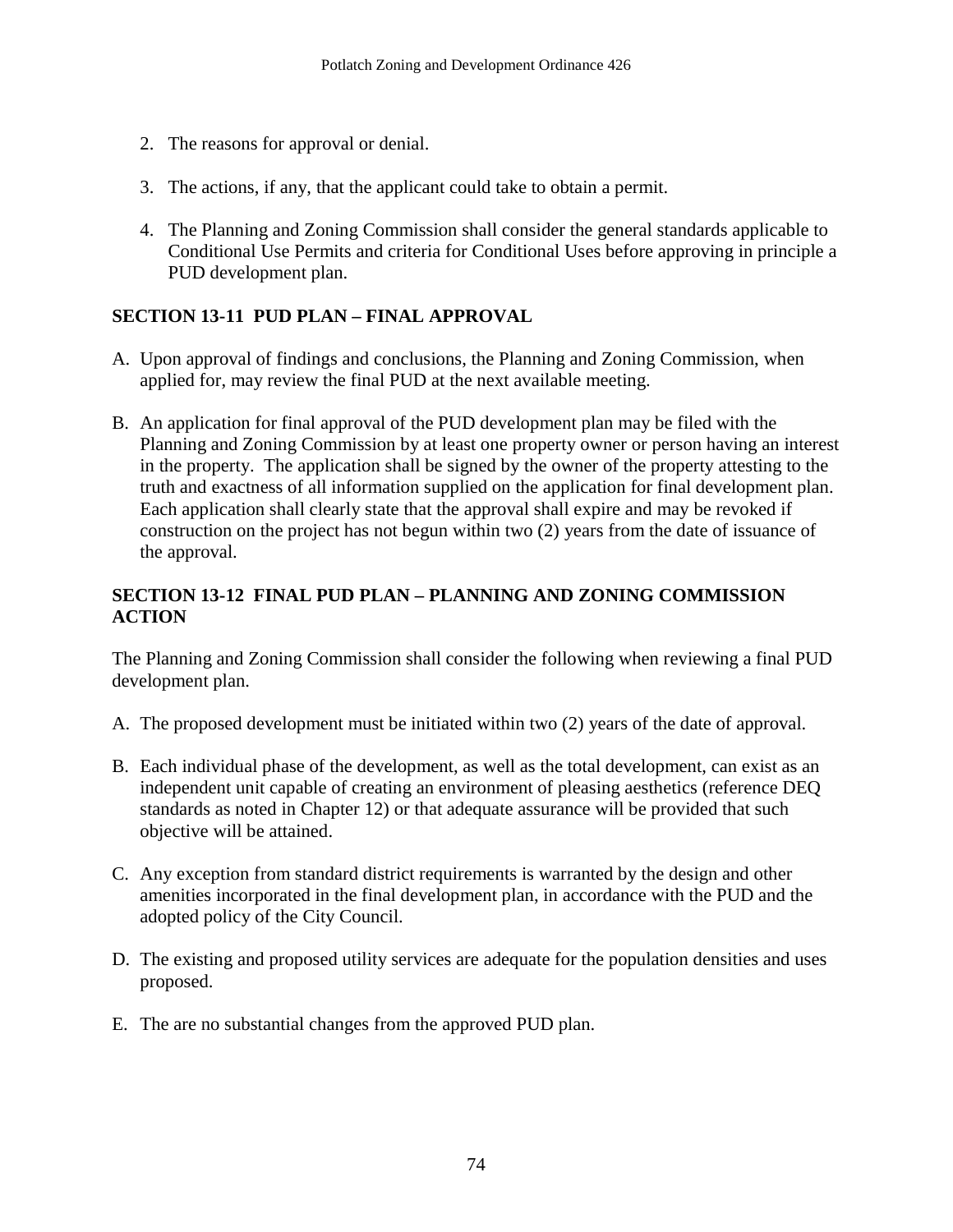The Planning and Zoning Commission shall either approve, approve with conditions, or disapprove the final PUD application as presented. Upon granting or denying the final PUD application the Planning and Zoning Commission shall specify in writing:

- 1. The ordinance and standards used in evaluating the application.
- 2. The reasons for approval or denial.
- 3. The actions, if any, that the applicant could take to obtain a permit.

# **SECTION 13-13 POST-REVIEW MEETING**

If approved, or approved with conditions, the applicant shall schedule a post-review meeting with the Planning and Zoning Commission, to discuss final implementation of the PUD, including any minor change requests or conditions of approval. No construction of any kind shall take place on the site of an approved PUD until final construction plans are reviewed and approved by the City Engineer, and a Development Agreement and a Construction Improvement Agreement are completed and properly approved by the City.

# **SECTION 13-14 EXTENSION OF APPROVAL**

The approval of a final development plan for a PUD shall be for a period not to exceed two (2) years, or as agreed upon between staff and the developer, to allow for the development of the project. If no construction has begun within two (2) years after approval is granted, the approved final development plan shall be void.

# **SECTION 13-15 MINOR MODIFICATIONS AND EXTENSIONS APPROVAL**

An extension of the time limit or modification of the approved final development plan shall be submitted in writing by the developer to the Planning and Zoning Commission. The request shall specify which modifications are proposed and why the changes are necessary. The Planning and Zoning Commission, shall render a decision on the requested time limit or modification. Any major modification shall require a public hearing in front of the Planning and Zoning Commission. Notice of hearing shall be provided in the same manner as the original PUD hearing. Any time extension over nine (9) months shall require a public hearing in front of the Planning and Zoning Commission. Notice of hearing shall be provided in the same manner as the original PUD hearing.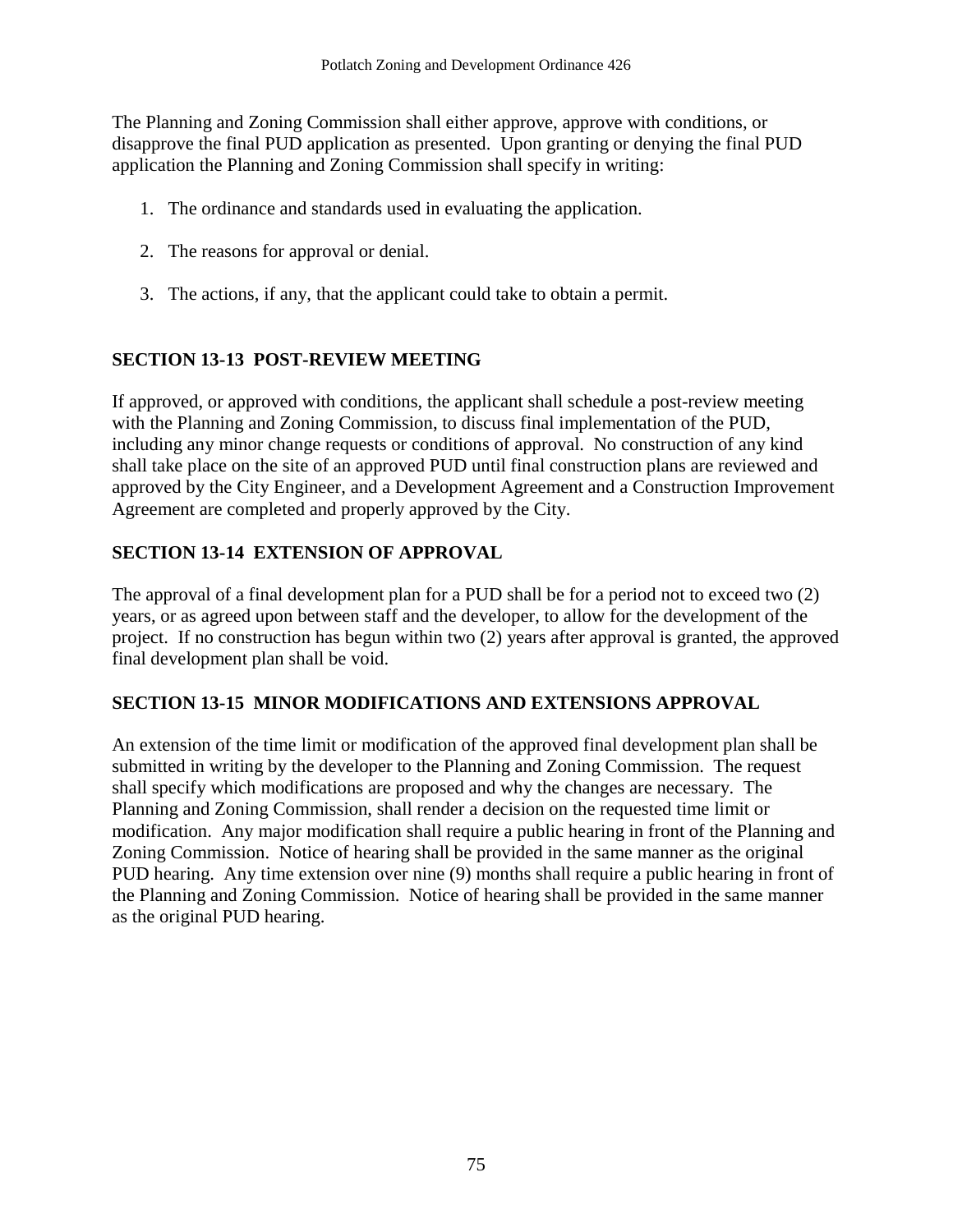# **Chapter 14**

## **DEFINITIONS OF TERMS**

Except as defined hereafter, any terms not defined herein shall be given the meaning ordinarily applied when such words are used in zoning terminology.

- Accessory Structure: A subordinate structure incidental to the main use or principal building of a property and which is located on the same lot or tract as the main structure but does not include any building containing a dwelling unit as hereinafter defined.
- Accessory Use: A use incidental and subordinate to the principal use of the same premise.
- Accessory Dwelling Unit: An additional dwelling unit that is subordinate and incidental to the main residential use. Accessory Dwelling Units are not used as rental apartments. Examples would include a guest house and a detached "Mother-in-Law Apartment".
- City Clerk: The term City Clerk shall mean an official of the City of Potlatch, who is authorized to serve by the City Council.
- Agricultural Building: Any building designed and constructed to be used for agricultural purposes, which is not intended for human habitation (including pump houses, barns, tool sheds, storage buildings, etc.).
- Agricultural Uses: Farming, dairying, pasturage, cultivation, tillage, horticulture, floriculture, silviculture, viticulture, vermiculture, animal, poultry, and fish husbandry, as the principal land use and the necessary accessory uses for packing, treating, or storing the produce. Agricultural uses shall not include commercial riding stables, racetracks, slaughterhouses, plants, factories, works for the reduction of animal matter, or commercial poultry, kennels, or feed lots.
- Airport: Any runway, land area or other facility designed for the accommodation, servicing, landing, and take-off of aircraft.
- Animal Hospital: Any building or portion thereof designated for the care or treatment of cats, dogs, or other animals.
- Applicant: Any person initiating an application for subdividing or development of land for the building or modification of any improvement on land. The applicant need not be the owner of the property; however he/she shall be an agent of the owner or have sufficient proprietary rights in the property to represent the owner.
- Application: The forms and information required, to be filed by the applicant for any permit or variance or appeal under this Ordinance.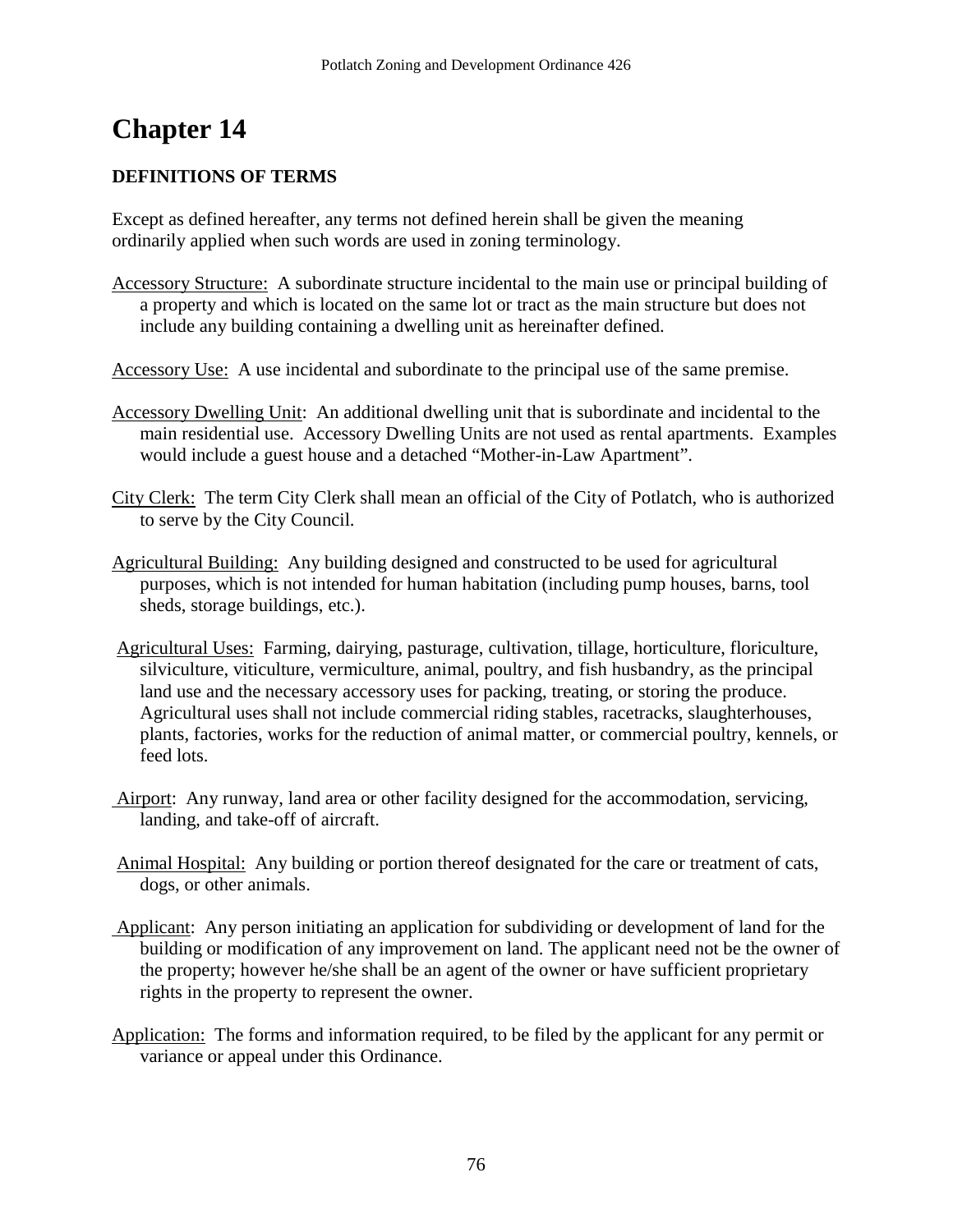- Area of Impact: An area mutually agreed upon, including boundaries and Ordinances between the city and county as provided for in Idaho Code 67-6526.
- Bar/Lounge/Tavern: A building where alcoholic beverages are sold on the premises not including restaurants where the principle business is serving food.
- Bed and Breakfast: A residence used for the lodging of paying guests. 1-4 guest rooms are an allowed use; 5 or more guest rooms require a conditional use permit.
- Building: Any structure which is designated or intended for the shelter, enclosure or protection of persons, animals, or property of any kind.
- Bulk Plant: An establishment where liquids are received by tank, vessel, pipe lines, tank car or tank vehicle and are stored or blended in bulk for the purpose of distributing such liquids by tank vessel, pipe line, tank car, tank vehicle or container.
- Candela (cd): Unit of luminous intensity. One candela is one lumen per steradian. Formally called the candle.
- Candlepower: Luminous intensity expressed in candelas.
- Church: Any structure or property, which is owned by any religious organization, which is qualified as an organization exempt from income tax.
- Civic Uses: Of or relating to a citizen, citizenship or civil affairs; of or relating to or involving the general public and community and their activities, needs or ways or civic affairs.
- Clinic: A building or portion of a building containing offices and facilities for providing medical, dental or psychiatric services for outpatients only.
- Cluster Development: A subdivision or other development planned and constructed so as to group structures or lots into relatively concentrated and contiguous areas while providing a unified network of open space, wooded area, recreational, or agricultural land.
- Commercial Use: A use other than agriculture which involves the sale of products or services for profit or compensation
- Commission: The City of Potlatch Planning and Zoning Commission. (Idaho Code 67-6504)
- Comprehensive Plan: A compilation of goals, policies, maps and other data guiding the physical, social and economic development, both public and private, of the City of Potlatch and its environs, as defined in the Idaho Local Planning Act of 1975.
- Conditional Use: Any use as defined by this Ordinance which, because of its potential incompatibility with adjacent or traditional uses, is subject to restrictions, limitations and conditions specified herein. Also known as a Special Use Permit.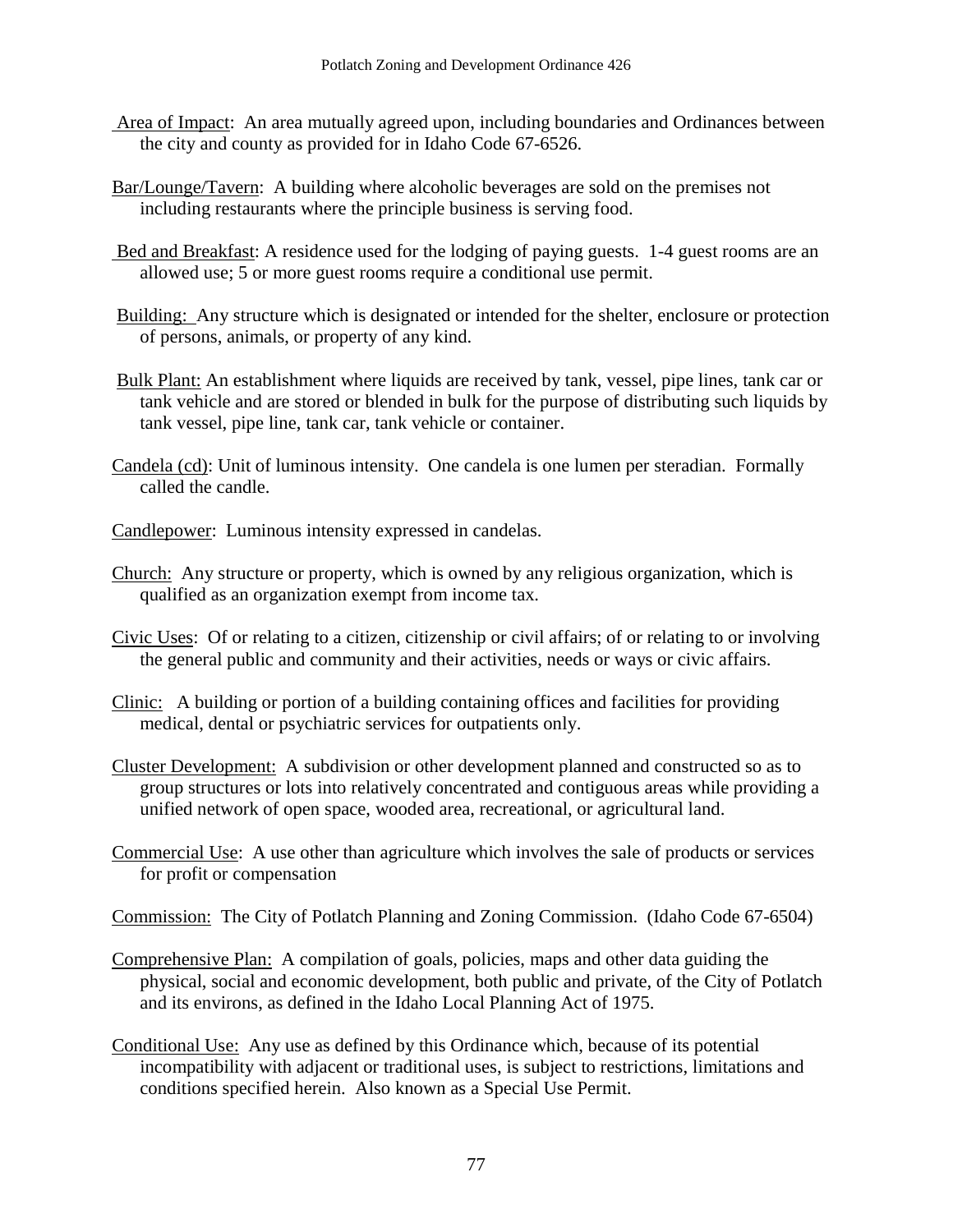Council: The City of Potlatch City Council.

Cutoff fixture: A light fixture that provides a cutoff (shielding) of the emitted light.

- Daycare: The provision of supplemental care and supervision for a non-related child or children, on a regular basis, for less than 24 hours a day. The term is not intended to include babysitting services of a casual, non-recurring nature.
- Density: A unit of measurement, which specifies the number of dwelling units per acre of land.
- Development: Any grading, vegetation removal, construction activity, or any other activity, excluding maintenance, which changes the existing character or use of the land or has any impact on adjoining properties.
- Drive-In Establishment: An establishment, other than an automobile service station, that is designed to accommodate the motor vehicles or patrons in such a manner as to permit the occupants of such vehicles, while remaining in the vehicle, to make purchases or receive services.
- Dwelling: A building, or portion thereof, containing one or more dwelling units. The term, dwelling, does not include any recreational vehicle, hotel or motel as defined herein.
	- Dwelling, One-Family: A detached building containing one (1) dwelling unit designed for and occupied exclusively by one (1) family. For purposes of this Ordinance the classification of Dwelling, One-Family, shall include group homes, mobile homes and manufactured homes as herein defined.
	- Dwelling, Two-Family: A building containing two (2) dwelling units for two (2) families living independently of each other including duplexes, and semi-detached housing.
	- Dwelling, Multiple-Family: A building containing at least three (3) dwelling units for three (3) or more families living independently of each other.
- Family: An individual or two (2) or more individuals related by blood, marriage, legal adoption or guardianship, or a group of four (4) or fewer persons who are unrelated and reside together using common cooking facilities.
- Family Food Production: The keeping of domestic animals and fowl for the production of food for the use of the family occupying the premises.
- Feedlot, Commercial: An area where livestock is contained for the purpose of resale or slaughter at an average monthly confined animal density exceeding two (2) animal units per acre and using a primary feed supply other than grazing, excluding family food production or incidental sale.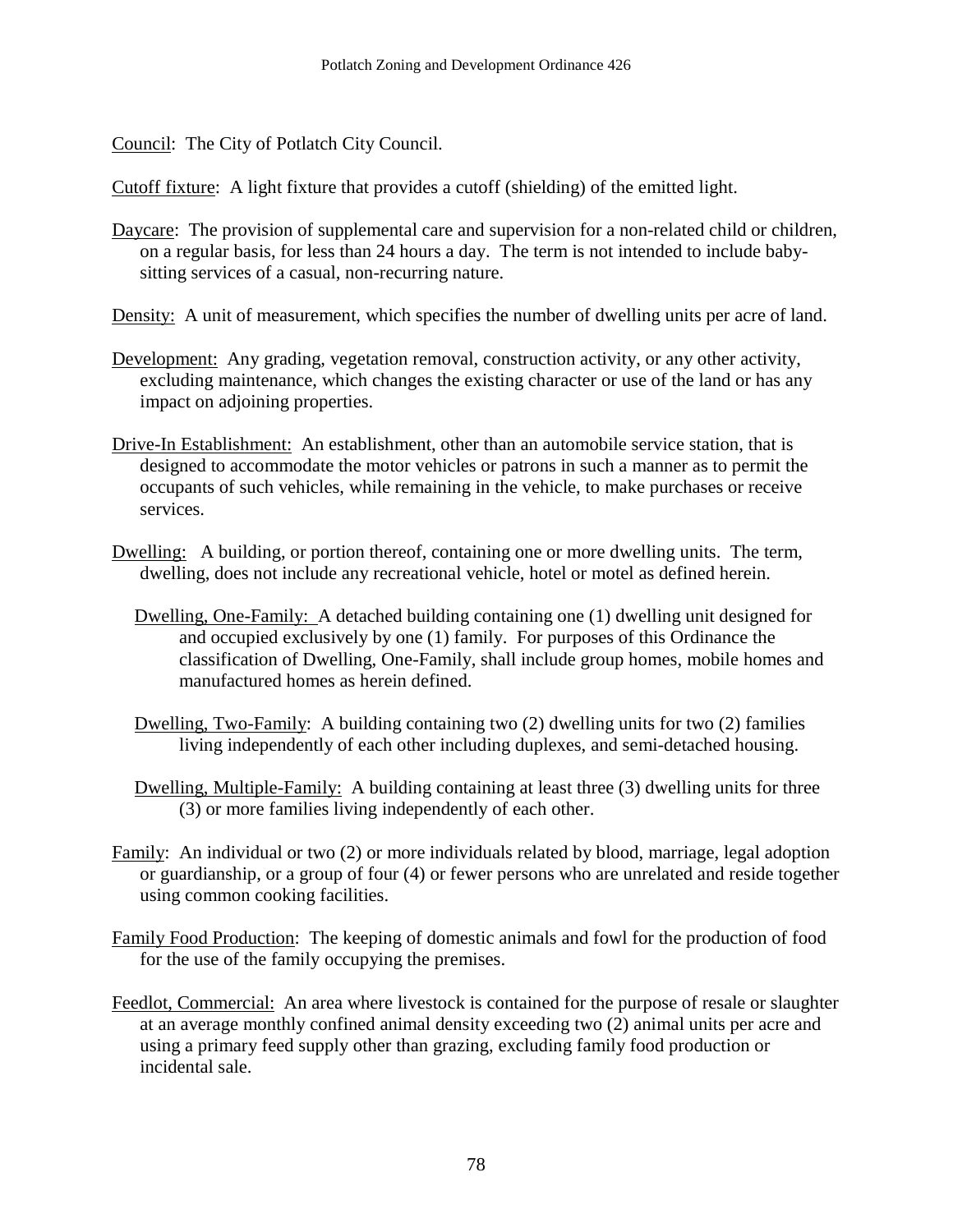- Full-cutoff fixture: a lighting fixture unit where zero luminosity occurs at an angle of 90 degrees above nadir, and at all greater angles from nadir. Additionally, the candela per 1000 lamp lumens does not numerically exceed 100 (10 percent) at a vertical angle of 80 degrees above nadir. This applies to all lateral angles around the light fixture. This kind of light fixture emits no light above the horizontal.
- Functional Open Space: Land within a development which is permanently reserved as open space, free from permanent structures, useful for recreational or social use by the residents of the development, or others; such space shall not include streets, roadways, or parking areas.
- Greenhouse, Commercial: An establishment where flowers, shrubbery, vegetables, trees and other horticulture products are grown in the open and/or in an enclosed building for sale to the general public on a retail basis.
- Greenhouse, Wholesale: An establishment where flowers, shrubbery, vegetables, trees and other horticulture products are grown in the open and/or in an enclosed building for sale on a wholesale basis, with retail sales on premises to be on an occasional and incidental basis.
- Group Home: Residential shelter care facilities for mentally retarded, physically handicapped and elderly citizens. Group homes for eight or fewer people are considered Single-family dwellings for purposes of land use ordinances.
- Halfway House: A type of housing for persons convicted of non-violent crimes that are in the latter stages of serving a sentence and are being transitioned back into free society.
- Health Authority: Means the Central District Health Department (Region IV), the Idaho, Department of Labor and Industrial Services, Plumbing Division and the Idaho Division of Environmental Quality.
- Height, Building: The maximum distance possible, measured vertically, from the average elevation of the proposed finished grade at the front of the building to the highest point of the roof for flat roofs, to the decline of mansard roofs and top of building walls for gable, hip and gambrel roofs.
- Holding Facility: Any building used for the purpose of housing persons under the custody of any City, county, or the Idaho State Board of Corrections as a prisoner for the violation of a criminal offense for a period not to exceed seventy-two (72) hours.
- Home Occupations: Any gainful commercial operation, profession or craft, which is customarily incidental to or carried on entirely within in a dwelling place, and wherein the use is clearly incidental and secondary to the use of the structure for dwelling purposes. Not more than fifty percent (50%) of the floor area of the dwelling unit shall be used in the conduct of the home occupation.
- Hospital: The term Hospital, shall mean an institution specializing in giving clinical, temporary, and emergency services of a medical or surgical nature to human patients and injured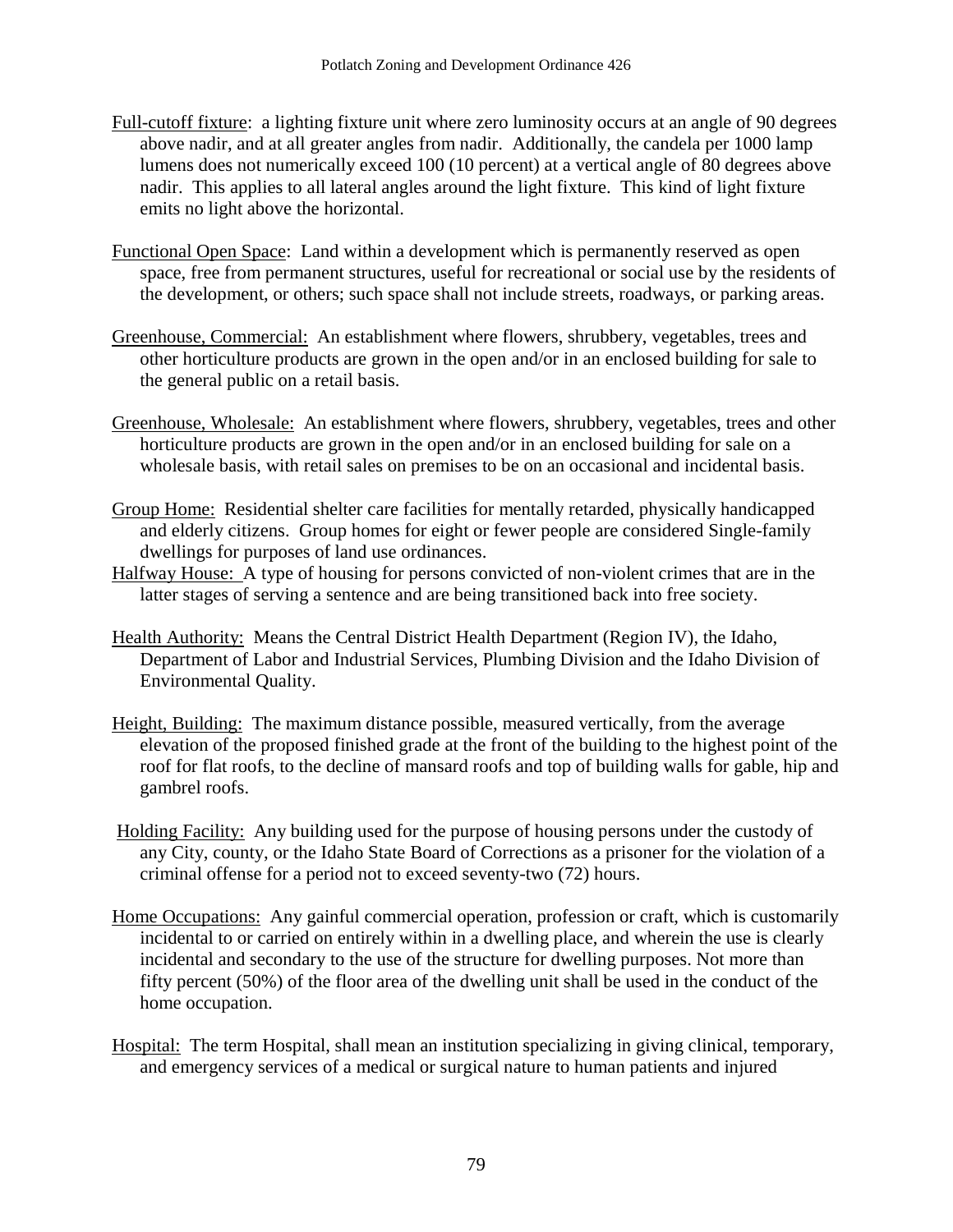persons, and licensed by the State of Idaho to provide facilities and services in surgery, obstetrics, and general medical practices.

- Hotel/Motel: The word Hotel or Motel shall mean a building in which lodging is provided and offered to the public for compensation and which is open to transient guests.
- Industrial Use: Any manufacturing processing, testing, energy production, storing, assembling, testing and similar uses, which generally generate by-products of noise, smoke, odor, glare, gas, vibration, dust, or light. It does not refer to the growing of agricultural crops, or the raising of livestock.
- Junkyard: An outdoor space where waste, discarded, or salvaged materials including inoperative automobiles are bought, sold, exchanged, baled, packed, disassembled, stored or handled. Junkyard also includes house wrecking and structural steel materials and equipment, but does not include such places where such uses are conducted entirely within a completely enclosed building such as pawnshops and establishments for the sale, purchase or storage of used furniture and household equipment or for used cars in operable condition, or salvaged materials, which are incidental to manufacturing operations.
- Kennel, Commercial: The commercial boarding, caring or breeding of four (4) or more dogs, cats and other household domestic animals in return for compensation or kept for sale. The sale of two or less litters of pets per year per animal shall not be deemed commercial.

Light Trespass: Light falling where it is not wanted or needed. Spill light. Obtrusive light.

- Livestock: Hoofed domesticated animals, poultry, rabbits and fur bearing animals.
- Lot: A parcel, plot, tract, or other land area of suitable size as required in these regulations and created by subdivision for sale, transfer or lease.
- Lot Area: The total area of a lot measured on a horizontal plane within the boundary lines exclusive of public and private roads, and access easements to other property.
- Lot Coverage: The percentage of the lot area covered by buildings and pavement.
- Lumber Mill, Permanent: The site, equipment, and buildings necessary to saw, plane, or mill tree logs into posts, poles, building logs, lumber, dimensional lumber or similar products.
- Lumber Mill, Portable: A temporary enterprise where logs are cut and milled on the same site.
- Manufactured Home: A factory built structure constructed according to the National Manufactured Housing Construction and Safety Standards Act of 1974, and as amended, which became effective June 15, 1976. A manufactured home:
	- 1. Is transportable in one (1) or more sections, which in the traveling mode, is eight (8) feet or more in width or is forty (40) feet or more in length.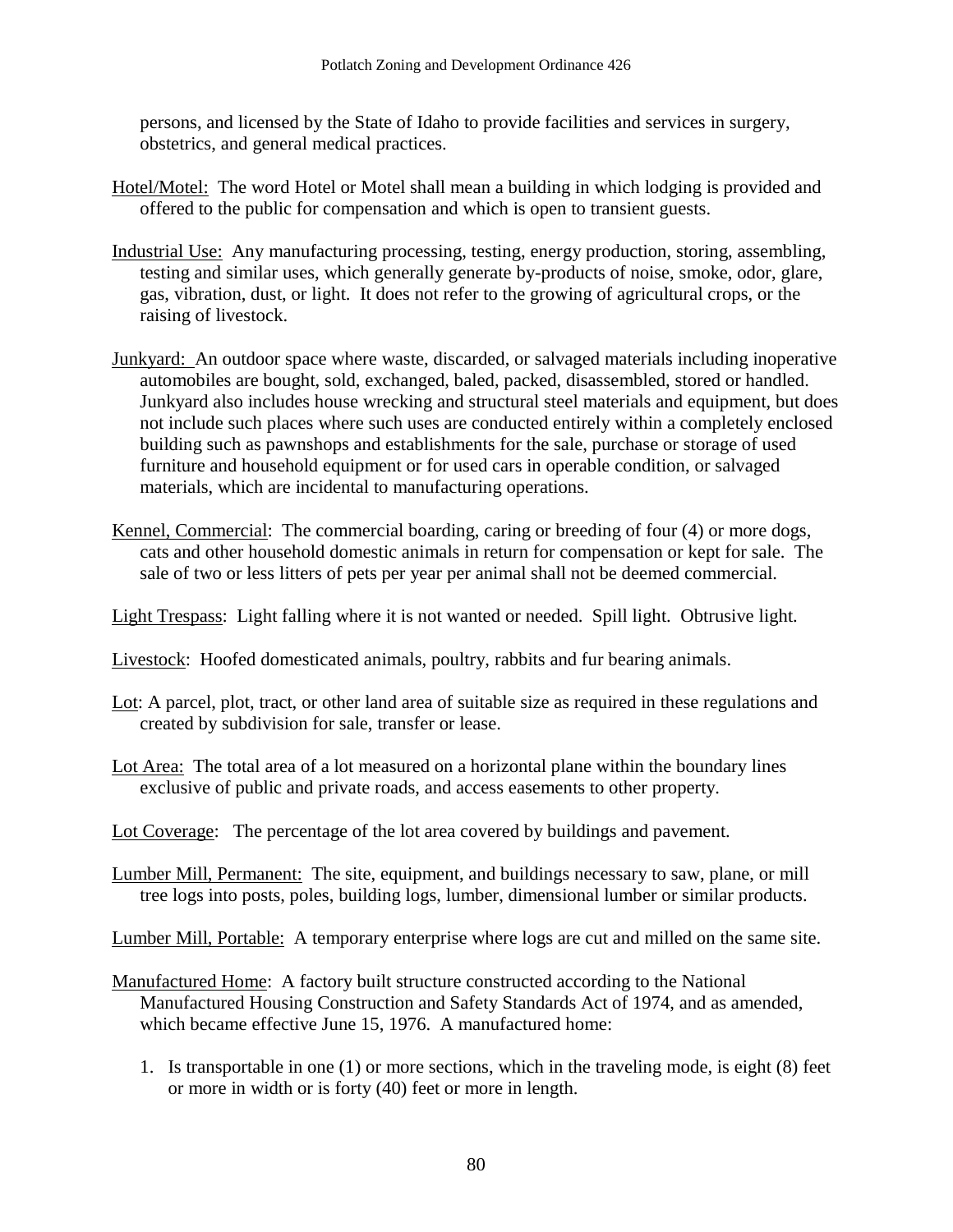- 2. When erected on site is three hundred twenty (320) or more square feet.
- 3. Is built on a permanent chassis, however, it does not have permanently attached to its body or frame any wheels or axles, and, it is not constructed or equipped with a permanent hitch or other device allowing it to be moved other than for the purpose of moving it to a permanent site.
- 4. Is designed to be used as a dwelling unit with or without a permanent foundation when connected to the required utilities.
- 5. Has a pitched roof with a minimum pitch of 2:12 (two inches of rise to twelve inches of run).
- Mobile Home: A transportable, factory-built residential dwelling, which was constructed prior to enactment of the National Housing Construction and Safety Standards Act of 1974, which became effective June 15, 1976 or has been rehabilitated according to standards, set by Idaho Code.
- Manufactured/Mobile Home Park: Any area, tract, plot or parcel of land developed as a Planned unit development (PUD) and designed primarily for placement of manufactured/mobile homes located and maintained for dwelling purposes on a permanent or semi-permanent basis.
- Mineral Extraction: Any mining, quarrying, excavating, processing, storing, separating, cleaning or marketing of any natural mineral resource.
- Modular Building: Any building or building component, other than a manufactured home, and is either entirely or substantially prefabricated or assembled at a place other than the building site. Modular homes are subject to the same standards as site-built homes. Modular buildings are not required to comply with the National Manufactured Home Construction and Safety Standards Act of 1974.
- Nadir: The point directly below the observer or object (such as a light fixture) being discussed.
- Non-conforming Building: A building or structure or portion thereof lawfully existing or being lawfully constructed prior to March 1997 when the first Zoning and Development Ordinance was passed, which was designed, erected or structurally altered for a use, or to dimensional standards that do not conform to the requirements for structures and/or uses as outlined by this Ordinance.
- Nonconforming Lot: A lot of record which was lawfully existing prior to March 1997 when the first Zoning and Development Ordinance was passed, but which, because of the application of this Ordinance to it, no longer conforms to lot area or width requirements prescribed in this Ordinance.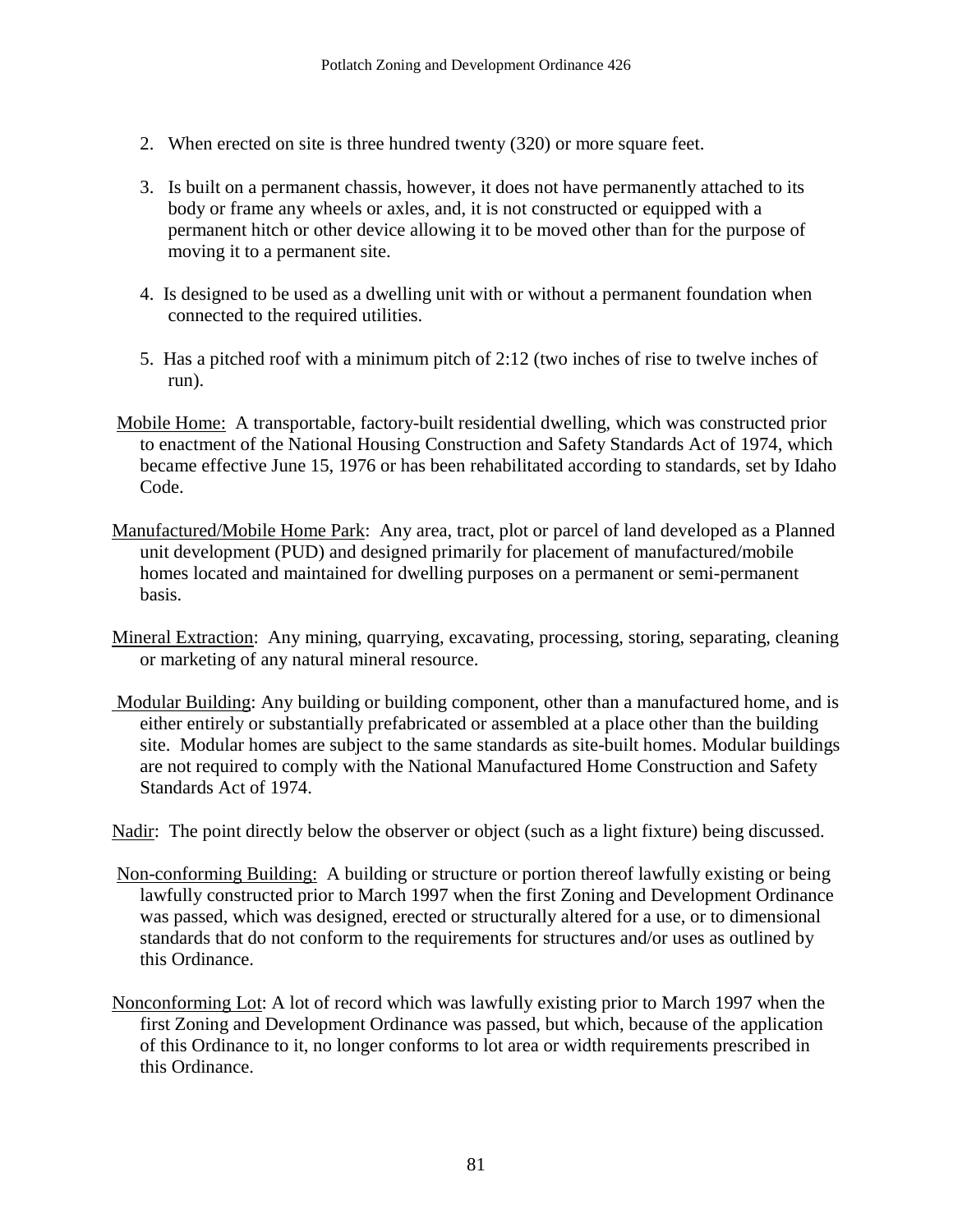Nonconforming Use: A use which was lawfully established and maintained prior to March 1997 when the first Zoning and Development Ordinance was passed, but which, because of the application of this Ordinance to it, no longer conforms to the use regulations.

Open Space: Any part of a lot unobstructed from the ground upward.

- Original Parcel: An original parcel of land is hereby defined as a lot or tract as recorded on any plat of record on file in the office of the Latah County Recorder, or any unplatted contiguous parcel of land held in one ownership and of record on December 27, 1978.
- Permanent Foundation: Concrete or timbered structure that complies with the Building Code, is not easily moveable and the primary purpose is support of a structure or sign.
- Plat: The drawing, map or plan of a subdivision, cemetery, town site or other tract of land, into lots, blocks, and roads in accordance with Title 50 Chapter 13, Idaho Code.
- Principal Use: The term, Principal Use, shall mean the specific purpose for which a lot is arranged, intended, designed, occupied or maintained.
- Recreational Vehicle: A licensed vehicle (8 by 40) eight foot by forty foot, or less, wherein people reside on a temporary basis which is incidental to their principle residence.
- Recreational Vehicle Park: A parcel of land which has been planned and improved or which is rented or used for the placement of two (2) or more transient recreational vehicles. Recreational vehicle parks are for temporary living quarters and not permanent housing.
- Restaurant: The word Restaurant shall mean any land, building or part thereof, other than a boarding house or bed and breakfast, where meals are provided for compensation, including, among others, such uses as cafe, cafeteria, coffee shop, lunch room, and dining room.
- Right-of-Way: A strip of land dedicated or reserved for use as a public street, crosswalk, railroad, road electric transmission line, oil or gas pipeline, water main, sanitary or storm sewer main, or for other special uses.
- Roadside Stand: A temporary or mobile structure designed or used for the display or sale of products or services.
- School: An organization specializing in the instruction of students.
- Setbacks: The space between every structure and all property lines on the lot on which structures are located, required to be left open and unoccupied by buildings or structures, either by the front, side, or rear yard requirements of this Ordinance, or by delineation on a recorded subdivision map.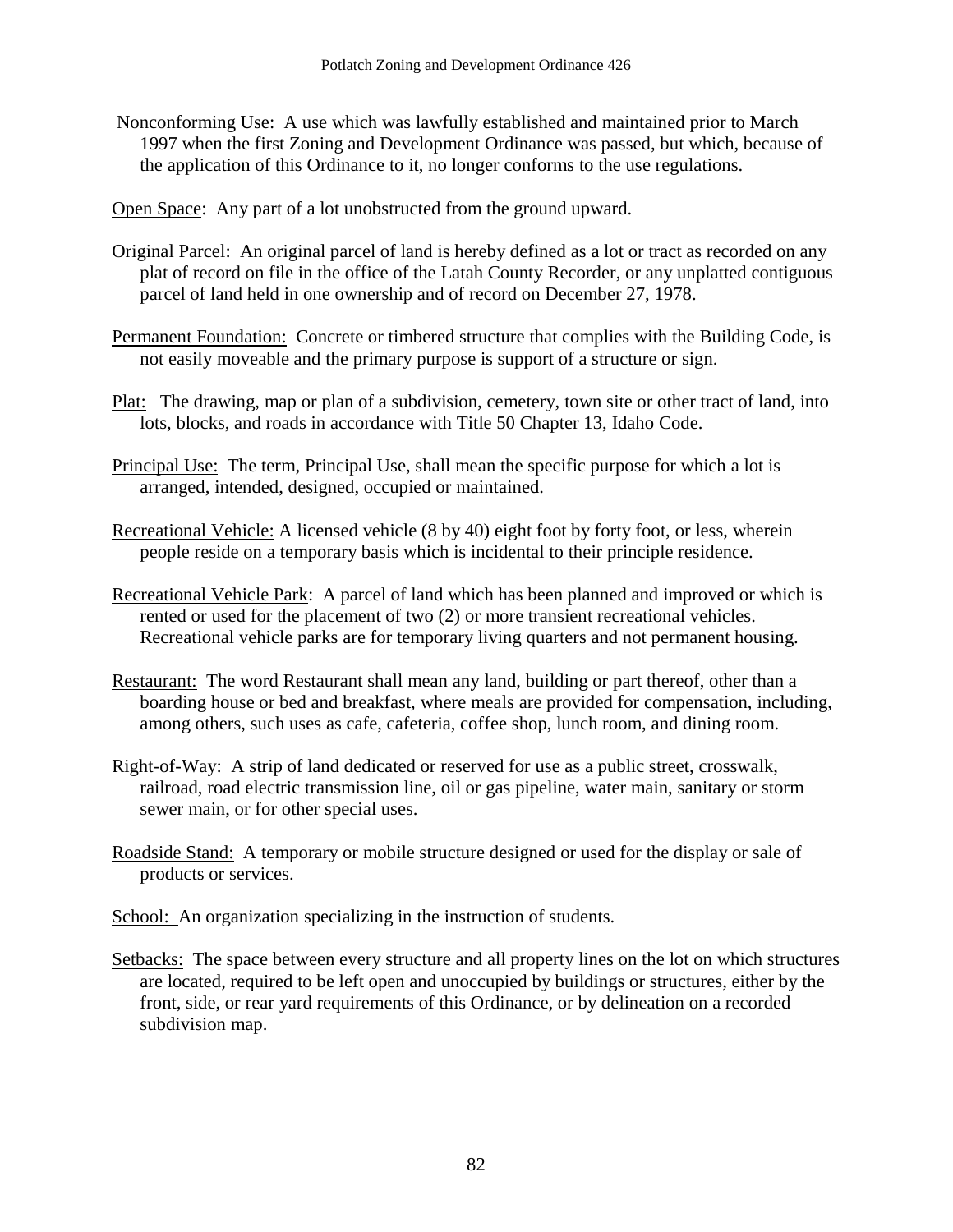Setback Average: The minimum front or rear yard setbacks may be adjusted to conform to the average setback of existing similar buildings on the adjoining four (4) properties (two on each side of the proposed use).

Shall: The word shall, is mandatory.

Signs: ON-PREMISES: Any sign or advertising structure that the message identifies the property on which the sign is located, its owner or tenant, or directs attention to an offer for sale, lease or rent of said property, or warns the public as to danger, or trespassing thereon, or directs the public upon said property, or informs the public as to current or proposed use of the property, or recites the name of the land use, business, proprietor or nature of products or services provided or manufactured upon said property.

OFF-PREMISE OR OUTDOOR ADVERTISING SIGNS: Any sign that directs attention to the use, name, business, commodity, service, entertainment or land use conducted, sold, or offered elsewhere than the sign location.

NONCONFORMING SIGNS: Any sign, sign structure or use of sign existing before enactment of this Ordinance that does not conform to the standards cited by this Ordinance.

- Site Plan: A drawing of existing and planned conditions to facilitate review and approval of an application.
- Slaughterhouse/Meat, Poultry or Fish Packing: A facility which includes slaughtering, meat canning, curing, smoking, salting, packing, rendering, or freezing of meat products or a facility in which meat products are so processed for sale to the public and where the inspection of meat, meat by-products and meat food products are maintained.
- Slope: Refers to an incline from the horizontal plane which is often expressed as percent slope, slope ratio, or gradient. As an example, a fifteen percent (15%) slope is equal to a fifteen (15) foot vertical change within a one hundred (100) foot horizontal distance.

Special Use Permit: See conditional use.

- Stray light: Emitted light that falls away from the area where it is needed or wanted. Light trespass.
- Structure: Anything constructed or erected, except fences, exceeding three (3) feet in height, which requires permanent location on the ground or is attached to something having permanent location on the ground.
- Stable, Riding: A building or structure used or designed for the boarding or care of riding horses for remuneration, hire, or sale.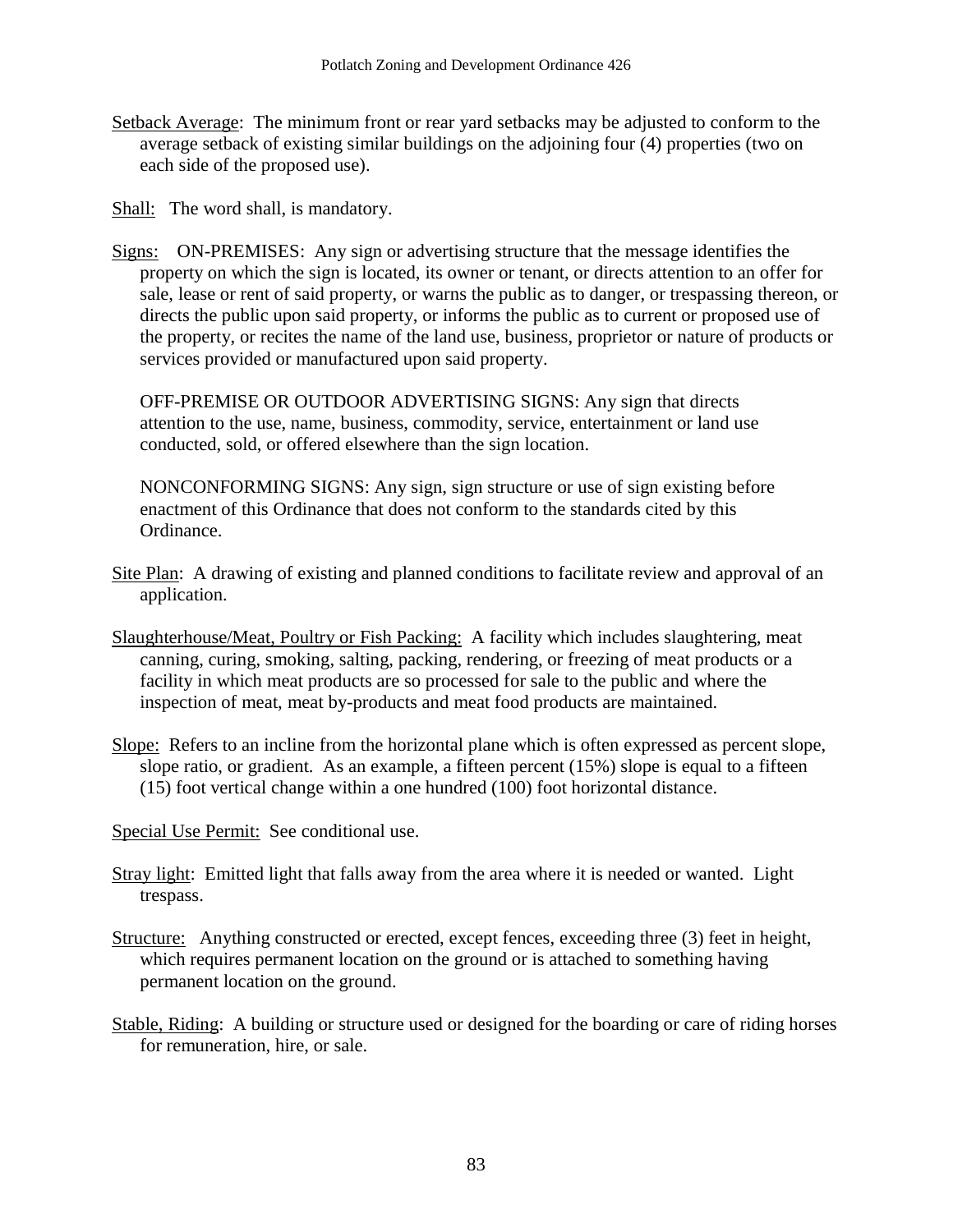- Straw Processing Plant: The site, equipment and buildings necessary to convert straw into byproducts, such as straw board, or to extract by-products from straw.
- Through Lot: A lot that has both the front and rear property lines abutting City streets. Lots that do not go "through" have the rear property line abutting either another lot or an alley.
- Utilities: All water supply, drainage, sewer, gas, electrical, telephone, television and other communications lines, and related features.
- Variance: A grant of relief from certain provisions of this Ordinance when, because of unique, natural site characteristics of a property, compliance would result in undue hardship upon the owner as distinguished from a mere inconvenience or inability to receive greater profit, and which would not be contrary to the public interest (Idaho Code 67-6516).
- Vicinity Map: A small scale map showing the location of a tract of land in relation to a larger area.
- Wetlands: Those areas that are within the definition of wetlands as defined by the Environmental Protection Agency and within the jurisdiction of the U.S. Army Corps of Engineers.
- Wood Processing Plant: The site, equipment and buildings necessary to convert wood into chips or fibers, or fibers into byproducts such as paper, plywood and particle board, or to extract byproducts from wood fibers.
- Wrecking Yard: Any use of a site, excluding enclosed buildings, on which three (3) or more motor vehicles not in operating condition are standing more than 30 days, and which vehicles do not carry valid state registrations and license plates.

Zoning Ordinance: The City of Potlatch Zoning and Subdivision Ordinance.